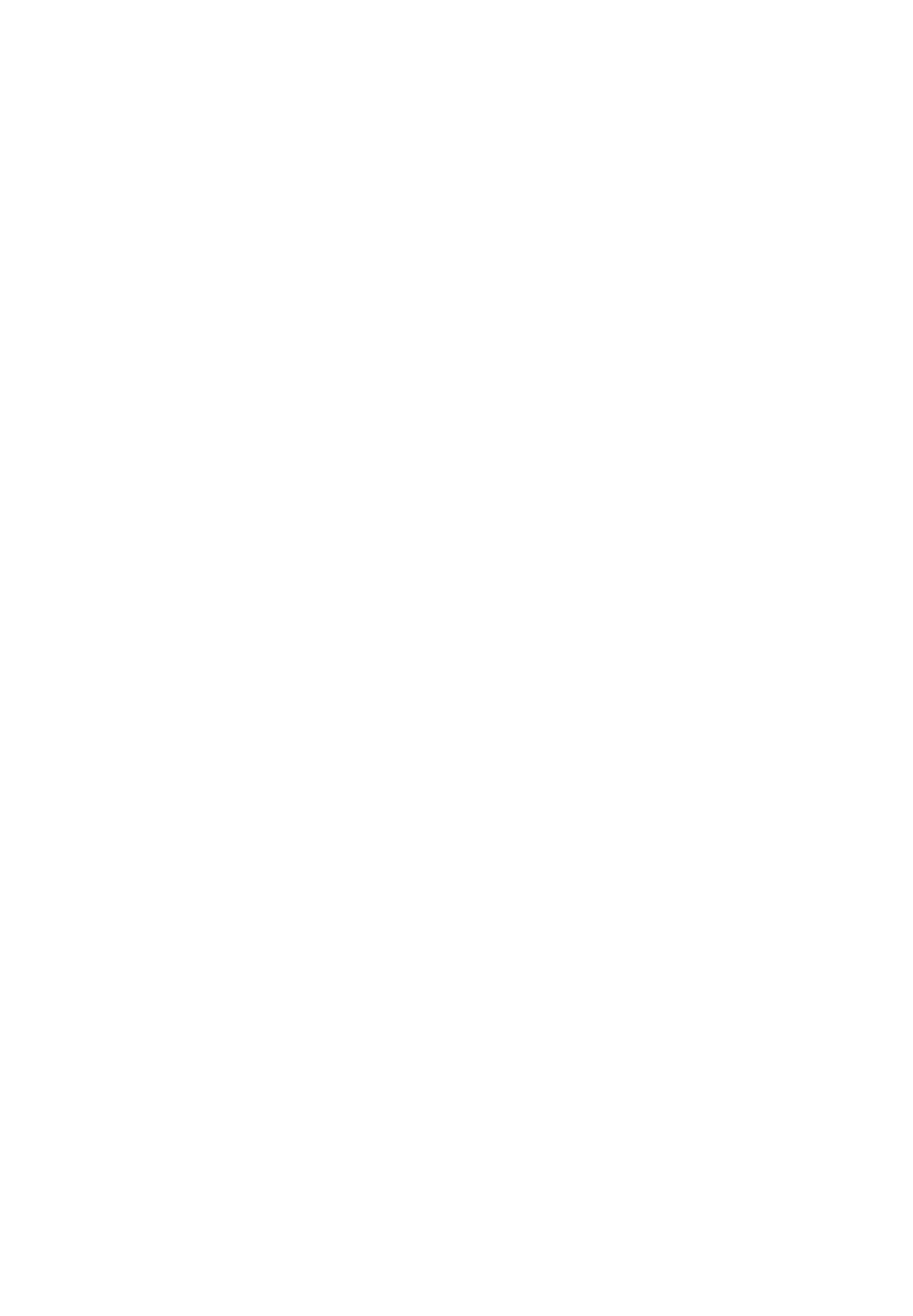### The Labor Market of Israeli Arabs Key Features and Policy Solutions

Eran Yashiv, Tel Aviv University Nitsa Kasir (Kaliner), Bank of Israel

January 2014

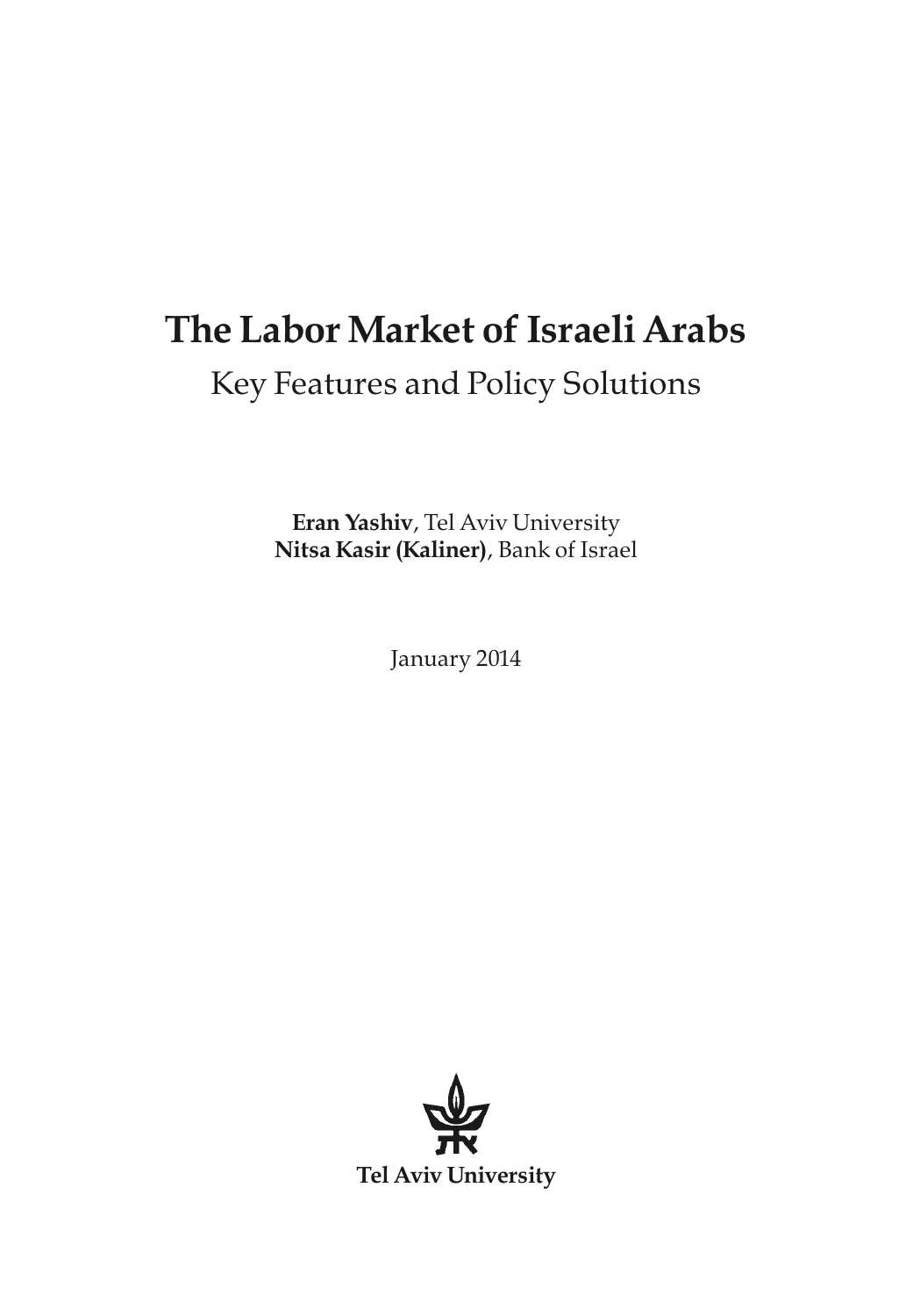The views expressed in this paper do not necessarily reflect those of the Bank of Israel.

More information and media coverage are updated at http://www.tau.ac.il/~yashiv/arabs.htm

#### Prof. Eran Yashiv

The Eitan Berglas School of Economics Tel Aviv University Tel Aviv 6997801 Israel

http://www.tau.ac.il/~yashiv/ yashiv@post.tau.ac.il Tel: 972-3-640-9233 Fax: 972-3-640-9908

#### Ms. Nitsa Kasir (Kaliner)

Head, Labor and Welfare Section Research Division The Bank of Israel P.O.B. 780 Jerusalem 9100701 Israel

nitsa.kasir@boi.org.il Tel: 972-2-6552-638

This is a revised version of a June 2013 publication in Hebrew.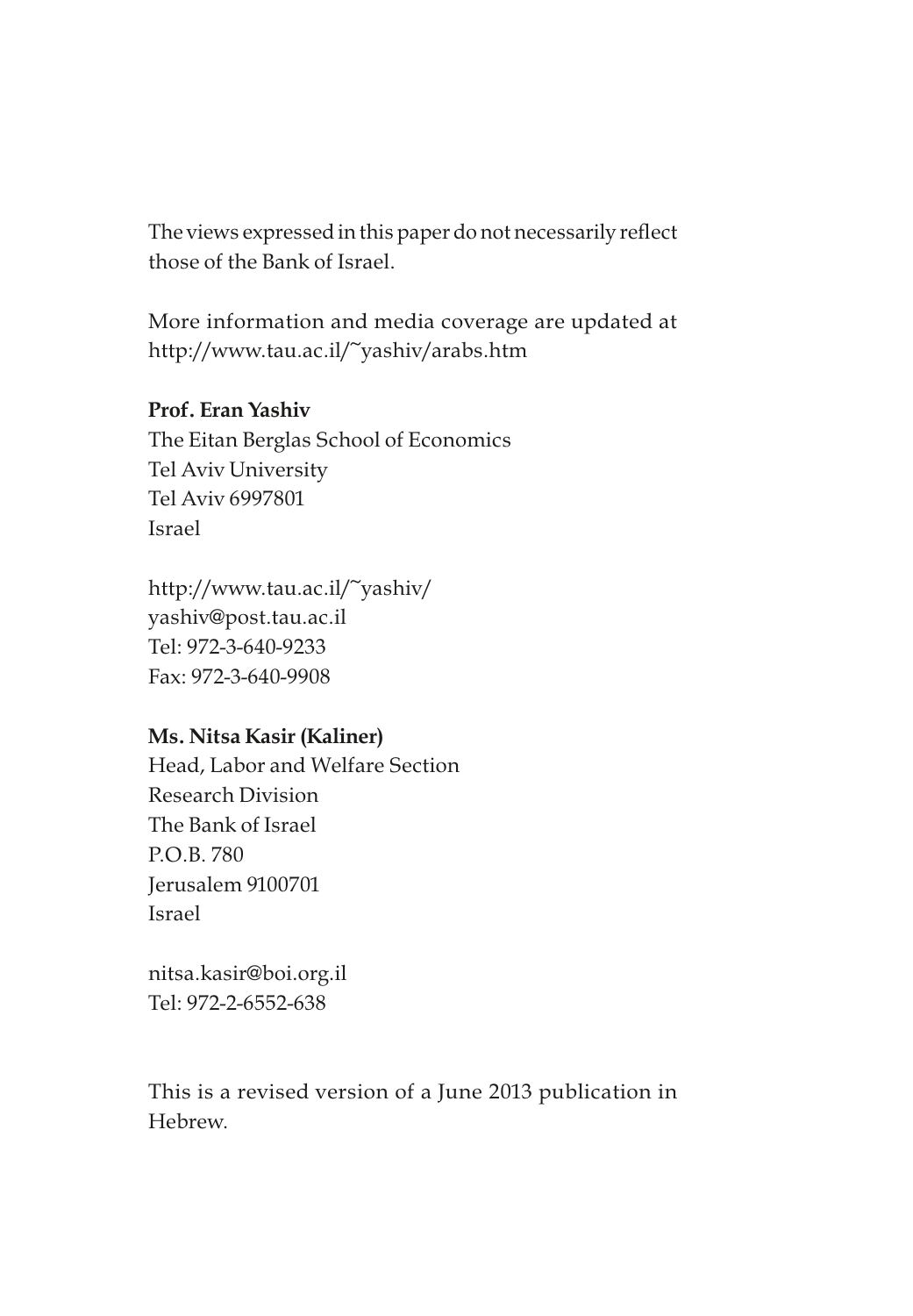### Executive Summary

This aim of this policy paper is to characterize the main problems affecting the labor market of Israeli Arabs and to propose policy solutions. Our characterization of the problems is based on data from the Central Bureau of Statistics, and on a review of papers and studies on the topic. The proposed policy solutions, which aim to address the problems described, are drawn from an existing body of knowledge – Israeli and global – on the relevant issues. They include a budget breakdown and simulations of future scenarios, including the anticipated return on the policy measures.

The key problems of the Israeli Arabs labor market are as follows. For men – a high degree of concentration in industries and occupations located at the lower part of the skill distribution. This fact has several consequences: early retirement due to the physical nature of the work in question, retirement that is premature even compared with Palestinian labor force participation patterns and with those of men in Muslim and Arab countries; below-average productivity and wages; under-employment in more highly-skilled occupations, even among those with appropriate skills; and disincentives to study and acquire skills for the younger generation.

For women – the headline issue is that of low rates of labor force participation. This fact has the following implications: women do not play a meaningful role in the economy's productive side; women do not (to a significant degree) help their families escape poverty; and there is insufficient incentive for young women to pursue education and acquire skills – including social skills – necessary for labor market participation.

Consequently, Israeli Arabs rank among the country's poorest population sectors and seem to be "stuck" in a "poverty trap."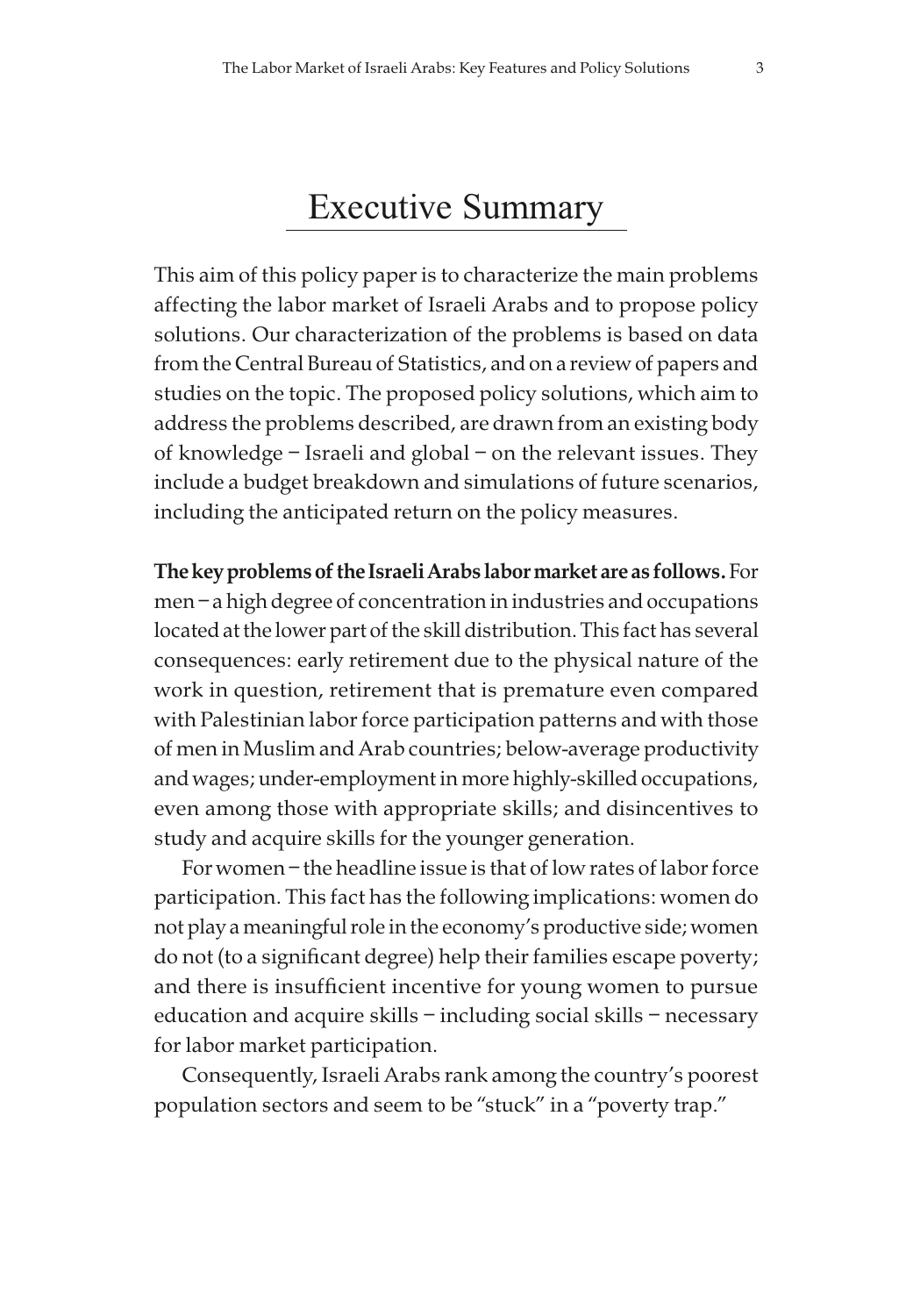These problems are the result of many factors, including relatively low education levels, limited geographical distribution, inadequate resource allocation on the part of the public sector, and cultural differences.

The problems are exacerbated by two phenomena:

- a. Employment discrimination and wage discrimination, with many Arabs facing barriers to suitable employment.
- b. A high cost of getting to work, due to a lack of transportation or the absence of support services (e.g., child care facilities). Some of these problems are related to Israeli Arabs' geographical dispersion and to poor transportation infrastructure.

These problems create a vicious cycle: when the population is poor and its labor market participation is only partial (women) and subject to barriers (men), it is difficult to invest in basic and higher education and to develop employment opportunities; this in turn leads to continued poor performance in the labor market. The physical and cultural distance from Jewish employment and residential hubs intensifies feelings of alienation and poses an obstacle to efforts that may reduce discrimination. When these problems compound each other over the course of time, the incentive and willingness to change the situation are negatively affected.

There are many, diverse policy solutions. Given the multiplicity of problems and their gravity, these solutions entail significant fiscal costs. The paper offers a budget breakdown of the policy proposals. Expenditures run into the hundreds of millions or even billions of NIS for certain items. These budget numbers reflect the recognition that the proposed expenditures are meant to address structural problems of the economy from a long-term perspective, and with the expectation of significant returns in terms of increased employment, GDP and economic welfare. Quantification of the rates of return on this government investment policy is presented and found to be substantial.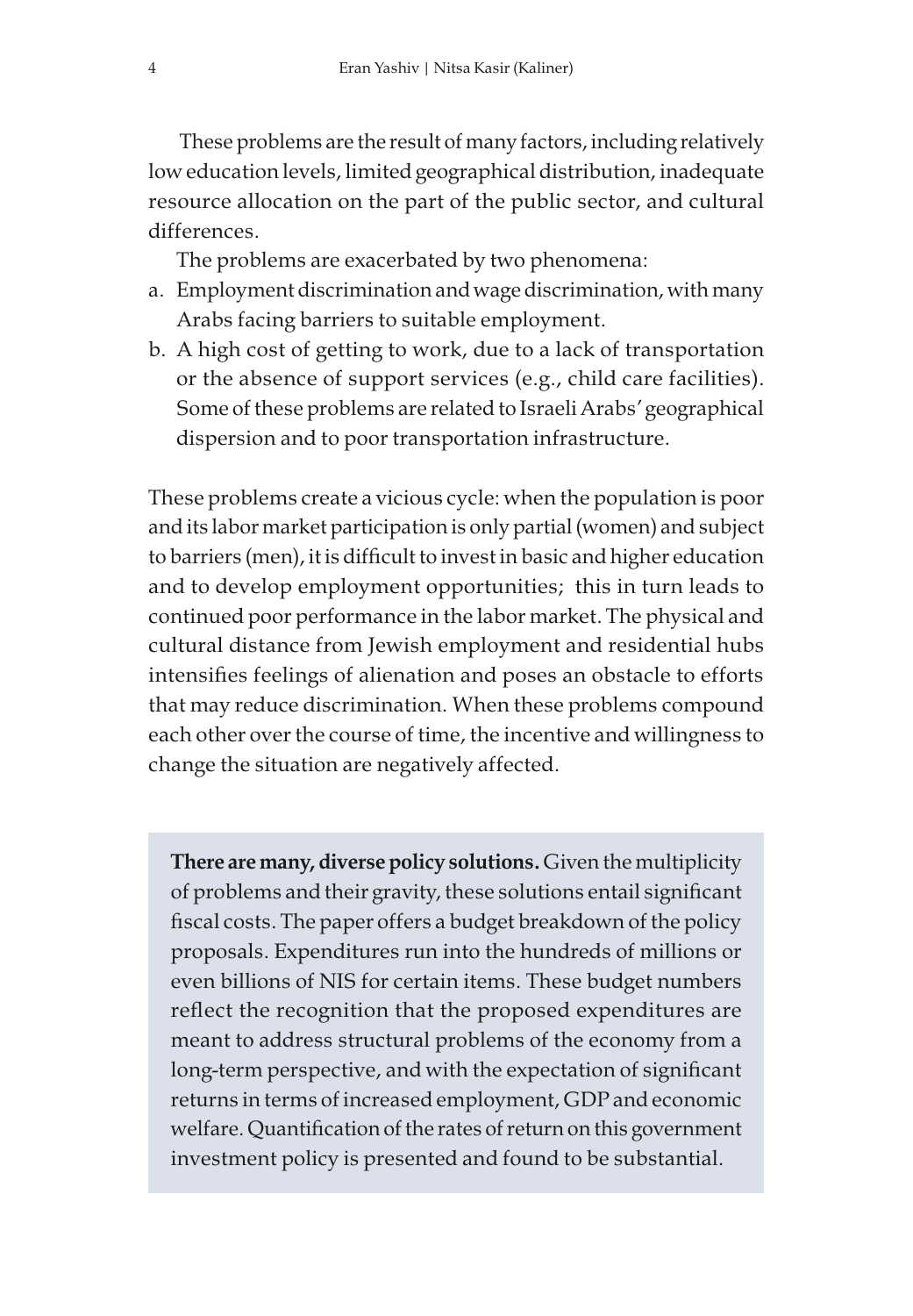It should be emphasized that these costs and return projections are not geared to generate an increase in the government budget deficit or in the national debt. Clearly, should the recommendations be adopted, it would be necessary to define where exactly they fall within the general order of priorities, and whether their funding should come from cutbacks on other expenditures or from additional taxes.

We present wide-ranging solutions, which relate to different time horizons. The solutions span the spheres of education and higher education policy, matching jobseekers and job vacancies, taxation and subsidization, transportation, encouraging population dispersion, encouraging the employment of university graduates, promoting employment of women, and more. The proposed solutions include policy measures aimed at addressing issues within the Arab sector and measures to increase integration with the Jewish sector.

Three points should be noted with regard to the proposed government policy:

First, a structural resolution of the problems faced by Israeli Arabs in the labor market would entail major policy changes in numerous spheres.

Second, a comprehensive solution would have to distinguish between the various sectors within the Arab population – Bedouin, non-Bedouin Muslim, Druze and Christian – and cater for their specific needs.

Third, fiscal limitations make it necessary for public spending priorities to be clearly defined with regard to encouraging employment. It is not easy to arrive at such a definition given the complexity of the problems and the magnitude of the measures needed to address them.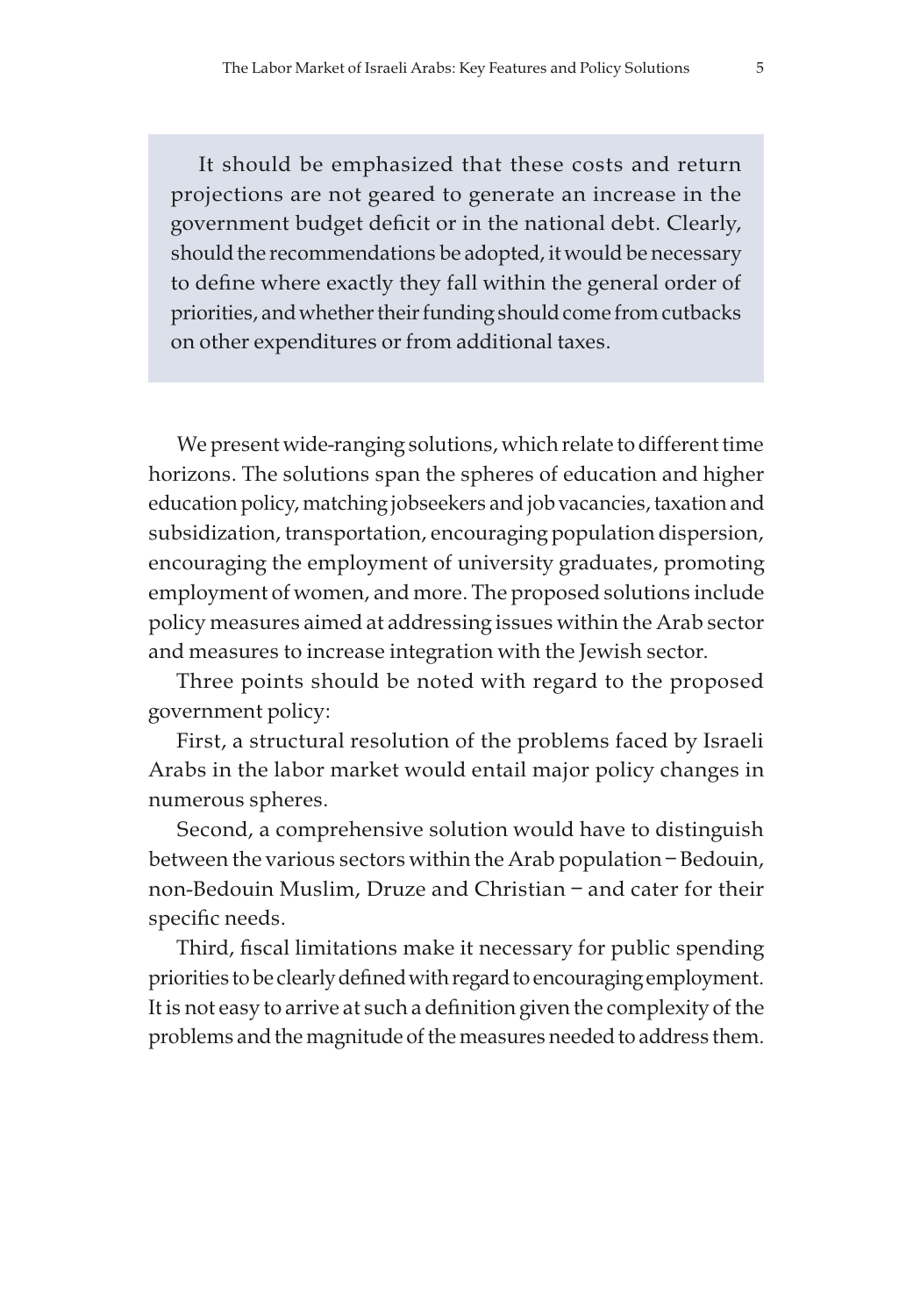In addition to the detailed description of an array of policy measures, we provide an analysis of a limited-budget policy framework. We subsequently undertake an analysis of the return to be expected from the proposed policy measures, comparing the cost of these measures with their value in terms of increased GDP. The internal rate of return on the fiscal investment in promoting Arab women's employment, over a horizon of 40 years, is around 7% per annum, under the most conservative estimates, making for a substantial lower bound on the expected returns.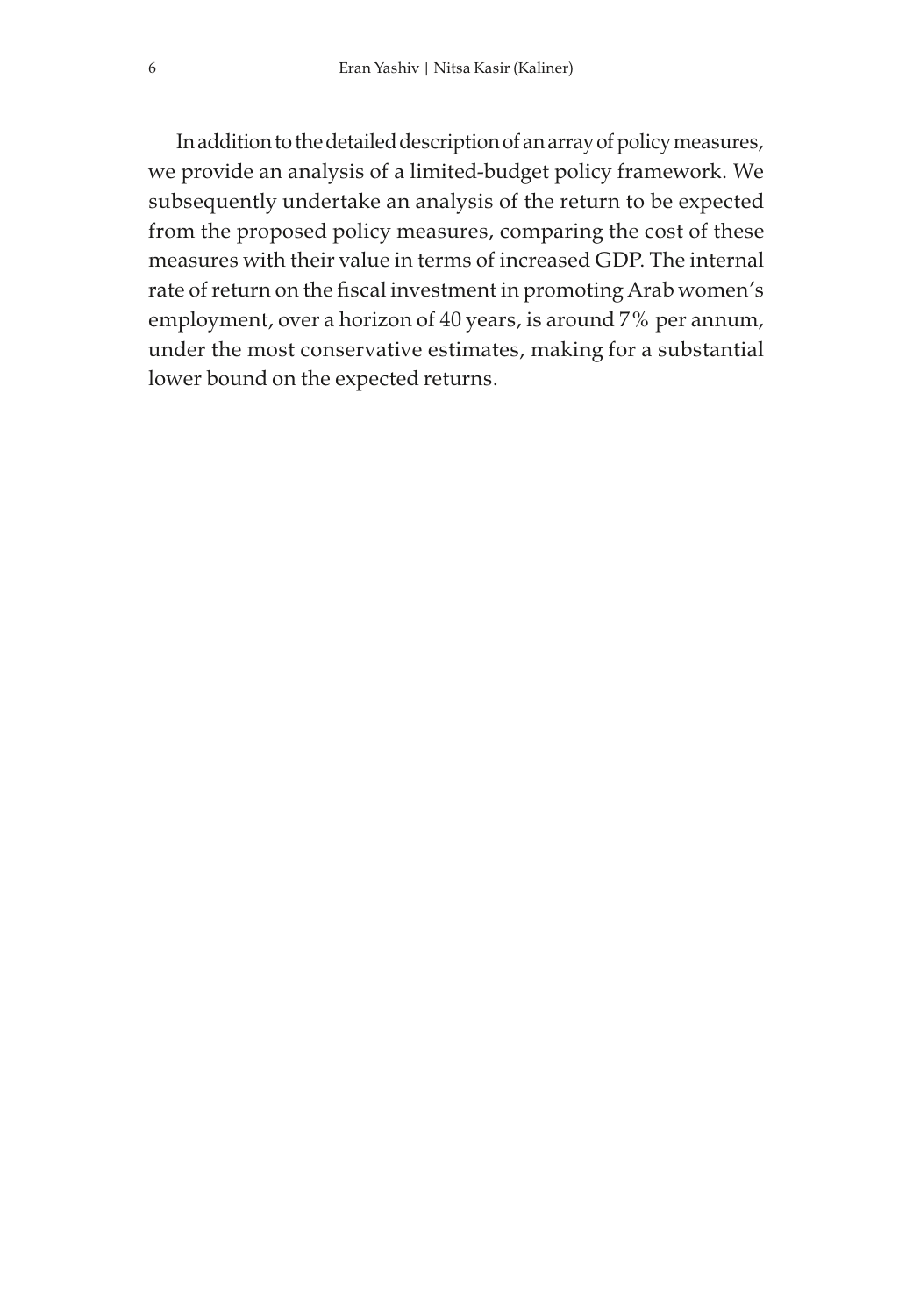### Table of Contents

| Acknowledgments      |                                                         | 11 |
|----------------------|---------------------------------------------------------|----|
| Introduction         |                                                         | 13 |
|                      | <b>Chapter One: Key Features of the Labor Market of</b> |    |
| <b>Israeli Arabs</b> |                                                         | 15 |
| 1. Data              |                                                         | 15 |
| 1.1.                 | Demography                                              | 15 |
| 1.2.                 | Education                                               | 17 |
|                      | 1.3. Participation in the Labor Force                   | 19 |
|                      | 1.4. Unemployment                                       | 28 |
|                      | 1.5. Employment                                         | 29 |
|                      | 1.6. Income                                             | 34 |
| 1.7.                 | Geographical Concentration and                          |    |
|                      | <b>Transportation Problems</b>                          | 35 |
|                      | 2. The Literature                                       | 40 |
|                      | 3. Summary: Major Problems in the Labor Market of       |    |
| Israeli Arabs        |                                                         | 45 |
|                      | <b>Chapter Two: Policy Alternatives</b>                 | 47 |
| 1. Introduction      |                                                         | 47 |
|                      | 2. Existing Plans and Programs                          | 47 |
| 2.1.                 | <b>Government Programs</b>                              | 47 |
| 2.2.                 | Major Non-Governmental Programs                         | 60 |
|                      | 3. The Rationale for Government Policy Intervention     |    |
| and Its Aims         |                                                         | 64 |
|                      | 4. Policy Alternatives                                  | 66 |
| 4.1.                 | Increasing the Demand for Arab Workers                  | 66 |
|                      | 4.2. Welfare-to-Work Programs                           | 67 |
| 4.3.                 | The Negative Income Tax                                 | 69 |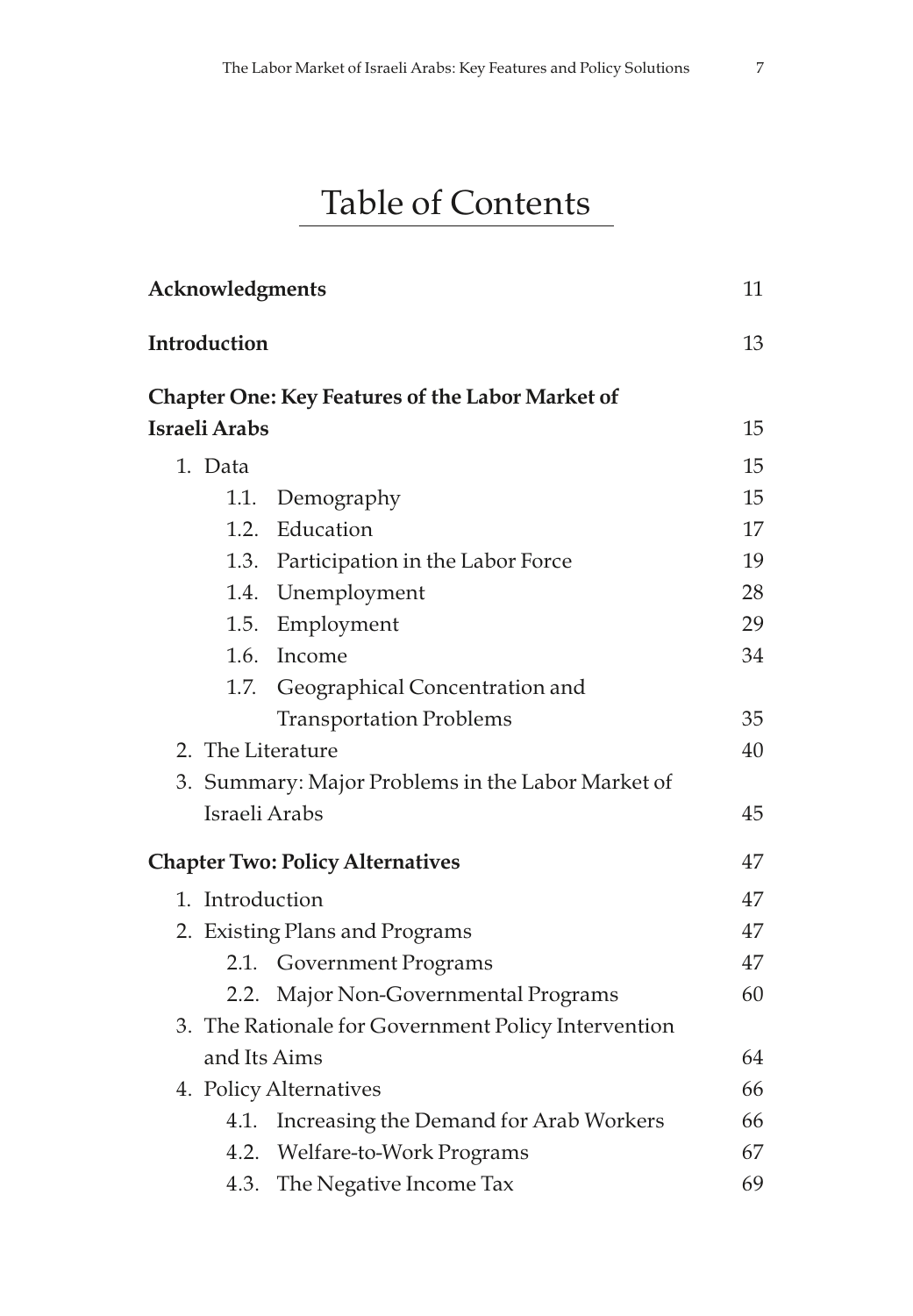|                     | 4.4. Education                                    | 69 |
|---------------------|---------------------------------------------------|----|
|                     | 4.5. Vocational Training and Counseling           | 73 |
| 4.6.                | Replacing Foreign Workers with Israeli            |    |
|                     | <b>Arabs Workers</b>                              | 73 |
| 4.7.                | Promotion of Employment of Arab Women             | 75 |
| 4.8.                | <b>Improving Workplace Accessibility</b>          | 75 |
|                     | 4.9. Removing Geographical Barriers               | 76 |
|                     | 4.10. Anti-Discrimination Legislation and         |    |
|                     | Enforcement                                       | 76 |
|                     | 4.11. Employment of University Graduates          | 78 |
|                     | 5. Population Heterogeneity and Policy Objectives | 79 |
|                     | 6. Budget Breakdown                               | 80 |
|                     | 7. The Policy Payoff                              | 83 |
| 7.1                 | Population and Participation Rates Over Time      | 84 |
| 7.2                 | Output Gains                                      | 86 |
|                     | 7.3 Rates of Return                               | 90 |
| Conclusions         |                                                   | 93 |
| <b>Bibliography</b> |                                                   | 95 |

#### Tables

| 1. | Years of Schooling, Rates of Matriculation Eligibility, and |    |
|----|-------------------------------------------------------------|----|
|    | Rates of Satisfying University Entrance Requirements -      |    |
|    | by Population Groups, 2011                                  | 18 |
| 2. | Rate of Non-participation in the Labor Force in the Arab    |    |
|    | Population, by Age and Schooling - 2011                     | 25 |
|    | 3a. Number of Non-participants in the Labor Force, Arab     |    |
|    | Population, by Age and Gender, 2011                         | 25 |
|    | 3b. Number of Non-participants in the Labor Force, Arab     |    |
|    | Population, by Schooling and Gender, 2011                   | 26 |
|    | 3c. Number of Non-participants in the Labor Force, Arab     |    |
|    | Population, by Districts, 2011                              | 26 |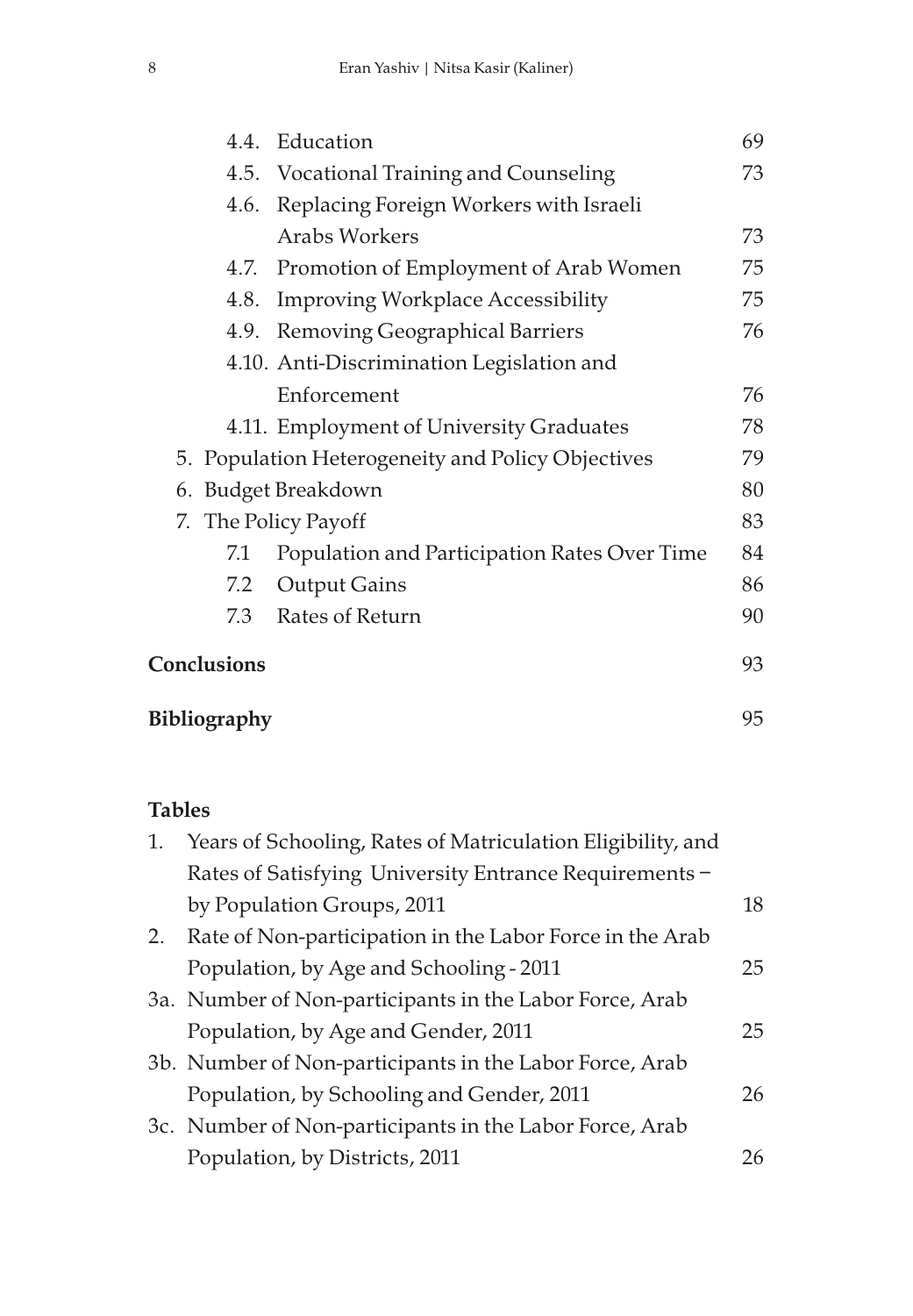|     | 3d. Number of Non-participants in the Labor Force, Arab |    |  |  |  |  |
|-----|---------------------------------------------------------|----|--|--|--|--|
|     | Population, by Marital Starus, 2011                     | 27 |  |  |  |  |
| 4.  | Unemployment Rate, Arab Population,                     |    |  |  |  |  |
|     | by Gender and Schooling, 2011                           | 29 |  |  |  |  |
| 5.  | Employed Persons, by Occupation Groups, 2011            | 30 |  |  |  |  |
| 6.  | Income, Hourly Wages and Weekly Work Hours,             |    |  |  |  |  |
|     | by Gender and Population, 2011                          | 34 |  |  |  |  |
| 7.  | Economic and Demographic Indicators of Arab,            |    |  |  |  |  |
|     | Mixed and Jewish Localities                             | 36 |  |  |  |  |
| 8.  | Level of Public Transportation Services December 2009.  | 39 |  |  |  |  |
| 9.  | Policy Proposals, by Gender                             | 79 |  |  |  |  |
| 10. | Policy Proposals, by Religious Group                    | 79 |  |  |  |  |
|     | 11. Fiscal Summary Budget Breakdown of Policy Proposals |    |  |  |  |  |
|     | <b>Billions of NIS</b>                                  | 81 |  |  |  |  |
|     | 12. Breakdown of a Limited Budget 1.5-2 Billions NIS.   | 82 |  |  |  |  |
|     | 13. Simulation Results                                  | 89 |  |  |  |  |
|     | 14. Rates of Return                                     | 90 |  |  |  |  |

#### Figures

| 1a. Men Labor Force Participation Rate, 1970-2011         | 19 |
|-----------------------------------------------------------|----|
| 1b. Women Labor Force Participation Rate, 1970-2011       | 20 |
| 2a. Arab Men Life Cycle Participation Rates, 2011         | 21 |
| 2b. Arab Women Life Cycle Participation Rates, 2011       | 22 |
| 3a. Participation Rates, Men in Western Countries and     |    |
| Arab-Israeli Men, 2010                                    | 22 |
| 3b. Participation Rates, Men in Arab and Muslim Countries |    |
| and Arab-Israeli Men, 2010                                | 23 |
| 4a. Participation Rates, Women in Western Countries and   |    |
| Arab-Israeli Women, 2010                                  | 24 |
| 4b. Participation Rates, Women in Arab and Muslim         |    |
| Countries and Arab-Israeli Women, 2010                    | 24 |
| 5a. Men Unemployment Rate, by Sectors, 1970-2011          | 28 |
| 5b. Women Unemployment Rate, by Sectors, 1970-2011        | 29 |
| 6a. Arab Men Employment, by Industry, 2011                | 31 |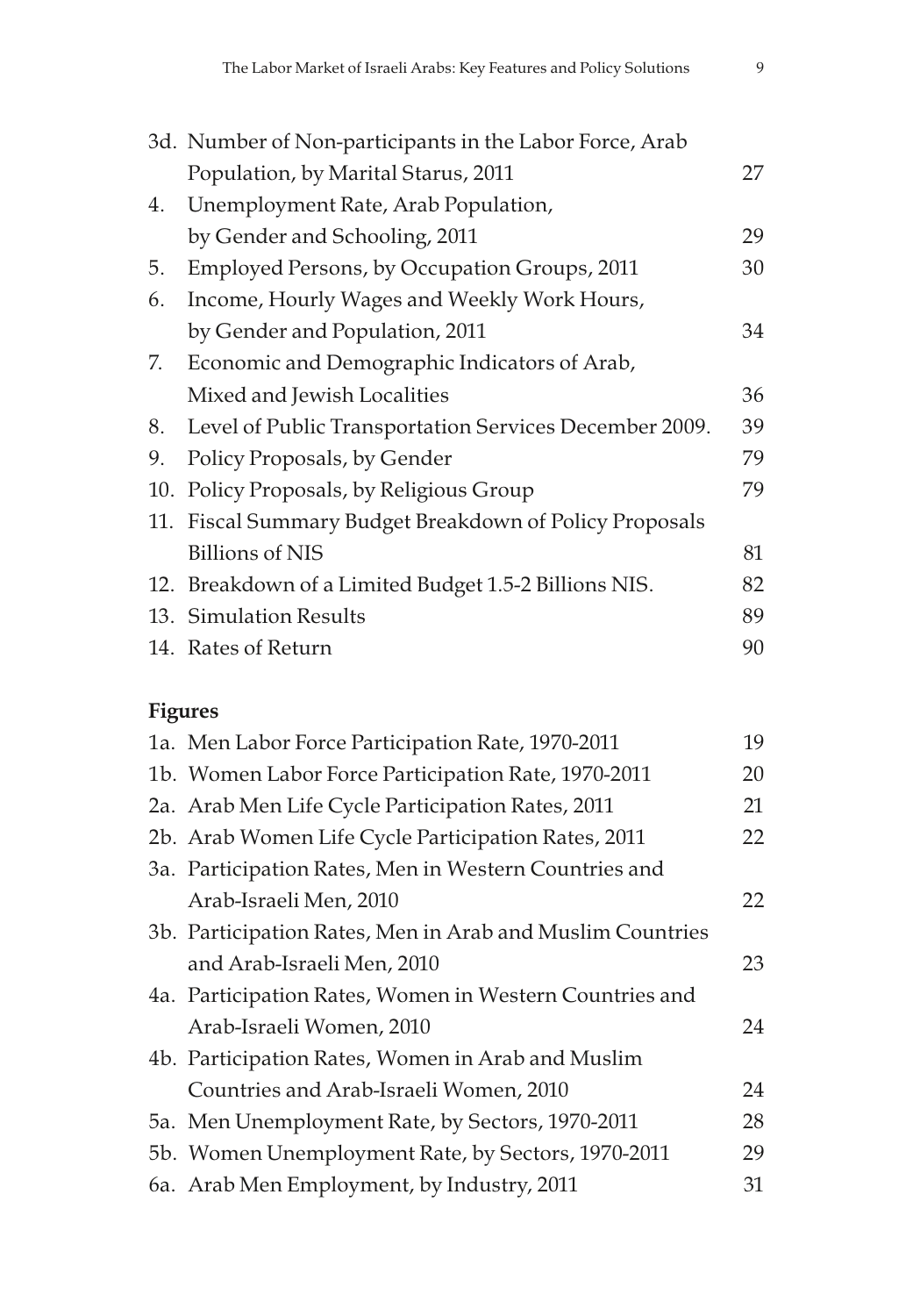| 6b. Arab Men Employment, by Occupation, 2011          | 31 |
|-------------------------------------------------------|----|
| 7a. Arab Women Employment, by Industry, 2011          | 32 |
| 7b. Arab Women Employment, by Occupation, 2011        | 32 |
| 8a. Working Age Population Forecast, Arab Women       | 84 |
| 8b. Labor Force Participation Forecast, Arab Women    | 85 |
| 8c. Labor Force Participation Rate, Arab Women,       |    |
| Forecast and Simulation                               | 86 |
| 8d. Annual GDP of Arab Women, Simulation, 2011 prices | 87 |
| 8e. Annual GDP of Arab Women per capita, Simulation,  |    |
| 2011 prices                                           | 88 |
|                                                       |    |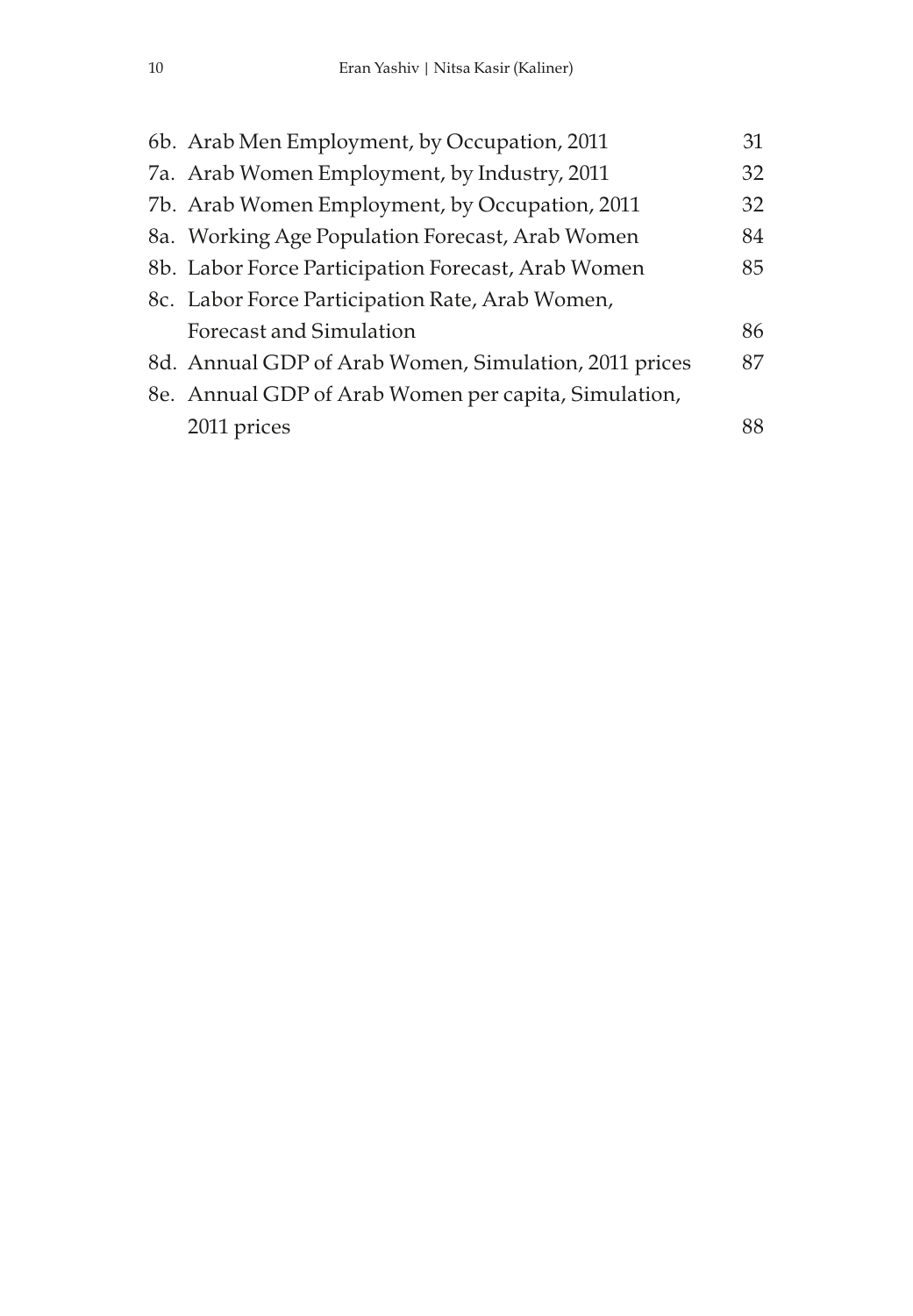### Acknowledgments

The English publication of this paper was made possible through the generous support of the following foundations:

Alan B. Slifka Foundation Andrea and Charles Bronfman Philanthropies Arnow Family Fund Naomi and Nehemiah Cohen Foundation Phyllis Bernstein and Robert Kuchner Fund

We wish to thank the following people for helpful comments and suggestions:

- Dr. Khaled abu Asbah, Director, Massar Institute of Social Research
- Assaf Adiv, Director of WAC-Maan
- Asma Agbarieh, WAC-Maan
- Roey Assaf, Authority for the Economic Development of the Arab, Druze, and Circassian Sectors at the Prime Minister's Office
- Eddy Azoulay, Chief of Staff to the Governor, Bank of Israel
- Amnon Be'eri-Sulitzeanu, Abraham Fund Initiatives
- Wajdi Biadsi, Authority for the Economic Development of the Arab, Druze, and Circassian Sectors at the Prime Minister's Office
- David Brodet, CEO, Leumi Bank; former Director General, Ministry of Finance
- Eran Cohen, Budget Division, Ministry of Finance
- Hagit Cohen, Authority for the Economic Development of the Arab, Druze, and Circassian Sectors at the Prime Minister's Office
- Asher Dolev, Budget Division, Ministry of Finance
- Prof. Zvi Eckstein, Dean of Economics, IDC Herzliya; former Deputy Governor, Bank of Israel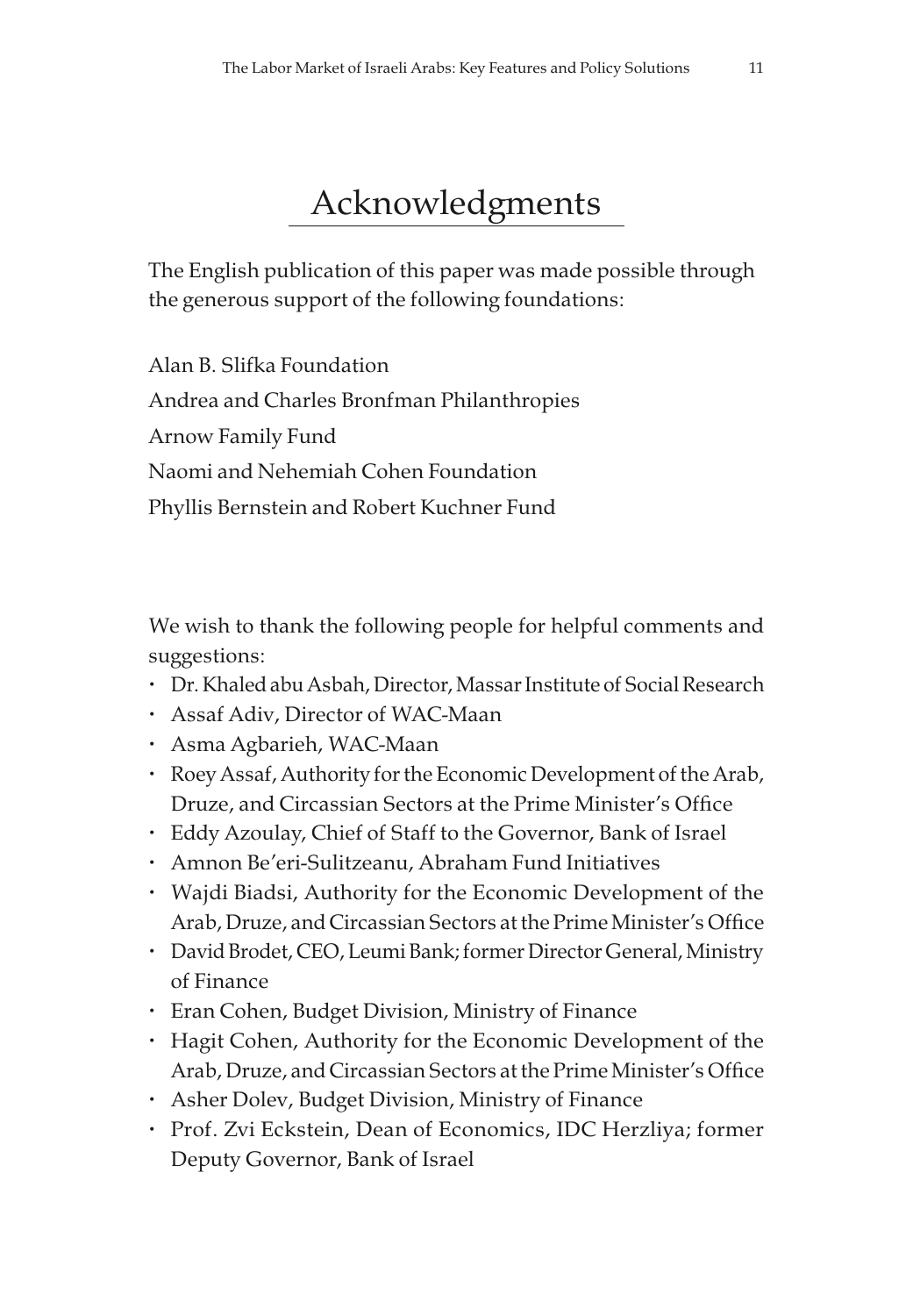- Prof. Stanley Fischer, former Governor, Bank of Israel
- Dr. Karnit Flug, Governor, Bank of Israel
- Dr. Ahmad Hlihel, Central Bureau of Statistics
- Dr. Yosef Jabareen, Faculty of Architecture and Town Planning, Israel Technological Institute
- Yael Kahn-Sharon, CEO, Kav Mashve
- Hezi Kalo, Director General, Bank of Israel
- Sami Lahiani, Authority for the Economic Development of the Arab, Druze, and Circassian Sectors at the Prime Minister's Office
- Hagai Levin, Deputy Director, Israel Employment Service
- Majid Massalha, Authority for the Economic Development of the Arab, Druze, and Circassian Sectors at the Prime Minister's Office
- Adi Milstein, formerly at the Ministry of Education
- Muhammad Na'amneh, JDC-TEVET Employment Initiative, JDC-Israel
- Benny Fefferman, Head of the Research Division, Ministry of the Economy
- Ran Radnick, Budget Division, Ministry of Finance
- Dr. Sigal Shelach, Director, JDC-TEVET Employment Initiative, JDC-Israel
- Aiman Saif, Head of the Authority for the Economic Development of the Arab, Druze, and Circassian Sectors at the Prime Minister's **Office**
- Isaac Suchman, Infrastructure Development and Transit Coordination, Ministry of Transportation
- Prof. Nathan Sussman, Director, Research Division, Israel Bank
- Amir Weiss, Authority for the Economic Development of the Arab, Druze, and Circassian Sectors at the Prime Minister's Office
- Michal Tsuk, Deputy Director and Supervisor of Employment, Ministry of the Economy.

We thank seminar participants at the Bank of Israel Research Division and at the Van Leer Institute for their helpful comments. We are grateful to Ruth Boganim, David Eliezer and Ayelet Spaier for excellent research assistance. Any errors are our own.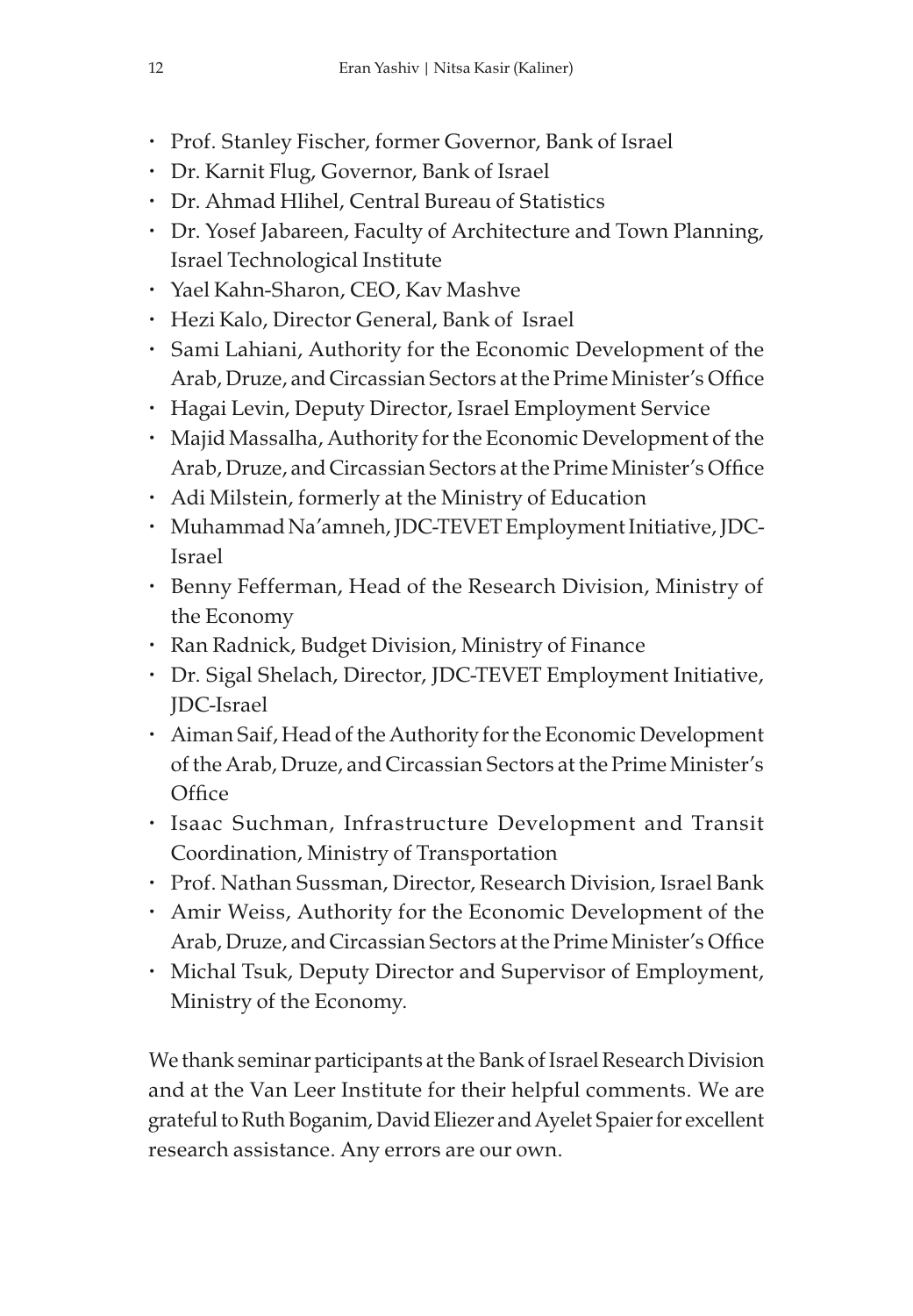### Introduction

The situation of Israeli Arabs in the labor market draws considerable attention in the public discourse, especially in the economic debate, due to both their large share of the population and their incomplete integration in the labor market. Analysis of this situation indicates that Arab men retire from work at a relatively early age and that only a fifth of the women participate in the labor force. There are high unemployment rates, especially among the less educated. Those who are employed are concentrated mainly in low-skilled industries, where wages are relatively low. The fortunes of workers with highereducation are also less favorable. Some work in occupations that do not fit the subjects they had studied, while others deliberately avoid studying fields where their chances of employment are low. Most workers with higher education are employed in the public sector and only a small minority is employed in advanced industries, such as in high-tech firms.

The situation of Israeli Arabs in the labor market has many consequences both for Arab society and for the entire economy. The Arab sector, one fifth of the population, accounts for almost 50 percent of all the poor in the economy. The sector's economic situation also affects the social situation and the relations with the Jewish sector. Due to this partial integration and the failure to exploit the sector's potential, the growth of the economy is lower than it could be.

The negative labor market outcomes of Israeli Arabs and the consequences for the socioeconomic situation and for the underutilization of the economy's productive capacity highlight the need for comprehensive government policy to help integration in the labor market. This paper proposes a plan which purpose is to facilitate more successful integration.

In Chapter One we outline the main problems, using data analysis and a survey of the relevant literature. At its conclusion, we briefly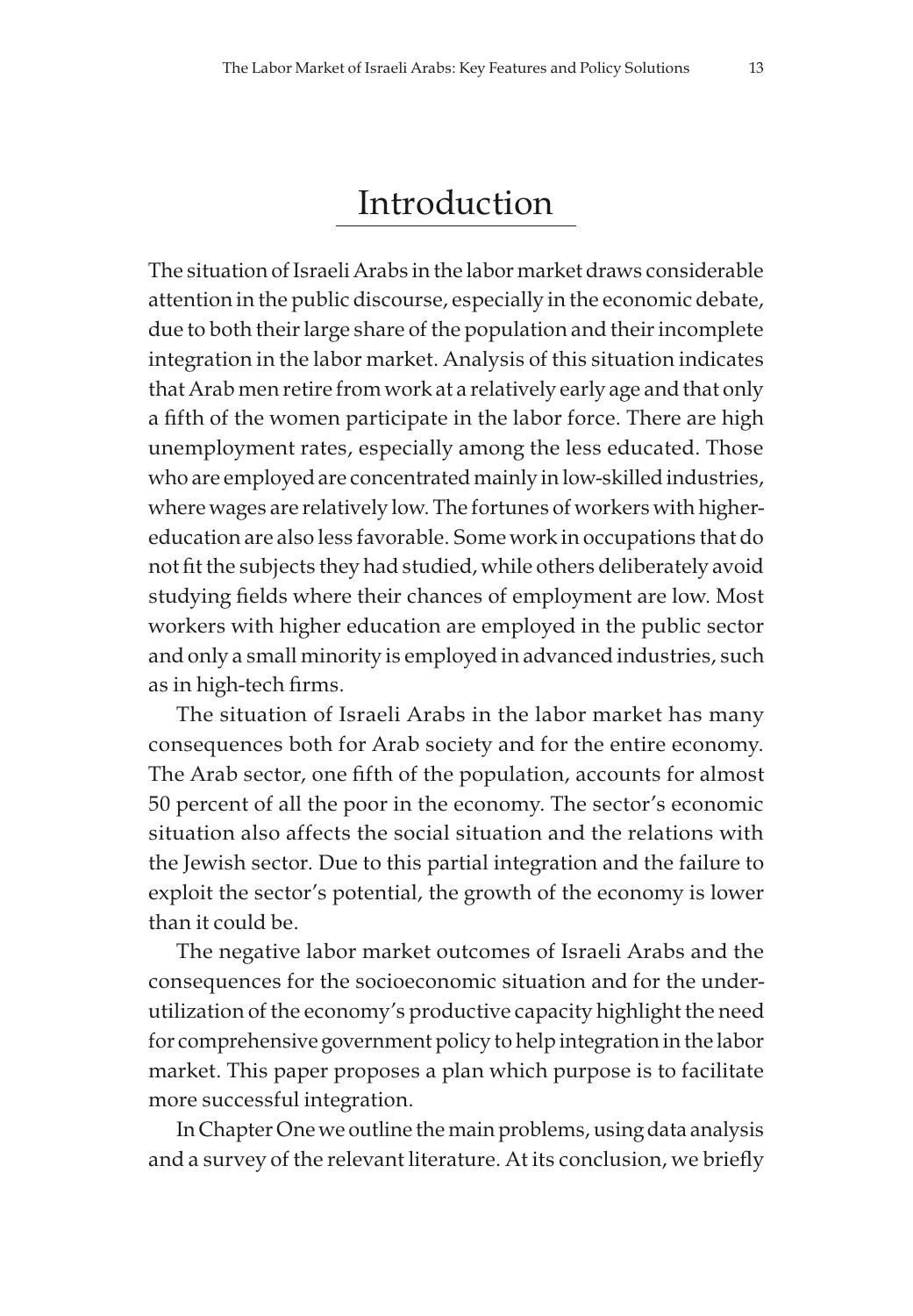summarize the problems. In Chapter Two we present the existing policy plans and our recommendations. We delineate a breakdown of the proposed government budget, including policy proposals for a limited budget. We then present simulations of future labor force participation rates for women and the rate of return on the proposed government investment.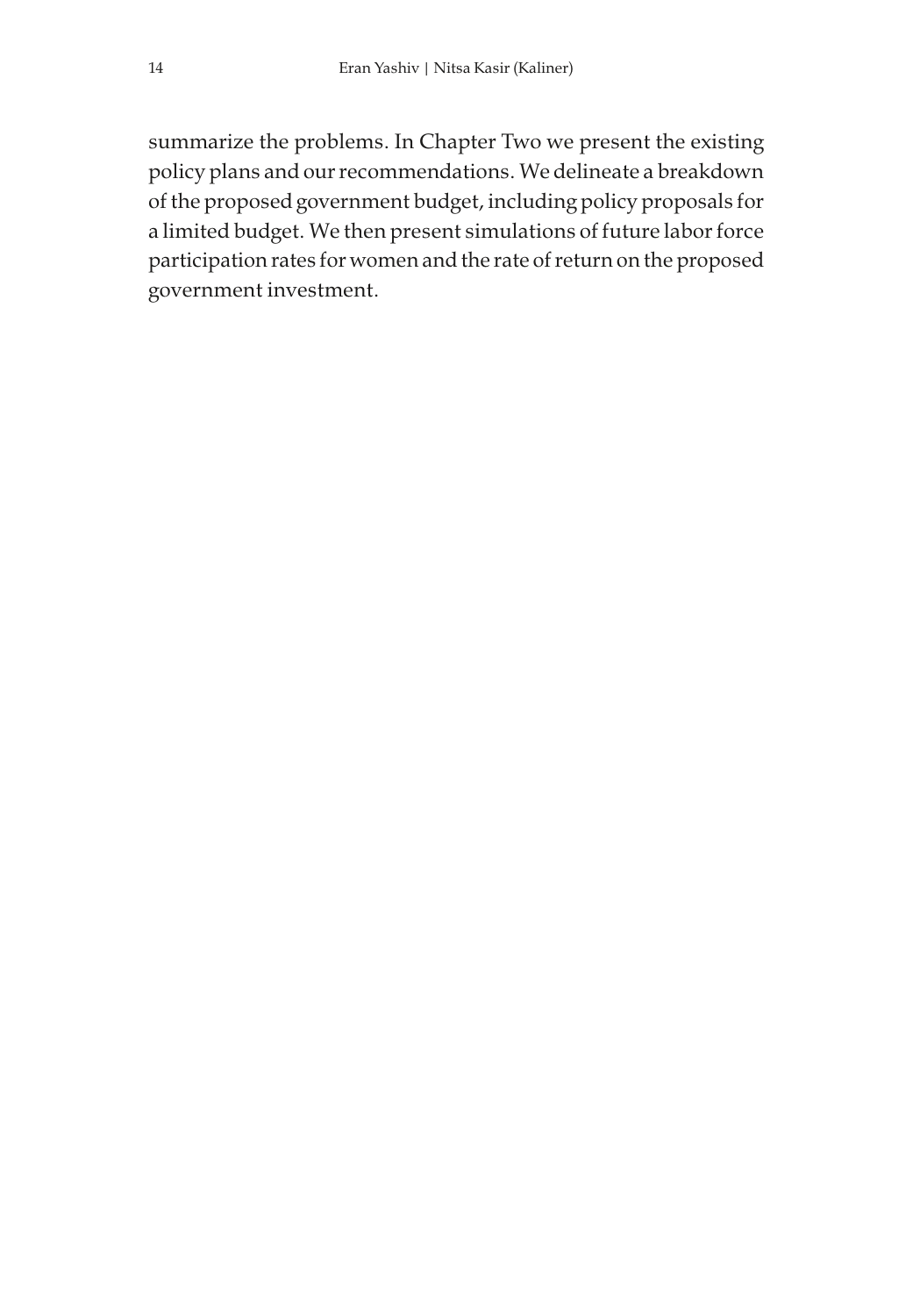#### Chapter One

### Key Features of the Labor Market of Israeli Arabs

In this chapter we present key data on Israeli Arabs in the following areas: demography, education, labor force participation, unemployment, employment (distribution by industry and by occupation), wages and geography. In the relevant cases we use international comparisons. Section 1 is based mainly on data from the Central Bureau of Statistics (CBS) and on calculations presented and reviewed in Yashiv and Kasir (Kaliner) (2011, 2013). Most of the labor market data discussed is updated to 2011, as the CBS changed the sampling framework of its Labor Force Survey in 2012 and data since then are not readily comparable with past data. Section 2 reviews the literature on the topic.

#### 1. Data

#### 1.1. Demography

The Arabs comprise 20.8 percent of Israel's overall population and 18.7 percent of the working-age population. The reason for the difference in these shares lies in the fact that this population is characterized by a large share of children and youth (below the age of 15). The share of children aged 0-14 is 35 percent (versus 27.7 percent among Jews).

The Arabs' share of the population has fluctuated over the years: when the State of Israel was established, 18 percent of its inhabitants were Arab; in the wake of large waves of Jewish immigration, the share dropped sharply to less than 14 percent a year later and to 11 percent in 1951; from then until the end of the 1950s it remained stable at about 11 percent. Due to a relatively high fertility rate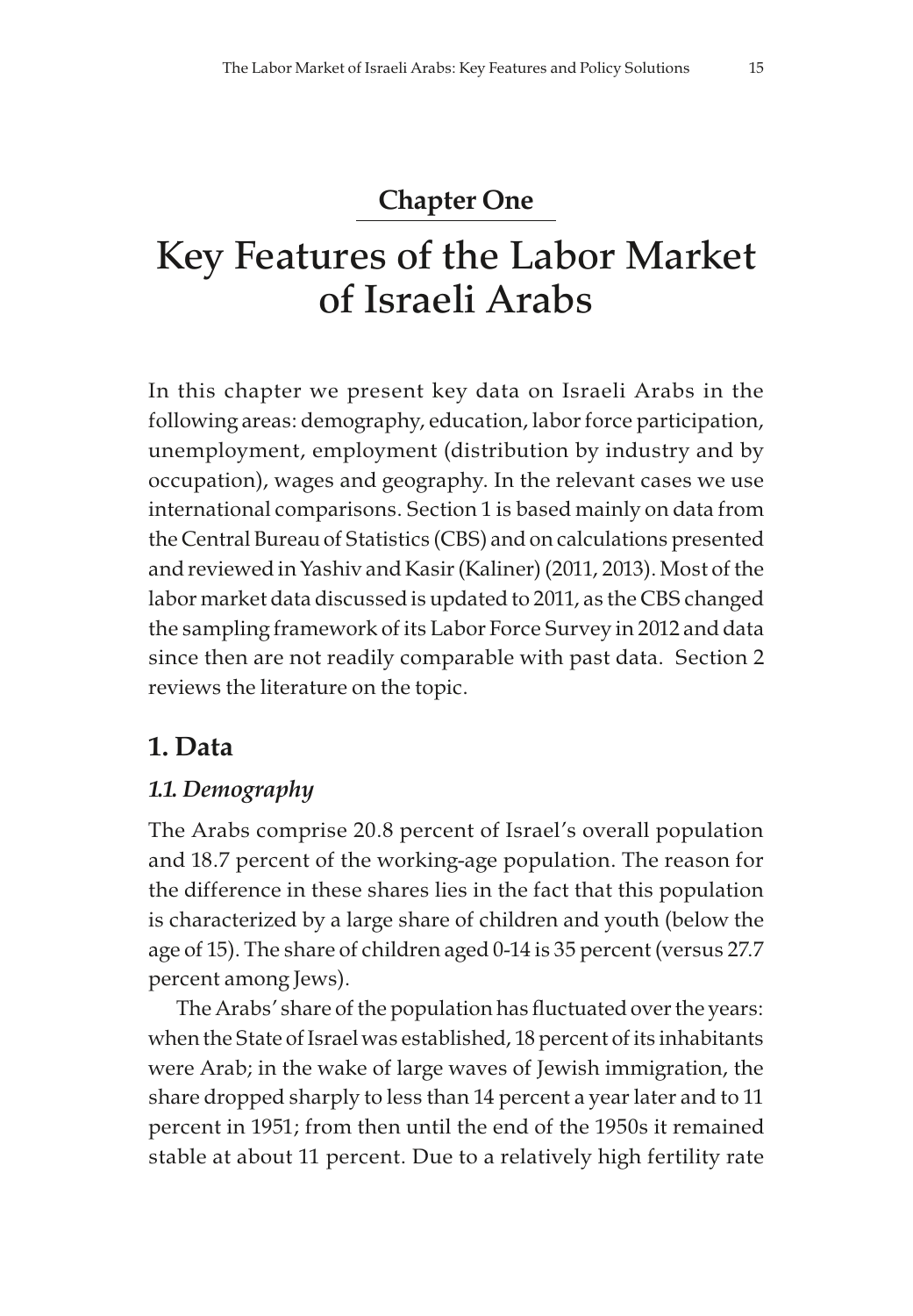among Arabs, their share of the population rose to about 12 percent in 1966; in 1967 it rose to over 14 percent with Israel's annexation of East Jerusalem; from 1967 to 1989 it grew at an average rate of one percentage point every five years, reaching 18.5 percent by the end of the 1980s. In the wake of the immigration wave from the former Soviet Union in the 1990s, the share of Arabs in the population stopped rising (even declining somewhat) and stabilized at about 18 percent. Since 2000 its growth has resumed, rising to almost 20 percent at the end of 2005. The CBS forecast for 2030 is for the share to be 24.3 percent in its high growth scenario.

The CBS demographic forecasts point to the following trends:

- a. In all of Israel's population groups a drop in the total fertility rate is expected, and therefore also in the population's growth rate. This is true for both haredi Jews as well as non-haredi Jews but the decline is expected to be sharper among the haredi Jews.
- b. The group with the highest growth rate was and remains the Muslim Arab group, especially Muslims in the South. Its growth rate is projected to decline from 2.3-2.5 percent per annum to 1.9-2.5 percent per annum in 2030, in comparison to a decline among Jews from 1.5-1.7 percent per annum to 1.1-1.7 percent per annum in 2030.
- c. Total fertility is expected to range from 4 to 6 children among Muslims in the South and from 2.1 to 3.5 children among Muslims in the North, in comparison to 2.1-2.9 children among the Druze, Christians and Jews.
- d. The Muslim share of the population is therefore expected to rise from 16.3 percent in 2005 to about 24 percent in 2030. Concurrently, the Jews' share will drop from 76 percent in 2005 to 71-72 percent in 2030.
- e. The small groups—Christians and Druze—will remain small, but the Druze are expected to be the larger group in 2030 (about 1.7-1.8 percent of the population, versus the Christians' 1.4-1.6 percent), whereas the situation was the reverse in 2005.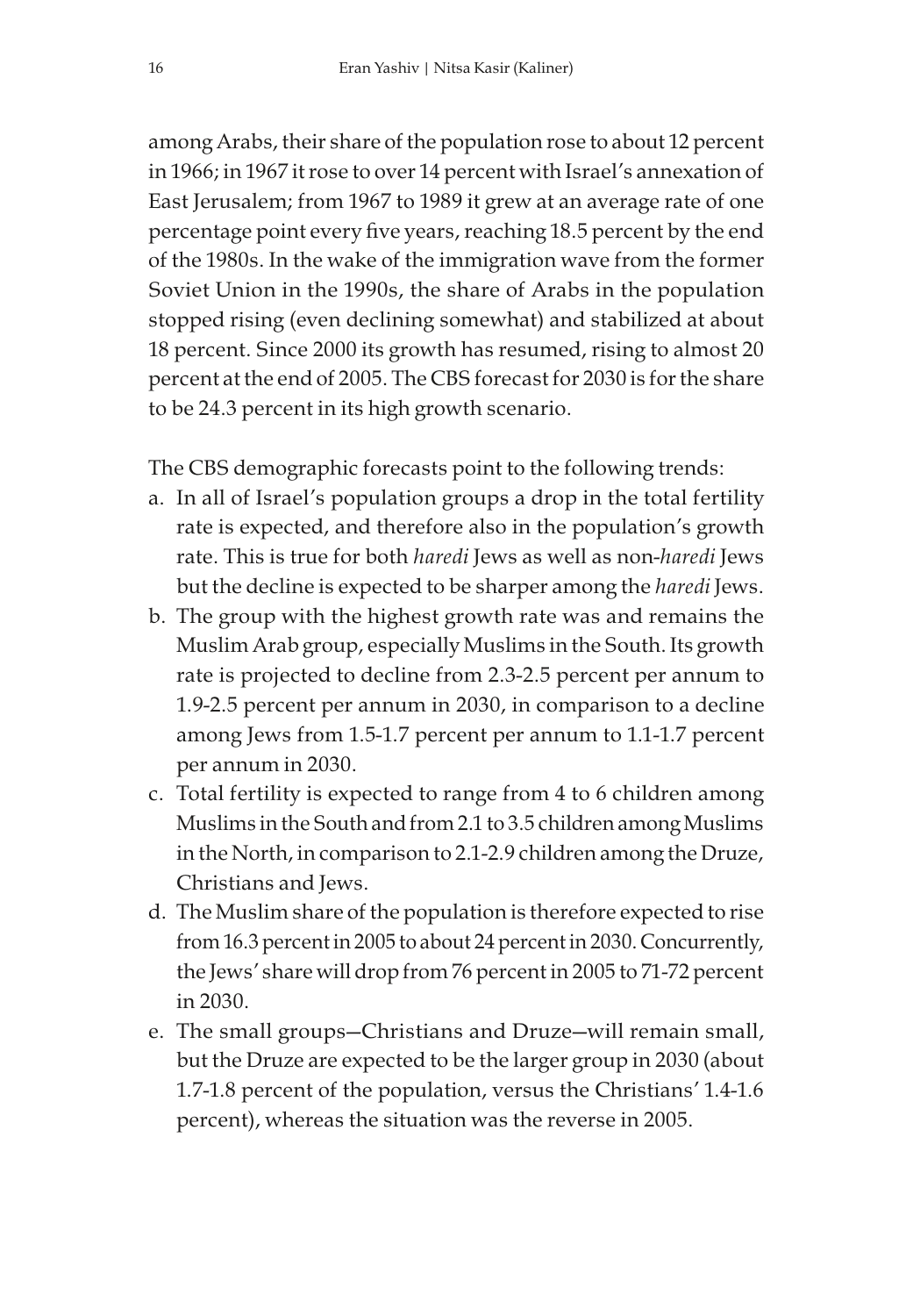#### 1.2. Education

Education has a large impact on integration in the labor market. The scope and quality of education in the Arab sector are significantly lower than in the Jewish sector. Here are some key facts:

- Israeli Arabs are characterized by relatively low educational levels (see the distribution of years of study in Table 1 below).
- Pupils in the Arab sector achieve much lower grades than their counterparts in the Jewish sector both on international tests (according to OECD data) and on national feedback tests in primary education, as well as on the tests which determine School Efficiency and Growth Indicators (Meitzav).
- Dropout rates from the educational system are higher in the Arab sector—21 percent in grades 9-11, in comparison to about 11 percent in the Jewish sector.
- The rate of eligibility for a matriculation certificate in the Arab sector is relatively low—among twelfth-grade pupils it stood at 49.9 percent in 2011, versus 58.5 percent in the Jewish sector.
- Looking at threshold qualifications for admission to universities in Israel, the share of those qualifying in the Arab sector is relatively low, about 36 percent of all twelfth-graders, versus about 50 percent in the Jewish sector.
- Arabs' share of the university student population in Israel is only half their share of the population—in 2011/2012 Arabs accounted for only 10.8 percent of all university and college students in Israel. The rate goes down the higher is the academic degree, and in PhD studies Arabs make up only 4.4 percent of all students.
- Avoidance of study in fields where chances of finding employment are low.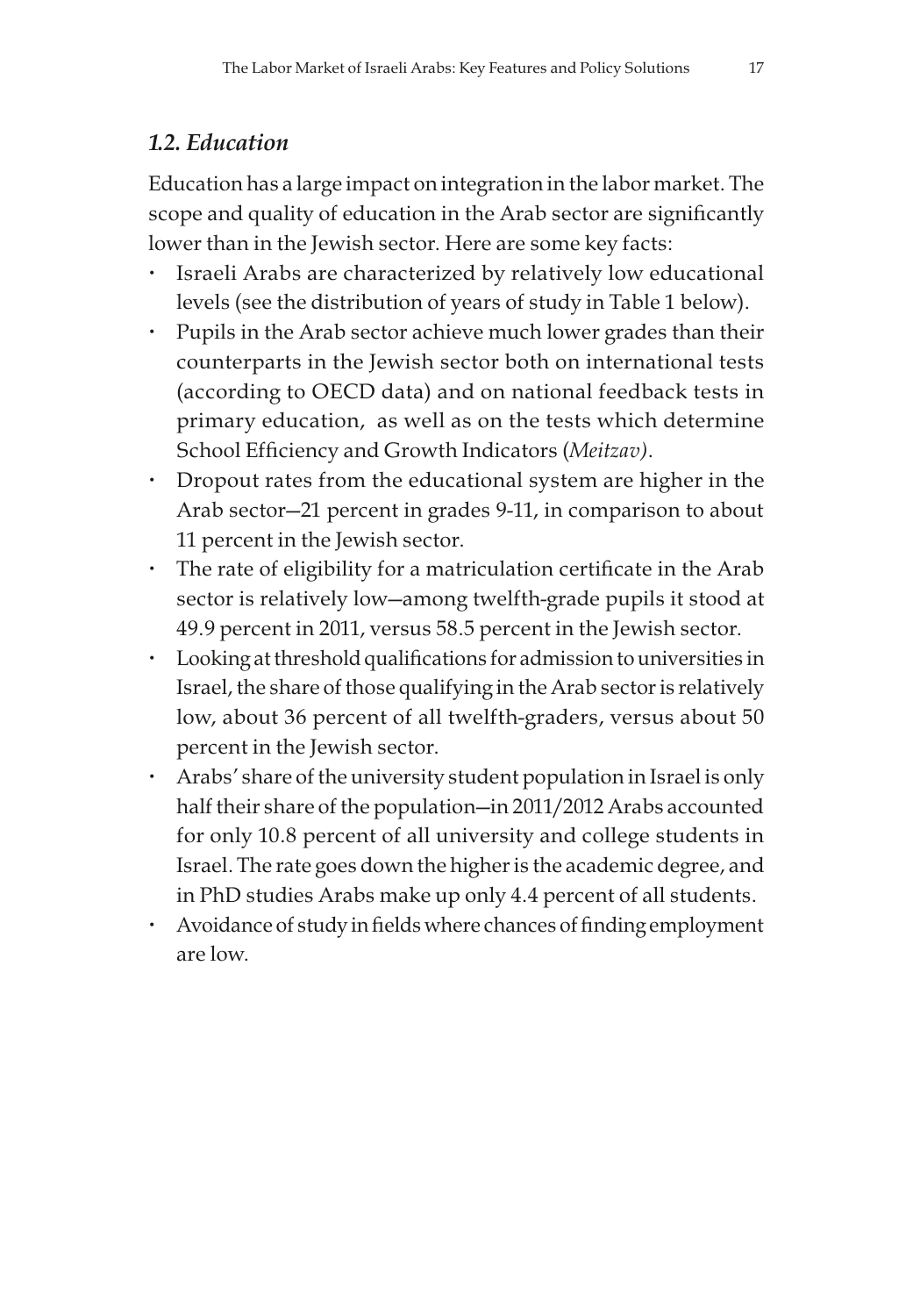|                                                                            | Arab | <b>Jewish</b> |  |  |  |
|----------------------------------------------------------------------------|------|---------------|--|--|--|
| Years of schooling, population aged 15 and over:                           |      |               |  |  |  |
| 0-8 years                                                                  | 23.1 | 7.5           |  |  |  |
| 9-10 years                                                                 | 15.9 | 8.3           |  |  |  |
| $11-12$ years                                                              | 37.2 | 35.2          |  |  |  |
| 13 years and more                                                          | 23.7 | 48.8          |  |  |  |
| Rate of Matriculation Eligibility, pupils in 12th<br>grade                 | 49.9 | 58.5          |  |  |  |
| Rate of 12th grade pupils that satisfy university<br>entrance requirements | 36   | 49.7          |  |  |  |

#### Table 1:Years of Schooling, Rates of Matriculation Eligibility, and Rates of Satisfying University Entrance Requirements – by Population Groups, 2011

Source: CBS Statistical Abstract 2013, data for 2011.

The above points notwithstanding, it should be noted that over time there has been an improvement in Israeli Arab human capital and the differentials with Jewish society have narrowed. For example, Arabs' median years of study have risen significantly and the difference between the two sectors, which stood at 7.4 years of study in 1961, has closed. In addition, over time the rates of eligibility for a matriculation certificate and of those meeting the Israeli universities' threshold requirements are rising continuously. The number of Arab students in Israeli universities is growing at double the rate of Jewish students, and as a result Arab students' share of all the students has tripled in the course of the past thirty years.1 One should also note the big rise in the share of women within the Arab university and college student population: from 40% in the early 1990s to about 66% recently.

Low output in the Arab education sector is influenced also by the inputs invested in education in the sector. For example, investment in education per child in Arab local authorities is 38 percent lower than in Jewish local authorities (Gal et al (2009)). The relatively low investment in Arab education finds expression in, among other

<sup>1</sup> For more on these issues , see Jabareen (2007) and Mustafa and Arar.(2009)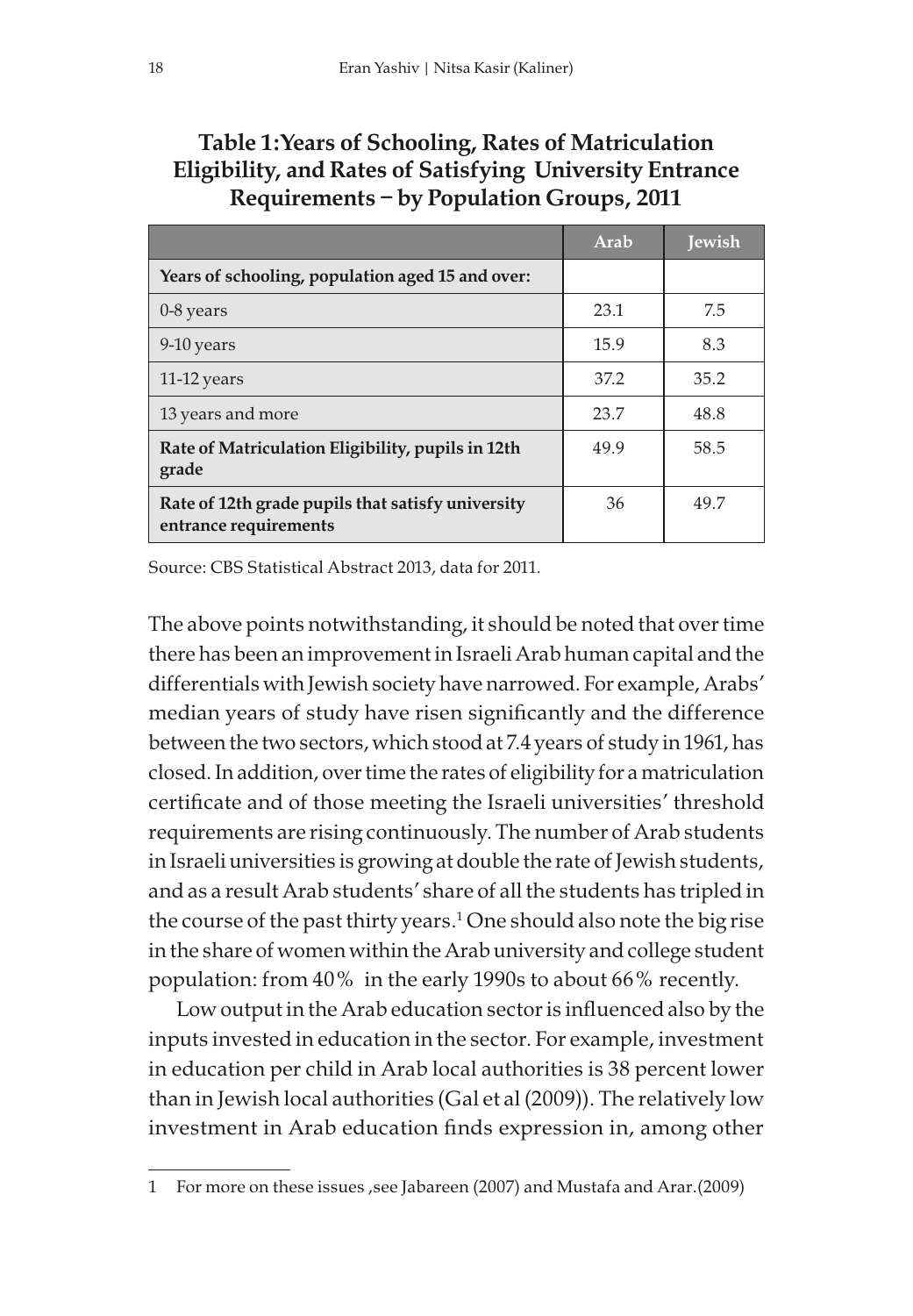things, relatively large classes and a low number of teaching hours per pupil.

#### 1.3. Participation in the Labor Force

The Arabs, who, as mentioned above, constitute 18 percent of the working-age population, comprise only 13 percent of the civilian labor force. Arab-Israelis' patterns of participation are characterized by low participation rates of women in the Labor Force and by early retirement from the labor force among the men.

When we look at Israeli Arabs' participation rates over time, it is evident that the Arab men's participation rate has steadily declined, while the women's participation rate has risen (Figures 1a and 1b), similar to the changes in many Western countries.





Source: Calculations based on CBS Labor Force Surveys.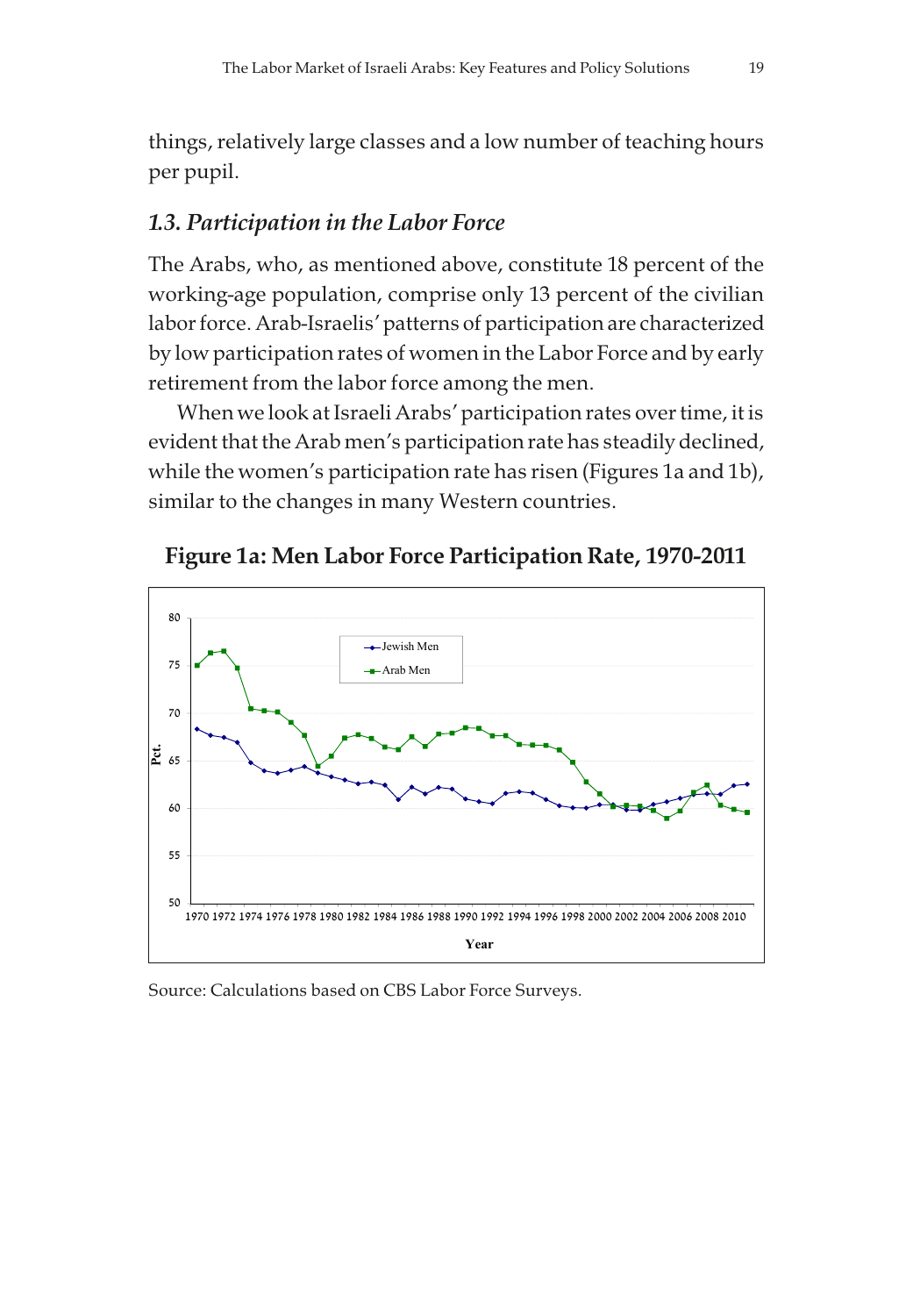

Figure 1b: Women Labor Force Participation Rate, 1970-2011

Source: Calculations based on CBS Labor Force Surveys.

While the participation rate of Jewish men has gone down, the decline among Arab men is more pronounced. In 1990 the participation rate of Arab men was five percentage points higher than that of Jewish men, but in recent years the situation has been reversed and the Arabs' participation rate is lower. In 2011 it was about three percentage points below that of Jewish men.

A possible explanation for the sharp drop in participation rates among Arab men is the decline of the relative demand for uneducated workers—the outcome of technological developments, bigger opening of the economy to imports, and the process of globalization. A particularly steep decline is evident in the 1970s, perhaps due to replacement by Palestinian workers. The sharp drop in Arab men's participation rates at the beginning of the 1990s was also due to the entry of foreign workers into Israel.<sup>2</sup> In the early 2000s the sharp decline in participation rates was halted, probably due to extensive cuts in National Insurance benefits and the tightening of conditions

<sup>2</sup> See "Changes in Israeli Arabs' Employment in the Last Decade," 2004 Bank of Israel Report, chap. 2, "Employment and Wages," Table b2, pp. 127-129.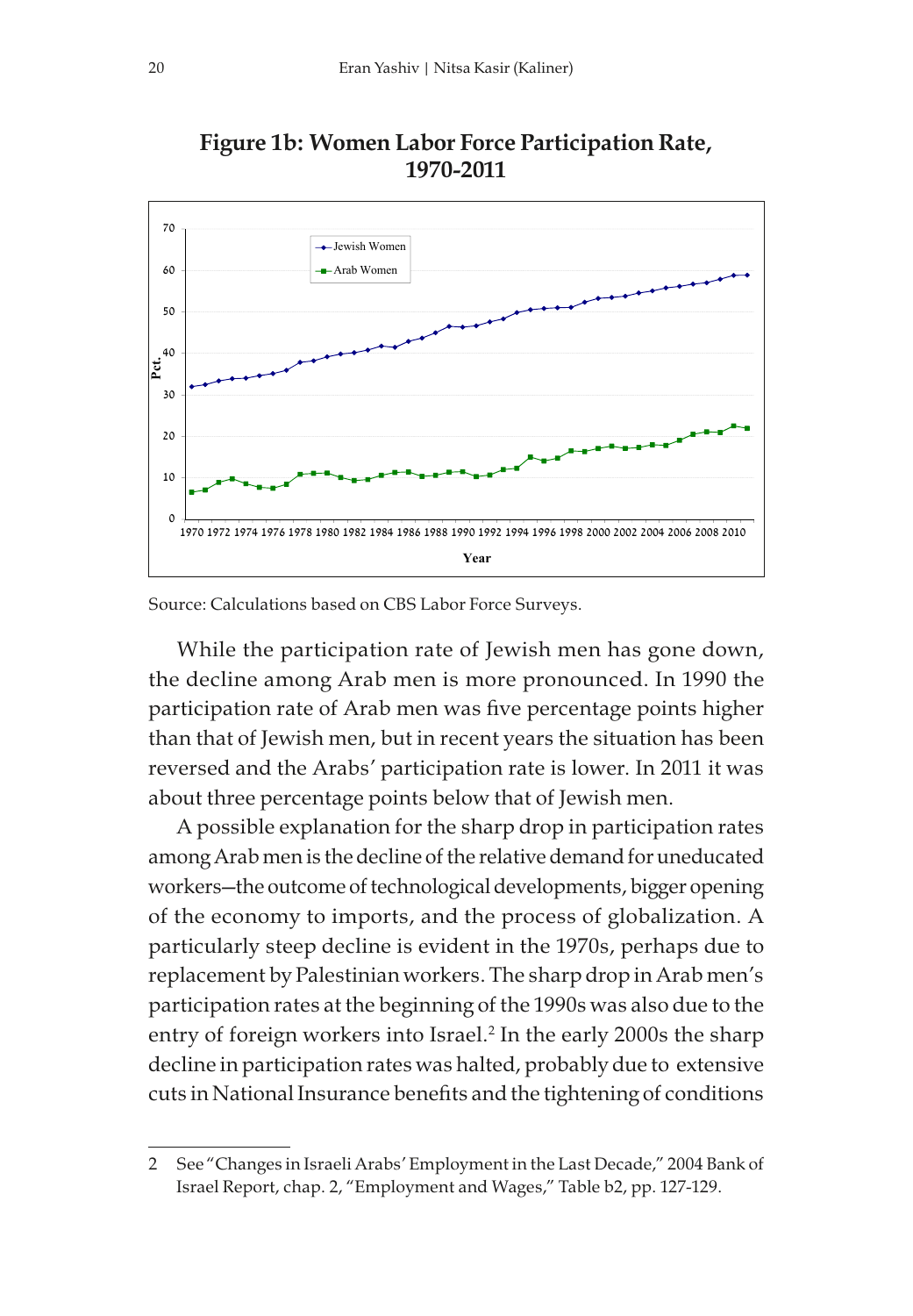for receiving them.<sup>3</sup> In recent years there has been a certain rise back to the level at the start of the decade, but over the past two years a trend of decline in participation rates is discernible again.

Although Arab women's participation rates doubled from 1990 to 2011—from about 10 to about 22 percent—they are still exceptionally low. The rise in the participation rate has been lower than among Jewish women, and therefore the differential has widened since the 1970s.<sup>4</sup>

Looking at the labor force participation life-cycle profile, two central findings emerge: the participation rate among Arab men rises at first with age, but after age 45 it drops significantly. This early retirement phenomenon persists over time, among different cohorts, and in all educational groups, especially among the loweducated. Arab women's participation profile is much lower, but it also includes retirement at a relatively early age (Figures 2a and 2b).



Figure 2a: Arab Men Life Cycle Participation Rates, 2011

Source: Calculations based on CBS Labor Force Surveys.

<sup>3</sup> See the discussion in the 2007 Bank of Israel Report, chap. 8, "Issues in Welfare Policy."

<sup>4</sup> For more on this, see Yashiv and Kasir (Kaliner), 2011.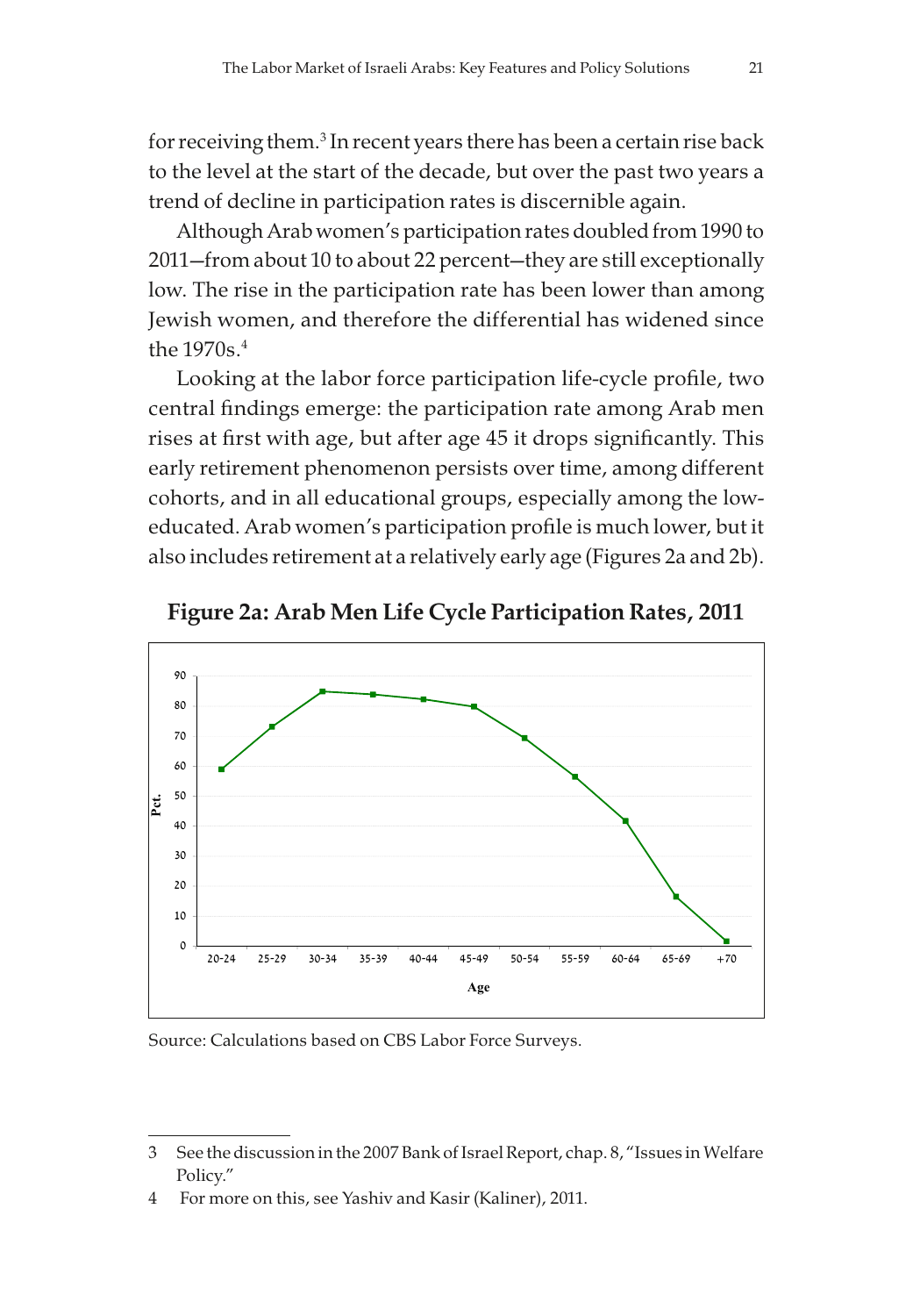

Figure 2b: Arab Women Life Cycle Participation Rates, 2011

Source: Calculations based on CBS Labor Force Surveys.

In order to assess the uniqueness of the participation profile over the life-cycle of Arab men in Israel, it is useful to compare it to the participation profiles of men in other economies (Figures 3a and 3b). Israeli Arab men's participation rate turns out to be lower than the rates that are found in Western countries, and also lower than those in other Arab countries and Muslim countries.

Figure 3a: Participation Rates, Men in Western Countries and Arab-Israeli Men, 2010



Source: OECD and Calculations based on CBS Labor Force Surveys.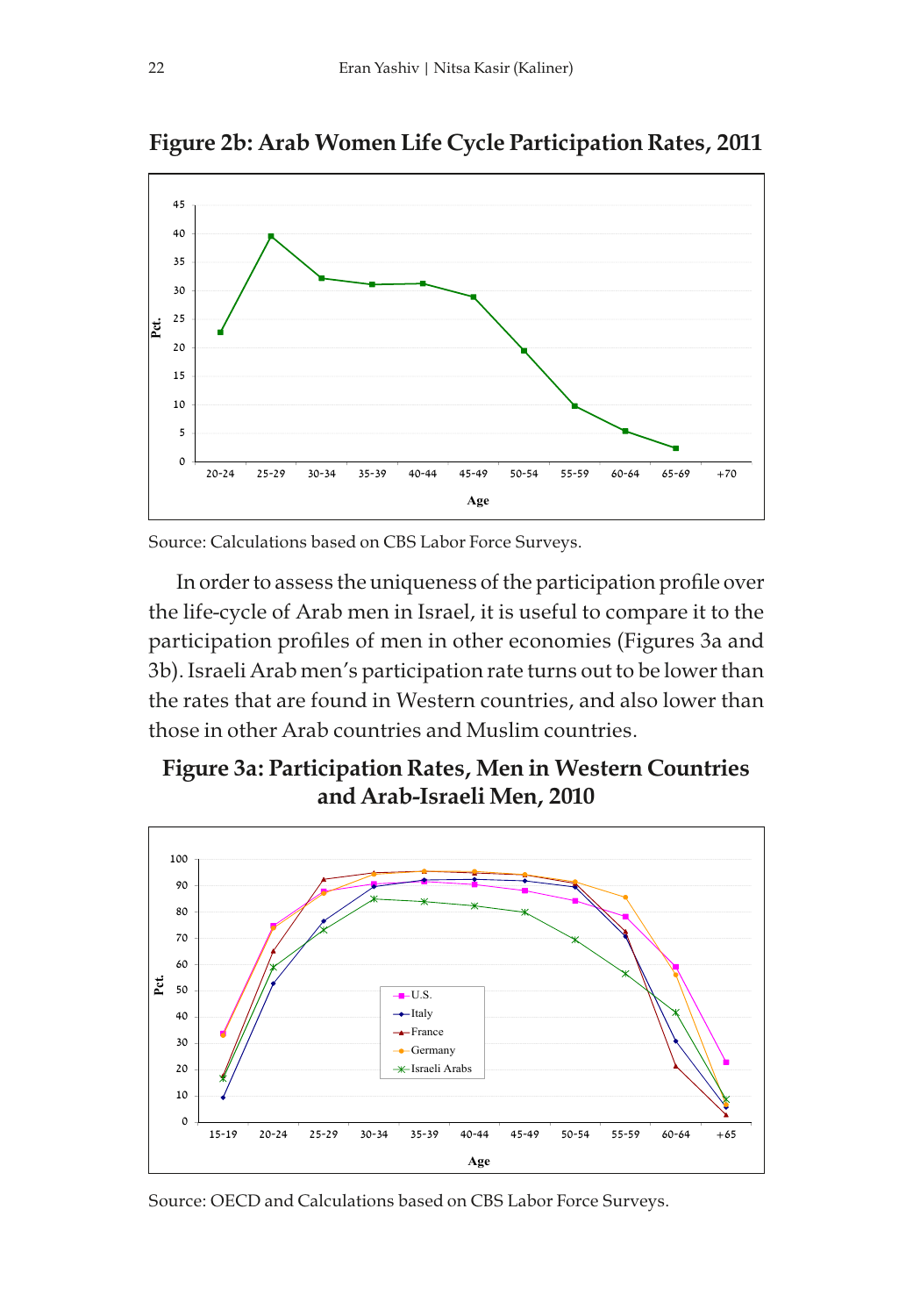

Figure 3b: Participation Rates, Men in Arab and Muslim

Source: ILO, OECD and Calculations based on CBS Labor Force Surveys.

The participation profile of Israeli Arab men stands out as it declines rapidly after the age group 45-49. In all other economies the participation profile features the classic hump-shape curve of a rising, flat and declining schedule over the life-cycle. The decline in Europe begins after the age group 50-54, and in the U.S. it begins more gradually—after the age group 55-59. Among Israeli Arabs the "hump" is shorter and sharper, even in relation to Palestinian men in the West Bank and Gaza and in other Arab and Muslim countries. Although early retirement is common also in Turkey, men's participation rate in that country is significantly higher than that of Israeli Arab men. We explain this phenomenon below.

Israeli Arab women's participation rate is low in comparison to the levels found in Western countries and for Jewish women in Israel. However it is not essentially different from the prevalent pattern in other Arab and Muslim countries.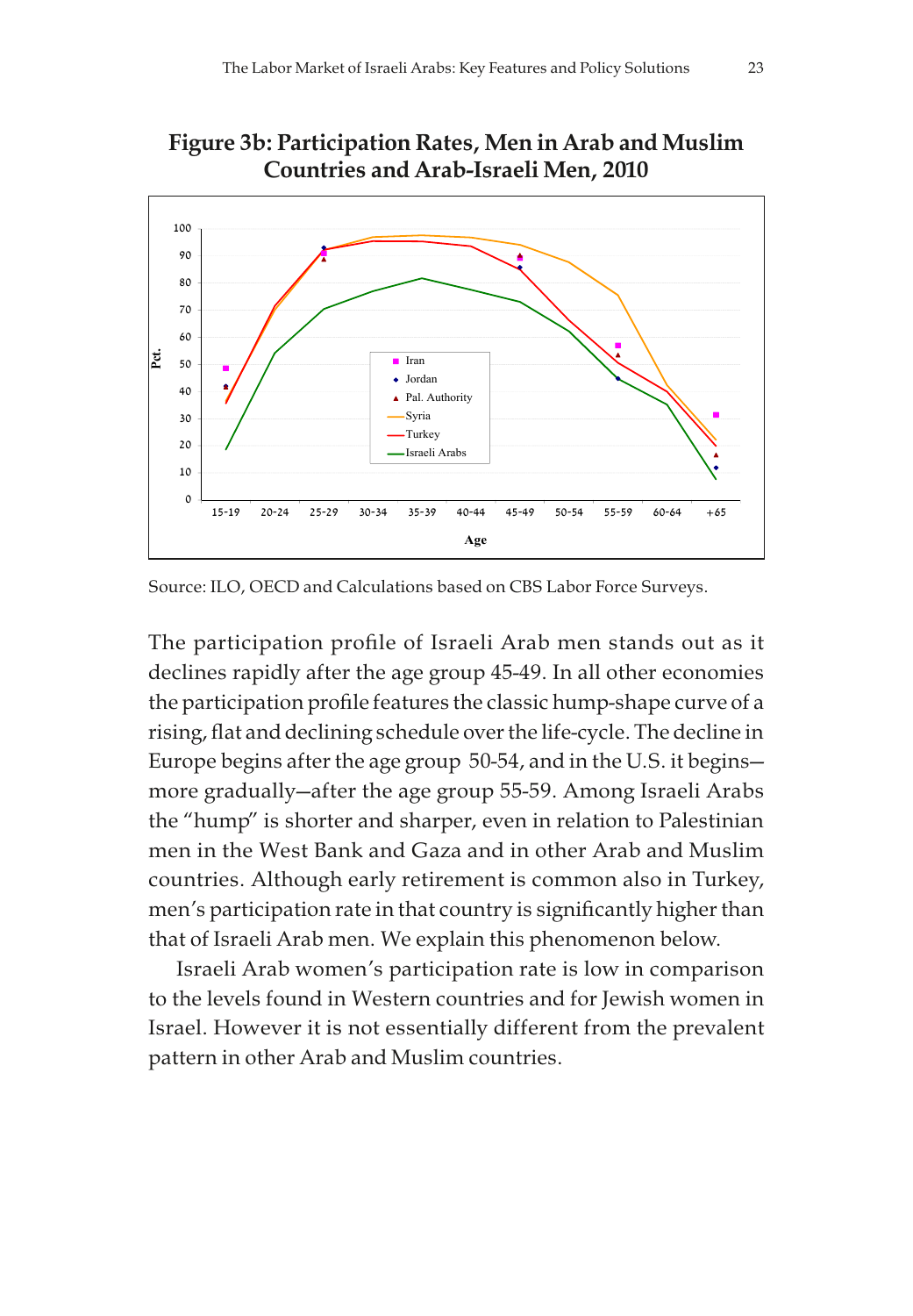

Figure 4a: Participation Rates, Women in Western Countries and Arab-Israeli Women, 2010

Source: OECD and Calculations based on CBS Labor Force Surveys.





Source: ILO, OECD and Calculations based on CBS Labor Force Surveys.

Tables 2 and 3 break down the composition of the non-participant population among Arabs.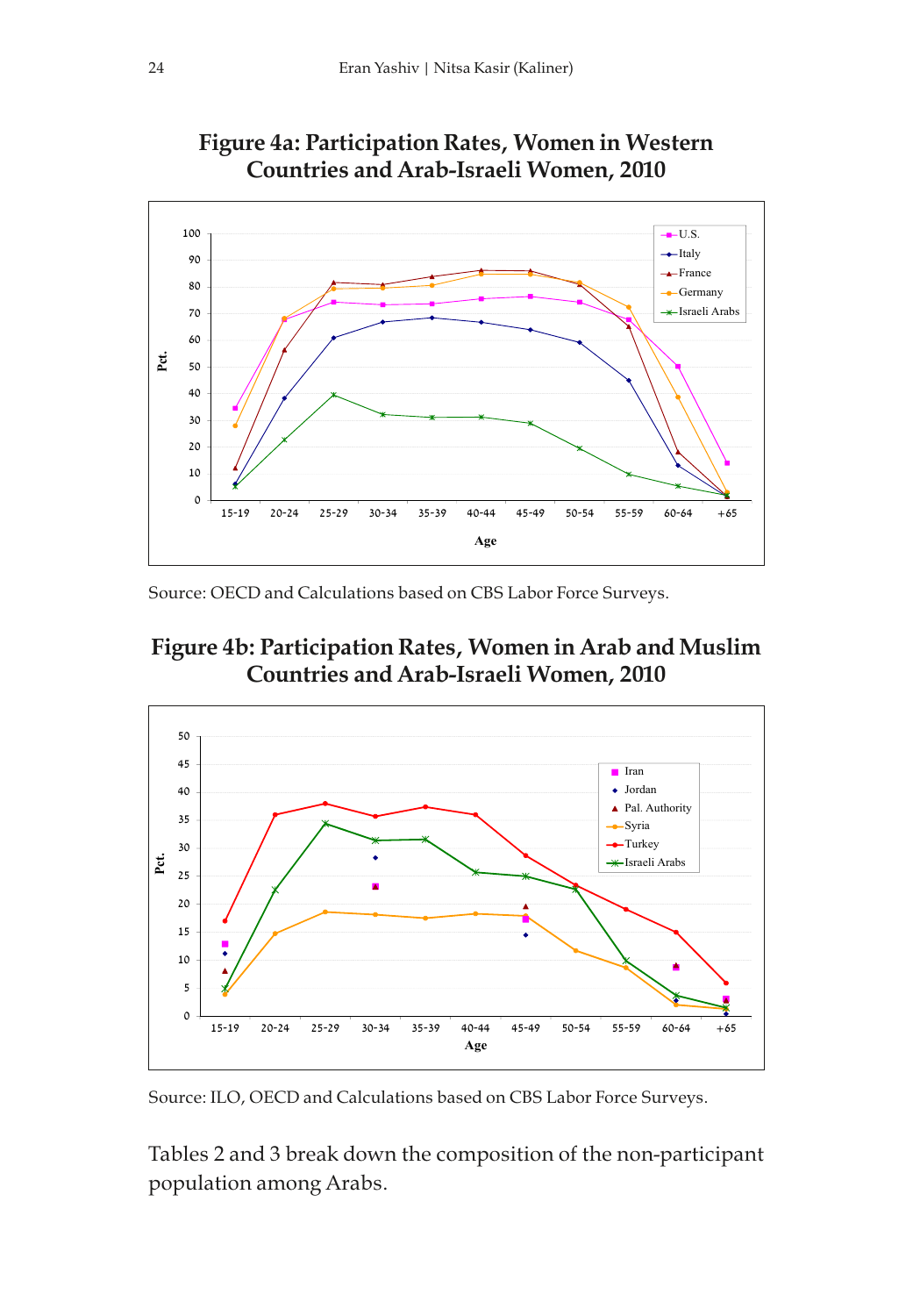#### Table 2: Rate of Non-participation in the Labor Force in the Arab Population, by Age and Schooling - 2011

|       | Aged 25-64 <sup>1</sup> | Under age 65, over 12 Under age 65, under | years of schooling <sup>2</sup> 10 years of schooling <sup>2</sup> |
|-------|-------------------------|-------------------------------------------|--------------------------------------------------------------------|
| Men   | 37.4                    | 20.8                                      | 27.7                                                               |
| Women | 57.9                    | 16.9                                      | 34.5                                                               |

1) The percentage of non-participants aged 25-64 out of the total non-participant population of all ages.

2) The percentage of non-participants aged 65 and lower in the group out of all groups of schooling.

Source: Calculations based on CBS Labor Force Surveys.

#### Table 3a: Number of Non-participants in the Labor Force, Arab Population, by Age and Gender, 2011

|           | Men           |             | <b>Women</b> |               |                |
|-----------|---------------|-------------|--------------|---------------|----------------|
| Age       | <b>Number</b> | Percentages | Age          | <b>Number</b> | Percentages    |
| 15-17     | 49,826        | 24.5        | $15 - 17$    | 49,375        | 12.7           |
| $18 - 24$ | 49,727        | 24.5        | 18-24        | 79,079        | 20.3           |
| $25 - 29$ | 15,787        | 7.8         | 25-29        | 31,176        | 8              |
| $30 - 34$ | 8,216         | 4           | 30-34        | 39,369        | 10.1           |
| 35-44     | 16,514        | 8.1         | 35-44        | 67,880        | 17.4           |
| 45-54     | 16,628        | 8.2         | 45-54        | 51,416        | 13.2           |
| 55-59     | 10,172        | 5           | 55-59        | 20,283        | 5.2            |
| $60 - 64$ | 8,574         | 4.2         | $60 - 64$    | 15,411        | $\overline{4}$ |
| 65-69     | 10,483        | 5.2         | 65-69        | 12,990        | 3.3            |
| 70-74     | 7,253         | 3.6         | 70-74        | 9,852         | 2.5            |
| $75+$     | 9,876         | 4.9         | $75+$        | 12,809        | 3.3            |
| Total     | 203,056       | 100         | Total        | 389,640       | 100            |

Source: Calculations based on CBS Labor Force Surveys.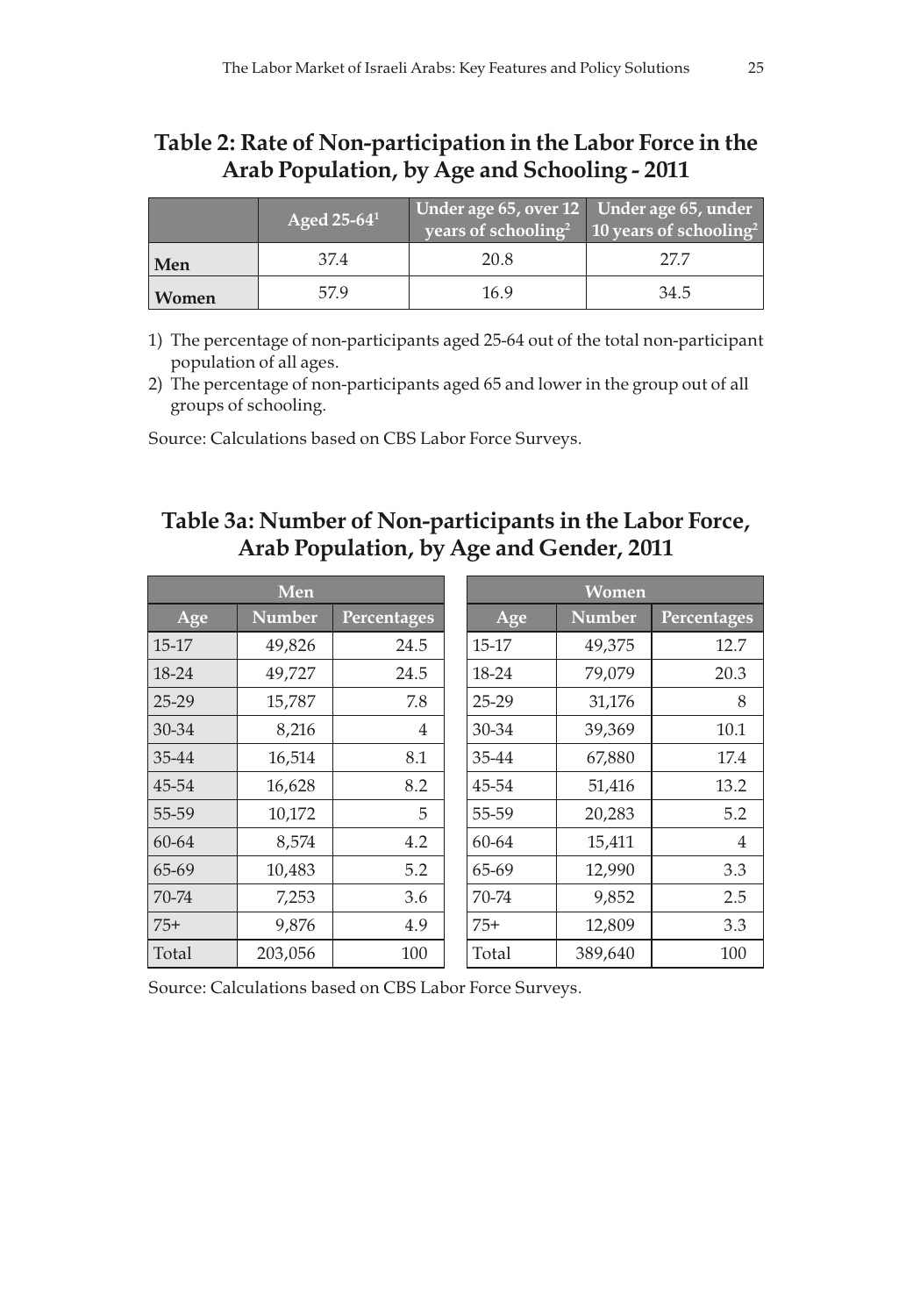#### Table 3b: Number of Non-participants in the Labor Force, Arab Population, by Schooling and Gender, 2011

|                       | Men           |             | <b>Women</b>                 |               |             |
|-----------------------|---------------|-------------|------------------------------|---------------|-------------|
| Years of<br>schooling | <b>Number</b> | percentages | <b>Years of</b><br>schooling | <b>Number</b> | percentages |
| $\Omega$              | 8,662         | 4.3         | $\Omega$                     | 38,860        | 10          |
| $1 - 4$               | 11,204        | 5.5         | $1 - 4$                      | 19,070        | 4.9         |
| $5-8$                 | 35,766        | 17.6        | $5 - 8$                      | 66,915        | 17.2        |
| $9 - 10$              | 38,418        | 18.9        | $9 - 10$                     | 63,492        | 16.3        |
| $11 - 12$             | 69,790        | 34.4        | $11 - 12$                    | 139,785       | 35.9        |
| $13 - 15$             | 25,067        | 12.3        | $13 - 15$                    | 42,616        | 10.9        |
| $16+$                 | 11,885        | 5.9         | $16+$                        | 17,326        | 4.4         |
| Unknown               | 2.264         | 1.1         | Unknown                      | 1,576         | 0.4         |
| Total                 | 203,056       | 100         | Total                        | 389,640       | 100         |

Source: Calculations based on CBS Labor Force Surveys.

#### Table 3c: Number of Non-participants in the Labor Force, Arab Population, by Districts, 2011

|                      | Men           |             | Women                |               |             |
|----------------------|---------------|-------------|----------------------|---------------|-------------|
| <b>District</b>      | <b>Number</b> | percentages | <b>District</b>      | <b>Number</b> | percentages |
| <b>Jerusalem</b>     | 36.579        | 18          | <b>Jerusalem</b>     | 77,634        | 19.9        |
| North                | 92,198        | 45.4        | North                | 173,962       | 44.6        |
| Haifa                | 29.059        | 14.3        | Haifa                | 56,024        | 14.4        |
| Center               | 17,346        | 8.5         | Center               | 33.045        | 8.5         |
| Tel-Aviv             | 3,017         | 1.5         | Tel-Aviv             | 2,755         | 0.7         |
| South                | 24.749        | 12.2        | South                | 46,016        | 11.8        |
| Judea and<br>Samaria | 108           | 0.1         | Judea and<br>Samaria | 204           | 0.1         |
| Total                | 203,056       | 100         | Total                | 389,640       | 100         |

Source: Calculations based on CBS Labor Force Surveys.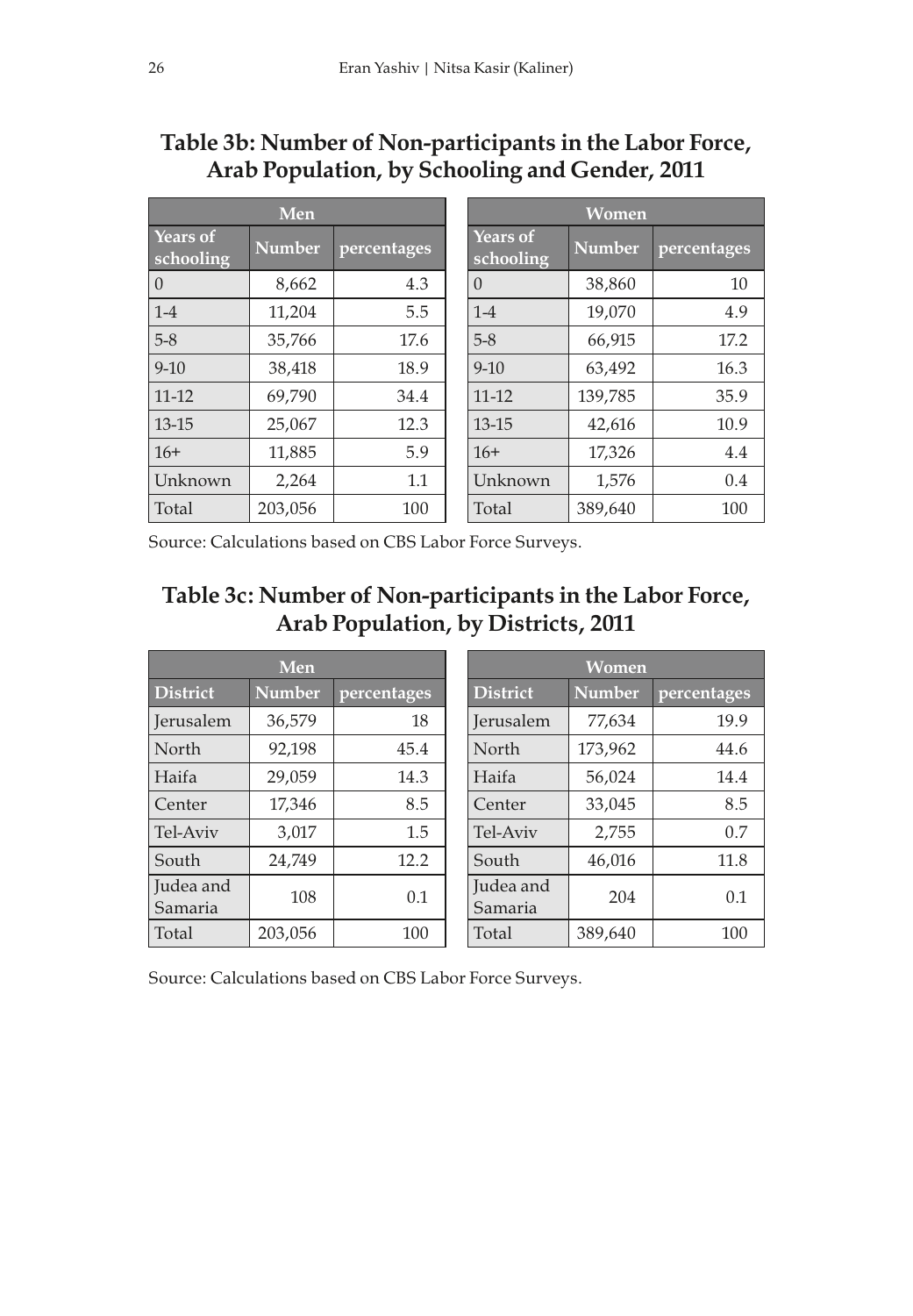#### Table 3d: Number of Non-participants in the Labor Force, Arab Population, by Marital Starus, 2011

|                          | Men           |             | <b>Women</b>                    |               |             |
|--------------------------|---------------|-------------|---------------------------------|---------------|-------------|
| Marital<br><b>Status</b> | <b>Number</b> | percentages | <b>Marital</b><br><b>Status</b> | <b>Number</b> | percentages |
| Married                  | 81.196        | 40          | Married                         | 215,239       | 55.2        |
| Married,<br>living alone | 526           | 0.3         | Married,<br>living alone        | 3,255         | 0.8         |
| Divorced                 | 1,482         | 0.7         | Divorced                        | 6,791         | 1.7         |
| Widower                  | 3,093         | 1.5         | Widower                         | 34,369        | 8.8         |
| Single                   | 116,759       | 57.5        | Single                          | 129,986       | 33.4        |
| Total                    | 203,056       | 100         | Total                           | 389,640       | 100         |

Source: Calculations based on CBS Labor Force Surveys.

The analysis of the non-participant population points to several interesting features:

- a. About 33 percent of the women non-participants are unmarried, and about 9 percent are widows. This means that a considerable share of the women non-participants, over 40 percent, do not live with partners, i.e., have higher incentives to participate.
- b. About half of the women non-participants are at prime work ages, 25 to 54, i.e., at ages relevant to participation in the market.
- c. Almost 20 percent of the men non-participants are aged 45-64, ages still very relevant to participation in the labor market. This is due to Arab men's early retirement from participation in the market.
- d. About half of the non-participants (men and women) have had 10 years of education or less. This figure attests to the importance of education, which is also confirmed by econometric studies (e.g., using participation regressions).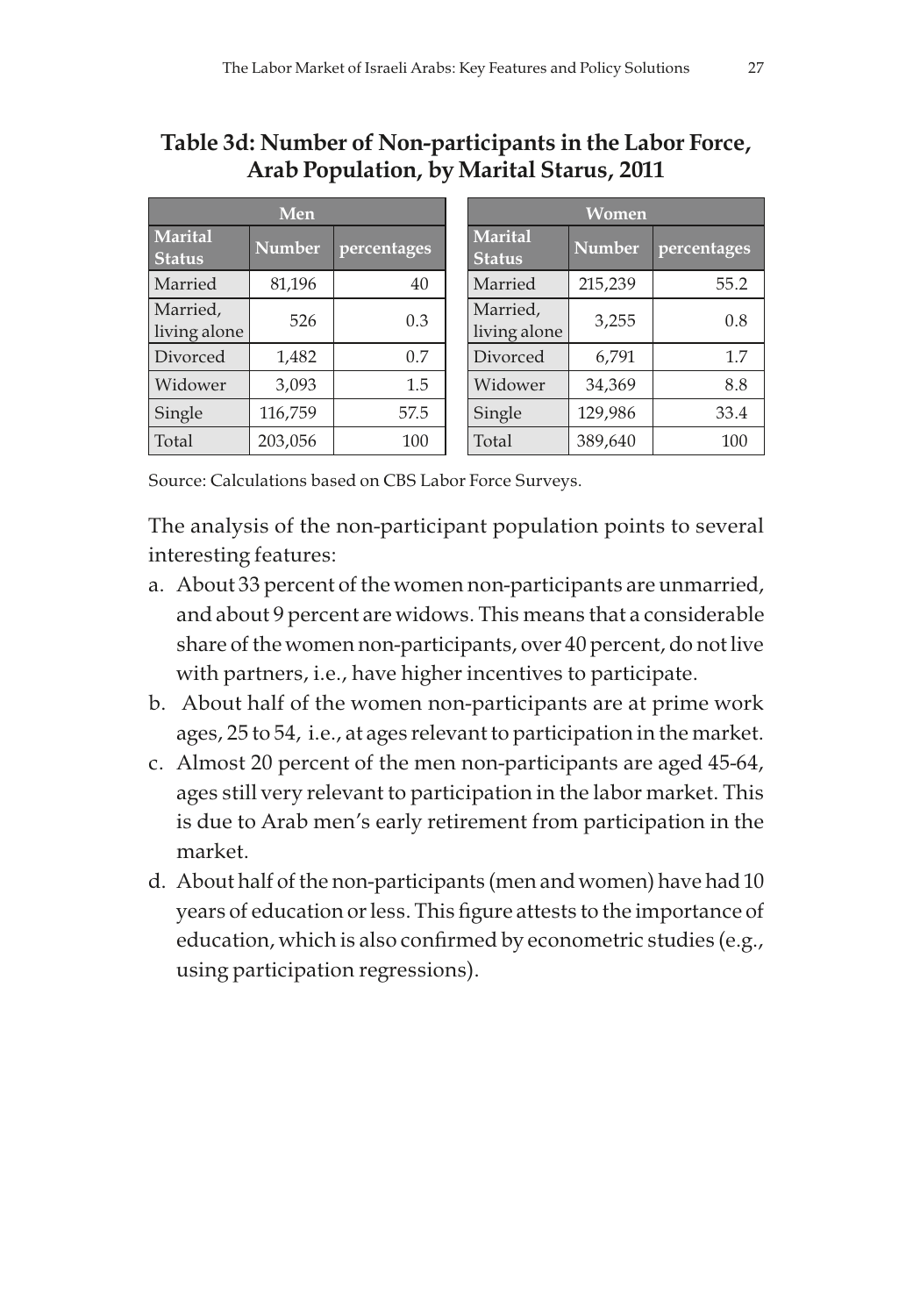#### 1.4. Unemployment $5$

Arab men have in most years suffered from a higher unemployment rate than Jewish men, though the size of the differential has not been constant over time.





Source: Calculations based on CBS Labor Force Surveys.

For women a differential has developed over the years with higher unemployment among Arab women in comparison to Jewish women. In most years until the end of the 1990s, Arab women's unemployment rate was lower than that of Jewish women, but towards the end of that period the relation was reversed and Arab women's unemployment rate surpassed that of Jewish women. Note that the unemployment rate refers to women who actually participate in the labor market, not to the total population of women.

<sup>5</sup> As mentioned above, in 2012 the Central Bureau of Statistics made a substantial revision to the Labor Force Survey. In the new survey Arab men unemployment rate doubled and the women's rate tripled. Labor force participation rates changed too, with an increase in rates for Arab women. These changes reflect the revision of the sampling framework, which now takes into account smaller villages and communities. Regrettably, the new data cannot be compared to the older data and are available only from 2012 onward.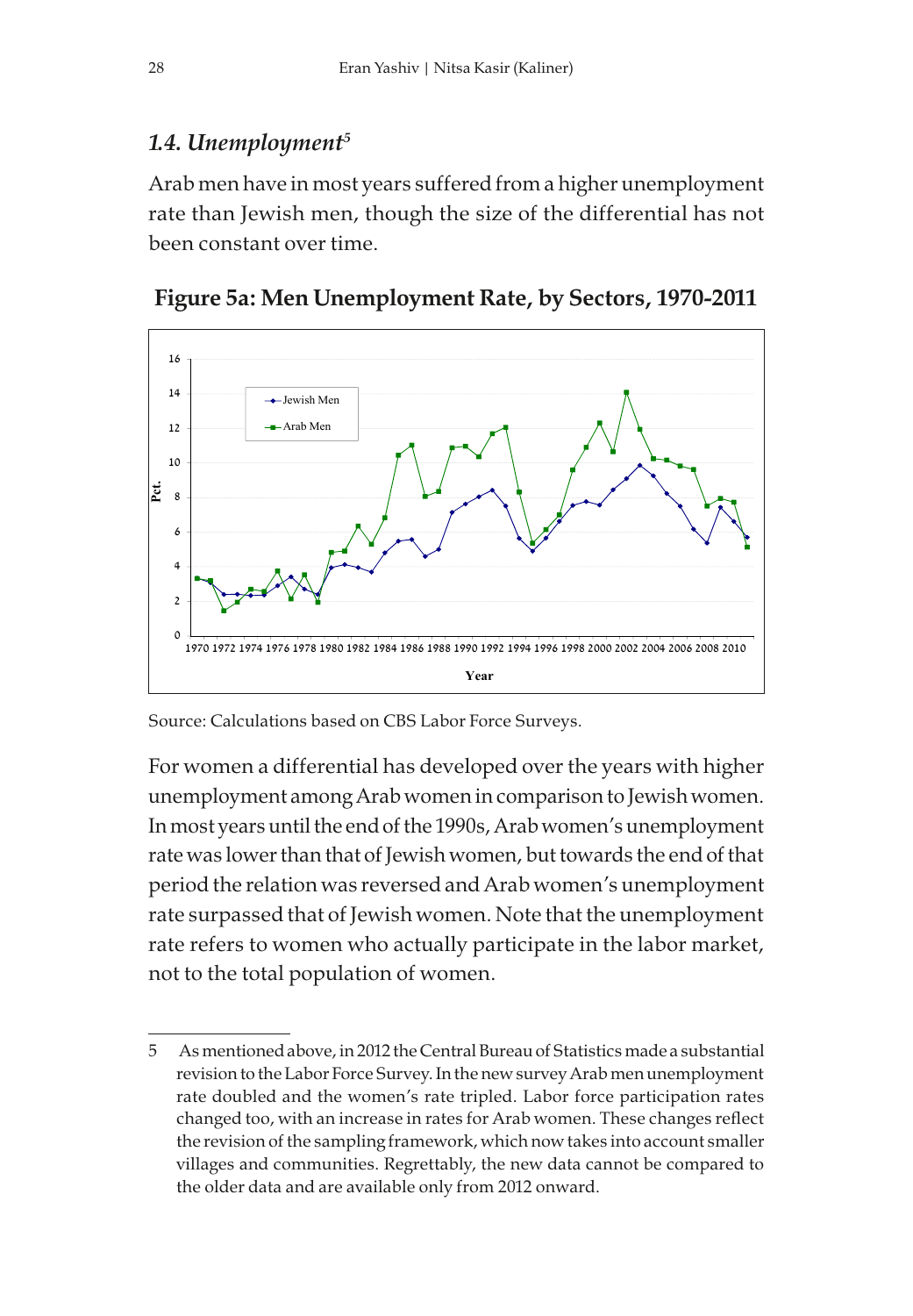



Source: Calculations based on CBS Labor Force Surveys.

A look at unemployment rates by educational level shows that, as in many countries, the unemployment rate declines with education.

| <b>Years of Schooling</b> | Men | Women |
|---------------------------|-----|-------|
| $0 - 8$                   | 9.4 | 14.4  |
| $9 - 10$                  | 7.8 | 10.1  |
| $11 - 12$                 | 4.5 | 9.5   |
| $13 - 15$                 | 3.1 | 2.4   |
| $16+$                     | 1.1 | 3.6   |

#### Table 4: Unemployment Rate, Arab Population, by Gender and Schooling, 2011

Source: Calculations based on CBS Labor Force Surveys.

#### 1.5. Employment

Table 5 displays the distribution of occupations among Arabs and among Jews, divided into men and women. The occupations have been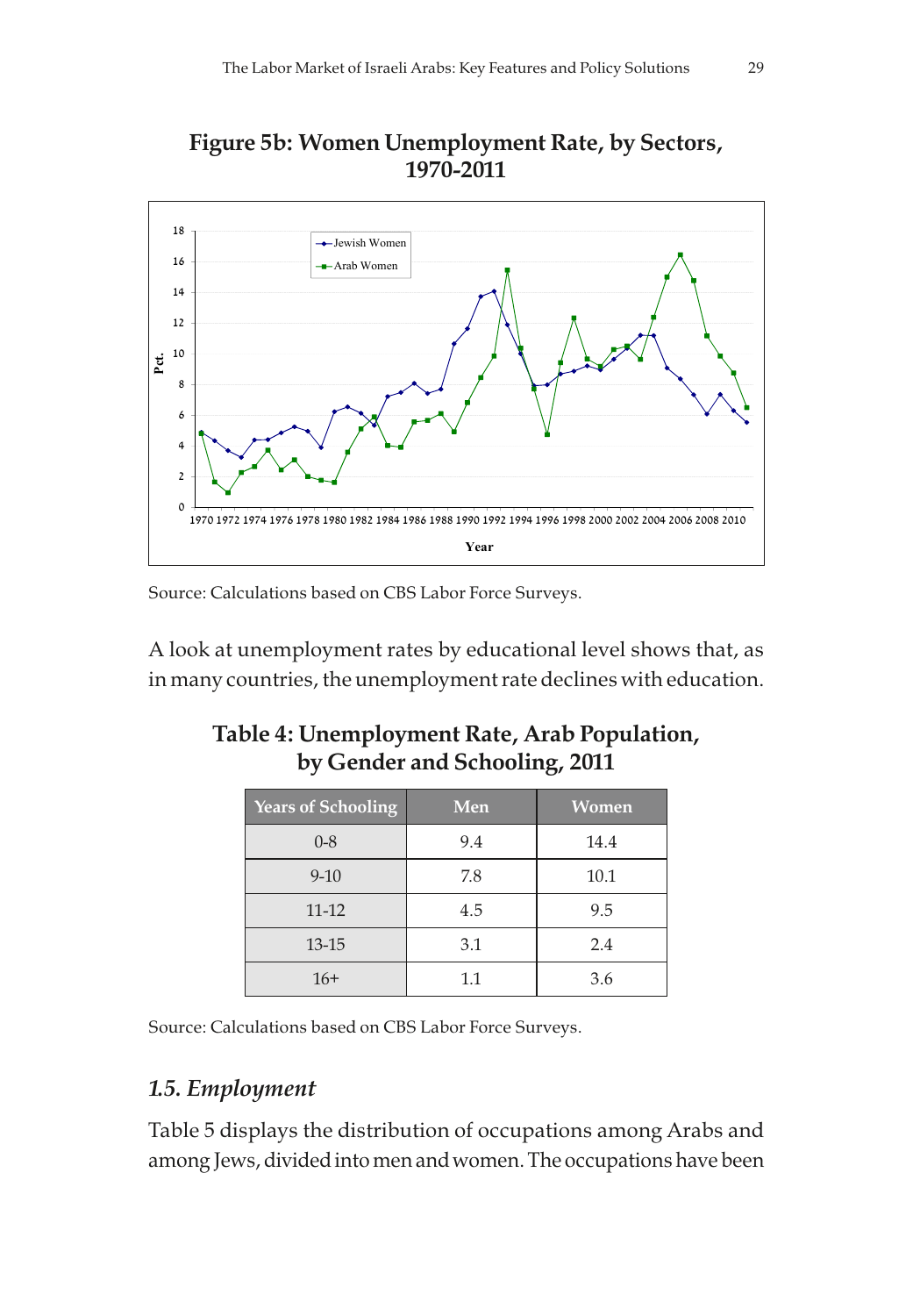classified into four groups. Figures 6 and 7 present the breakdown of employment by industry and by occupation, respectively.

| <b>Thousands</b> |         |         |         |         |  |  |
|------------------|---------|---------|---------|---------|--|--|
| <b>Total</b>     | Group 1 | Group 2 | Group 3 | Group 4 |  |  |
| 1,244,188        | 522,378 | 325,634 | 312,076 | 84,100  |  |  |
| 1,260,036        | 506,114 | 643,418 | 35,616  | 74,888  |  |  |
| 279,370          | 43,176  | 53,440  | 146,668 | 36,086  |  |  |
| 101,062          | 45,162  | 41,822  | 3,382   | 10,696  |  |  |
|                  |         |         |         |         |  |  |

Table 5: Employed Persons, by Occupation Groups, 2011

| Percentages  |              |         |         |         |         |  |
|--------------|--------------|---------|---------|---------|---------|--|
|              | <b>Total</b> | Group 1 | Group 2 | Group 3 | Group 4 |  |
| Jewish Men   | 100          | 42      | 26.2    | 25.1    | 6.8     |  |
| Jewish Women | 100          | 40.2    | 51.1    | 2.8     | 5.9     |  |
| Arab Men     | 100          | 15.5    | 19.1    | 52.5    | 12.9    |  |
| Arab Women   | 100          | 44.7    | 41.4    | 3.3     | 10.6    |  |

Definitions:

| Total | The sum of all occupations which are classified as 1 to 9 (first digit), |
|-------|--------------------------------------------------------------------------|
|       | not including unknown occupations.                                       |

 Group 1 Academic occupations, associate professionals and technicians and managers.

Group 2 Clerical workers and agents, sales workers and service workers.

Group 3 Skilled agricultural workers and manufacturing, construction and other skilled workers.

Group 4 Unskilled workers.

Source: Calculations based on CBS Labor Force Surveys.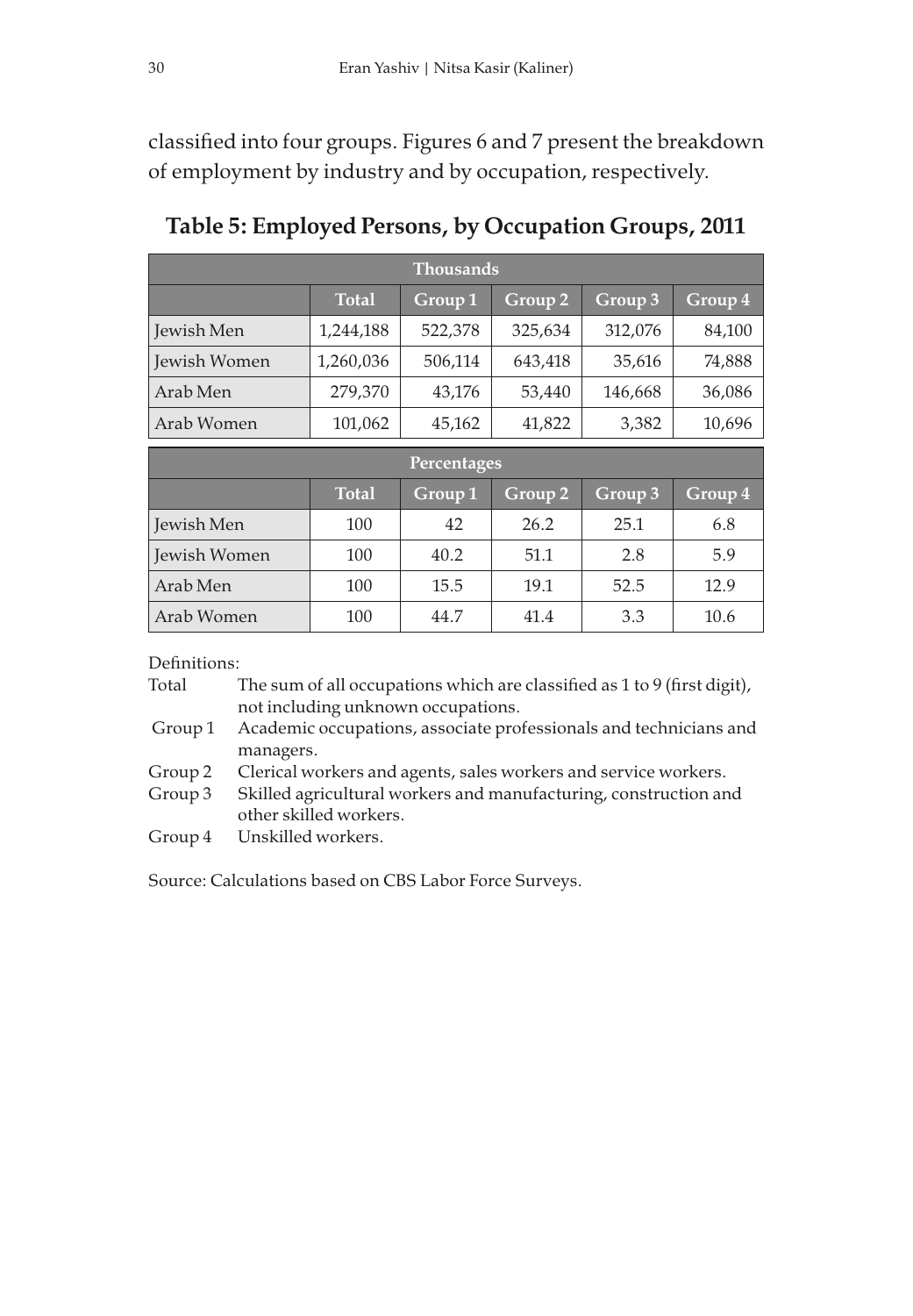

Figure 6a: Arab Men Employment, by Industry, 2011

Source: Calculations based on CBS Labor Force Surveys.



#### Figure 6b: Arab Men Employment, by Occupation, 2011

Source: Calculations based on CBS Labor Force Surveys.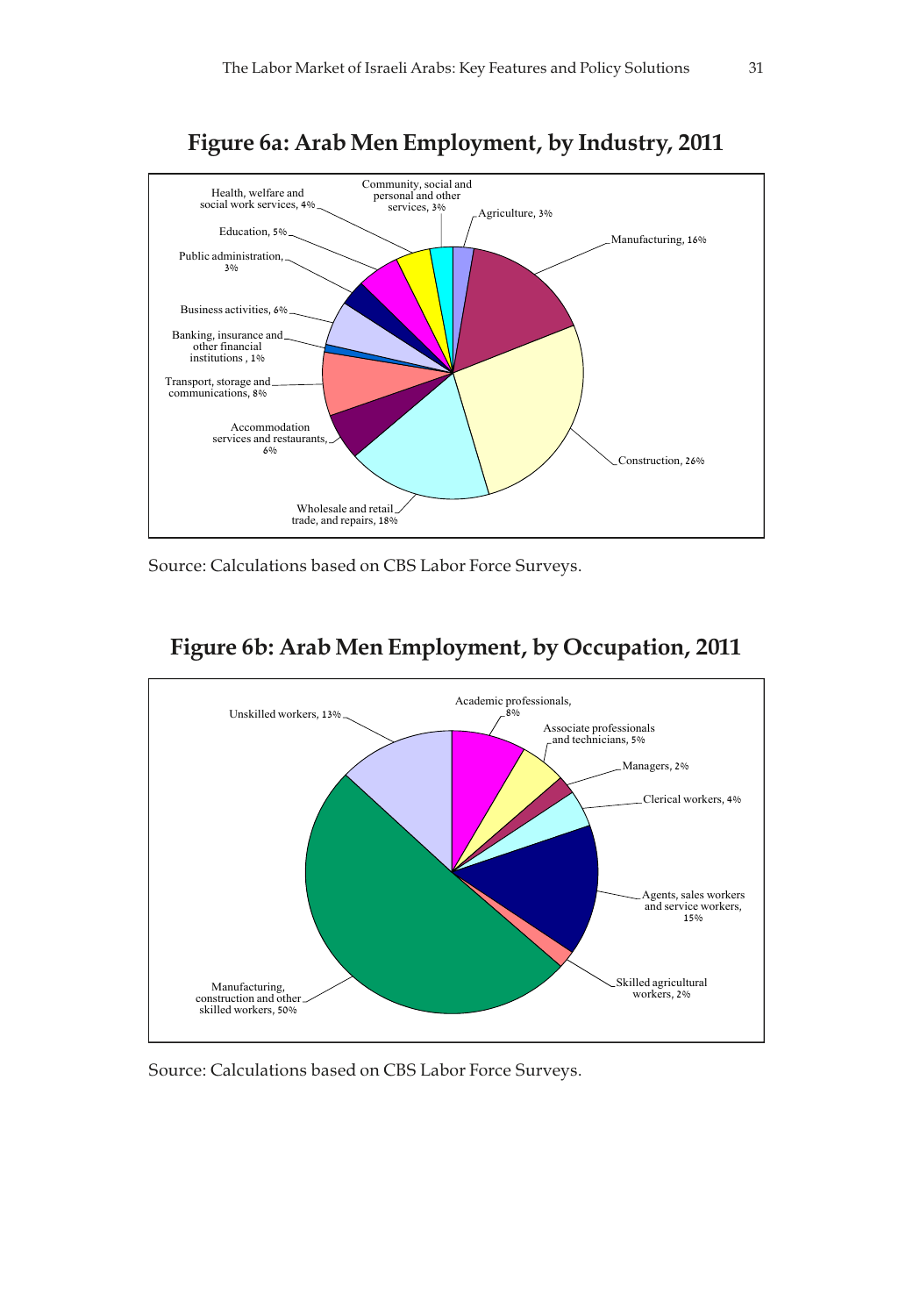

#### Figure 7a: Arab Women Employment, by Industry, 2011

Source: Calculations based on CBS Labor Force Surveys.



#### Figure 7b: Arab Women Employment, by Occupation, 2011

Source: Calculations based on CBS Labor Force Surveys.

The table and figures depict the following picture:

For men, whereas among Jews about 40 percent are employed in occupations at the top skill group, among Arabs only 15 percent are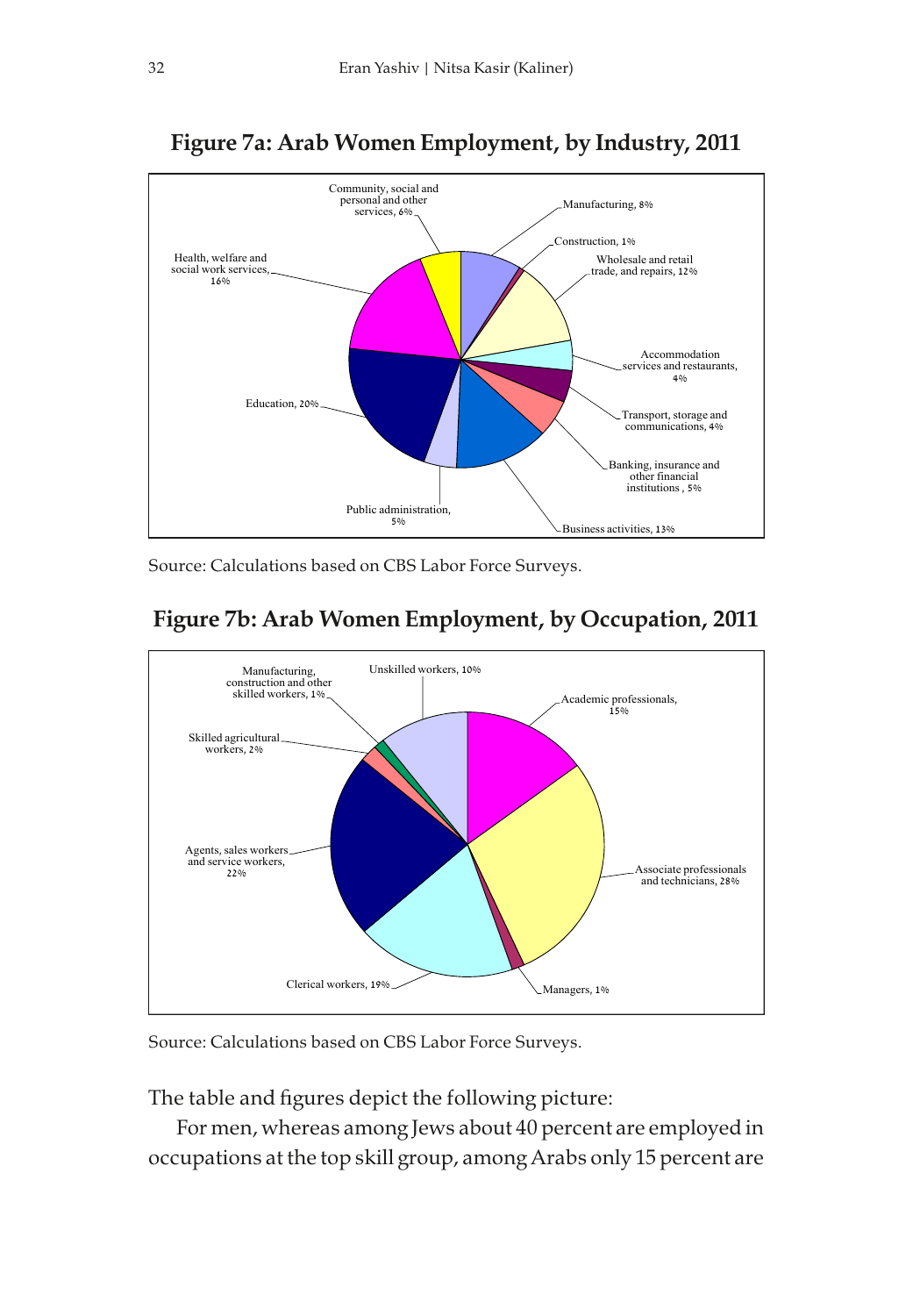employed in those occupations. The relations are reversed for the two bottom groups where Arabs are employed in such occupations at a rate almost double that of Jews. The employed Arab men are concentrated in occupations and industries characterized by relatively low skill levels: about 60 percent of them are employed in the construction, commerce and manufacturing industries, and about 62 percent do professional work in manufacturing, construction and agriculture occupations and in unprofessional work. Employment in advanced industries and in public administration is of very limited scope. This concentration of men in occupations that require physical labor helps explain the patterns of early retirement discussed above.

For women, there is only a small differential between Jews and Arabs in the top group of occupations; in fact, the Arab women's rate (about 45 percent) is higher than the Jewish women's rate (40 percent). Nonetheless, in the bottom group of occupations the Arab women's share is 11 percent while the Jewish women's is 6 percent. The industry distribution of Arab women is heavily concentrated, with 36 percent of them being employed in education or healthcare services, their occupations suiting these industries.

These findings point to the high employment concentration of Arab men in occupations and industries that do not require higher education. By comparison, for Jewish men the concentration is at the top group of occupations. For women, there is an apparent dichotomy: on one hand a significant share of all employed Arab women are engaged in occupations at the top group, like Jewish women, but on the other hand they also have a high share also at the low end of the occupation distribution.

Research conducted at the Bank of Israel (see chapter on the labor market in the 2009 Bank of Israel Report) has shown that the employment tenure rate, i.e., months of employment divided by potential working months, among Arab Israeli women is only about 24 percent, as opposed to 64 percent among Jewish women. This means that on average employed Israeli Arab women are working about a quarter of their potential time (taking a long-term perspective).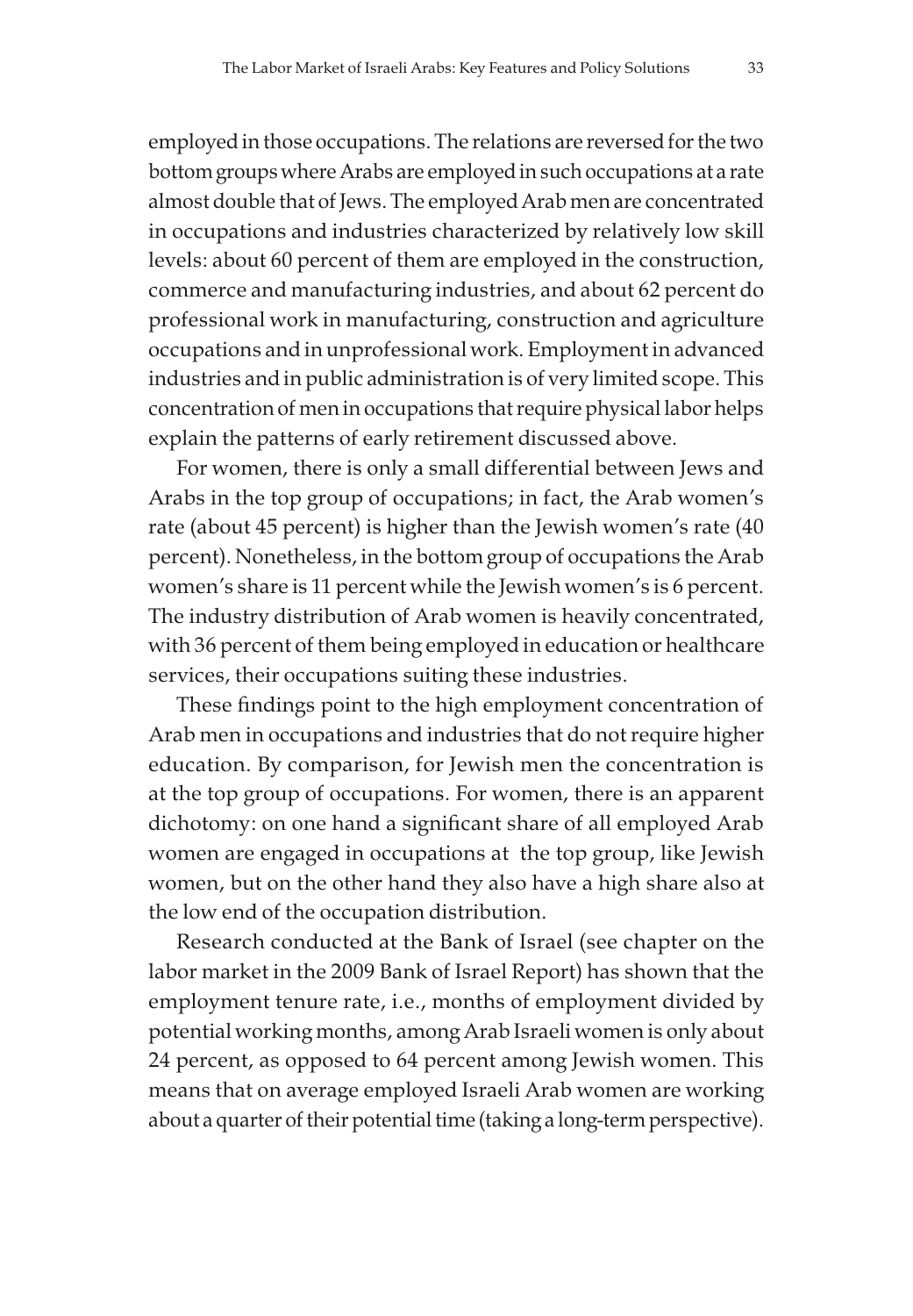#### 1.6. Income

Table 6 shows data on income, hourly wages, and weekly work hours in the Arab and Jewish sectors, respectively.

#### Table 6: Income, Hourly Wages and Weekly Work Hours, by Gender and Population, 2011

|                                                        | <b>Jewish</b> |       | <b>Arabs</b> |              |  |  |
|--------------------------------------------------------|---------------|-------|--------------|--------------|--|--|
|                                                        | Men           | Women | Men          | <b>Women</b> |  |  |
| Average Income from Wage Earnings (NIS)                | 11,107        | 6,819 | 5,982        | 4,749        |  |  |
| Average Weekly Work Hours per Worker                   | 44            | 36    | 44           | 33           |  |  |
| <b>Hourly Wages</b>                                    | 57            | 44    | 33           | 35           |  |  |
| Average Income from Self Employment (NIS)              | 11,428        | 7,403 | 8,080        | 5,152        |  |  |
| Percentage of Social Security Beneficiaries, by Types: |               |       |              |              |  |  |
| Child Benefits                                         |               | 17.7  |              | 22.7         |  |  |
| <b>Work Injury Compensation</b>                        |               | 0.3   | 0.2          |              |  |  |
| Disability Benefits                                    |               | 4.0   | 4.0          |              |  |  |
| Unemployment Insurance                                 |               | 0.9   |              | 0.9          |  |  |

Source: Calculations based on CBS Labor Force Surveys.

The major findings that emerge from the table are:

- a. The average income of employed Arabs is significantly lower than that of employed Jews. This is mainly due to their lower hourly wage, mostly because of their concentration in occupations and industries situated at the bottom of the wage distribution Among women, the low wages they receive are related to employment in part time positions. The hourly wage of Arab men is about 43 percent lower than that of Jewish men, while the hourly wage of Arab women is about 21 percent lower than that of Jewish women.
- b. The hourly wage of Arab women is higher than that of Arab men, due to the selectivity of women who are employed.
- c. The wage differential between the Arab and Jewish sectors is substantial in salaried labor: a salaried Jewish man's income is almost double that of an Arab, while a salaried Jewish woman's wage is a third higher than an Arab woman's. Among the self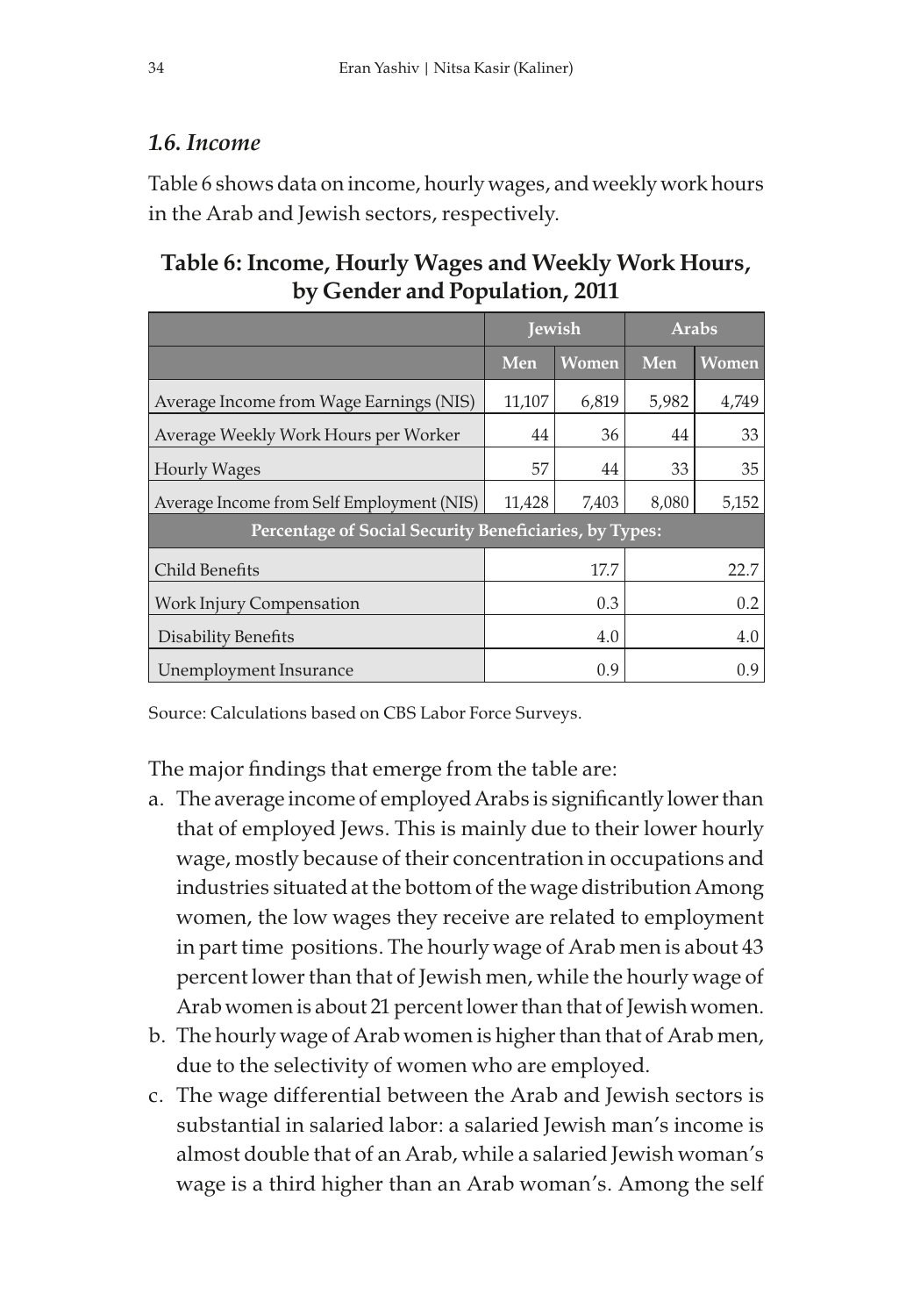employed, however, the average income of a Jewish man is only about a third higher than an Arab man's.

d. The share of families receiving National Insurance child benefits is relatively high in the Arab sector, due to the high share of children.

## 1.7. Geographical Concentration and Transportation Problems

The high geographical concentration of Israeli Arabs in a relatively small number of localities should be noted. About 44 percent of the Arab population in Israel, with the exception of Jerusalem, lives in 14 localities, including the mixed population town of Ramle and Lod. The largest are Nazareth, with about 66,000 inhabitants, Um el-Fahm with about 44,000, and Rahat with about 42,000. As is well known, the Arab localities are concentrated in the Galilee (especially the western Galilee), the Triangle (central Israel) and the Negev.

By comparison, Jewish localities of similar size to these Arab localities—from 20,000 to 70,000 inhabitants—number 50, and include such towns as Modi'in with about 67,000, Carmiel with about 45,000, Rosh Ha'ayin and Ramat Hasharon with about 38,000 each, and Dimona with about 34,000.

Table 7 shows data on Arab, mixed and Jewish localities using various economic and demographic indicators, based on the 2008 Census.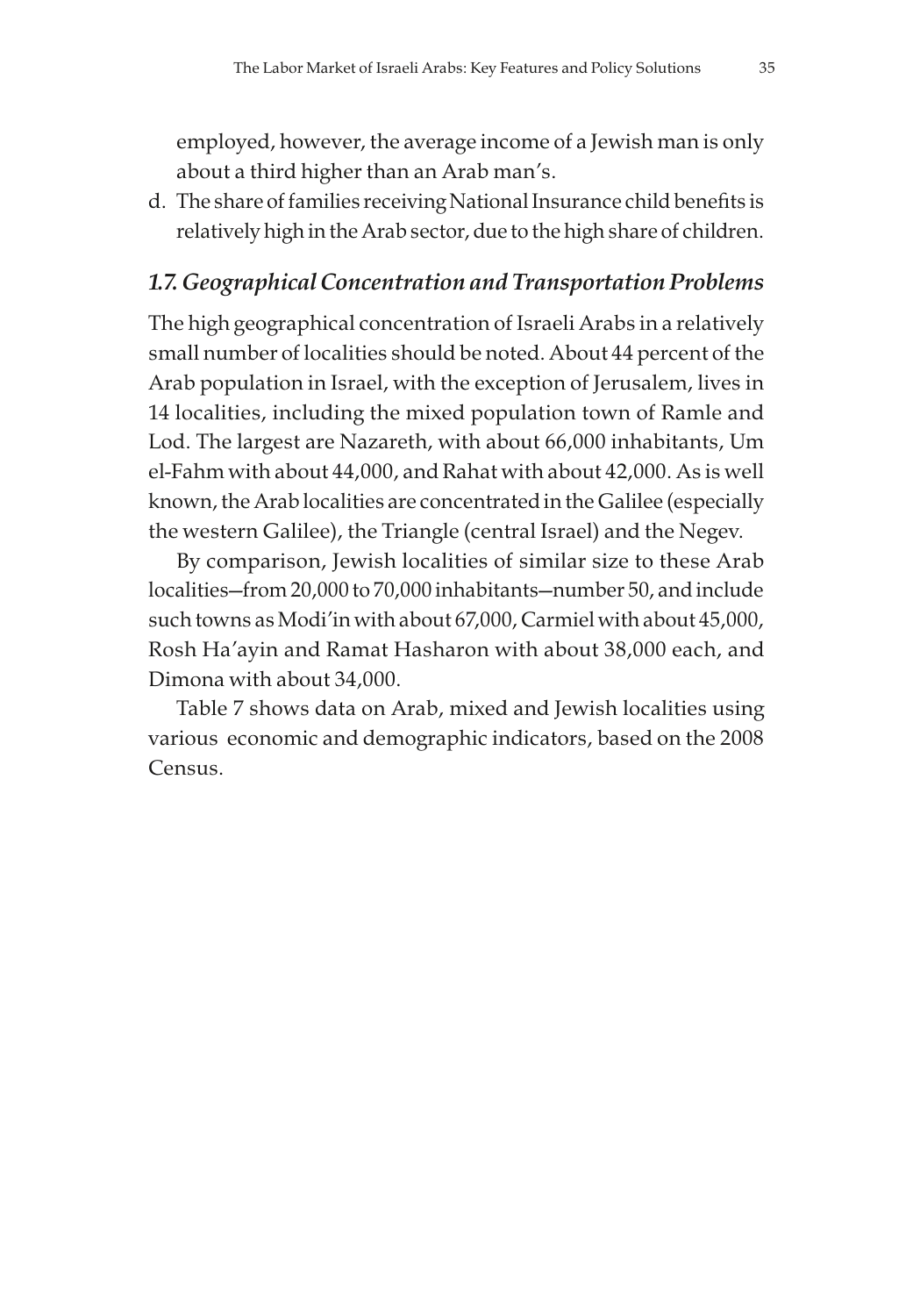|                                                                                   | wages, 2006<br>Gini Index,                                                                     | 0.34    | 0.335   | 0.031                 | 0.412   | 0.259          | wages, 2006<br>Gini Index,                                                                    | 0.415   | 0.381  | 0.059                 | 0.508      | 0.354   |
|-----------------------------------------------------------------------------------|------------------------------------------------------------------------------------------------|---------|---------|-----------------------|---------|----------------|-----------------------------------------------------------------------------------------------|---------|--------|-----------------------|------------|---------|
|                                                                                   | dents With<br>Casualties,<br>Car Acci-<br>2007                                                 | 10.8    | $\circ$ | 13.7                  | 86      | I              | dents With<br>Casualties,<br>Car Acci-<br>2007                                                | 549.3   | 77.5   | 756.6                 | 2,275.00   | 14      |
|                                                                                   | 12th Grade<br>Percentage<br>(2006/2007)<br>triculation<br>eligibility,<br>pupils in<br>of ma-  | 47.3    | 46.3    | 9.7                   | 74.4    | 25.5           | 12th Grade<br>Percentage<br>(2006/2007)<br>triculation<br>eligibility,<br>pupils in<br>of ma- | 49.1    | 47     | 10.3                  | 64.7       | 33.3    |
|                                                                                   | tion to Total<br>Ratio of Ex-<br>penditures<br>on Educa-<br>Expendi-<br>tures                  | 26.2    | 25.2    | 7.2                   | 42.1    | 10.4           | tion to Total<br>Ratio of Ex-<br>penditures<br>on Educa-<br>Expendi-<br>tures                 | 16.2    | 16.7   | 3.1                   | 20.6       | 11.6    |
|                                                                                   | ticipation to<br>ment Par-<br>Revenue<br>Govern-<br>Ratio of                                   | 57.9    | 57.9    | 7.8                   | 75.1    | 41.6           | ticipation to<br>ment Par-<br>Revenue<br>Govern-<br>Ratio of                                  | 29.3    | 30.4   | 10.1                  | 74.4       | 10.1    |
| Table 7: Economic and Demographic Indicators of Arab, Mixed and Jewish Localities | Economic<br>Social<br>Rank                                                                     | 2.75    | 3       | 1.02                  | $\circ$ | $\overline{ }$ | Economic<br>Social<br>Rank                                                                    | 5       | 4      | 1.5                   | $^{\circ}$ | 4       |
|                                                                                   | Taxes to To-<br>tal Revenue<br>Property<br>Ratio of                                            | 8.8     | 8.8     | 3.9                   | 19.8    | 1.5            | Taxes to To-<br>tal Revenue<br>Property<br>Ratio of                                           | 34.1    | 34.6   | 8.4                   | 51.5       | 19.7    |
|                                                                                   | Deficit/Rev-<br>enue Ratio                                                                     | 7.8     | 3.6     | 10.1                  | 45.1    | 0.1            | Deficit/Rev-<br>enue Ratio                                                                    | 4.5     | 3.9    | 2.1                   | 7.8        | 2.6     |
|                                                                                   | Revenue Per<br>Authority<br>Person<br>Local                                                    | 5,100   | 4,962   | 1,039                 | 7,864   | 2,866          | Revenue Per<br>Authority<br>Person<br>Local                                                   | 6,737   | 5,864  | 2,017                 | 11,042     | 5,146   |
|                                                                                   | $\begin{bmatrix} \text{Population} \ \text{(Thousands)} \ \text{End of } 2007 \ \end{bmatrix}$ | 12.68   | 9.2     | 10.98                 | 65.5    | 1.9            | Thousands,<br>End of 2007)<br>Population                                                      | 205.6   | 65.95  | 238.8                 | 747.6      | 21.2    |
|                                                                                   | Arab Lo-<br>calities                                                                           | Average | Median  | Deviation<br>Standard | Maximum | Minimum        | Localities<br>Viixed                                                                          | Average | Median | Deviation<br>Standard | Maximum    | Minimum |

Table 7: Economic and Demographic Indicators of Arab, Mixed and Jewish Localities

(cont. next page) (cont. next page)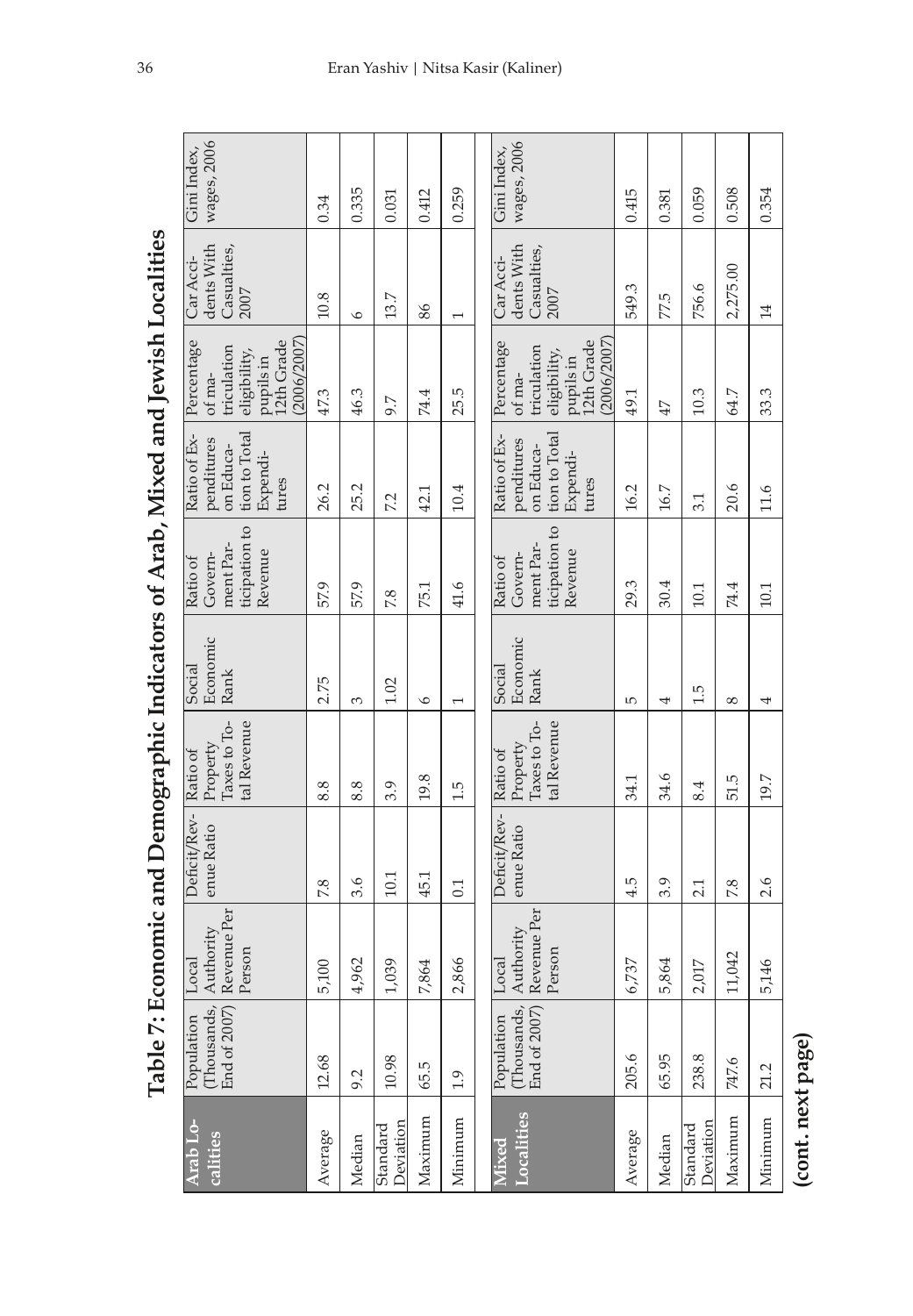| Gini Index,                         | wages, 2006                                                                                                                                                      | 0.431   | 0.429                | 0.043                        | 0.561   | 0.341   |
|-------------------------------------|------------------------------------------------------------------------------------------------------------------------------------------------------------------|---------|----------------------|------------------------------|---------|---------|
|                                     | dents With<br>Casualties,<br>2007                                                                                                                                | 61.1    | 15                   | 103.8                        | 491     |         |
|                                     | triculation<br>(2006/2007)<br>pupils in<br>12th Grade<br>eligibility,                                                                                            | 60.9    | 2                    | 12.6                         | 91.8    | 26.7    |
| Ratio of Ex- Percentage   Car Acci- | penditures of ma-<br>ticipation to tion to Total<br>on Educa-<br>Expendi-<br>tures                                                                               | 21.5    | 20.4                 | 6.7                          | 43      | 8.6     |
| Ratio of                            | ment Par-<br>Revenue<br>Govern-                                                                                                                                  | 31.6    | 28.9                 | 15.4                         | 70.3    | 3.7     |
| Social                              | Economic<br>Rank                                                                                                                                                 | 5.99    | ٥                    | 1.93                         |         |         |
|                                     | $\fbox{Property} \begin{tabular}{ c c } \hline \textbf{Property} & \textbf{7o-} & \textbf{8} & \textbf{13} & \textbf{15} \\ \hline \end{tabular}$<br>tal Revenue | 28.2    | 28.5                 | $\Xi$                        | 50.2    |         |
| Deficit/Rev- Ratio of               | enue Ratio                                                                                                                                                       |         | $\sim$               | 4.3                          | 15.7    |         |
|                                     | End of 2007) Revenue Per<br>nds, Authority<br>Person                                                                                                             | 7,165   | 6,570                | 2,440                        | 17,414  | 3,726   |
| Population   Local                  | <b>Inousar</b>                                                                                                                                                   | 35      | 18.2                 | 47.16                        | 224.3   |         |
| ewish                               |                                                                                                                                                                  | Average | <i><b>Aedian</b></i> | <b>Peviation</b><br>Standard | Aaximum | Minimum |

Table 7: Economic and Demographic Indicators of Arab, Mixed and Jewish Localities (cont.) Table 7: Economic and Demographic Indicators of Arab, Mixed and Jewish Localities (cont.)

Source: Calculations based on CBS 2008 Census. Source: Calculations based on CBS 2008 Census.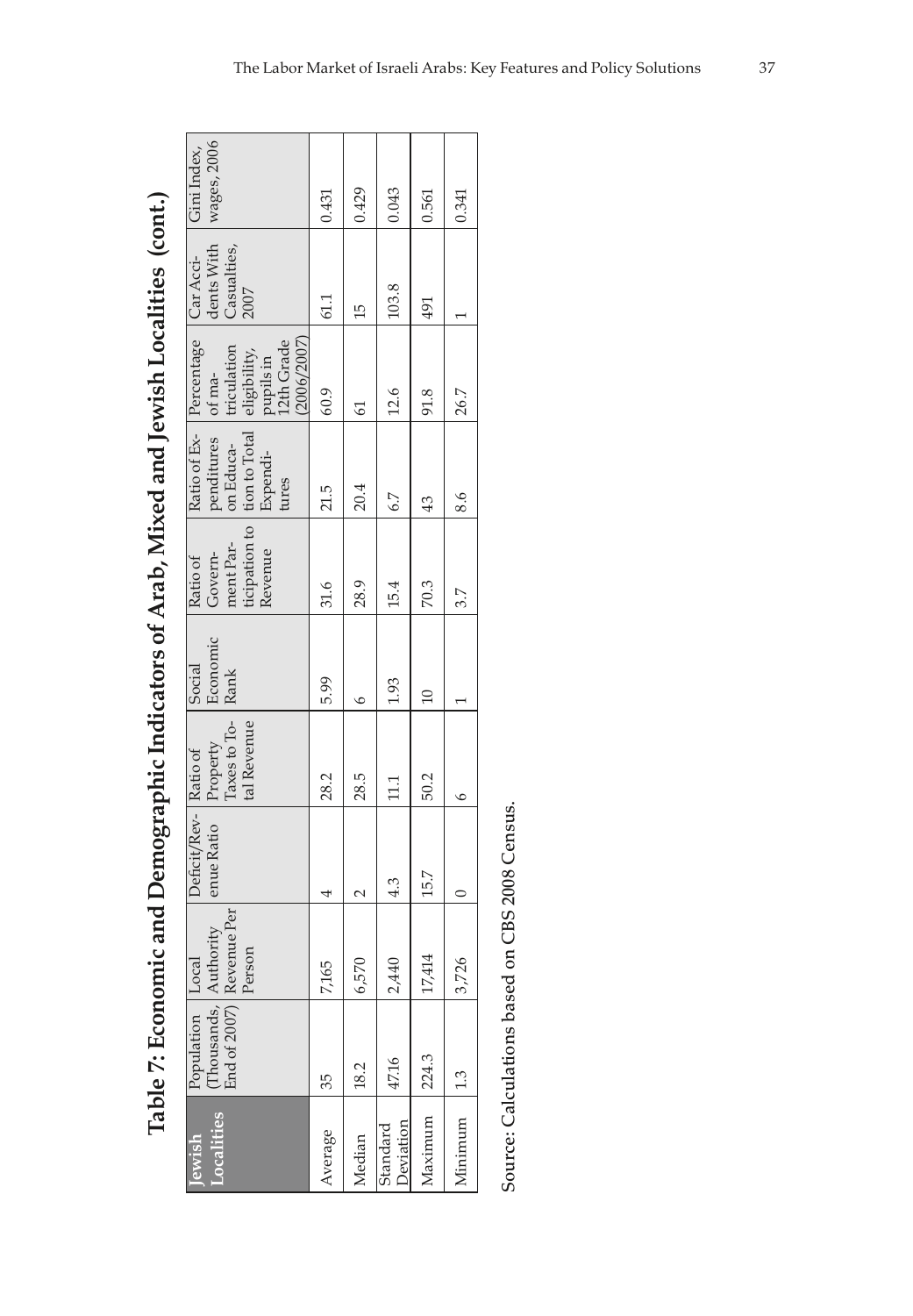Several features stand out from the table:

- a. The Arab localities rank lower on the socioeconomic scale (which ranges from a low of 1 to a high of 6), with a median rank of 3 versus a median of 4 for mixed localities and a median of 6 for Jewish localities. Furthermore, according to the data of the Authority for Economic Development of the Arab, Druze and Circassian Sector in the Prime Minister's Office, the situation of the Arab local authorities is grave: 13 of them are governed by an appointed committee, 62 of them have an appointed comptroller, and 63 out of 81 localities are ranked from 1 to 3 on the socioeconomic scale.
- b. The municipal authority in Arab localities has lower revenue per capita: about 5,100 NIS per capita on average, in comparison to 6,700 NIS in mixed localities and 7,165 NIS in Jewish localities; it also has a bigger budget deficit—almost 8 percent of revenue on average in comparison to 4.5 percent in mixed localities and 4 percent in Jewish localities. One of the reasons for this is low revenue from property taxes: only 9 percent of an authority's total revenue in Arab localities comes from property taxes in comparison to 34 percent in mixed localities and 28 percent in Jewish localities.
- c. The educational situation in Arab localities is considerably worse in relation to Jewish localities. The percentage of twelfth-graders eligible for a matriculation certificate is 47 percent on average in Arab localities as opposed to about 61 percent in Jewish localities. Until recently, Arab localities suffered from poor transportation infrastructure. Table 8 presents the data.

Until 2009 the situation was as follows: 41 percent of Arab localities had no public transportation at all, and 43 percent had only lowlevel public transportation service. These problems originate in the historical development of Arab localities, which started out as villages and grew considerably over the years. As a result there is an appreciable shortage of internal infrastructure allowing the entry and regular operation of public transportation: an absence of roads or roads that are too narrow, no sidewalks, etc. In 2011 a government plan went into effect to subsidize the operation of means of transport, with the intention of applying it to all Arab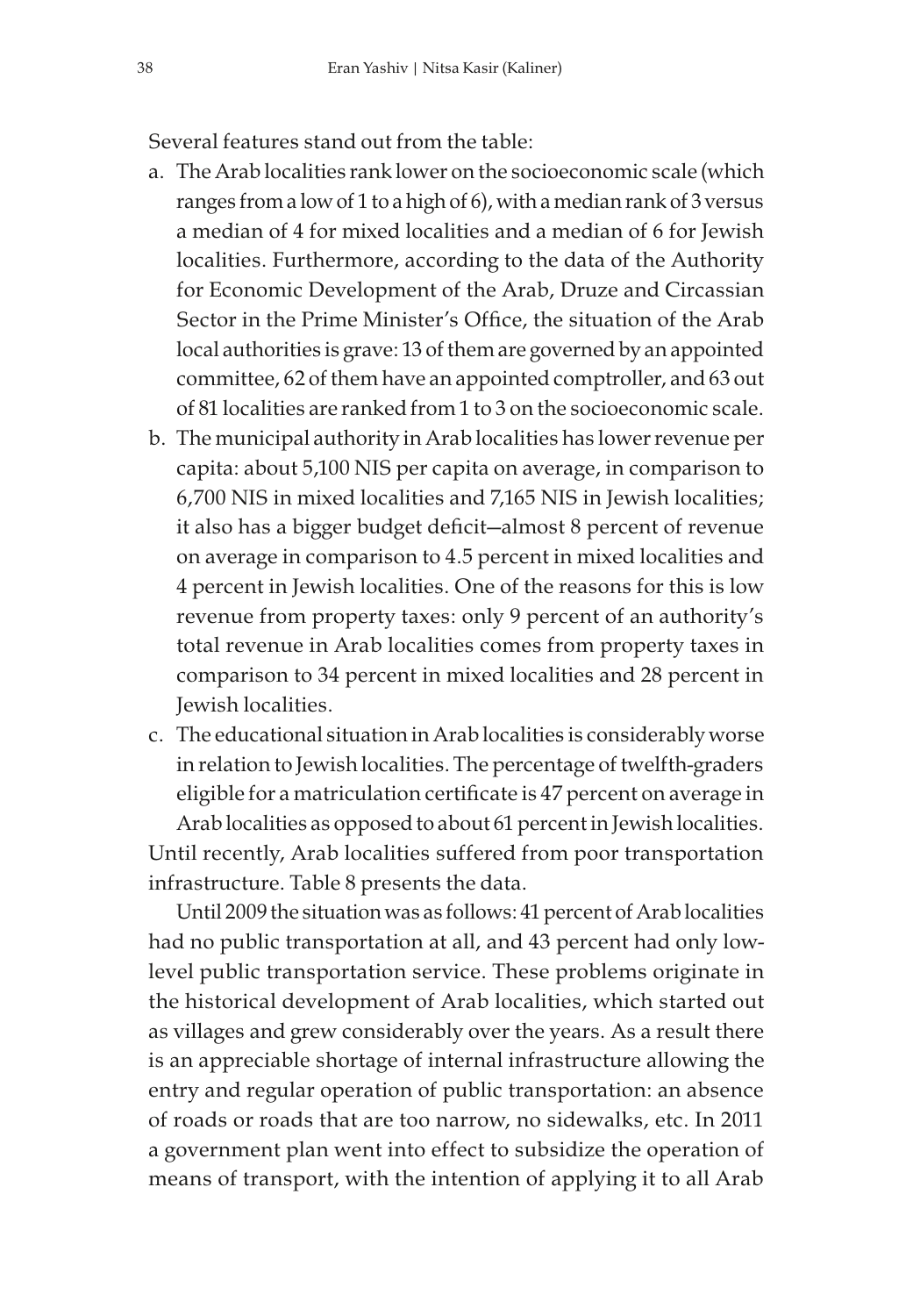| <b>Service Level</b> | <b>Localities</b> | Percentage | <b>Inhabitants</b> | Percentage |  |  |
|----------------------|-------------------|------------|--------------------|------------|--|--|
|                      | 60                | 41%        | 103,456            | 10%        |  |  |
|                      | 39                | 27%        | 284,879            | 28%        |  |  |
| 2                    | 23                | $16\%$     | 422,470            | 41%        |  |  |
| 3                    | 25                | 17%        | 212,302            | 21%        |  |  |
| Total                | 147               | 100%       | 1,023,107          | $100\%$    |  |  |

## Table 8: Level of Public Transportation Services December 2009\*

\*Not including mixed localities.

Level of Service 0: No public transport services.

 Level of Service 1: Low level of public transport services (less than 5 rides a day per 1,000 inhabitants).

Level of Service 2: Low level of bus service, regular taxi service.

Level of Service 3: 5 or more rides a day per 1,000 inhabitants.

Source: Israeli Ministry of Transport, National Infrastructures and Road Safety slideshow.

localities. The road infrastructure nonetheless still suffers from enormous deficiencies.

The transportation infrastructure problems (both roads and public transportation) are directly related to and aggravate the problems of employment. These problems greatly increase the costs of getting to work and therefore constitute a disincentive to participation in the labor market. In combination with cultural and social norms, this poses a cardinal issue for women, since by custom an Arab woman will not walk any great distance or drive alone to work. For a woman to get to work she must have access to appropriate transport enabling her to arrive there in reasonable time, but all of the problems delineated above constitute a significant barrier to that. Even inside Arab towns and villages, as in Bedouin localities, it is difficult for women to travel from their home to the workplace or even to another location from which they could travel to work (Abu Bader and Gotlieb (2008)).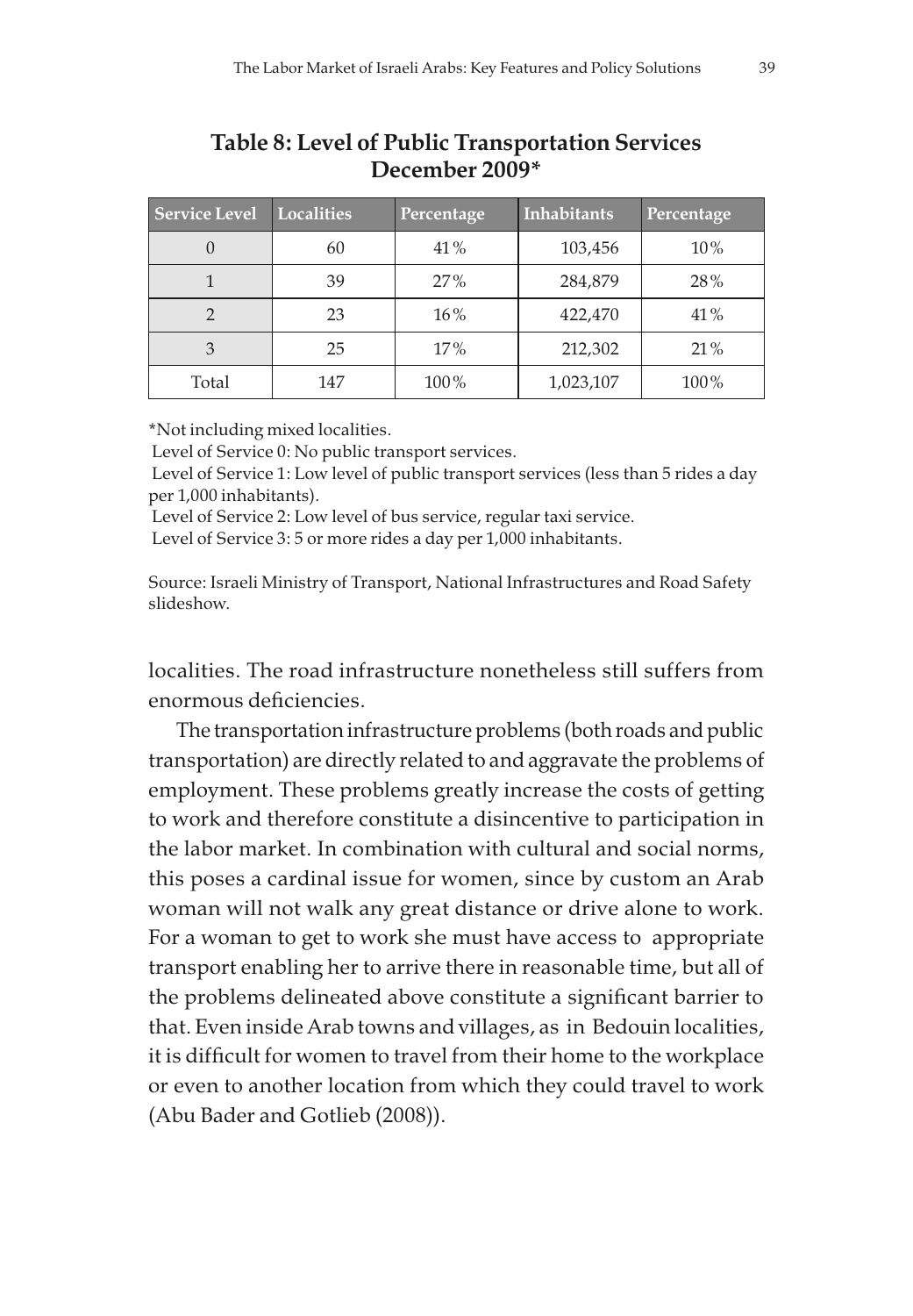# 2. The Literature

In what follows we present a few prominent studies on the labor market of Israeli Arabs that were published in recent years, though this is not an exhaustive survey of the literature. In particular, see OECD (2010, 2013) and IMF (2012) for more information.

The Arab Society in Israel Book vol. 4, published by the Van-Leer Institute in 2011, notes the following findings, among others:

- a. Differentials in labor force participation rates between the religions: using data from 2007 the rates for men were around 62 percent among the Muslims, 53 percent among the Druze, and 66 percent among the Christians; for women, 20 percent among the Muslims, 26 percent among the Druze, and 38 percent among the Christians.
- b. Differentials in labor force participation rates between geographical areas: 57 percent in mixed localities, 43 percent in the Galilee, about 42 percent in the Triangle and about 34 percent in the Negev.
- c. The relation between place of residence and workplace location: 43 percent of employed Arabs work in their residential locality; the share is 66 percent for women and 36 percent for men.
- d. In the Negev there is a high concentration of employment in low-skilled occupations—about 64 percent of the employed, in comparison to about 40 percent in mixed localities, 55 percent in the Galilee and 57 percent in the Triangle. When we look only at the data for men, these numbers are even higher.
- e. The Arab labor force is young: 53 percent are aged 15 to 34; only 19 percent of the labor force are aged 45 and above, and only 5 percent are aged 55 and above.
- f. The labor force is less educated in comparison to Jews: about 72 percent had up to 12 years of study; 16 percent had 16 years of study or more, versus about 42 and 29 percent among the Jews, respectively.
- g. Many findings point to considerable concentration in employment: 61 percent of the employed men worked in three industries manufacturing, construction and commerce; 76 percent of the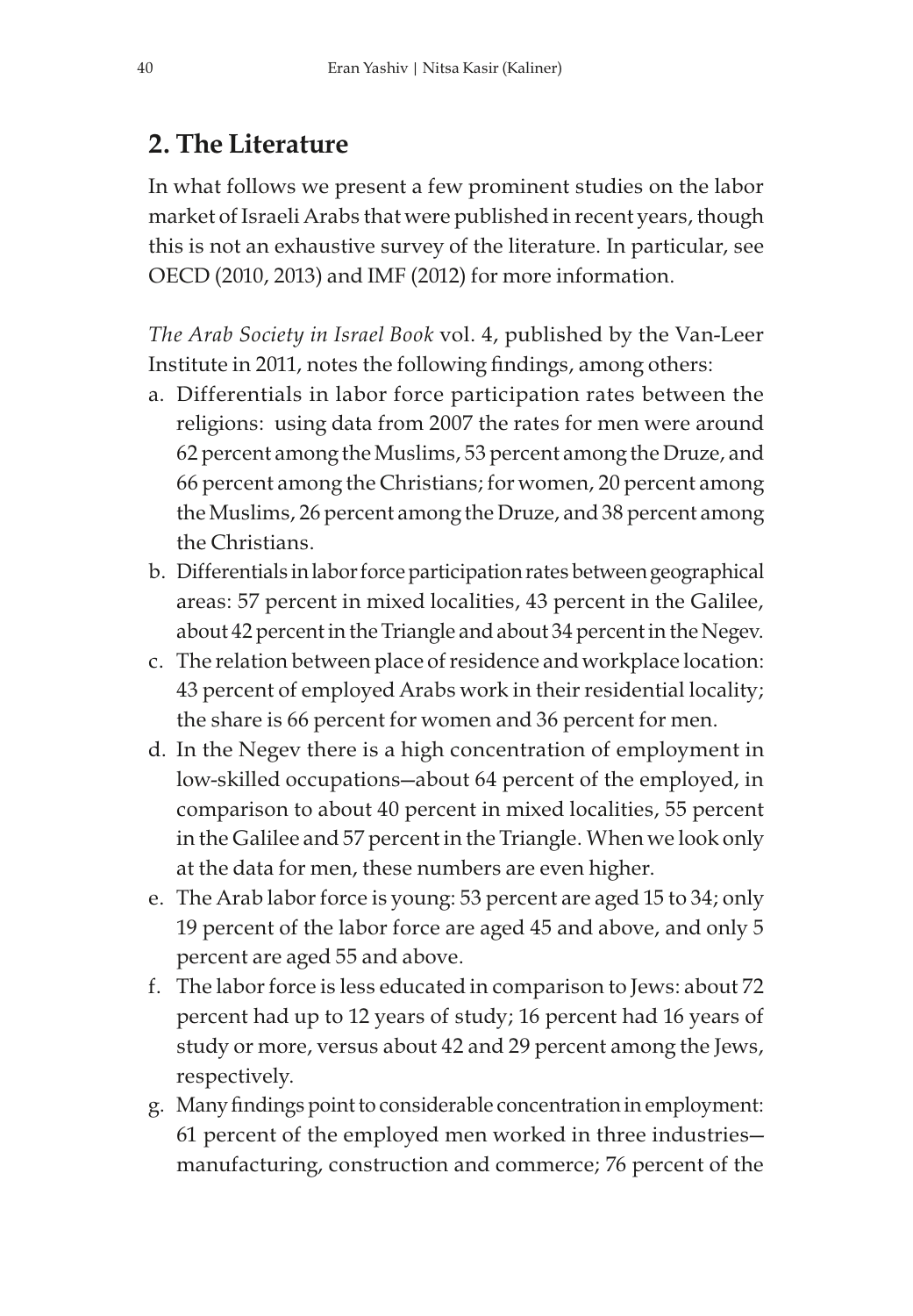employed women worked in four industries—manufacturing, commerce, education, and healthcare and welfare services; in distribution by occupations 42 percent were professional workers versus 16 percent among Jews; among those in academic occupations about 49 percent were employed as teachers (versus about 21 percent among Jews), and about 47 percent of vocational and technical professionals were employed in teaching (versus about 43 percent among Jews).

- h. Not being employed in the occupation for which one was trained is common among Arab men: out of those with university or postsecondary education in the natural sciences and agriculture, about 25 percent do not work in occupations suited to their education; in law, medicine, engineering, architecture, the social sciences and humanities, about 40 percent do not work in occupations suited to their education.<sup>6</sup>
- i. A high share of the Arab unemployed, about 71 percent, have been looking for work for 6 months or more.<sup>7</sup>

Blass and Adler (2009) of the Taub Center for Social Policy Research in Israel report substantial differences between the educational systems in the Jewish and Arab sectors. They note especially the differential in teaching hours per pupil, a large differential of almost times three in the share of those with 13 years of study or more, a decline in average education among the Arab public over the course of the last decade, a higher dropout rate from the educational system, much lower achievements on the national feedback tests in primary education and on the tests which determine School Efficiency and Growth Indicators (Meitzav), and a low percentage of students (relative to their share of the population) in institutions of higher education.

In their paper Mi'ari, Nevuani and Hatab (2011) examine the Israeli labor market as a dual labor market, consisting of a primary labor

<sup>6</sup> These data are updated to the year 2004 and taken from The Arab Society in Israel Book vol. 2.

<sup>7</sup> The data are updated to the year 2005 and taken from The Arab Society in Israel Book vol. 3.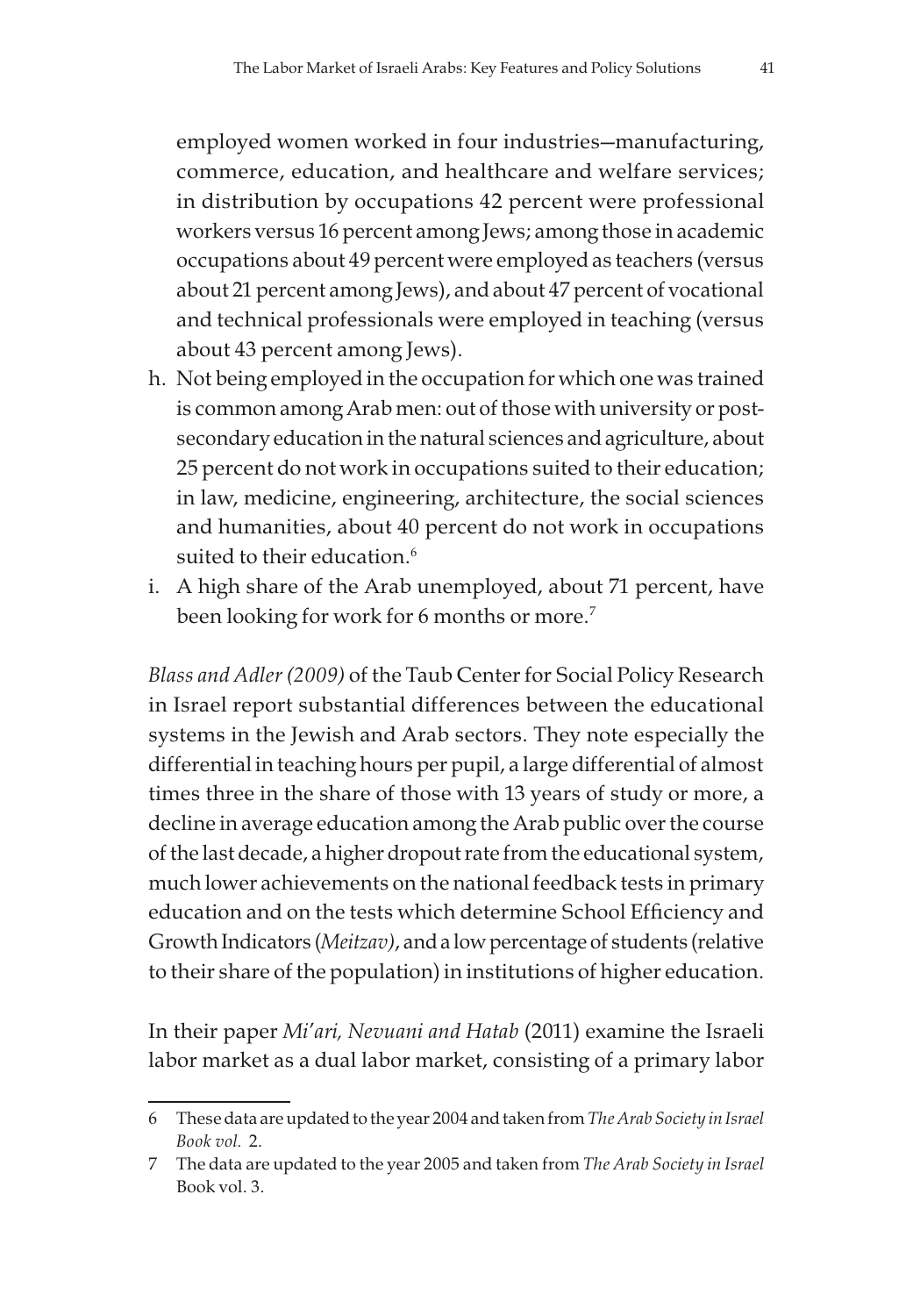market comprised mostly of the Jewish population, and a secondary labor market in which most of the Arabs are situated. The paper examines the probabilities of transition from non-employment to employment and vice versa in good times and in bad times. The authors show that among the Arab population the probability of being fired in recessions is higher than that of Jews, and the probability of finding employment in booms is correspondingly lower. In the same vein, they show that the average duration of non-employment is higher among the Arab population.

The Report of the Committee for Economic and Social Change (2011), commonly referred to as the "Trajtenberg Committee," also pointed to the very low participation and employment rates among the minorities sector. The committee identified several major barriers to the integration of Arab women in the labor market: the need to deal with a large number of young children, problems of education and language, transportation and accessibility, cultural features, employers' informal discrimination, a lack of occupational guidance especially among 18-22 year-olds, as well as low wages and lack of enforcement of labor laws.

A publication of the Abraham Fund Initiatives from 2009 provides an extensive survey on the topic of "The Economic Benefit of Integration and Equality between Arabs and Jews in Israel." The survey was written by several authors and encompasses many issues, including employment. On the latter topic, the survey features the article by King, Naon and Valda-Tzedek (2009).

With respect to policy recommendations, the following proposals are given: in David Brodet's article, the opening of preschools and infant daycare centers, expanding professional training and subsidizing appropriate public transportation from the villages to central employment areas, and reducing the number of foreign workers (who mainly have taken the work of Arabs); in Amin Fares's article, ensuring that the composition by occupation and industry among the employed of the Arab sector be similar to the composition in the economy at large, finding appropriate occupational solutions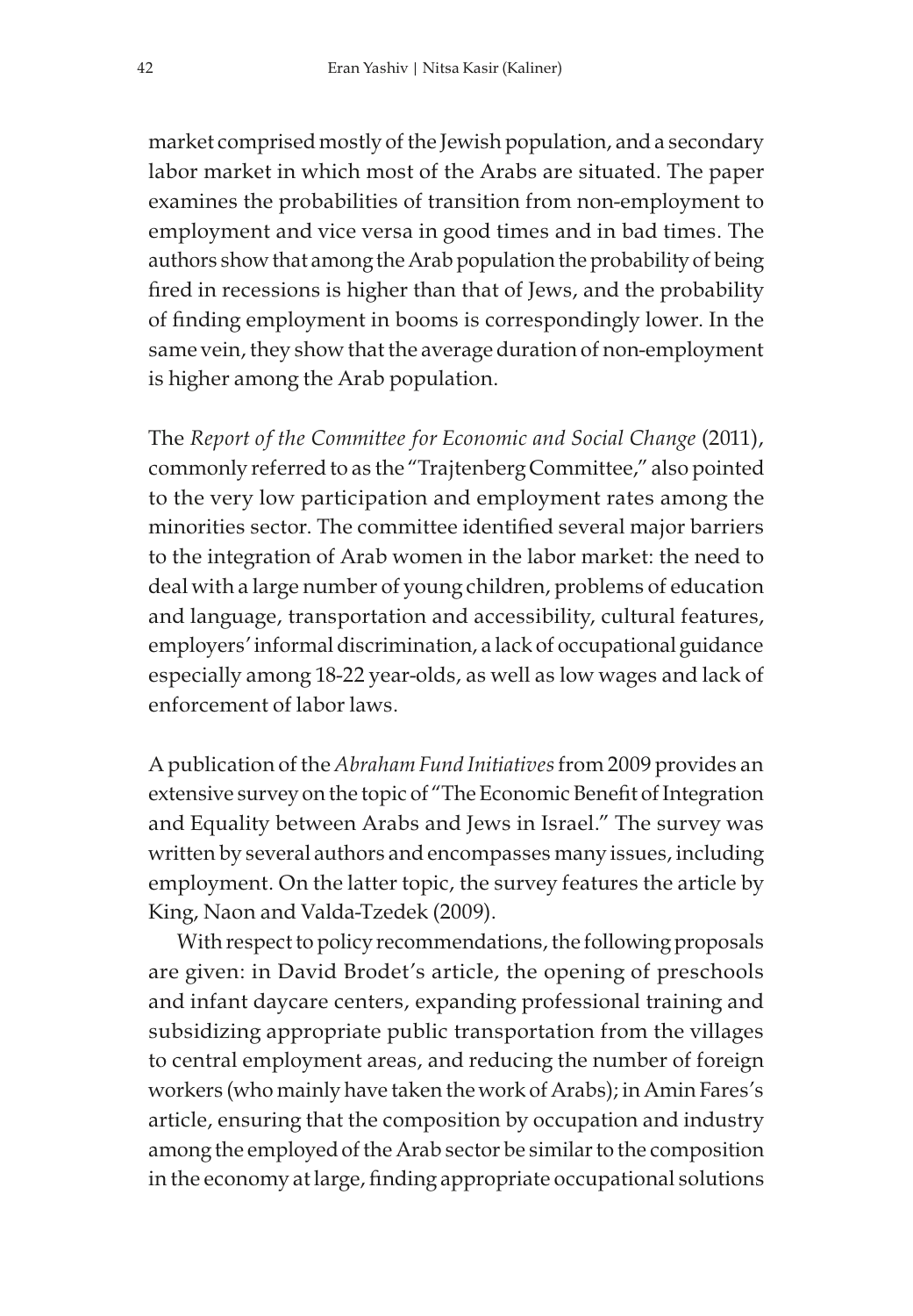for the large excess supply in the Arab labor force (not only as workers but also as part of entrepreneurial activity), and implementing the law and government resolutions regarding the integration of Arab workers in all government ministries (to constitute at least 10 percent of the total); in Kobi Huberman's article, integrating Arab academics in the wake of initiatives of NGOs such as "Kav Mashve," "Tzofen" and the "New Technological Center for Promoting High-Tech" in Nazareth, and encouragement on the part of Arab communities' leadership for women to acquire education and find employment; in Aiman Saif's article, wage subsidies for Arab employers and implementing the government resolutions for 2006 and 2007 regarding employment of Arabs in the state's civil service; in Ezra Sadan and Ramzi Halabi's article, taking action to remove restrictions that limit demand for Arab workers by firms in knowledge-intensive industries, developing empowerment and employment support programs, especially for women (including outside of their home town), and developing professional training tracks; in Yaron Zelicha's article, encouraging the integration of Arabs in the high-tech industries, as has been done at the Israeli Arab Center for Technology and High-Tech in Nazareth, and establishing an Israeli Arab College of the Sciences in Nazareth.

The report of the Sikui [Chance] Association for 2009, which appeared in December 2010, points to the following problems of the Israeli Arab labor market: a backward economy that suffers from institutional discrimination, the dependency of the peripheral Arab economy on the central economy, high unemployment rates, low participation rates especially among the women, and an average monthly wage 67 percent lower than the average Jewish wage. Most of the Arab workers are employed in labor-intensive industries characterized by low wages, and the Arab population is almost entirely absent from industries characterized by high wages. Likewise, the representation of Arabs in "prestigious" occupations is lower than that of Jews. Employment opportunities are in short supply both because of discrimination on the part of Jewish employers and due to the shortage of workplaces in areas where the Arab population is concentrated.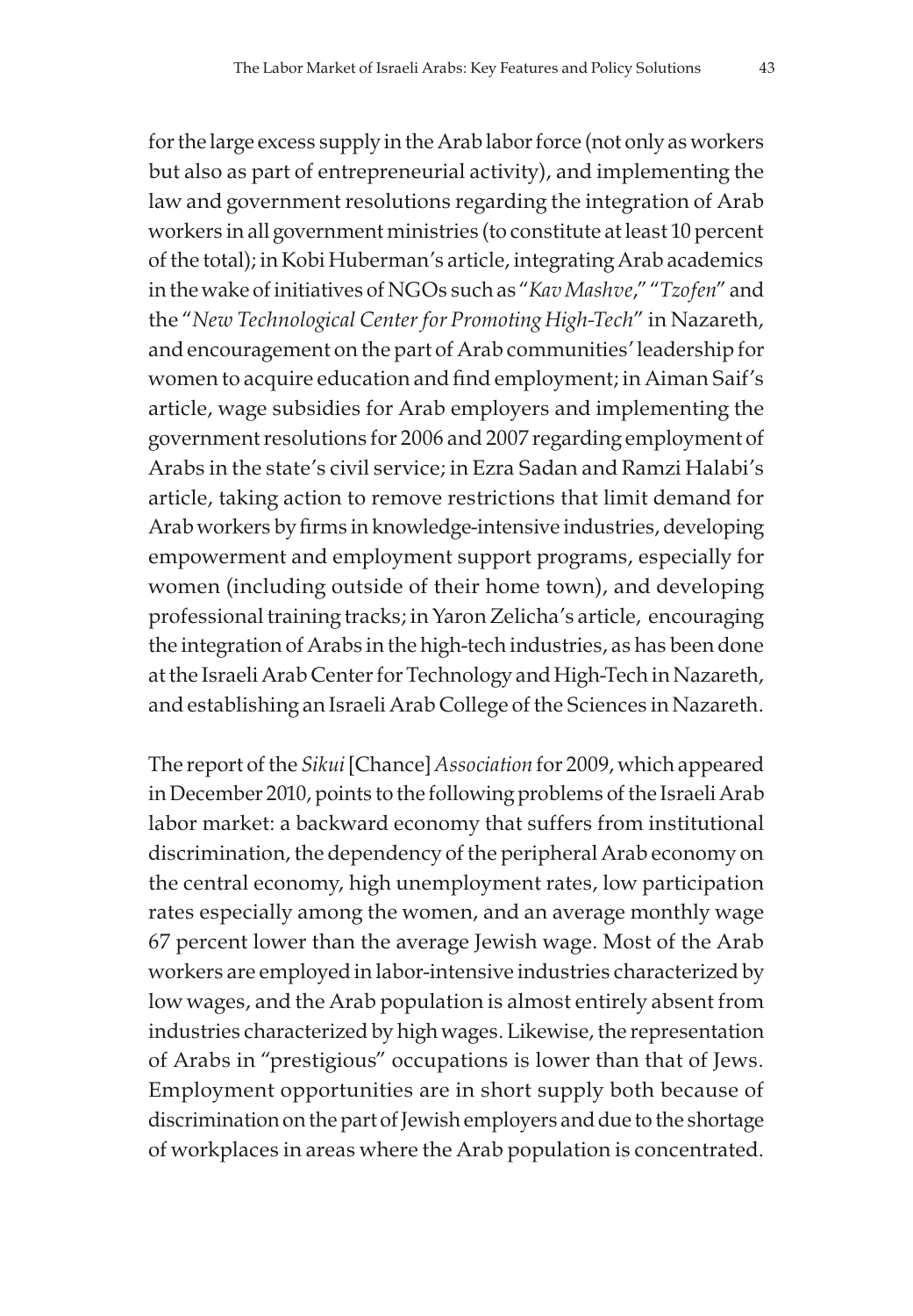This state of affairs makes it possible to replace the Arabs by foreign workers with relative ease.

Asali (2006) examined the topic of wage discrimination in the Arab sector. In his study he documented the differentials between the wages of Jewish men and the wages of Arab men in the period 1990-2003 and estimated a wage regression in order to study the reasons for the wage differential. The observed wage differentials are decomposed into three components: differentials originating in differences in human capital, differentials originating in discrimination in occupation, and differentials originating in discrimination in wages. The study's findings attest to the existence of wage discrimination and its intensification in the course of the sample period: whereas in 1991-1992 only 5-10 percent of the wage differential was ascribed to wage discrimination, in the years 1999-2003 the figure stood at 20-30 percent. Cohen and Haberfeld (2007), who studied the effect of the growth in income inequality on the Israeli labor market during the years 1975-2001, also found that the discrimination toward workers from the Arab sector did not diminish from 1992 onward and perhaps even intensified. Mi'ari, Nevuani and Hatab (2011) found that during the years 1997-2009 distinctive wage discrimination remained constant throughout, its level fluctuating in accordance with changes in the economy, e.g., waves of immigration, the intifada, the number of foreign workers, etc.

Schlosser (2006) examined the effect of the introduction of free education for the young on fertility, the rates of attendance by Arab children at preschools, and the labor supply of mothers in the Arab sector. In 1999 the Israeli government began to gradually implement a policy of free education for ages 3 and 4. The study reveals that implementation of the law led to a significant rise in the rate of attendance by children at preschools in those places where the law was implemented and consequently also to a significant rise in their mother's employment rate. The rise in the mothers' employment rate took place mainly among the educated mothers. No short-term effect was found on the mothers' fertility.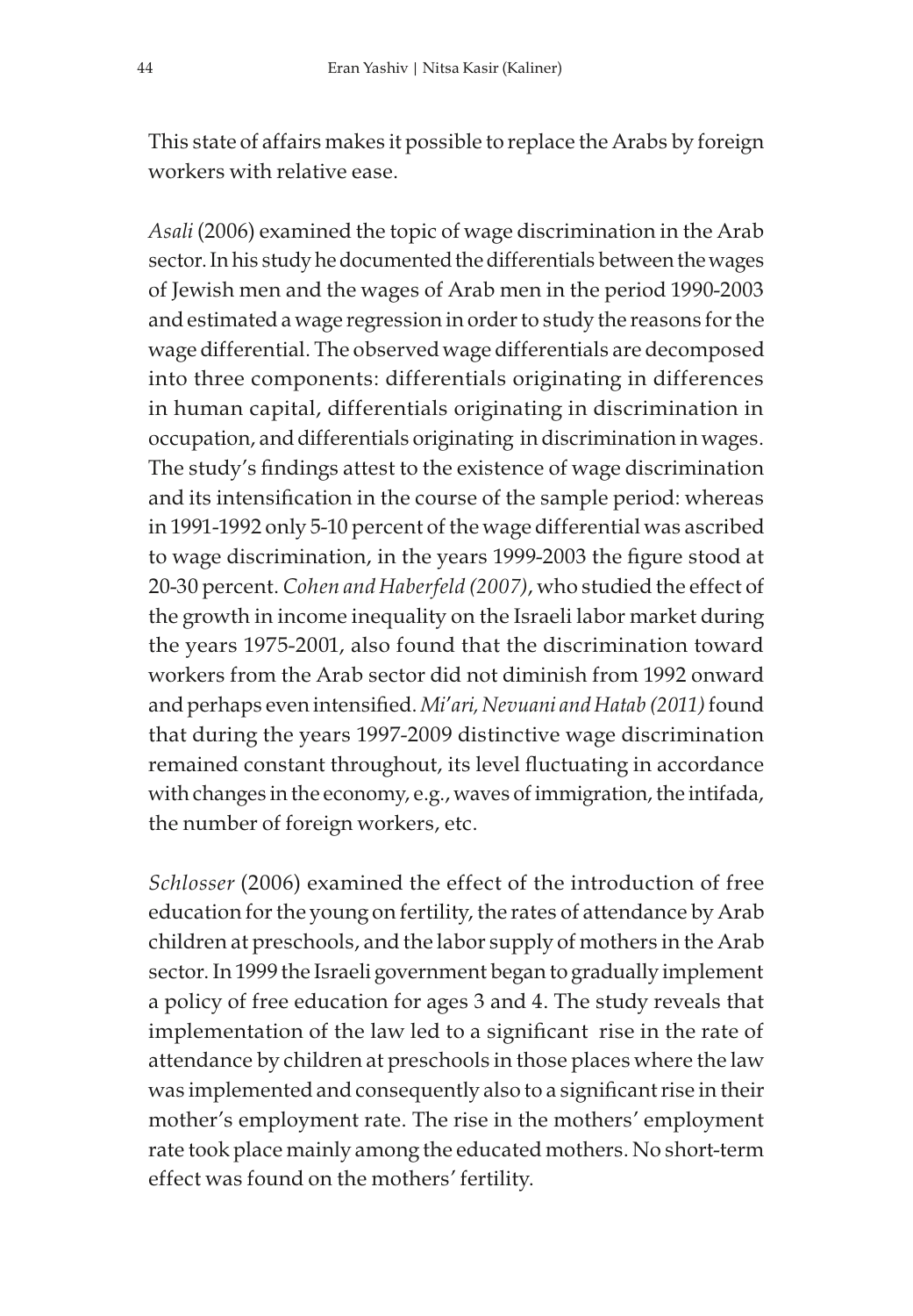# 3. Summary: Major Problems in the Labor Market of Israeli Arabs

The data presented in this chapter indicate the following major problems facing Arab women:

- A low labor force participation rate (around 20 percent).
- High concentration of employment in education, health, and welfare services.
- Especially low labor force participation rates among less educated women (12 years of education or below) and women aged 45 and up.
- High rates of part-time employment.
- Short average distance to the workplace and low rate of employment outside one's place of residence, indicating limited employment opportunities.

The data indicate the following major problems facing Arab men:

- A high share of low-skilled, manual occupations.
- Relatively early retirement from the labor force for manual workers.
- Low average pay, largely as a result of the above problems.
- A high percentage of individuals with higher education not employed in their field of study.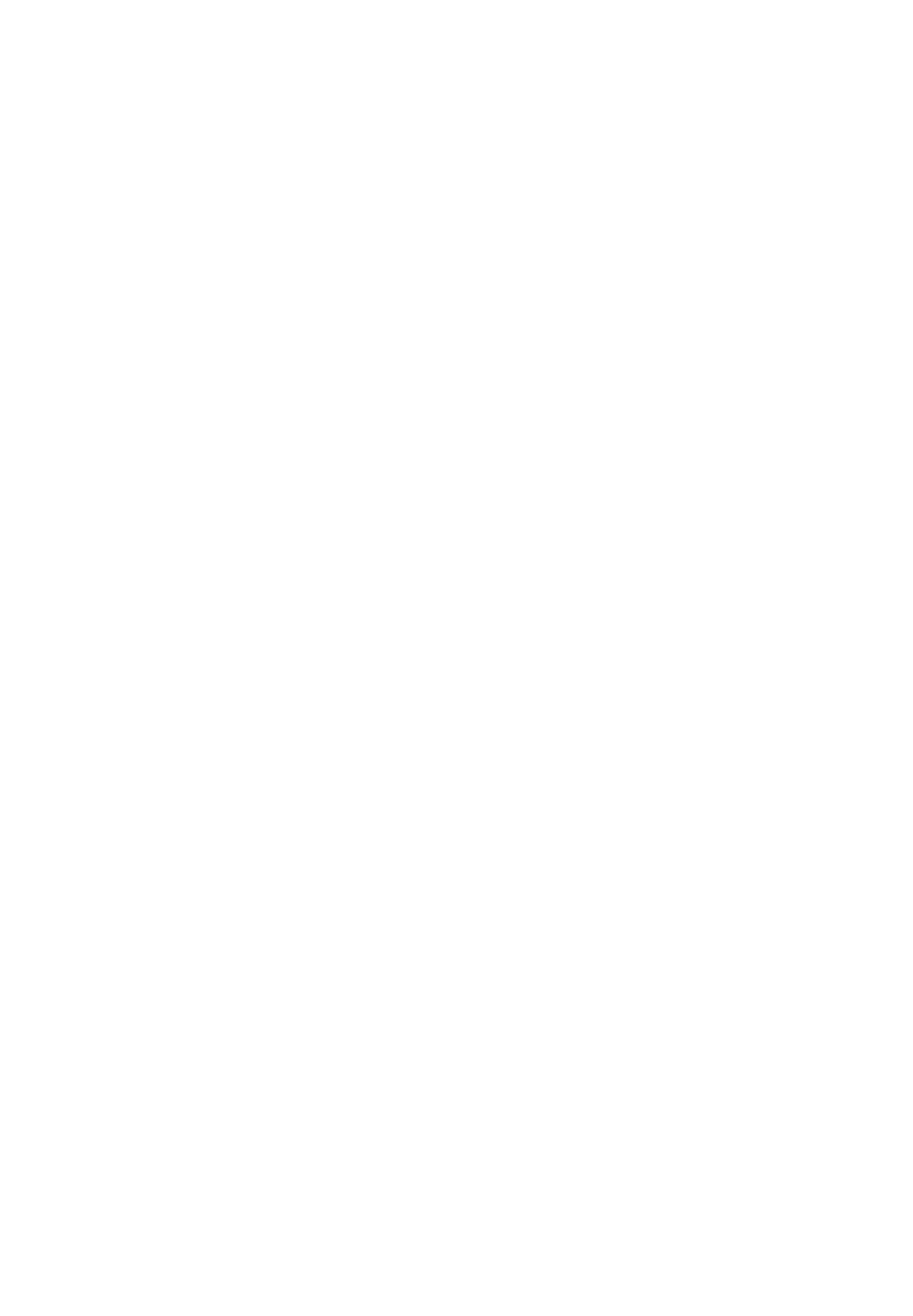# Chapter Two Policy Alternatives

# 1. Introduction

The problems described in the previous chapter are numerous and complex. Since not all of them can be solved quickly or simultaneously, government efforts to handle them must set priorities. The following recommendations distinguish, then, between short-, medium- and long-term policies and present the budgetary implications of each.

Extensive effort has been made in recent years to encourage Arab participation in the Israeli labor force, yet differentials between Jews and Arabs are still considerable. We preface our recommendations with a review of the major programs implemented or approved by the Israeli government and by other agencies. We then briefly discuss the objectives of policy.

# 2. Existing Plans and Programs

## 2.1. Government Programs

#### Key Recent Plans

On March 21, 2010, the government approved a five-year, 800 million NIS economic development plan for a selection of Israeli Arab towns (Government Resolution 1539). The plan was drafted by the Ministry of Finance, the Ministry of Minorities Affairs at the Prime Minister's Office, and the Authority for the Economic Development of the Arab, Druze, and Circassian Sectors at the Prime Minister's Office. The plan covers 13 Arab towns in a five-year period: Sakhnin, Majar, Tamra, Arraba, Nazareth, Daliyat al-Carmel, Isfiya, Tira, and Shefa-Amr in Northern Israel; Umm al-Fahm, Oalansawe, and Kafr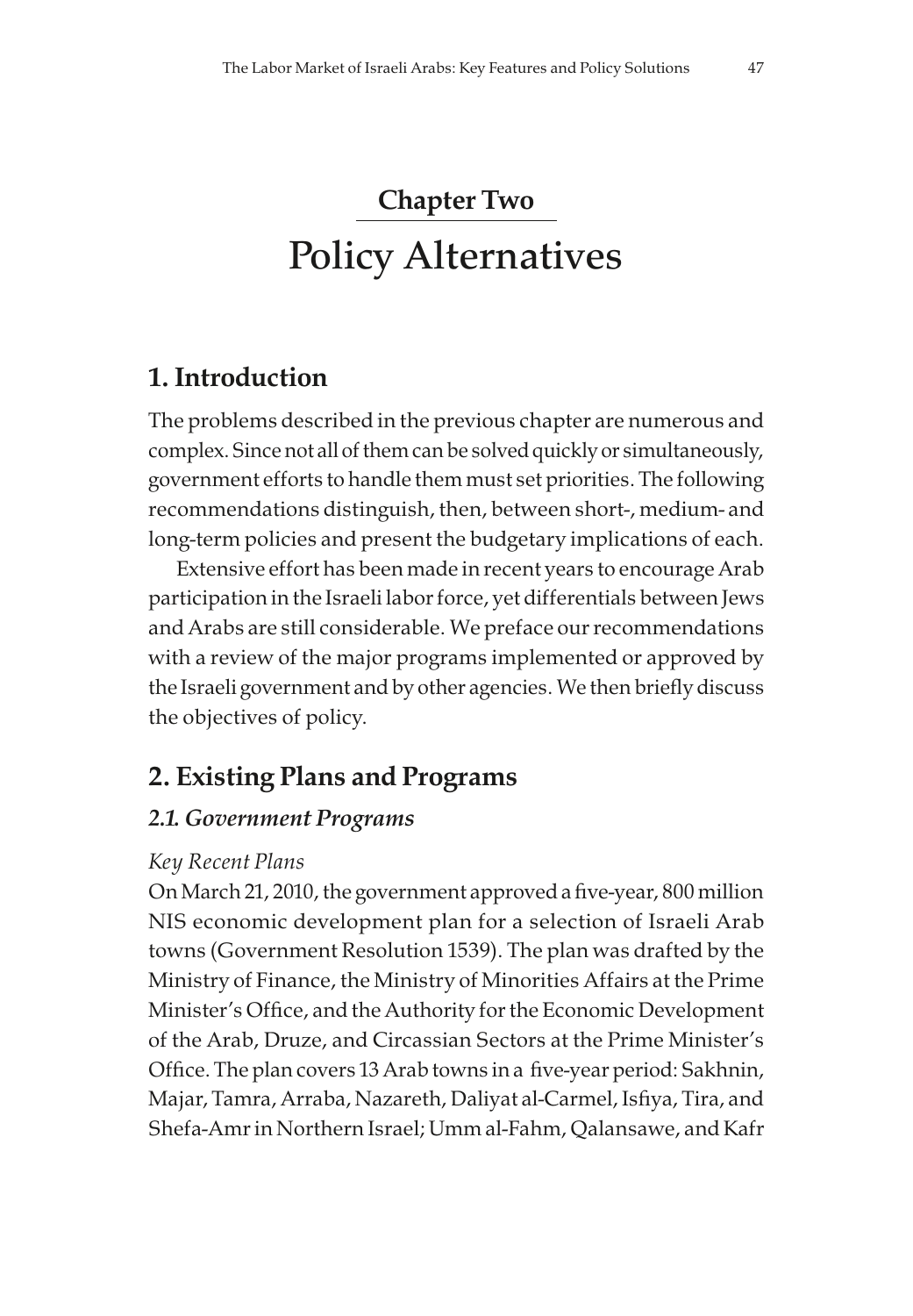Qasim in Central Israel; and Rahat in Southern Israel. The plan focuses on housing, employment, and transportation.

The plan's budget of 778.5 million NIS is allocated as follows: 226.15 million NIS for economic development and job creation; 301.4 million NIS for housing and real estate; 100.9 million NIS for transportation; 145 million NIS for law enforcement; and 5 million NIS for consultation, control, assessment, and advertising.

The plan aims to create 18,000 new jobs in the period 2010- 2014, increasing Israel's GDP by 3.19 billion NIS annually. To this end, the plan seeks to develop (1) economic infrastructure (local employment, industrial parks, physical and tourism infrastructure); (2) employment support services (day care centers, professional and occupational training, placement services); (3) incentives for investors and entrepreneurs; (4) subsidies for real estate development; and (5) local and intercity transport, including local public transport to centers of employment, and long-distance public transport from Arab towns and villages to central Jewish cities, major junctions and highways, intercity transit terminals, and regional centers of employment.

Government Resolution 4193, adopted in January 2012 to implement the Trajtenberg Committee's recommendations for the Arab population, allocated an additional 730 million NIS over two years (2012-2013) to expand training and placement centers, subsidize day care, and fund language and training programs in nursing and technology. Of this sum, 250 million NIS were allocated to incentivize the employment of Arab workers and to enhance employment-related infrastructures. The plan's other objectives include the development of underdeveloped industrial parks in Arab municipalities; the establishment of new industrial parks; and the provision of transport subsidies to improve access from Arab towns and villages to Israel's major centers of employment.

Government Resolution 4432 (March 2012) expanded the realestate section of the five-year plan to cover all of Israel's Arab towns (in addition to the 13 towns covered in the original plan). A sum of 50 million NIS is to be allocated over the period 2012-2016 for land planning and infrastructure development in the participating towns.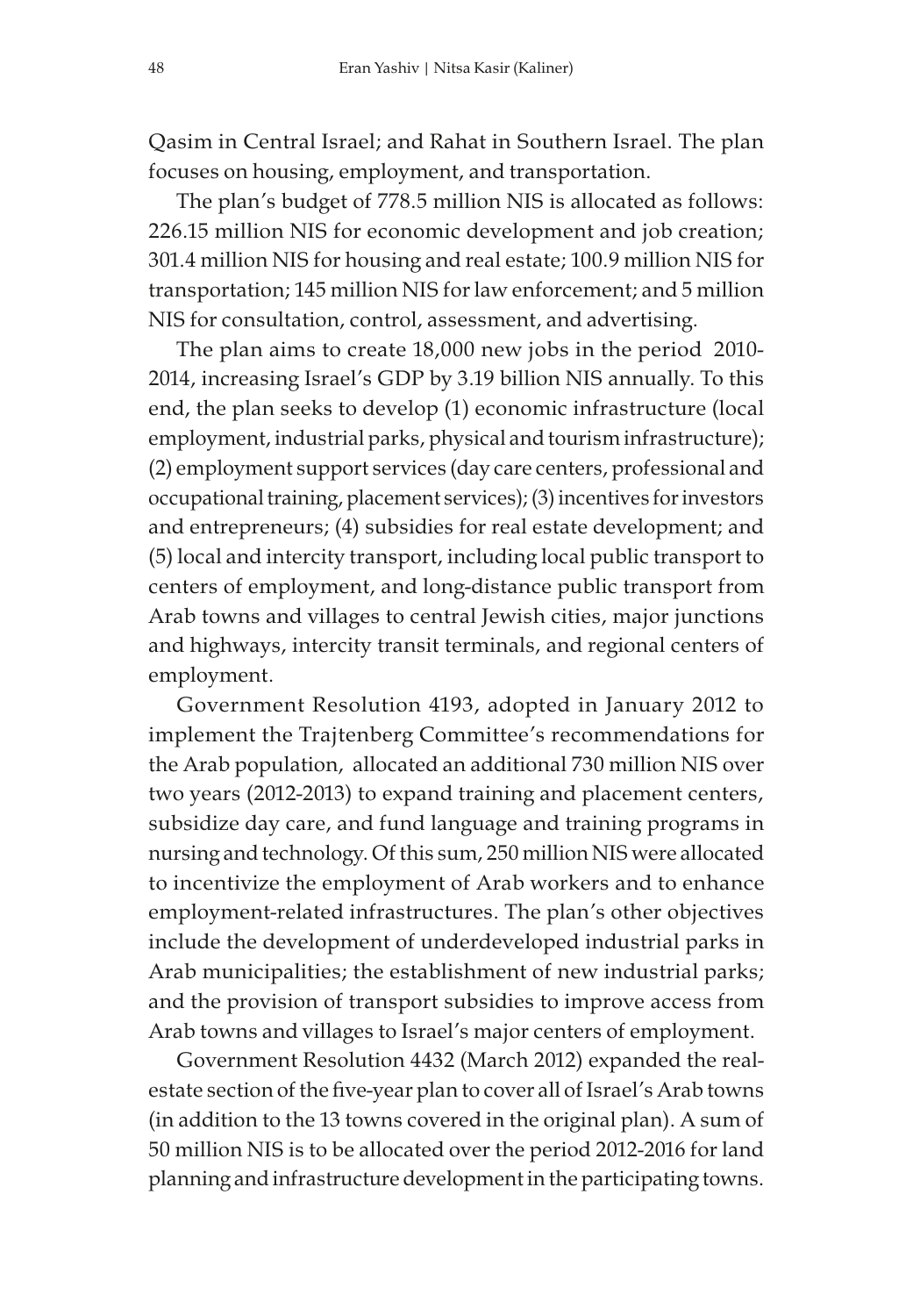Public transport accessibility is of vast importance to the Arab sector and has received special attention in recent years. Plans to construct a 41-km light rail connecting Haifa, Nazareth, and Upper Nazareth were approved by the government in February 2010 and are currently advanced by the National Transport Infrastructure Company Netivei Israel. According to current plans, works are to be completed by 2015. Netivei Israel is also working to improve existing roads neglected by local municipalities. A sum of 500 million NIS was allocated in February 2009 to improve such roads, with special emphasis on intercity roads in the vicinity of Arab towns and villages (e.g., 4 million NIS to improve a 1.6 km road segment near Kafr Qama). Netivei Israel's five-year plan for 2011-2015 (which is unrelated to the aforementioned five-year plan for the Arab sector) targets two roads in predominantly Arab areas: the Wadi Ara Road, with a budget of 1.2 billion NIS for road improvement and the construction of new interchanges; and Route 79 between the Solelim Interchange and the outskirts of Nazareth, with a budget of 410 million NIS for road improvement. The plan has yet to be finalized; it is currently under negotiation between the Ministry of Transportation, Netivei Israel, and the Ministry of Finance.

#### Other Plans

Over a decade ago, on October 22, 2000, the Israeli government approved a multiannual 4 billion NIS program to develop Israel's Arab towns and villages. The program was never implemented.

The same year, 2000, the Planning Administration at the Ministry of the Interior launched a comprehensive project to "promote outline and master planning in the non-Jewish sector" after years of neglect. The project was developed in collaboration with the Israel Land Administration, the Ministry of Housing and Construction, the Prime Minister's Office, and the relevant municipalities, and was approved by Government Resolution 980 (January 2000). The plan aims to improve the quality of life in the participating towns by allocating land and resources for new residential areas, public buildings, employment facilities, open areas, and adequate infrastructure. The project initially included complete outline plans for 30 towns in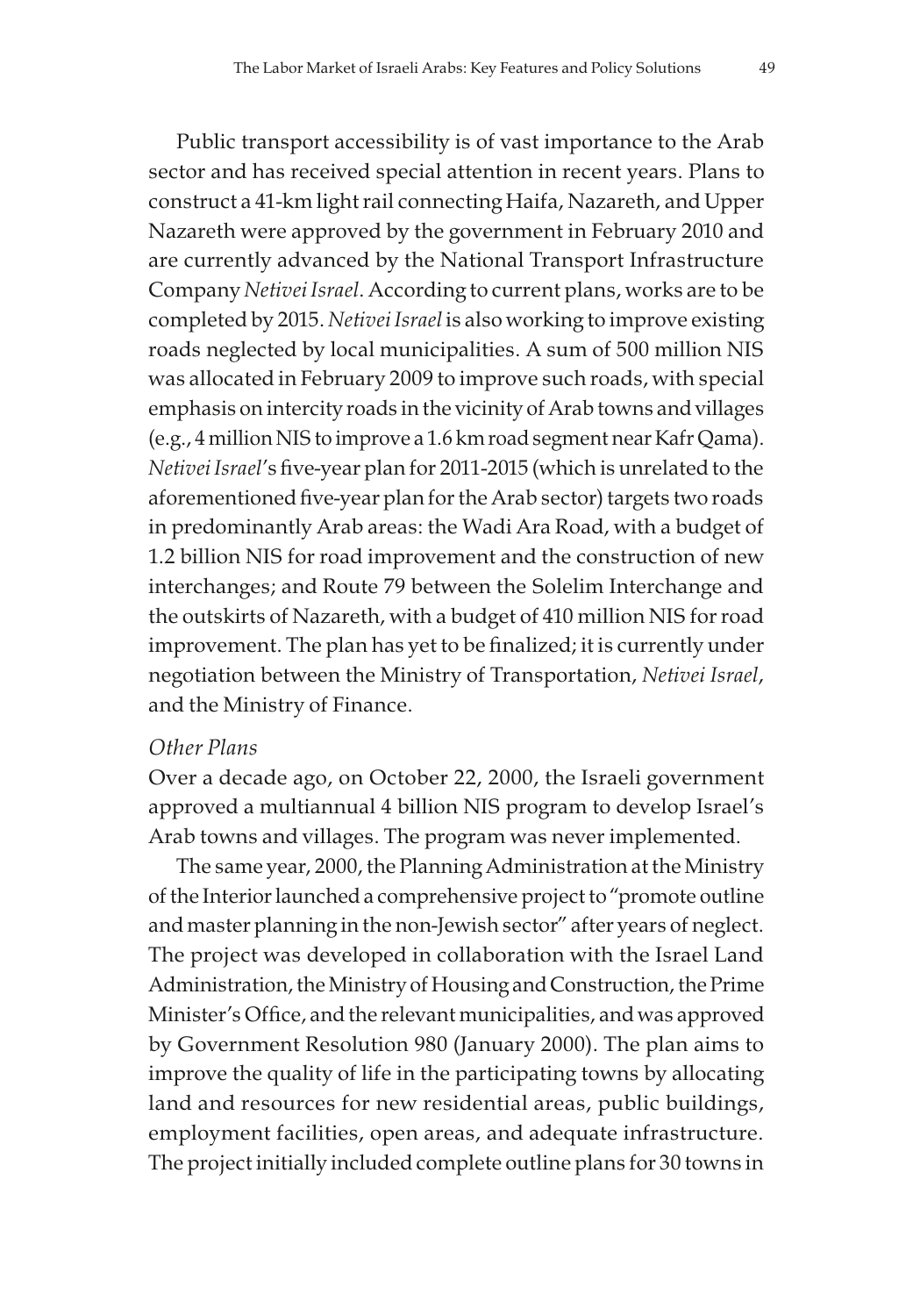Northern and Central Israel. Outline plans for 36 more towns were added at a later date. Master plans (without detailed outlines) were also prepared for 13 additional towns, and regional master plans were prepared for 11 towns in the Wadi Ara area. To date, updated statutory outline plans have been approved for only about half of the participating towns (a total of 28 plans covering 33 towns; 15 additional plans covering 18 towns have been submitted and are currently under deliberation). Another 8 plans that are not part of the project have been ratified and are pending final approval (Yehudkin and Shalev (2012)). More recently and in addition to the above, the Ministry of Transportation has approved a roads development plan for the non-Jewish sector, with a budget of 200 million NIS for the next two years. The plan will fund between 80 and 100 projects throughout Israel, largely benefiting the Muslim, Christian, Bedouin, and Druze population.

Steps have also been taken to increase employment in the Arab sector by offering incentives to employers and by providing Arab job seekers with in-demand skills. The Ministry of the Economy helps underemployed Israelis (Arabs, ultra-Orthodox Jews, people with disabilities, single parents, etc.) find jobs by offering subsidies to employers, especially in Israel's geographical periphery. The current subsidy rates are 35% of total pay during the first ten months; 25% from the 11th to the end of the 20th month; and 15% from the 21st to the end of the 30th month. Subsidies were previously offered only to employers of 15 or more employees, but were recently extended to employers of 5 or more, leading to higher participation rates. In 2011, 80 requests to employ 1,660 Arab workers were subsidized at a cost of 85 million NIS—a significant increase over 2009, with only 37 requests to employ 831 Arab workers at a cost of 39 million NIS. The Ministry of the Economy has recently requested a larger budget to meet the growing demand for subsidies. Subsidy rates for Arab women and Bedouin workers were raised by 10 percentage points in 2012, up to 35% of total pay over the first 30 months of employment.

The Israeli government has also made efforts to increase the number of Arab, Druze, and Circassian public sector employees. Government Resolution 2579 (November 2007) pledged to increase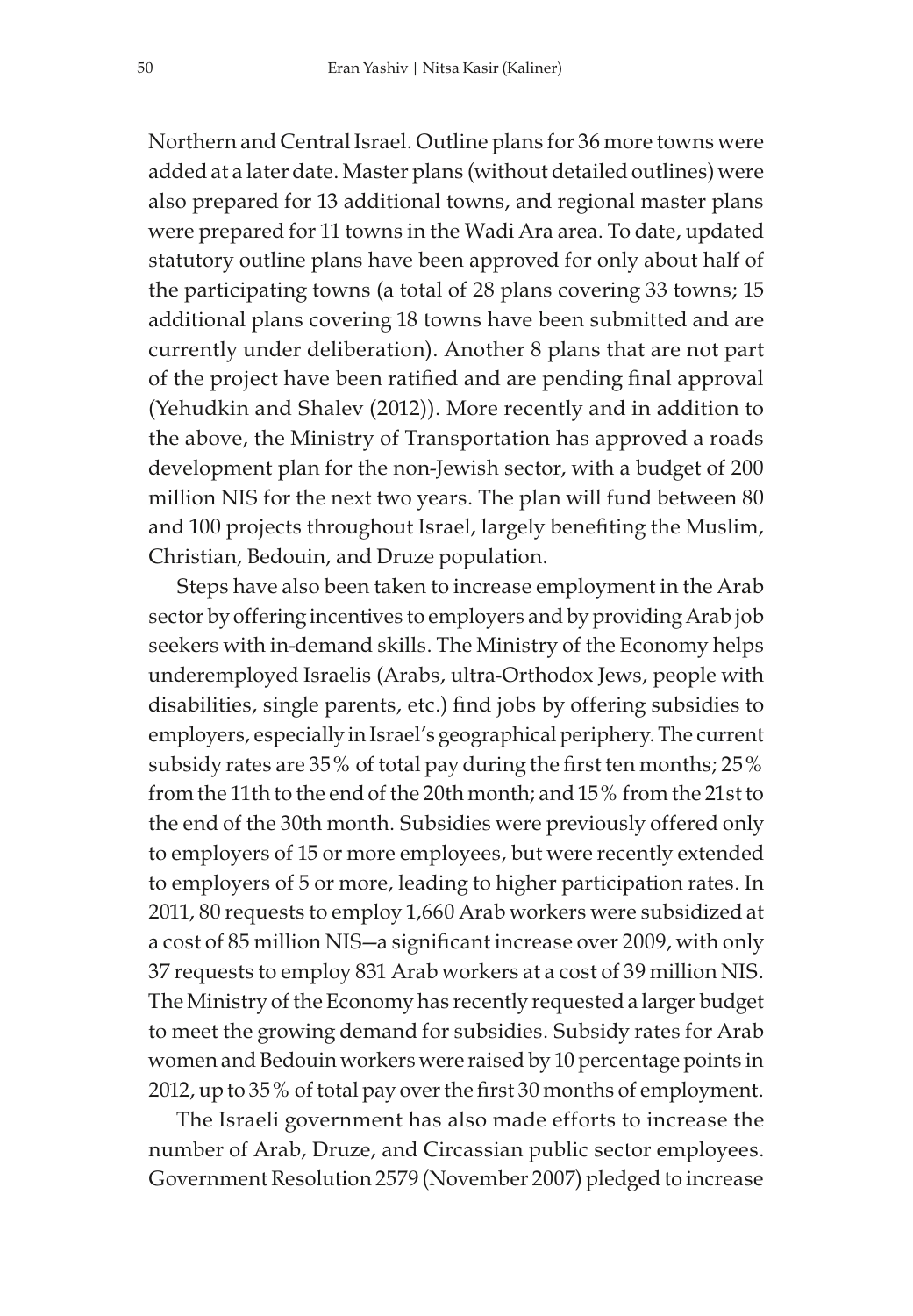the share of government workers from these populations by at least 10 percent by the end of 2012. The government also pledged to create 800 new jobs for Arab, Druze, and Circassian candidates; add 37.5 new positions annually for students from these groups; and match each hiring of an Arab employee with a new position reserved for Arab candidates, up to a limit of 20 new positions. To reach the eligible population, the new jobs were to be advertised widely and prominently. In addition, each government ministry or agency was to prepare an initiation program for the new employees. An inter-ministerial committee was charged with the task of removing barriers to Arab public sector employment and was to report to the government semi-annually regarding its progress. Ministry directorgenerals who failed to meet these objectives were to report in person to the inter-ministerial committee.

Geographical distance from the workplace is another major barrier to Arab employment in Israel. Government Resolution 4436 pledged to provide rent assistance of up to 2,000 NIS a month to Arab, Druze, and Circassian workers who must relocate over 70 km away in order to take up government employment. As of December 2012, 200 workers received this benefit.

Other key government resolutions designed to benefit the non-Jewish population include:

- a. Government Resolution 2861 (February 2011) approving a multiannual development and empowerment plan for Druze and Circassian towns and villages over 2011-2014.
- b. Government Resolution 3211 (May 2011) approving a multiannual development and empowerment plan for Bedouin towns and villages in Northern Israel over 2011-2015.
- c. Government Resolution 3708 (September 2011) approving an economic growth and development plan for the Bedouin population in Southern Israel.

#### Credit

Israeli Arabs experience difficulties obtaining bank credit. In 2010, the Authority for the Economic Development of the Arab, Druze, and Circassian Sectors at the Prime Minister's Office collaborated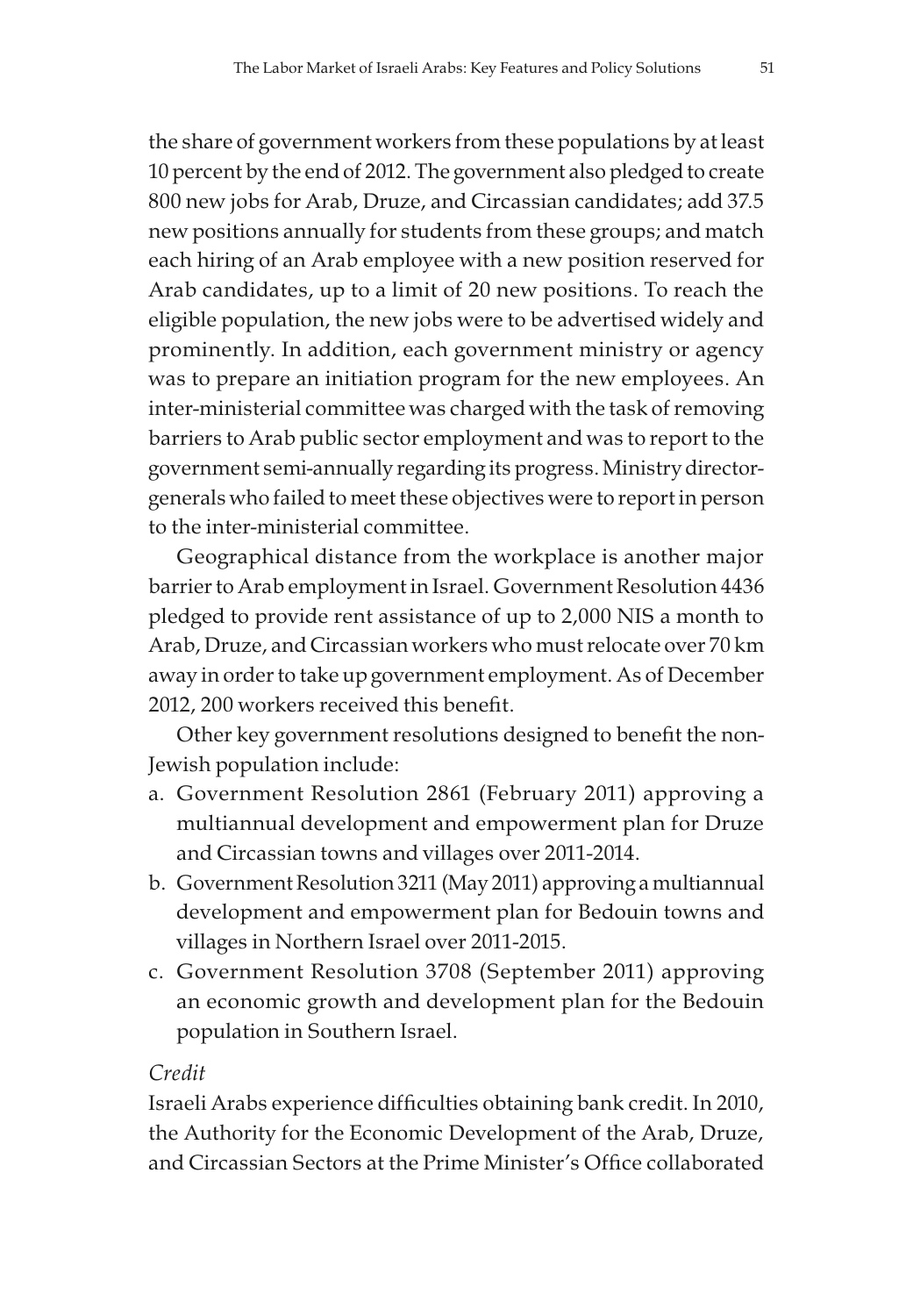with the Ministry of Finance and the Ministry of the Economy to establish a 177 million NIS private equity fund with 80 million NIS of government funding. The fund is projected to invest in several dozen businesses and must invest all its funds within a period of five years. So far, the fund has invested 8 million NIS in two projects. In addition, a small business lending fund has been active for several years, making 208 loans in 2011 for a total of 65 million NIS. Another fund was established in 2011 to assist 2,800 small female-owned businesses over a period of three years at a total sum of 21 million NIS. During an experimental run in Northern Israel, the fund made 525 loans for a total of 3.6 million NIS. Further steps have been taken to encourage exports by Arab-owned companies. Assistance provided by the Tevel Program helped such companies increase their exports by \$5 million in 2011.

#### Industrial Parks and Commercial Centers

The Israeli government has committed a total of 265 million NIS over the period 2010-2015 for the expansion, development, and administrative consolidation of industrial parks in Arab population centers. Government Resolution 1539 has allocated 20 million NIS over the period 2010-2014 for development and expansion and 62 million NIS for upgrades. Resolution 2861 has allocated 42 million NIS over the period 2011-2014. Resolution 3708 has allocated 141 million NIS over 2011-2015. These resolutions call for the expansion of existing industrial parks and the construction of new ones in over a dozen towns.

Government Resolution 1539 has allocated 25 million NIS to the establishment of business assistance centers to guide and assist novice Arab entrepreneurs. Each center may assist up to 20 novice entrepreneurs for a period of up to 2 years. In addition, Government Resolution 1539 has allocated 25 million NIS (over the period 2010- 2014) in grants to small tourism enterprises in order to encourage tourism to Israel's Arab towns and villages.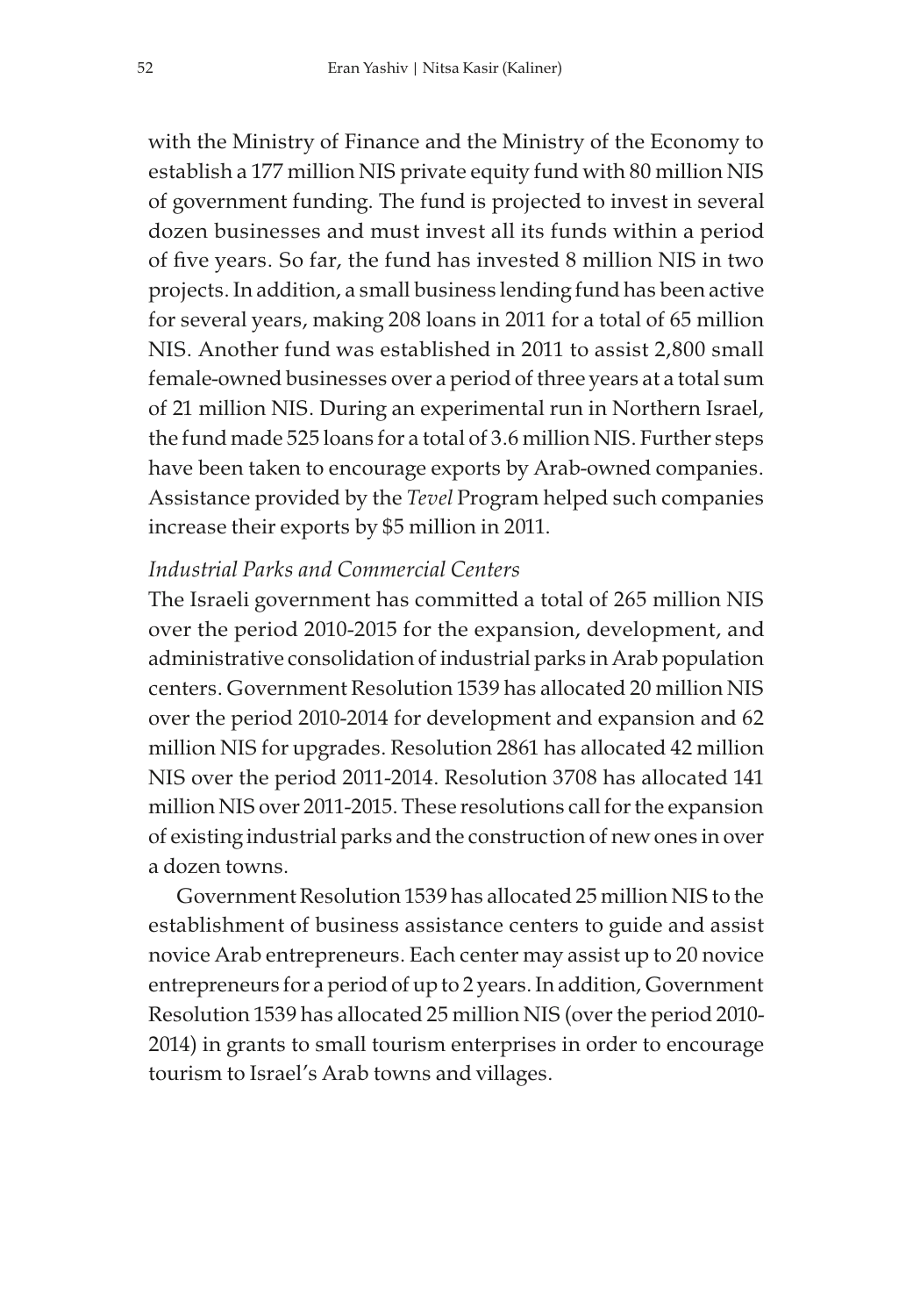#### The Negative Income Tax

A negative income tax (NIT) was implemented in 2008, initially only in areas covered by the Orot [Lights] Employment Program. Coverage was expanded in 2012 to all of Israel.

NIT payments currently depend on the number of children per family. The maximal sum is 470 NIS a month for a worker with 3 children or more earning around the minimum wage (gross income of 3,540 to 4,730 NIS a month). In 2010, the average annual sum paid to eligible workers (for work done in 2009) was 2,800 NIS. The average annual sum paid to Arab workers was slightly higher at 3,000 NIS. The difference is explained by the relatively large size of Arab families which makes them eligible for the maximal sum. NIT payments rose by 50 percent in 2013 following the Trajtenberg Committee's recommendation to expand support for working parents. The sums are still modest, however, relative to comparable programs in other countries including the U.S. and the U.K.

The rate of enrollment in the NIT program is lower in the Arab population relative to the general eligible population, probably due to lack of access to the relevant information.

#### Education

Government resolutions have approved several education programs to benefit the Arab population over the period 2012-2016. Some of these programs are already in place, with a total budget of 382 million NIS. The Arab sector's education budget (day care to higher education) for the current five-year period is 687 million NIS. Several additional projects with a total budget of 62 million NIS have been greenlighted but are pending final approval.

The short-term costs are around 2 percent of Israel's total education budget and are roughly equal to the Ministry of Education's overall development budget. Long-term costs are approximately ten times higher but are divided over a longer period of time.

Using so-called "encouragement indicators," the Israeli education system invests considerable resources in affirmative action programs, many of which (around 40 percent) target Arab schools and pupils.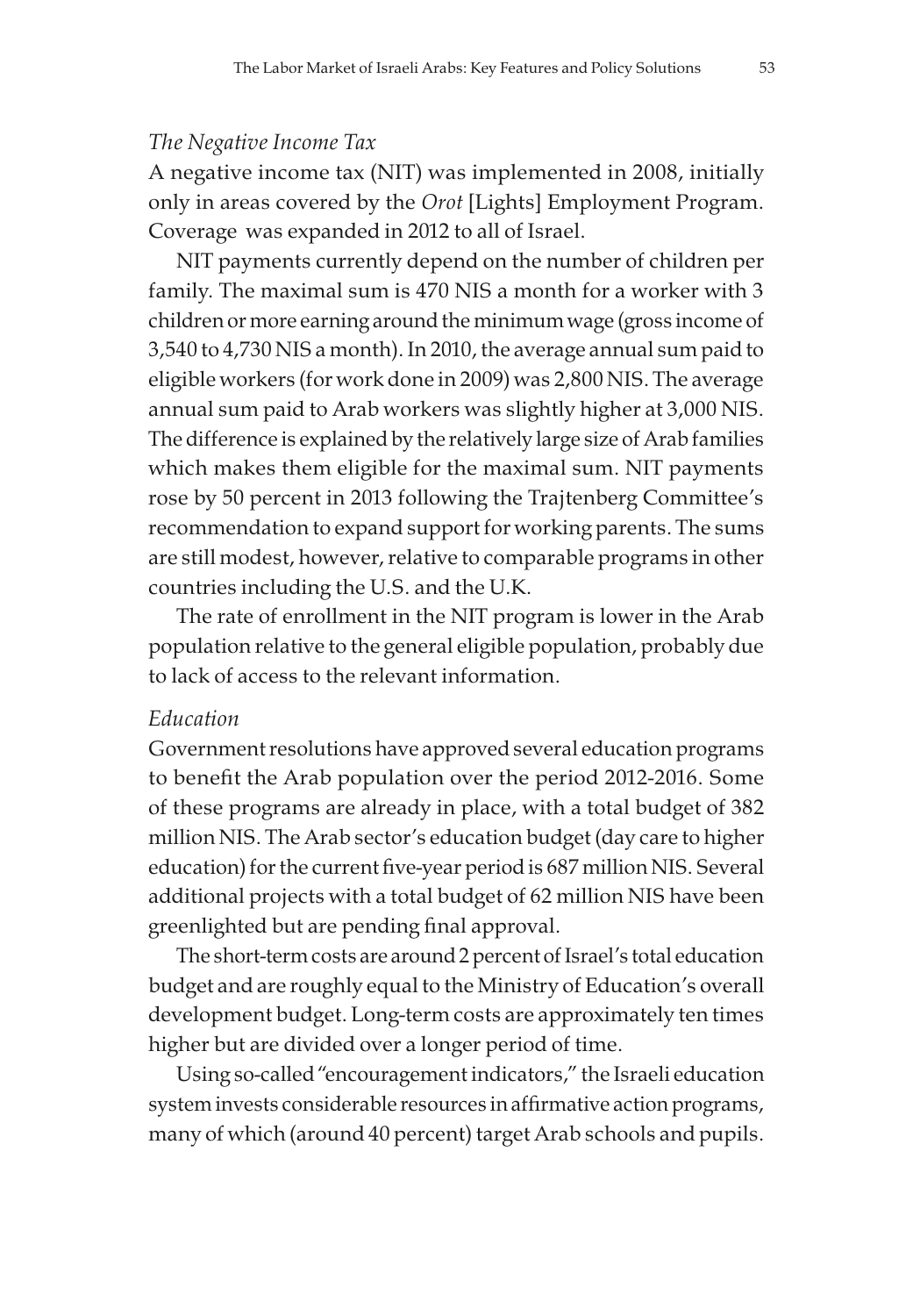#### Daycare Centers

The number of public daycare centers targeting the Arab population increased from 39 to 52 in 2011 but is still only a fraction of Israel's 1,600 public daycare centers. Less than 2% of Arab children with working mothers attend such centers. The Ministry of the Economy has allocated around 300 million NIS to building new daycare centers. New daycares were approved in 2011, 10 centers at a total cost of 7.9 million NIS. Requests to build 31 additional centers targeting the Arab population were submitted in 2012, at a total projected cost of 73 million NIS. Requests to build new daycare centers must be submitted through local municipalities or public non-profit organizations. The move to build new centers has been assisted by the recent decision to reduce the minimum mandatory contribution of disadvantaged municipalities to building costs, from 25% to only 5%. Given their socioeconomic standing, most Arab municipalities are eligible for subsidies covering up to 95% of building costs for new daycare centers.

Following Government Resolution 4193 and the recommendations of the Trajtenberg Committee, the number of price-controlled private daycare centers targeting the Arab population increased, from 1,166 in 2010/11 to 1,402 in 2011/12.

In the past, daycare subsidies for working mothers were offered only to mothers working at least 36 hours per week. Beginning in 2012/13, mothers working 24 hours or more per week have become eligible. Preferential daycare admissions have also been expanded to cover children with mothers working part-time. The budget to cover this expansion was 15 million NIS in 2012 and is projected to increase to 47 million NIS in 2016, for a total of 135 million NIS over the entire five-year period (2012-2016). The Authority for Economic Development of the Arab, Druze and Circassian Sector reports, however, that many eligible parents in the Arab sector are not aware of the benefit. To increase awareness, the Authority plans to launch a campaign next year throughout Israel's Arab towns.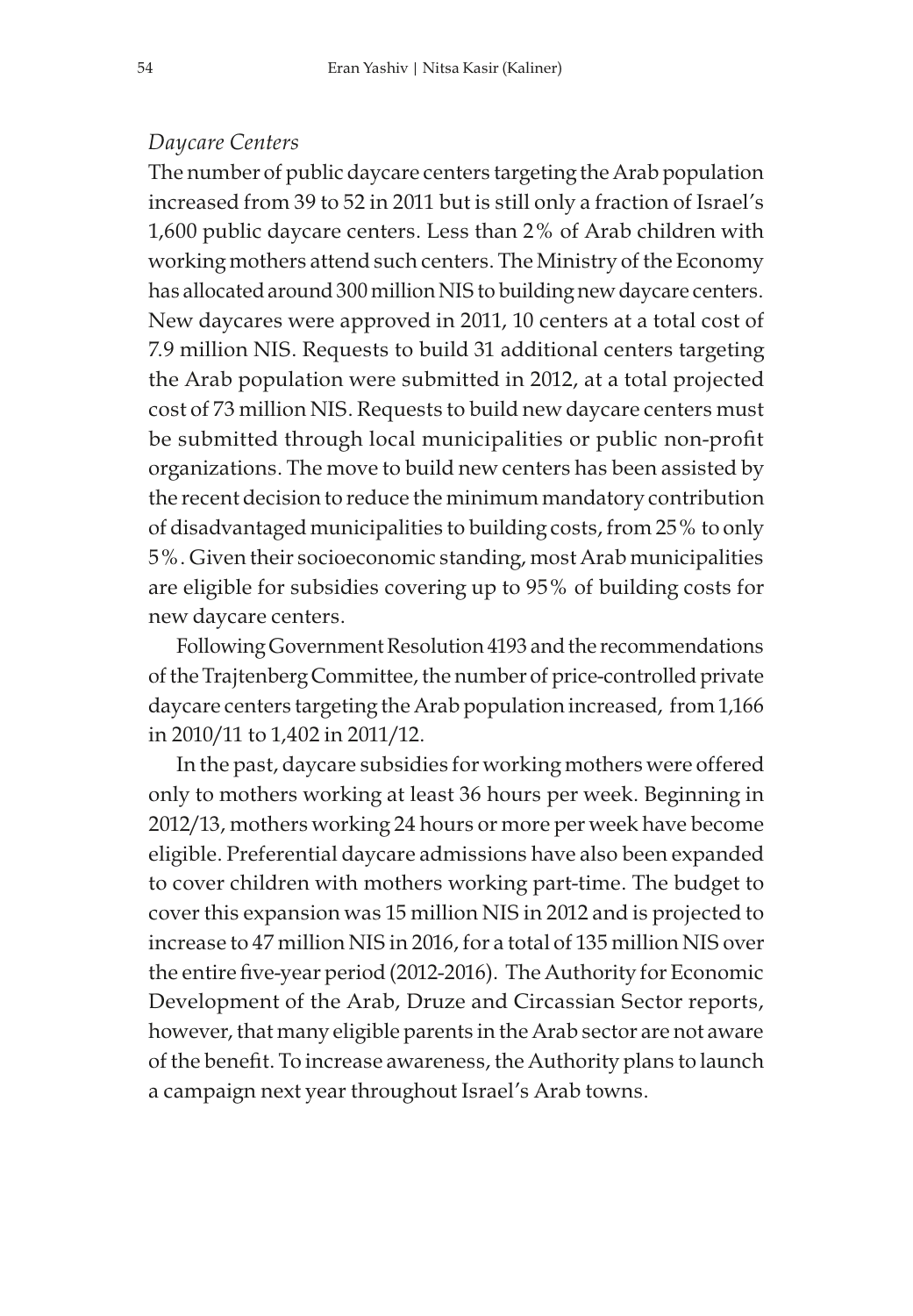#### Long School Days and Warm Lunches

Long school days with warm lunches for children aged 3-9 will be offered in more schools over the five-year period 2012-2016, in keeping with the recommendations of the Trajtenberg Committee and Government Resolution 4088. The expanded program was already implemented in the 2012/13 school year in most Arab towns and villages which are on the lowest three socioeconomic rankings.

#### School Curriculum

A new school curriculum with emphasis on Arabic language studies was introduced in 2009 and has since been implemented in Arab schools from kindergarten to high school.

The non-profit organization Kav Mashve is currently running a pilot career counseling program in 20 to 50 Arab high schools.

#### Classrooms and School Hours

A sum of 1.8 billion NIS was invested during 2007-2011 in 3,025 new classrooms in Arab schools (approximately 39% of all new classrooms added during this five-year period). However, no budget has been allocated to new classrooms in the ensuing five-year period. In the meantime, the Arab Monitoring Committee reports a shortage of 9,000 classrooms in the Arab sector.

A sum of 475 million NIS was invested during 2009-2011 in reducing the average number of pupils per classroom to a maximum of 32. The number of Arab classrooms with more than 35 pupils plunged by 20% between 2007/08 and 2010/11, down to a level of 15% (compared with 11% in Jewish schools).

To reduce inequality between Jewish and non-Jewish schools, 36% of all supplemental schools hours offered in Israel in 2010/11 were offered in Arab, Bedouin, and Druze schools.

#### Technological Education for Female Pupils

A plan adopted in 2012 sought to admit 400 female Arab pupils to technological and vocational schools. The plan was not implemented in the school year 2012/3, however, because the Ministry of Education failed to complete preparations before the start of the school year. Full implementation was postponed to 2013/4, with an annual budget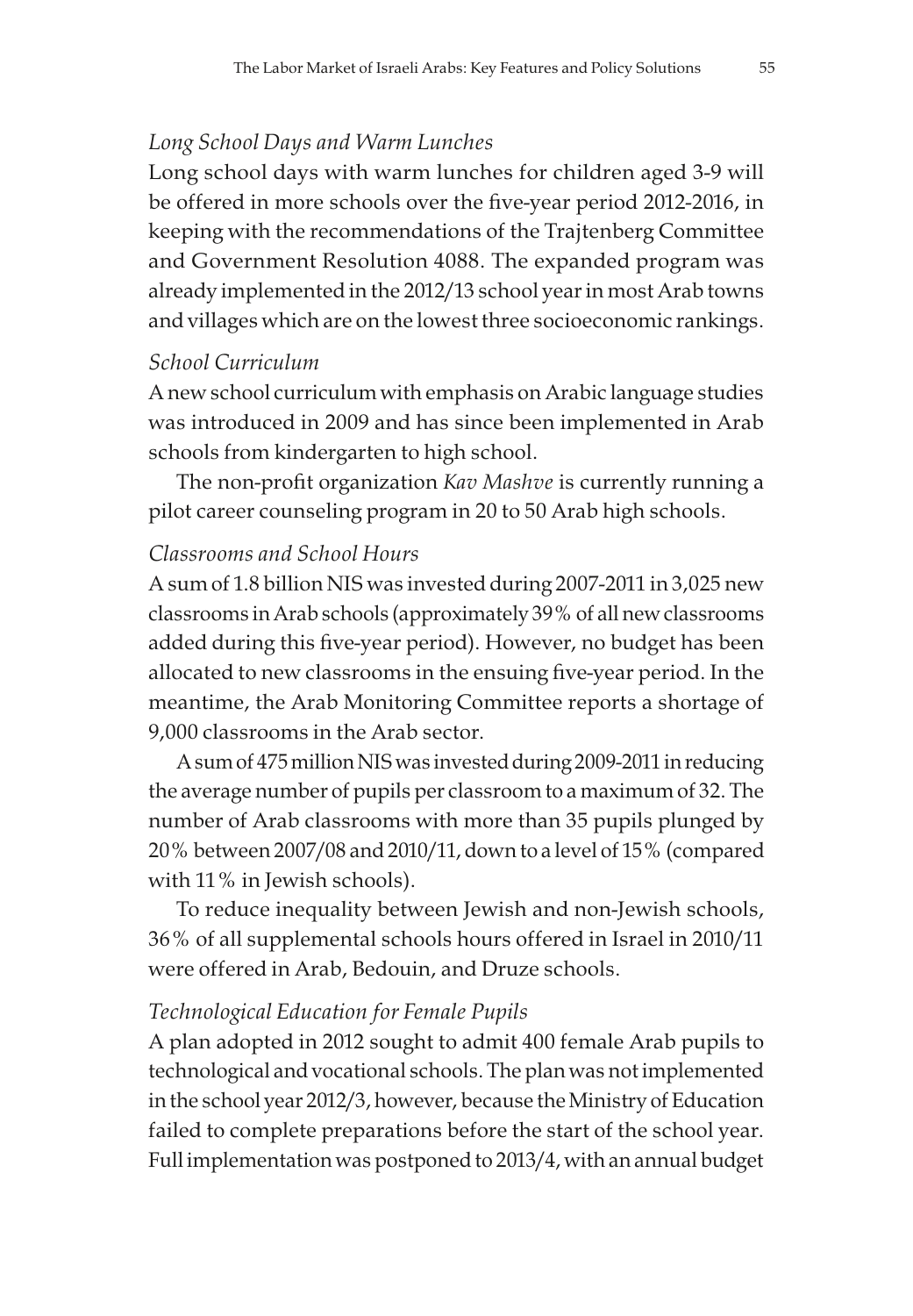of 16 million NIS in 2013. By 2016 the annual budget is planned to rise to 53 million NIS, with 2,100 students. The total budget for 2012- 2016 is 153 million NIS.

#### Adult Education Programs

Following the Trajtenberg Committee's recommendations and Government Resolution 4193, the Ministry of Education is putting together an adult education program for Arab women over 18 who have no matriculation diploma. The program will also include career counseling and placement services post-graduation. The plan is for 300 women to participate in 2013/4, and for 450 women to participate by 2016, with an annual budget of 9 million NIS. The total budget for the years 2012-2016 is 36 million NIS.

The Ministry of Education also runs an adult education program (leading to the matriculation diploma) in the Bedouin sector, with an emphasis on women. The program has a budget of 11 million NIS for the years 2011-2015.

#### Higher Education

The Planning and Budgeting Committee of the Israeli Council for Higher Education has allocated 305 million NIS over five years (2011- 2015) to encourage Arab enrollment in high-demand academic fields. Participating students receive mentoring before, during, and after their studies. Pre-enrollment support includes academic preparation programs, Hebrew language courses, and academic counseling to help participants choose their field of study. Post-graduation support includes career counseling. Two pilot preparation programs for Arab students opened in 2012, with need-based tuition waivers and monthly 700 NIS stipends.

In 2012, the Council for Higher Education invited minority doctoral students to apply for ten stipends at a total sum of 52,000 NIS. All higher education institutions in Israel were urged to join the program in order to increase accessibility to higher education among minorities.

The Authority for Economic Development of the Arab, Druze and Circassian Sector is advancing a multiannual pilot program to prepare 500 outstanding female pupils for academic studies in economically valuable fields. Government Resolution 2289 has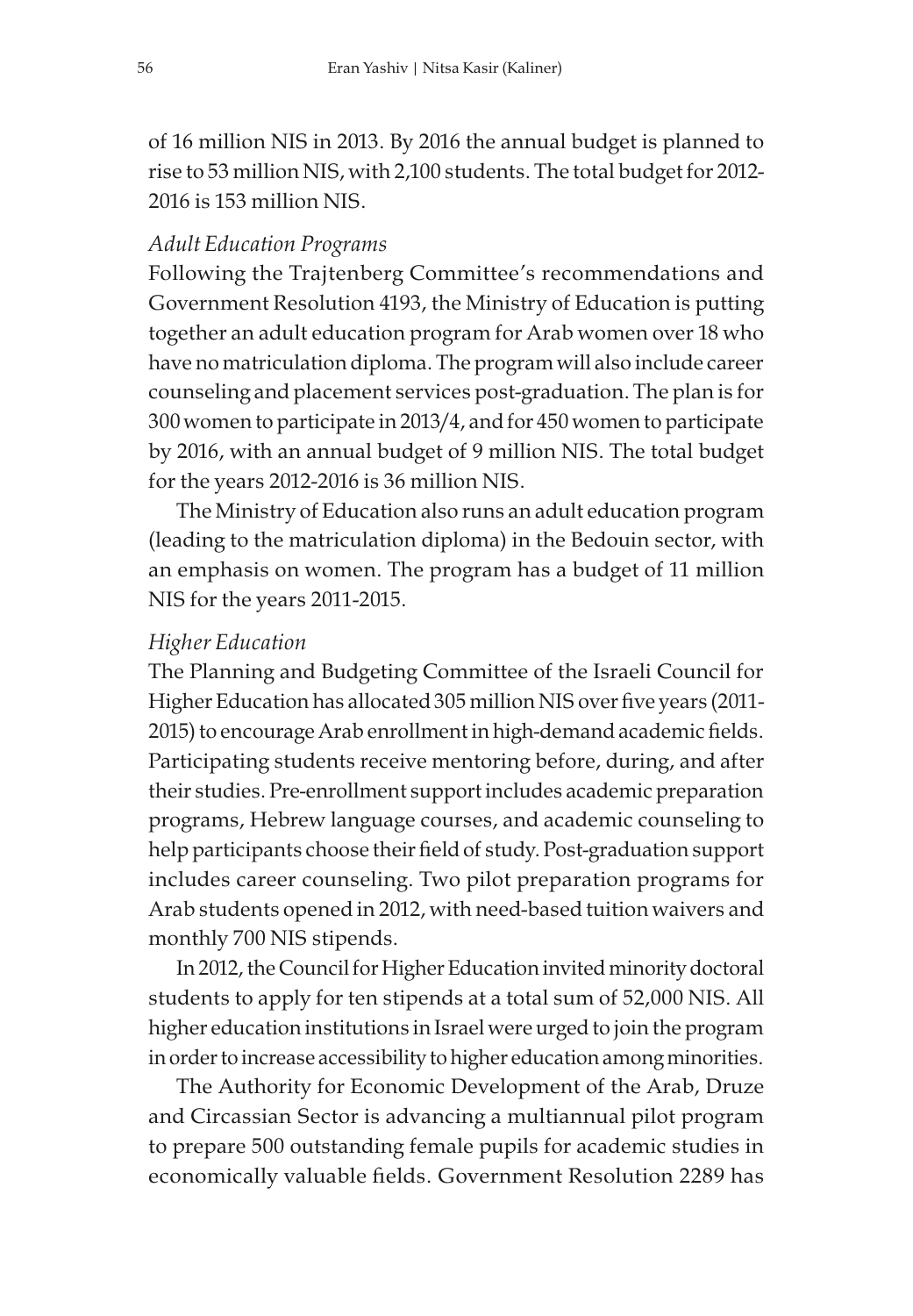allocated 4 million NIS to the program. The program will assist the students before, during, and after their studies, including career counseling services.

Under Government Resolution 4193, the Ministry of Health is developing a program to encourage Arab women to join the nursing profession and other medical-related professions. Participants in the program will be given full tuition waivers and stipends to cover living expenses. Participants will have to commit to working in the public health system. The program opened in 2013 with an initial annual budget of 3 million NIS. The total budget for 2012-2016 is 18 million NIS.

Under the Trajtenberg Committee's recommendations and Government Resolution 4193, the Ministry of the Economy will offer higher education preparation courses through its career counseling centers located in Arab towns. The projected budget for 2012-2016 is 22 million NIS. Up to 1,500 participants will be offered English language courses, preparation courses for the Psychometric Entrance Exam, and academic counseling.

Issues that have yet to be addressed include high drop out rates from higher education, an oversupply of students in certain fields, and the fact that 8,000 Arab students from Israel study each year in Jordan.

#### Vocational Education and Training

A total of 187 vocational course vouchers were distributed in 2011 with value of 1.05 million NIS. Approximately 1,000 women participated in 65 courses to promote female entrepreneurship.

#### Housing

Various housing projects are promoted as part of a five-year plan, with a total budget of 94 million NIS. The projects include new construction, building extensions, land development, and the marketing of around 2,600 new apartments.

#### Job Centers

The Ministry of the Economy plans to open 21 job centers by 2015 at a cost of 200 million NIS (out of which 160 million NIS are government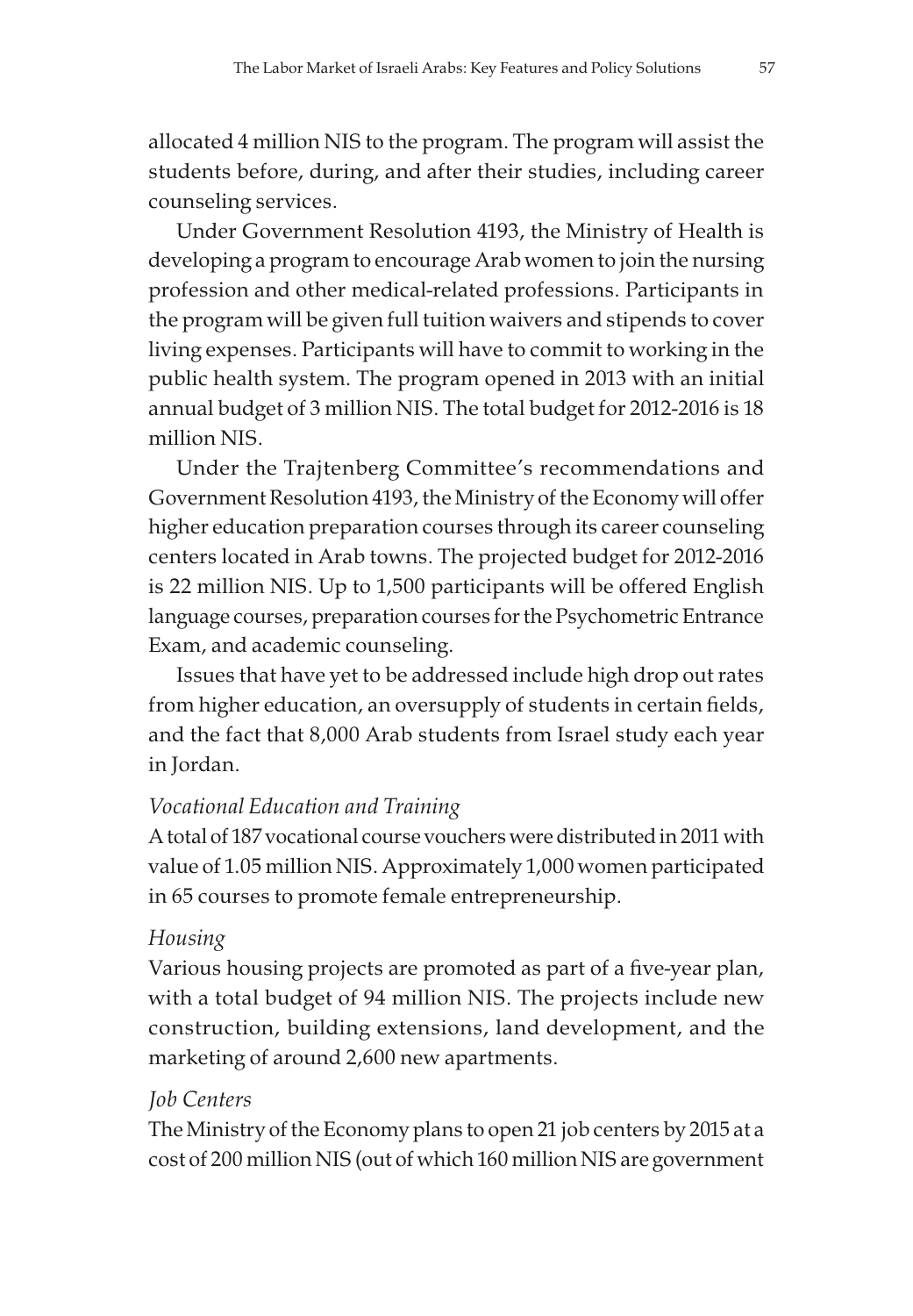funding). Out of these, 8 centers target the Bedouin population in Southern Israel, 4 the Bedouin population in Northern Israel, 3 the Druze and Circassian population, and 6 the general Arab population. Already active are 14 centers and 7 more are slated to open with support from the Ministry of the Economy, the Prime Minister's Office and JDC-Israel. Government Resolution 4193 has already expanded the activity of these centers, with a budget of 5 million NIS for 2012-2016. In 2013 a public company (named Elfandar) was established to operate these centers. In addition, the non-profit organization Kav Mashve offers career counseling services to Arab university graduates. A plan to distribute vocation training vouchers within this framework has met with partial success.

#### Transportation

The Ministry of Transportation has allocated 700 million NIS over five years (2011-2016) to develop and upgrade transit infrastructures in Arab population centers (with 180 million NIS earmarked for the Druze and Circassian sector, 366 million NIS for the Bedouin sector). A sum of 500 million NIS has been allocated in 2012 to a multiannual plan (2012-2016) to develop transit infrastructure in East Jerusalem. Following Government Resolution 1539, local and regional transit services were made available in 2011 in 13 Arab towns at a cost of 74 million NIS. The objective of this development effort is to connect all Arab towns and villages (with the exception of unrecognized Bedouin settlements).

#### Enforcement of Labor Laws

Only 14 or 15 workers in the Ministry of the Economy are in charge of enforcing labor laws. The Equal Opportunity Employment Law of 1988 prohibits discrimination based on age, religion, race, nationality, ethnicity, sexual orientation, or family status. The burden of proof in discrimination lawsuits lies with employers. The law applies to all stages of the employment cycle, from application to termination, with the exception of cases where "differentiation is required by the very nature of the job."

An Equal Opportunity Commission was established in 2008 at the Ministry of the Economy to handle lawsuits by employees,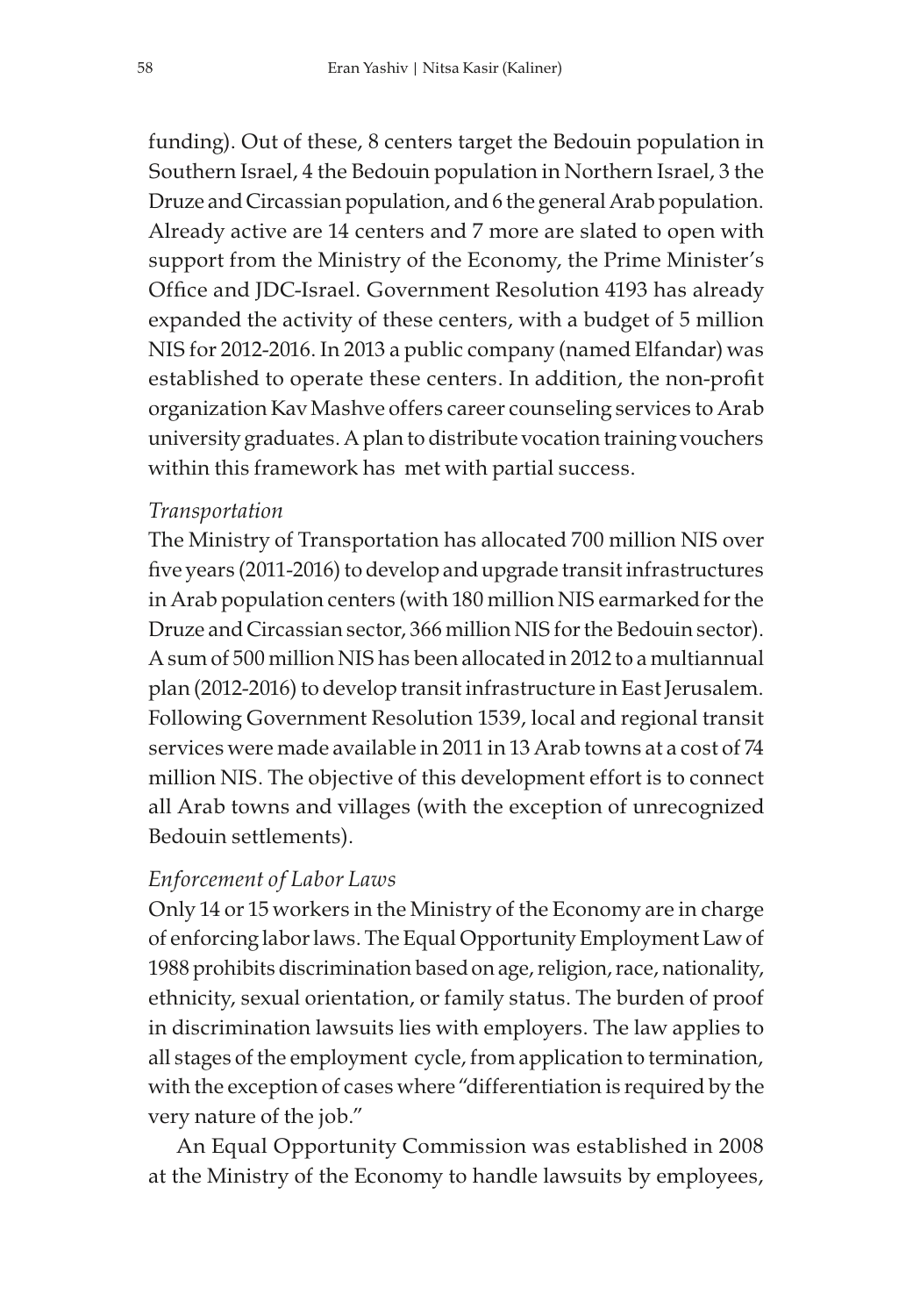file lawsuits against discriminating employers (with authority to obtain information of employers), and raise public awareness. The commission's strategic plan for 2012-2013 has three major goals: to promote diversity in the public sector, to help Arab job candidates integrate in the private sector, and to reduce gender pay inequality. The commission's efforts include legal and constitutional action, research, and public awareness campaigns. The commission's strategic plan for 2012-2013 includes a publicity campaign and an employers' training program to raise awareness of employees' rights. The commission's efforts included the publication of legal position papers, distributing informative brochures (in Arabic, among other languages) to employers and workers, and organizing various conferences and events, including an event to promote employment among Arab women.

In a survey among employers, the commission found that 39.4% of private-sector executives and managers believe that Arab job candidates suffer from discrimination in the labor market. However, in 2011 only 2.4% of all complaints to the commission were about discrimination on grounds of Arab ethnicity, lending further support to the claim that awareness of workers' rights and of the commission's work is still low among Arab employees.

## Employment Subsidies for University Graduates Three programs currently offer subsidies:

- a. The Investment Center at the Ministry of the Economy offers 5 million NIS in subsidies.
- b. Since 2011, a pilot program run by the Israeli Employment Service offers employment vouchers to Arab university graduates. The program targets (1) graduate job seekers who are not currently employed and (2) employers who wish to hire such workers in jobs that are not minority-oriented. Participating job seekers are offered career counseling and assistance in their job search. Participating employers are offered incentives of up to 9,000 NIS, disbursed in three lump amounts over 9 full months of employment. A total of 500 vouchers will be given throughout the pilot period.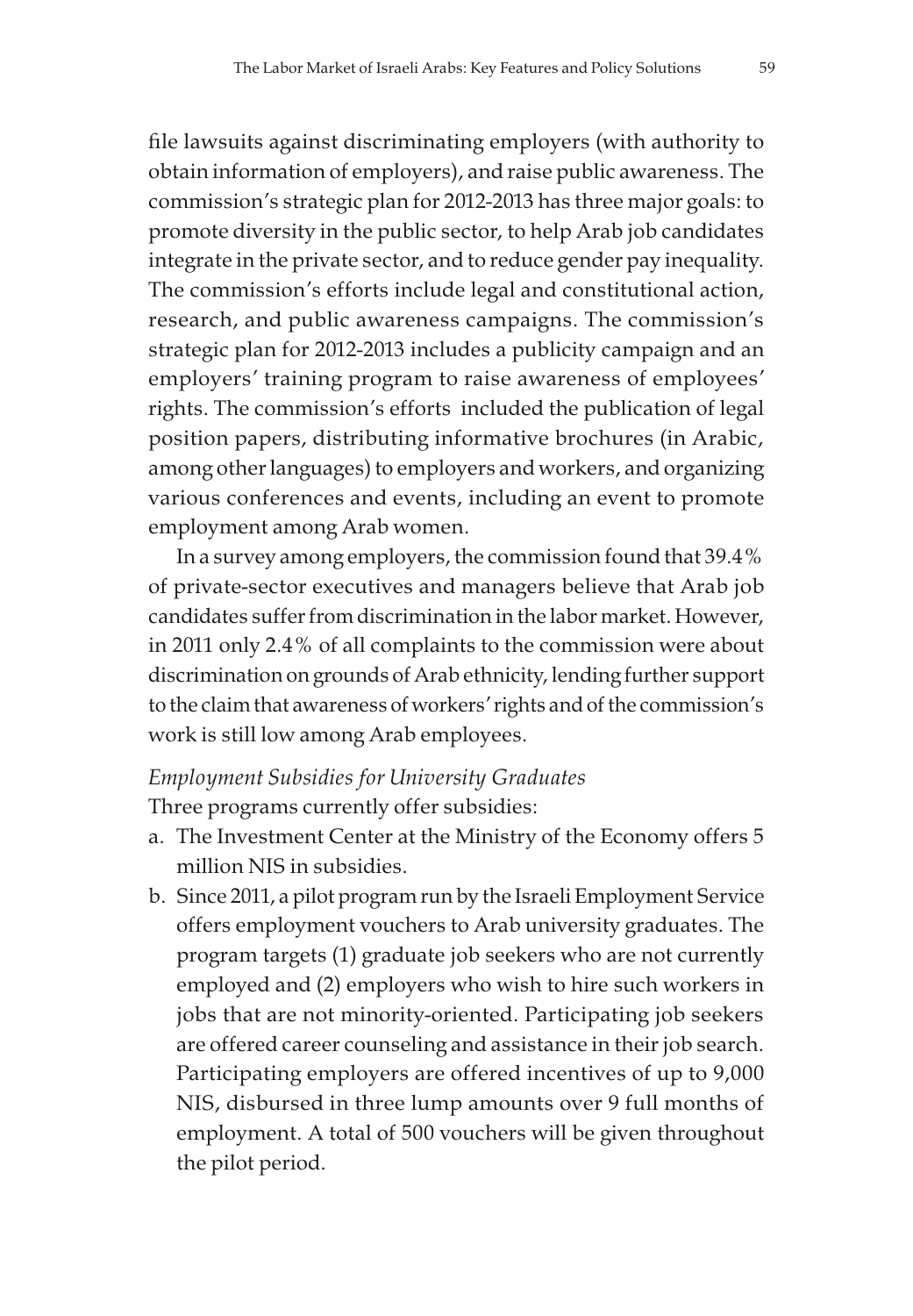c. The Ministry of the Economy subsidizes 20 percent of pay of employees' pay for a period of 30 months. A sum of 500 million NIS has been allocated to subsidize Jewish ultra-Orthodox and Arab employees.

## Public Sector Employment

According to a Civil Service Commissioner report (Markowitz (2012)), the share of new Arab workers out of all new government workers has increased significantly since the government passed resolutions 2579 and 4436, from 6.6 percent in 2006 to 14.2 percent in 2012. The overall share of Arab government workers was still low in 2012, however, at only 8.4 percent (an increase of 1.3 percent from 2009). The Ministry of the Interior, the Ministry for the Development of the Negev and Galilee, and the Ministry of Welfare have the highest percentages of Arab workers (16.3 percent, 38.5 percent, and 10.1 percent, respectively). The percentage of Arab workers is still very low, however, in the larger government ministries, e.g. Finance (2.7 percent) and Foreign Affairs (1.5 percent). In addition, local municipalities employ very few Arabs in senior positions.

## The Initiatives of the President of Israel

In 2011 the Ma'antech program was launched by President Shimon Peres, jointly with Cisco CEO and Chairman of the Board, John Chambers. This program seeks to promote Arab engineers employment in hi-tech firms. The background to the program is the fact that many Arab university graduates in the Exact Sciences do not find employment in their subjects of studies. The program is funded mostly by Cisco, and is in partnership with Kav Mashve, Tsofen and 35 high-tech firms. Arab university graduates get support in job search and in training as well as in other assimilation processes in firms. As of 2013, 800 such graduates have been placed and there is a commitment by the participating firms to continue the recruiting and placement process.

# 2.2. Major Non-Governmental Programs

Most of the government programs listed in the previous sub-section target the general Arab population as a whole. In addition to these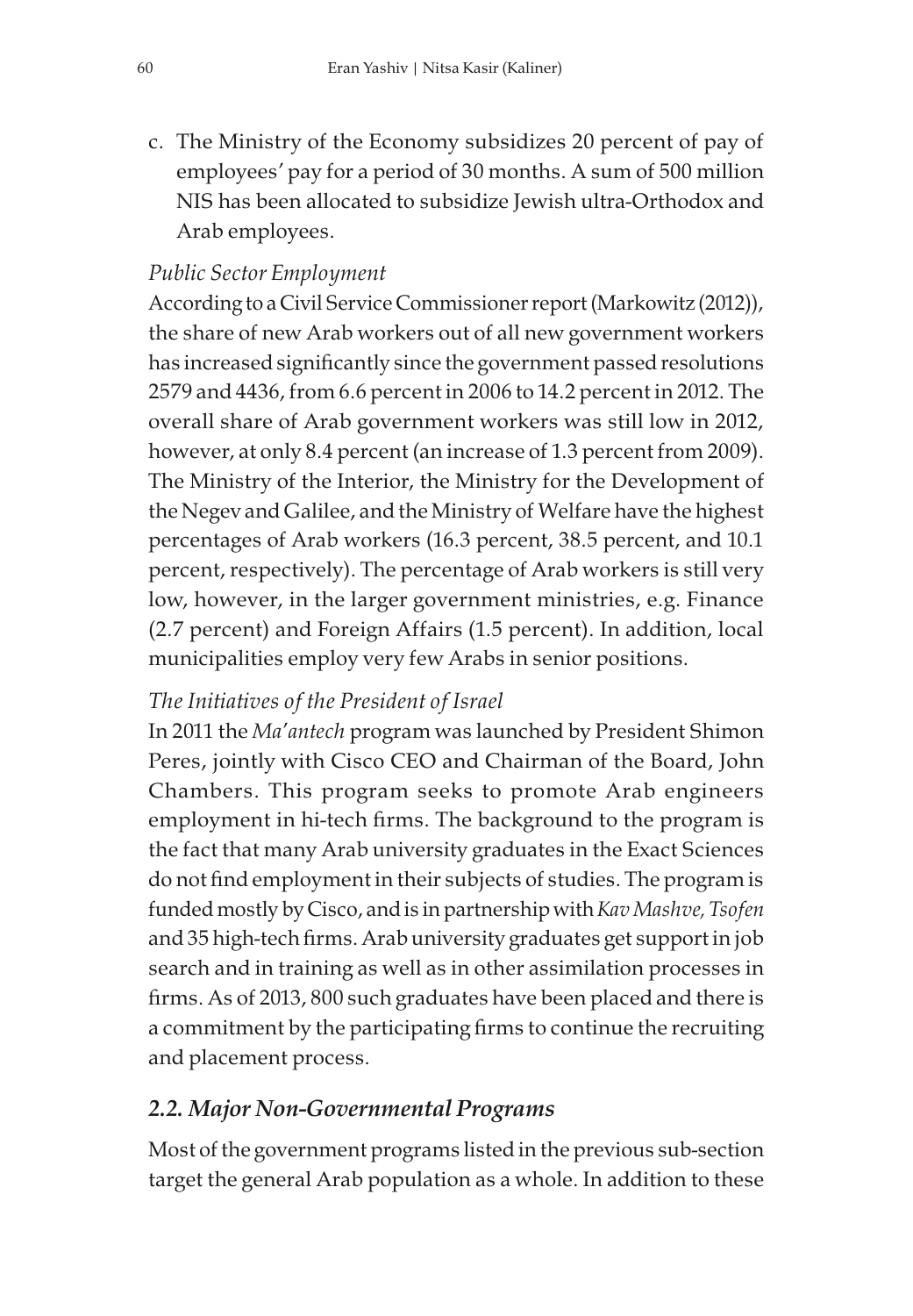programs, various non-governmental organizations offer programs which encourage employment among particular segments of the Arab population, especially among Arab and Bedouin women. For reasons of space, we will mention only some of the organizations and programs (fuller accounts can be found in Almog and Lotan (2009), Lis (2010), and the Ministry of Industry, Trade and Labor's (now Ministry of the Economy) Report on the Implementation of the OECD's Recommendations (2012)).

JDC-Israel's TEVET Employment Initiative offers several smallscale programs:

- The Eshet Chayil [Women of Valor] Program aims to promote self-confidence and improve language and computer skills among female job seekers. It also offers career counseling and job placement services to help the participants overcome the shortage of suitable jobs. As of December 2013, about 1050 women participate and the current placement rate is 53 percent. The program is offered to Jewish as well as Arab women: in 2011, for example, 630 of the 1,400 participants were Arab. The program is currently offered in 22 Arab localities, with 25 women participating in each locality at a cost of 144,000 NIS a year. Government Resolution 4193 allocated an additional budget of 9 million NIS to the opening of 36 new groups. The aim is to ultimately operate 54 groups.
- The Ma'avarim [Transitions] Program runs community employment centers serving the Bedouin population in Southern Israel. The program is based in Be'er Sheva and has centers in the towns of Hura and Segev Shalom. To date 1,600 individuals have been served, with a 30 percent-50 percent placement rate. An assessment report by the Myers JDC Brookdale Institute (King and Raanan (2010)) found the centers to have a positive effect on education and employment among the local Bedouin population.
- The Reshut [Allowance] Program assists first-time job seekers. The program is currently offered in the towns of Tamra, Sakhnin, and Umm al-Fahm. A share of 70 percent of its budget comes from JDC-TEVET, the rest from the local municipalities. Since 2011, the program is run by the Ministry of the Economy.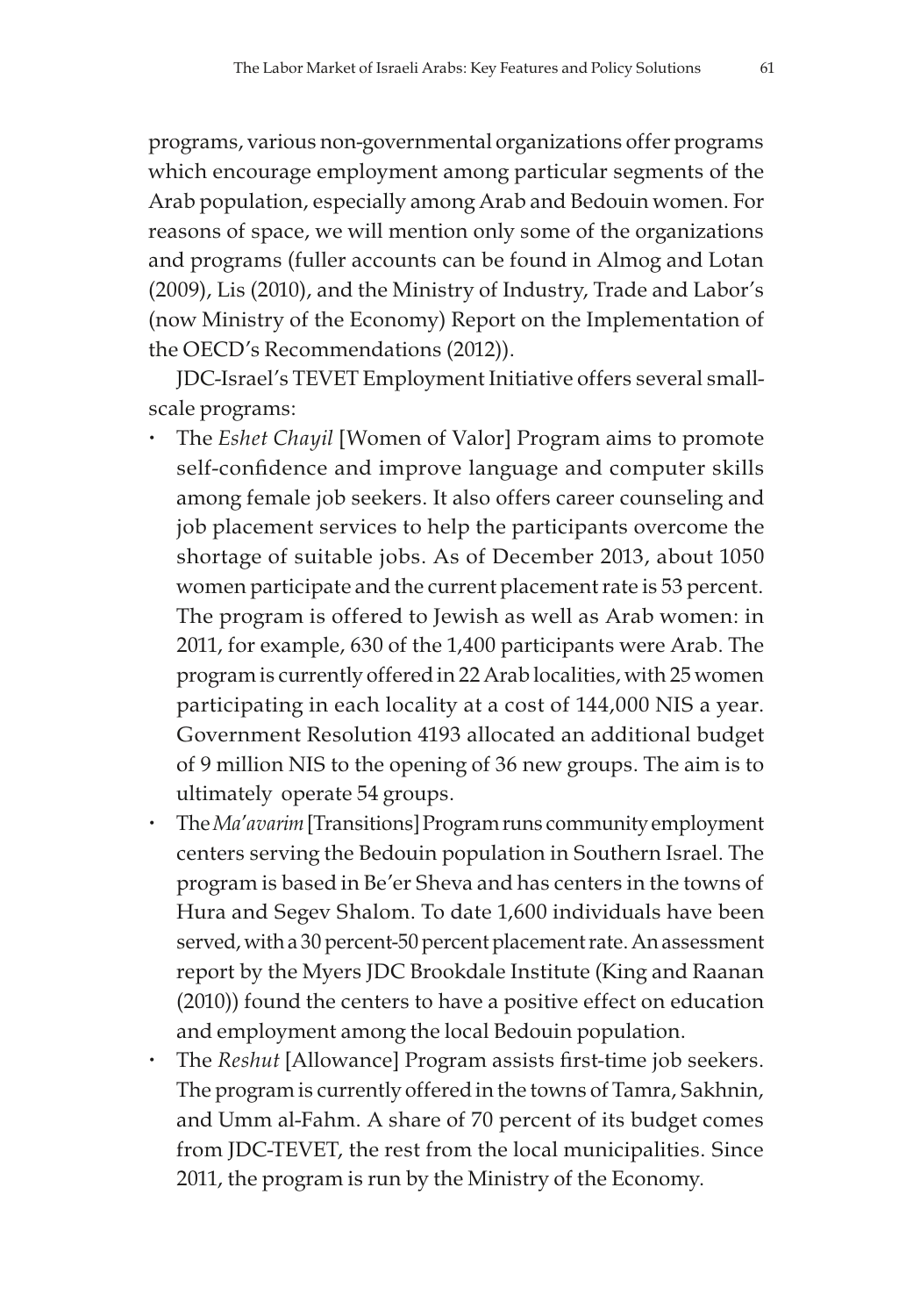- The Excel HT Program aims to encourage employment in the hitech industries among minority university students and graduates. To date 200 individuals have participated with an 80 percent placement rate.
- Other programs include incentives for Bedouin entrepreneurs in Southern Israel; an employment and business initiative program for Bedouin women in the Galilee; an economic initiative project for Bedouin women in the town of Kseife; the WEP technological training program for youth; and more.

Sikkuy (the Association for the Advancement of Civic Equality in Israel) aims to promote full civic equality between Israel's Jewish and Arab-Palestinian citizens. The association collaborates with other non-profit organizations. Its projects include a program to help Arab university graduates and teachers find teaching jobs in predominantly Jewish schools (in collaboration with Kav Mashve) and a Jewish-Arab center for economic development to promote the employment of Arab university graduates in both the private and public sectors.

Kav Mashve (The Employers' Coalition for the Advancement of Arab University Graduates) offers career counseling courses which assist job seekers on an individual basis and in groups of 15-25. The organization also offers diversity workshops to employers (in groups of 15). The organization aims to expand some of its programs to high school students.

The Abraham Fund Initiatives runs a number of projects and publicity campaigns to promote equality between Jews and Arabs in Israel. Among its most notable projects is the Arab Women's Sharikat Haya [Employment Initiative] which aims to encourage labor force participation among Arab women in order to improve their social status and economic well-being. The program is currently offered in four villages in the Galilee (Shaghur [Majd al-Krum, Deir al-Asad, and Bi'ina], Sakhnin, Arraba, and Nahf) and is slated to expand to two towns in the Negev (Laqia and Abu Basma). About 200 women take part in the program every year in groups of 30, at a cost of 200,000 NIS per group. The program has a high placement rate of 70 percent.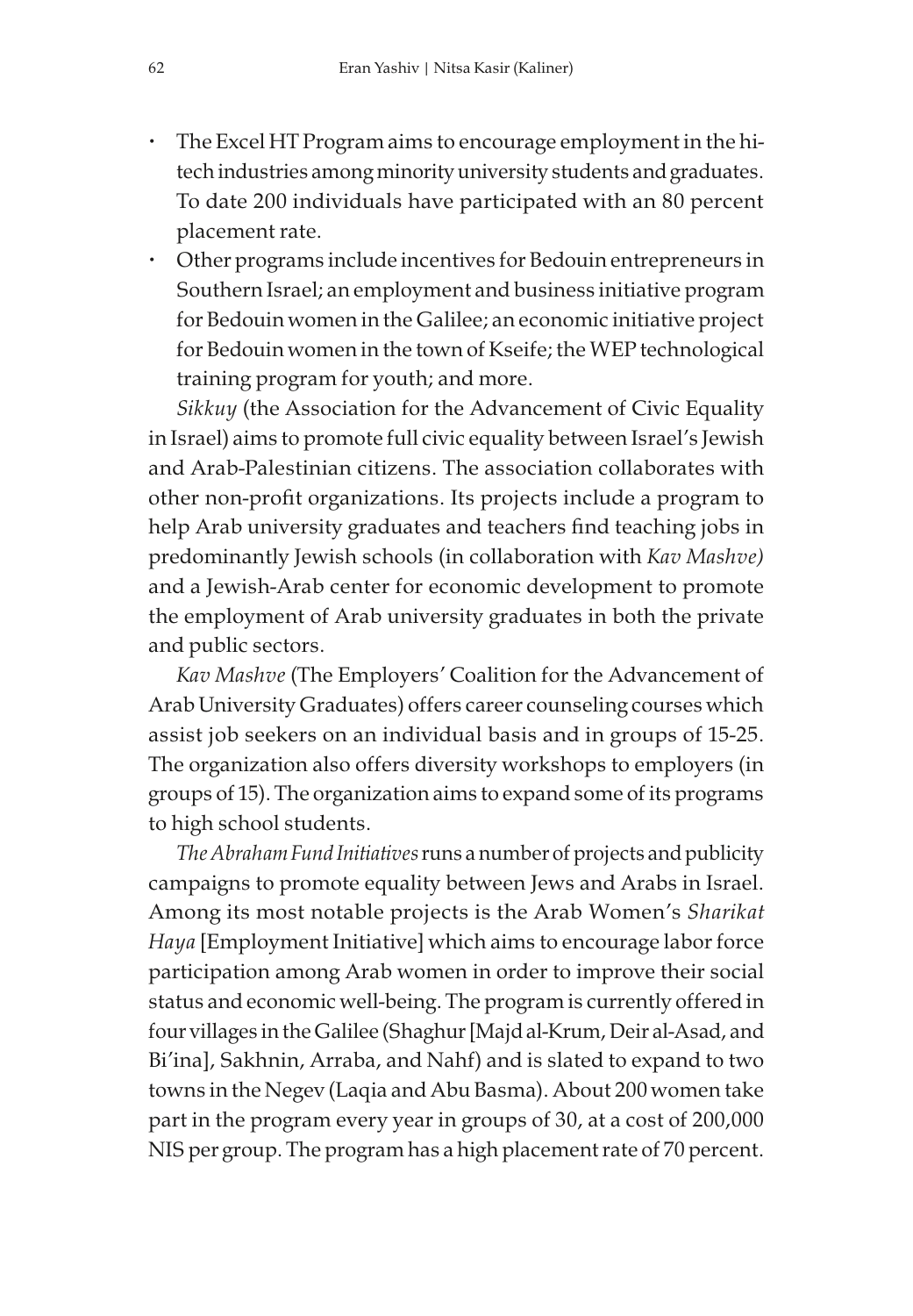The Trajtenberg Committee has recommended increasing the percentage of minority national service volunteers to at least 20 percent by 2014 (doubling the present percentage of 10 percent) in order to meet the objective set by Government Resolution 3564 (July 2011). Government Resolution 4193 recommends opening a Hebrew language program in order to help national service volunteers find employment. The recommended budget for 2012-2016 is 46 million NIS. A budget of 7 million NIS has been approved for 2012, covering 2,300 participants. As of December 2013 it met difficulties in implementation.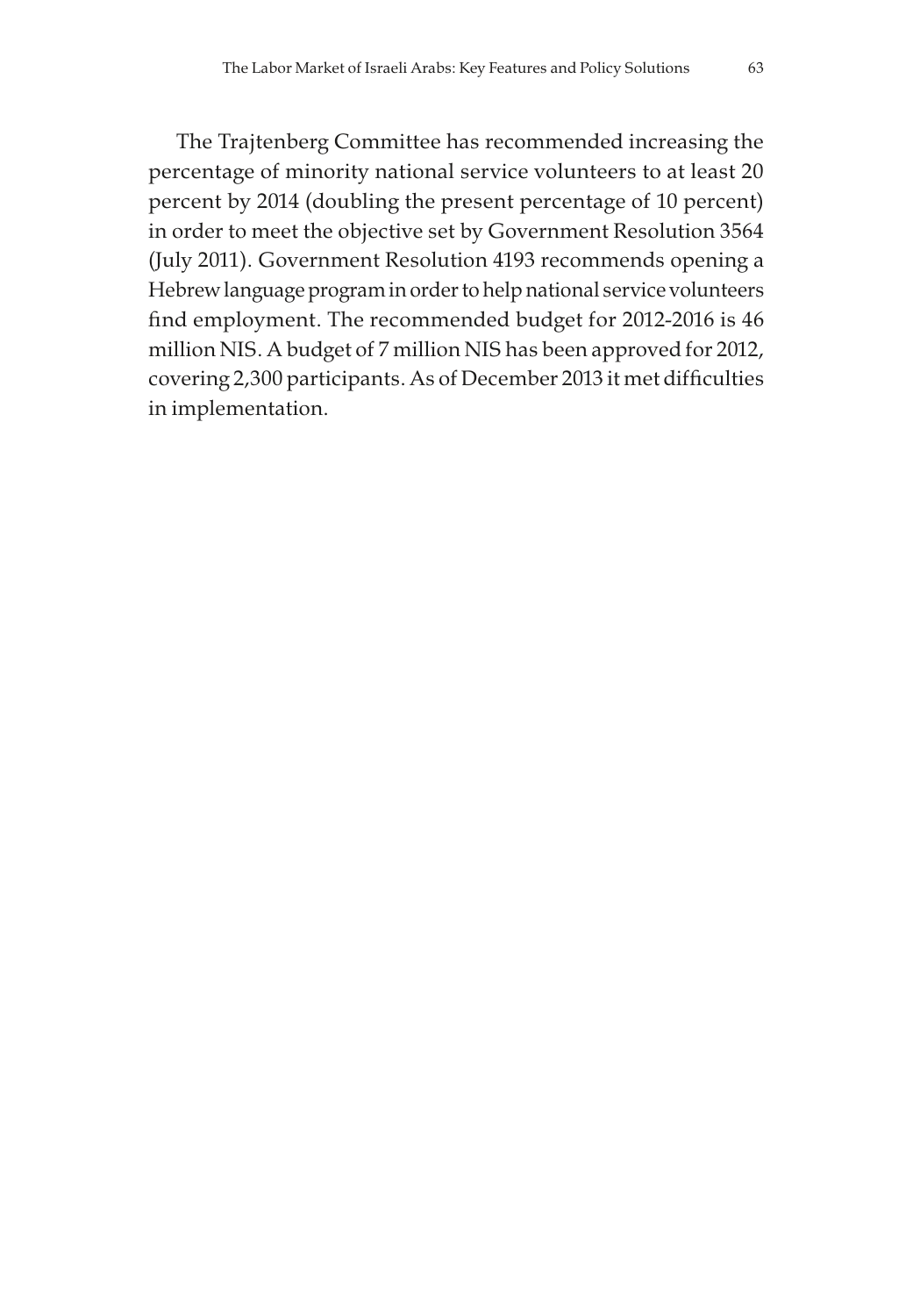# 3. The Rationale for Government Policy Intervention and Its Aims

Why is government policy needed to handle the problems facing Israel's Arab citizens, especially in the labor market? We believe the question has several answers, all of which may serve as appropriate objectives for government policy.

(a) Israel's Arab population ranks comparatively low on every labor market outcome—participation, productivity, pay, etc.—and is especially poor as a result. A government concerned for the well-being of its citizens and with the reduction of economic inequality must act to change these circumstances, especially given their prolonged duration. Economic poverty often brings with it social disadvantage and psychological distress; emergence from poverty often improves these problems as well.

(b) The free market cannot correct the above problems on its own. Discrimination, cultural gaps, and various market hindrances to employment (job search costs, low accessibility, inadequate human capital among job seekers, etc.) may be offset, alleviated, or resolved by government action.

(c) Not only the Arab sector but the entire Israeli economy stands to benefit from higher employment and productivity of Israel's Arab citizens. The resultant growth in GDP is likely to lead to improvements in other respects as well—greater welfare, freedom, leisure, etc. Higher economic equality will also contribute to Israel's social cohesion and national resilience.

Government efforts to solve these problems will have to contend, however, with several obstacles:

(a) The Arab sector suffers from years of neglect. Rapid improvement is therefore unlikely. To achieve long-term results, government policy will need to be comprehensive, consistent, and unremitting.

(b) Israel's Arab and Jewish populations are separated by considerable cultural differences. Cultural differences also exist within the Arab population. The government must exercise great caution when attempting to subject this population to the norms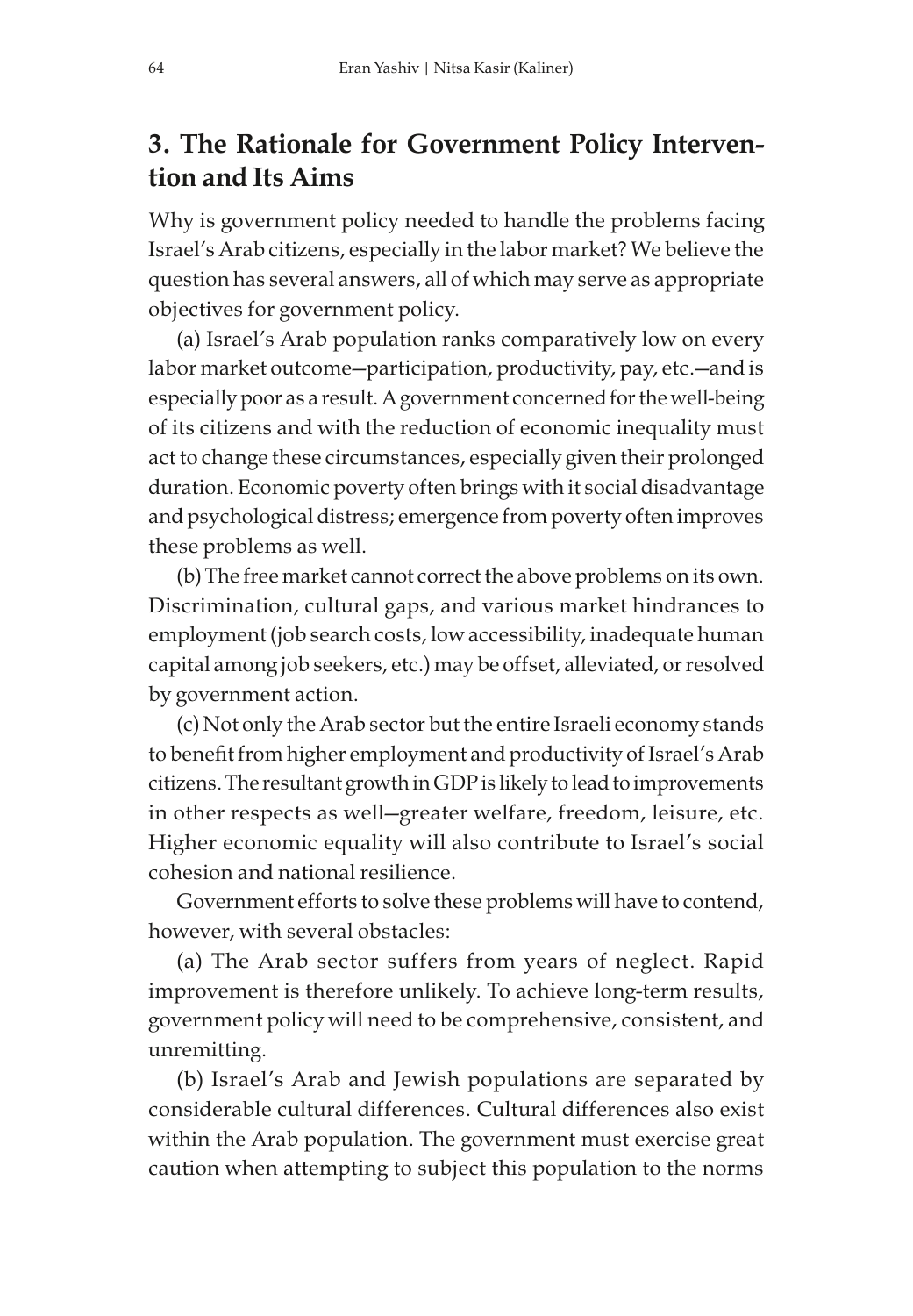and values of the Jewish majority, e.g. with regard to labor force participation and employment patterns.

(c) Jewish attitudes towards the Arab minority are marked by cultural norms and prejudices. Government policy has often reflected these, albeit unofficially and unconsciously. According to Smooha (2010), these attitudes have deteriorated in recent years, especially since the events of October 2000. To note just one example, the percentage of Jews expressing reluctance to work under an Arab employer has increased sharply between 2003 and 2009. New government policies must take into account these attitudes and the realities they both reflect and create.

(d) Successful government action within a minority population depends on the presence of an effective minority leadership keen to find solutions and on the availability of strong community organizations and associations. Israel's Arab citizens have weak community organizations, which need encouragement to cooperate with the government.

Given these obstacles, we propose the recommendations listed in the following section. Limiting our purview to economic and labor force issues, we recommend these policies in order to achieve the following objectives:

- Raise employment and labor force participation rates among Israel's Arab citizens.
- Increase productivity and pay.
- Increase mobility and expand the range of job opportunities open to Arab individuals.
- Reduce poverty and increase income.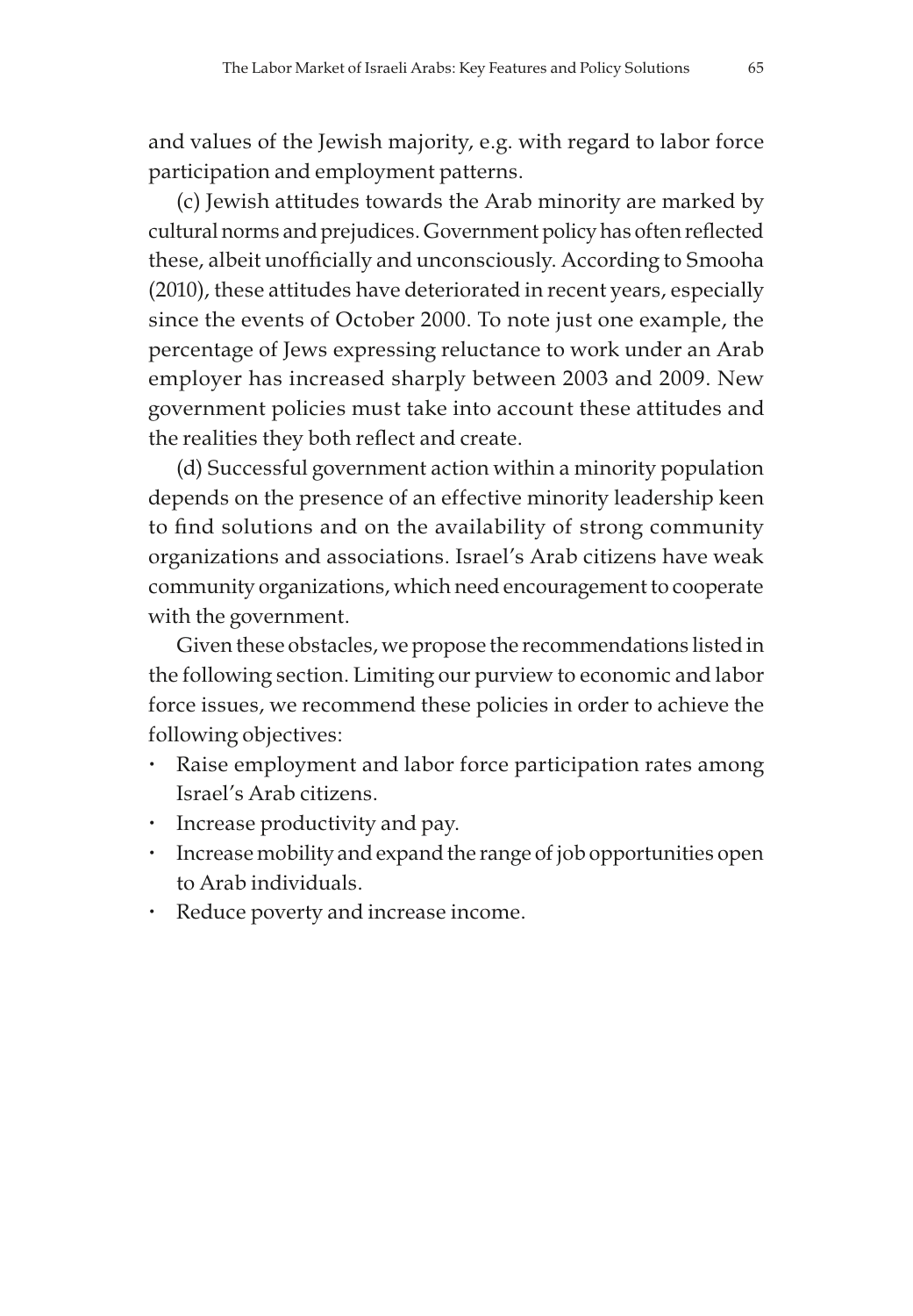## 4. Policy Alternatives

#### Abstract

We propose policy measures in eleven areas of government policy, specifying the desirable budget for each recommended policy over three time horizons.

We then propose policy when only a limited budget is available, listing priorities with reference to different groups within Israel's Arab population.

Finally, we offer simulations of future women labor force participation and GDP increases as a result the proposed policy. To analyze the return, we compare the costs with the benefits in terms of GDP increases. The internal rate of return on policies promoting employment among Arab women is considerable even according to conservative assessments, around 7% annually.

The following recommendations aim at increasing employment and labor force participation, but they also have bearing on broader aspects of economic and social life, including education, family life, career choices, the geographical location of firms, etc. The recommended policies are comprehensive and far-reaching, yet their aim is to expand the range of opportunities available to Arab individuals rather than force any particular choices. Their overall objective is to remove both demand- and supply-side barriers to employment.

#### 4.1. Increasing the Demand for Arab Workers

Increasing the demand for Arab workers should be an important part of government policy. Most of the recommendations in the following sections address the supply of workers; but a real barrier to employment is often deficiency in demand among potential employers.

Two government resolutions adopted in recent years (Resolution 2579 dated November 11, 2007 and Resolution 4436 dated January 25,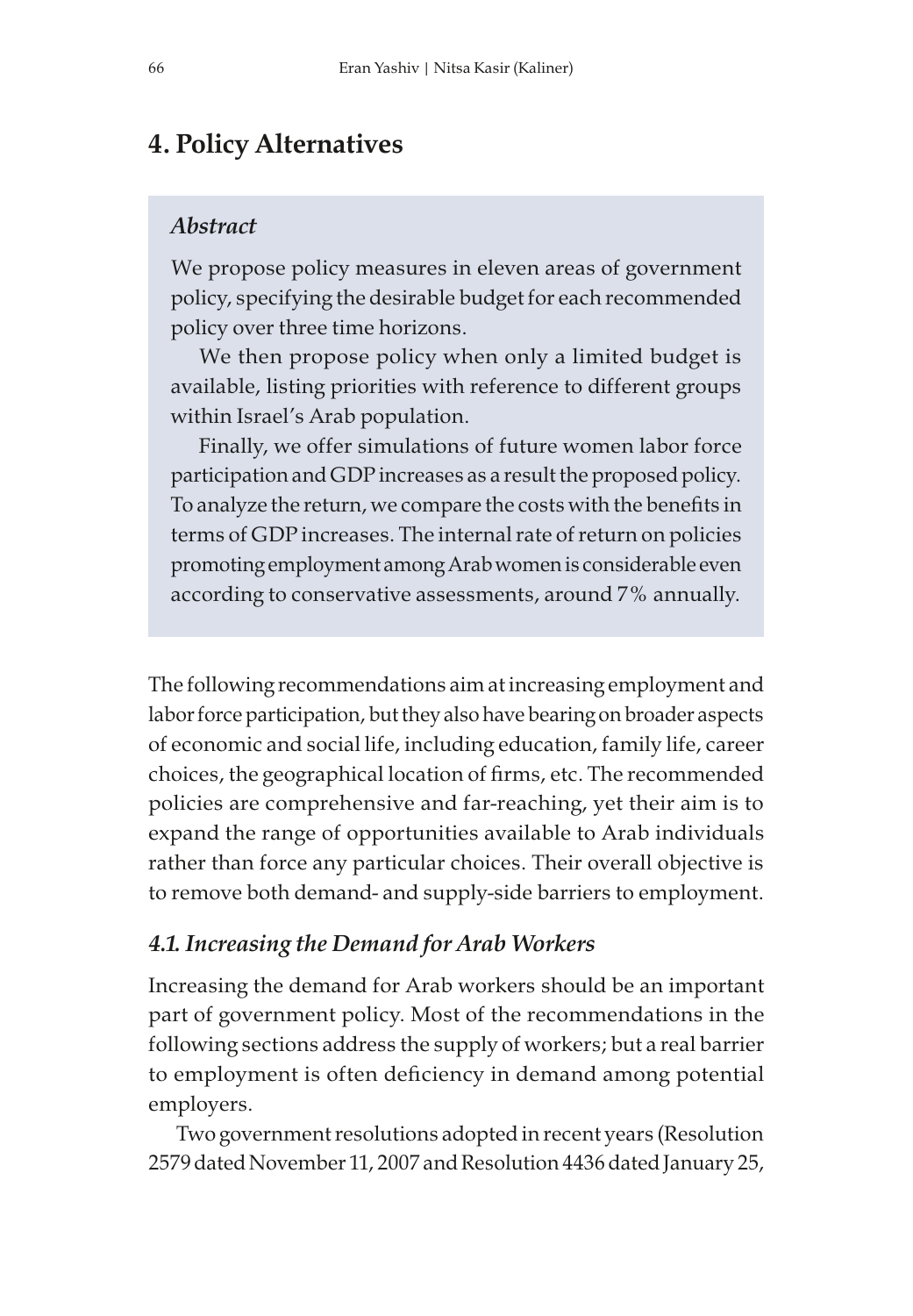2010) have recognized the importance of increasing the number of Arab workers in the public sector but have hardly been implemented. The number of Arab applicants has remained very low. To encourage applications, it is crucial both to implement the existing resolutions and to increase awareness of available jobs among potential Arab workers.

The demand for Arab workers in the private sector can be increased using a number of "classic" measures. The government can:

- a. Set up infrastructure for industry in relevant geographical areas, e.g., by building new industrial parks (including hi-tech industries) near Arab towns with a supply of potential workers.
- b. Develop the unrecognized Bedouin settlements in the Negev, especially by planning commercial centers and industrial parks. At present, infrastructure suitable for these purposes is almost non-existent.
- c. Offer Arab entrepreneurs training and counseling on such topics as setting up a business, worker recruitment and management, financial management, sales and purchase forecasting, etc.
- d. Help borrowers obtain loans (i) by helping them submit credit applications to banks and other lenders and (ii) by expanding the availability of government funds, especially in the form of loan guarantees.
- e. Make government assistance to employers conditional upon their willingness to hire Arab workers at a rate proportionate to the share in the population, subject to adequate skills.

## 4.2. Welfare-to-Work Programs

A welfare-to-work program entitled Lights to Employment ("Orot le-Taasuka"; previously "Mehalev") was offered in Israel until April 2010. The program was a standard welfare-to-work program initially modeled after a program implemented in the state of Wisconsin in the U.S. Its scope was limited, however, and it was offered for a relatively short period of time. A study published in July 2009 by the Brookdale Institute and the National Institute of Social Security points to several achievements, including high placement rates for Arab men. The program was widely criticized, however, for alleged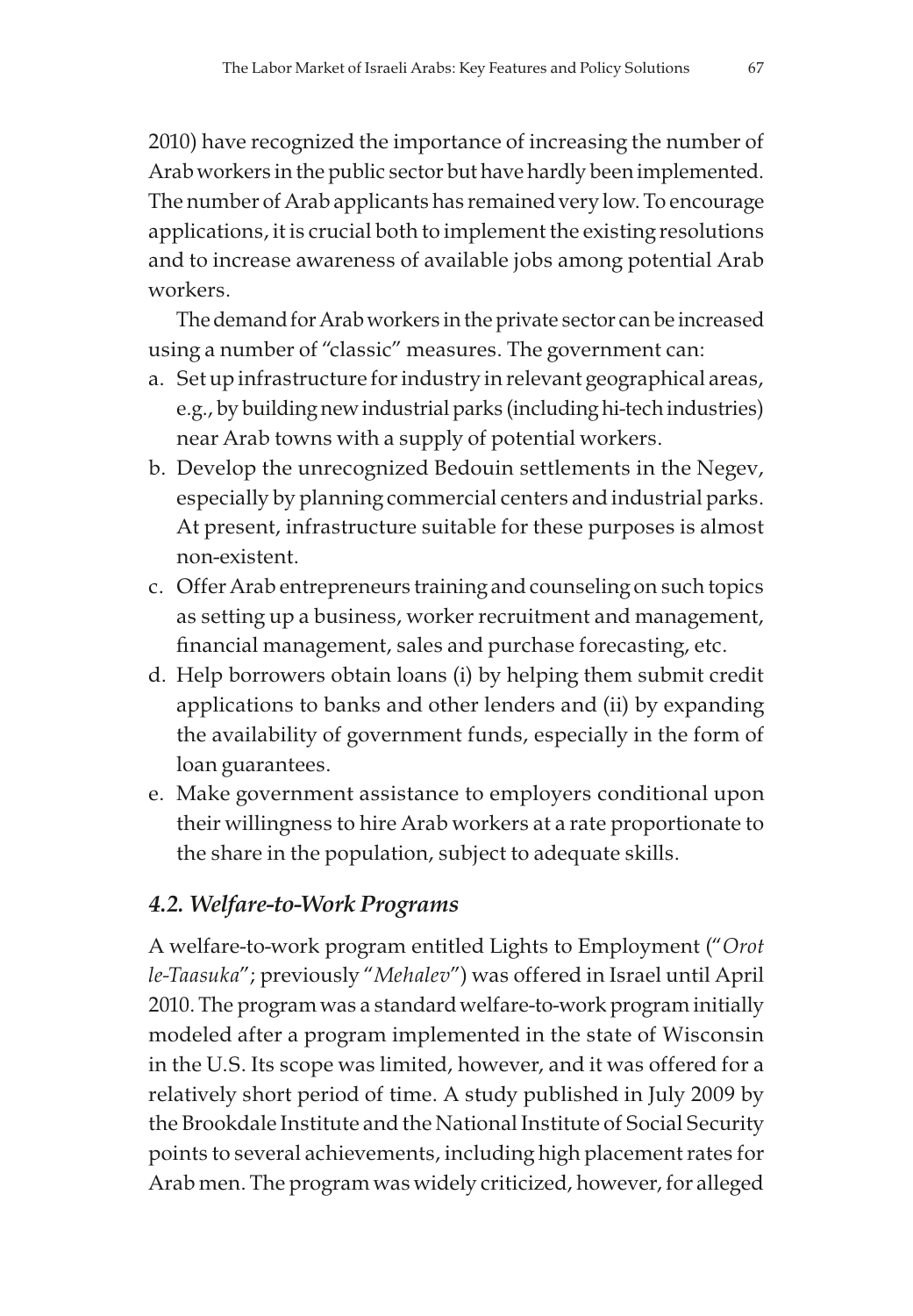features such as inefficiency, distorted incentives for the private contractors, fictitious placement, high attrition rates, etc. Some problems were fixed in the transition from "Mehalev" to "Orot le-Taasuka," but the program was eventually cancelled. Since then, the Finance Ministry and the Ministry of the Economy have devised a new program which is still pending approval by the Knesset. The proposed program was discussed a number of times in the course of 2013. Renewal of the program must be subject to comprehensive research, however, in order to examine the program's advantages and disadvantages. Thus any attempt to renew the program must consider the following facts:

- The program was run on an experimental basis in some parts of Israel. It should be expanded to cover the entire country, as originally planned. The program's success in the Arab sector suggests that the program should open special centers and programs targeting the Arab population, with preference for Arabic-speaking staff members, familiar with the social and cultural features of the Arab sector.
- Attempts to target the Arab population must take into account the program's experience in Nazareth, in particular the extent to which the program's placement was sustainable over time (i.e., the degree to which workers persevered in their new jobs).
- The renewed program may have to undergo modifications based on the program's implementation in other countries (see, e.g., the recommendations of the Tamir Commission). In particular, it may be advisable to run the program in collaboration with the public Employment Service, to monitor the participating workers more closely, etc.
- Any attempt to renew the program must consider its possible effects on individuals and groups other than the participating job seekers. The same caveat applies to other government resolutions, for example, the five-year plan of 2010 and to the recommendations of the Trajtenberg Committee of 2011.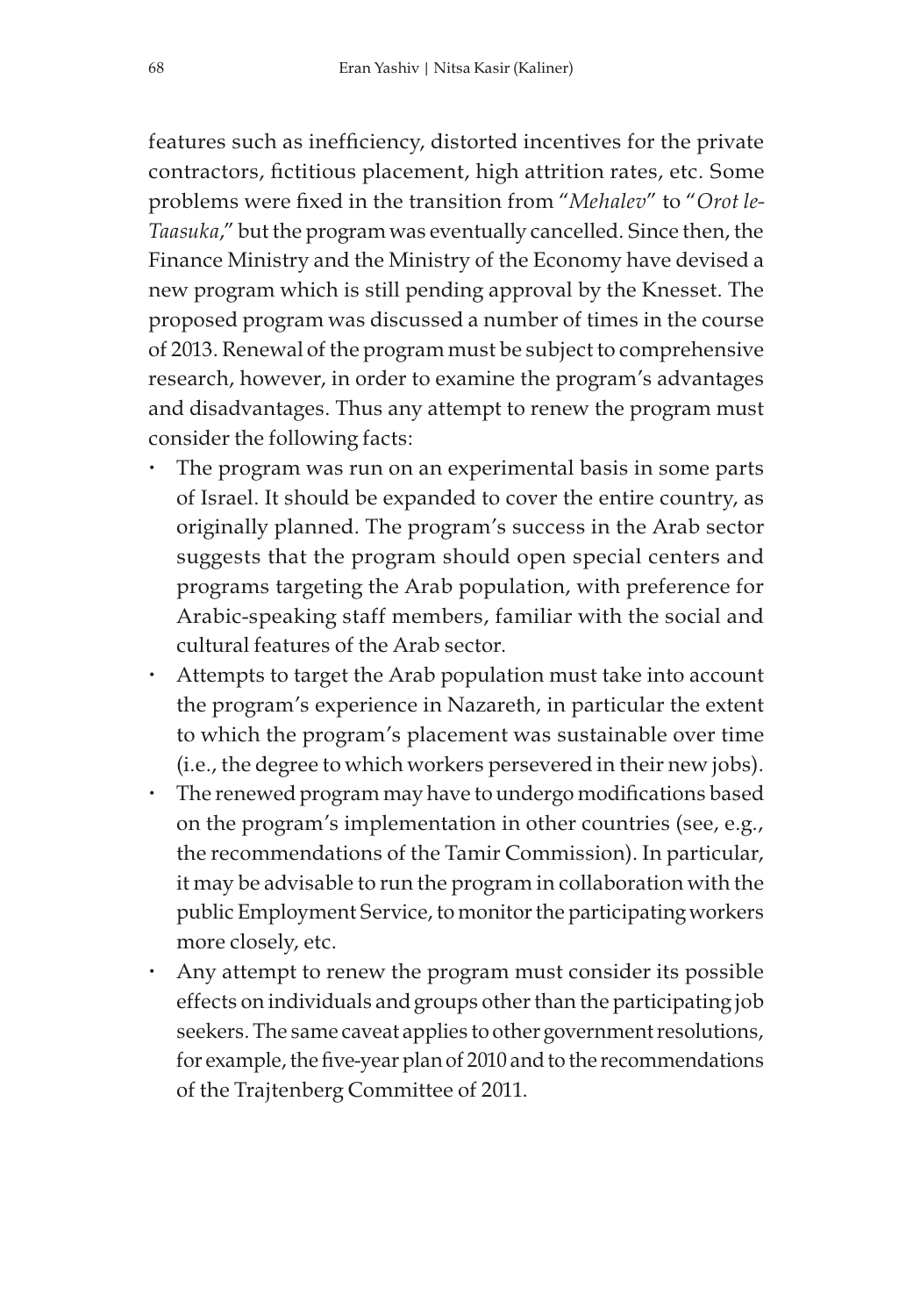## 4.3. The Negative Income Tax

The negative income tax is in effect in Israel since 2012. The take up rate in the Arab sector has been relatively low, probably due to lack of information. The benefit for eligible working parents was increased in 2013 following the recommendations of the Trajtenberg committee, yet it remains low relative to comparable benefits in the U.S., the U.K., and other countries. These deficiencies make the program less effective. To increase its effectiveness, the benefit needs to be increased to its level in the U.S. The wider repercussions of such a step need to be considered, as increasing the negative income tax is likely to increase subsidies for the entire eligible population, not only in the Arab sector. It is important to raise awareness of the benefit among the Arab population, preferably in collaboration with local leadership.

#### 4.4. Education

Education is a significant determinant of labor market performance (participation, occupational status, productivity, etc.) and is therefore crucial to improving the economic standing of Israel's Arab population. The Israeli-Arab education system suffers from underinvestment, resulting in rundown infrastructures, low pupil achievement, and high drop-out rates. The "effective" education of Israeli-Arab pupils is probably at a lower level than their formal education. Improving the effective level of education would increase skills, productivity, and pay and help diversify Arab employment, which, especially for men, is currently heavily concentrated in a handful of occupations and economic sectors.

Various policy steps can be taken to achieve these aims. Budgets should be increased at all levels of education, with emphasis on preschool and elementary education. Greater integration of Arab pupils in Jewish schools would help Arab job seekers find employment later in life. Such integration can be achieved by encouraging regular contact between Jewish and Arab pupils and teachers and by having Jewish teachers teach at Arab schools and vice versa. These steps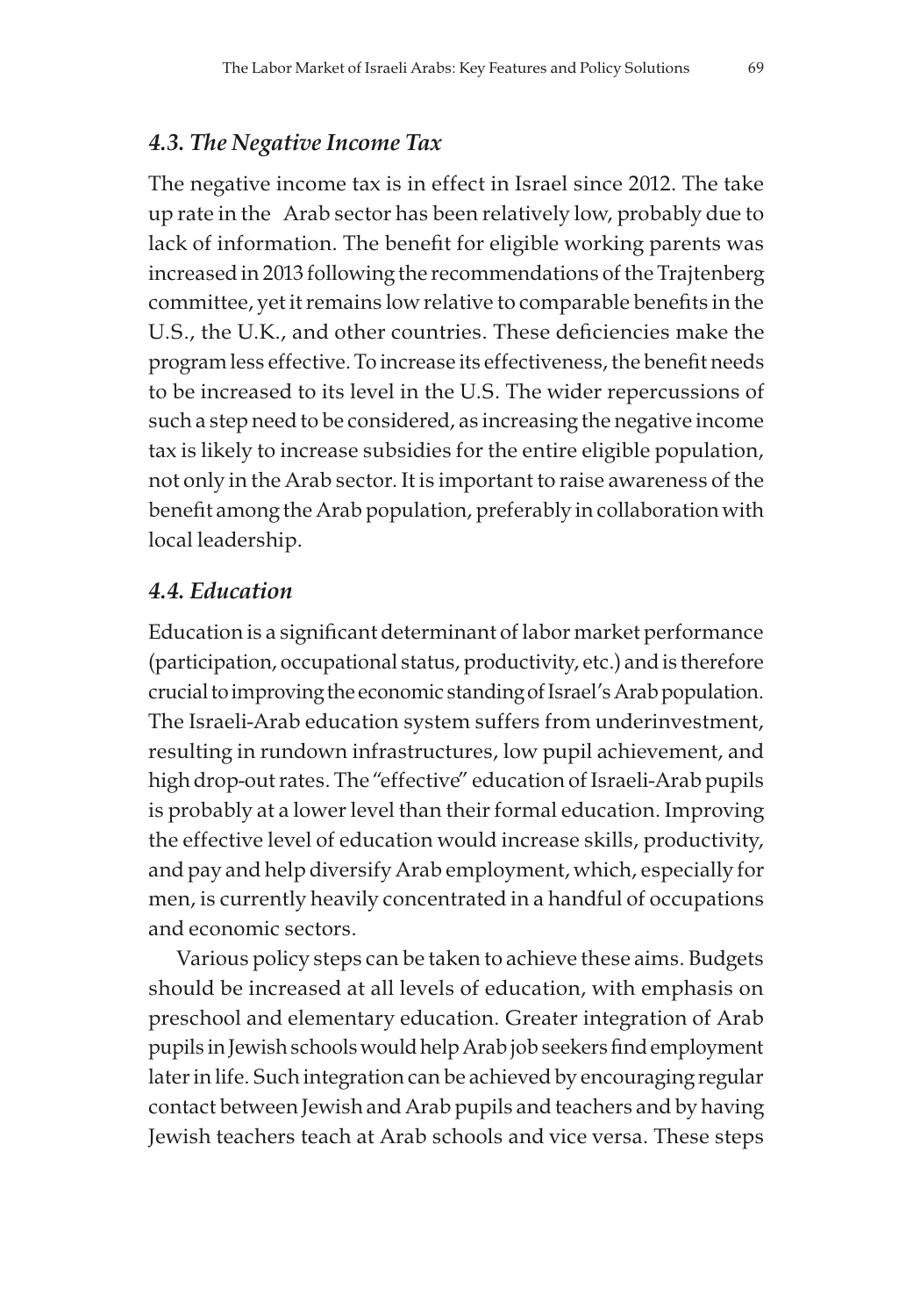would do much to reduce the cultural barriers and prejudice that afflict both populations.

The following recommendations are partial and may be supplemented by others. We distinguish between short-, medium-, and long-term recommendations:

## Short-Term Recommendations

- a. Job matching centers would match university graduates and teaching jobs in Arab schools.
- b. A task force would characterize the main problems of the Arab education system, prioritize Arab schools on the basis of need, determine the required budget for each school, and choose a limited number of concrete issues on which to focus at each school.
- c. Larger budgets should be allocated to the lowest achieving schools (i.e., schools scoring lowest on the matriculation, Meitzav, or Mashov exams). Schools receiving assistance should be monitored and assessed by specially appointed committees to recommend how the supplemental budgets should be best used (e.g. for teacher recruitment, purchase of outside programs, computer and communications infrastructure upgrades, physical renovations, added school hours per pupil, etc.).
- d. Curricula should emphasize helping pupils and students join the labor force upon graduation, with a focus on Hebrew fluency.
- e. Schools should make greater efforts to prevent attrition.
- f. Most education budgets are allocated by the government through local municipalities. Due to the inefficiency of many Arab municipalities, the budgets do not always reach the pupils in full. It is thus important to find alternative routes of budget allocation.
- g. The education system should fund and encourage informative activities among parents to reduce school drop-out rates and obtain information on their economic and transportation-related causes.

## Medium-Term Recommendations

Two major problems can be addressed in the medium-term: inadequate resources and low teaching quality. To address these problems, the aforementioned task force must define them clearly and set well-defined goals. Resources should be increased using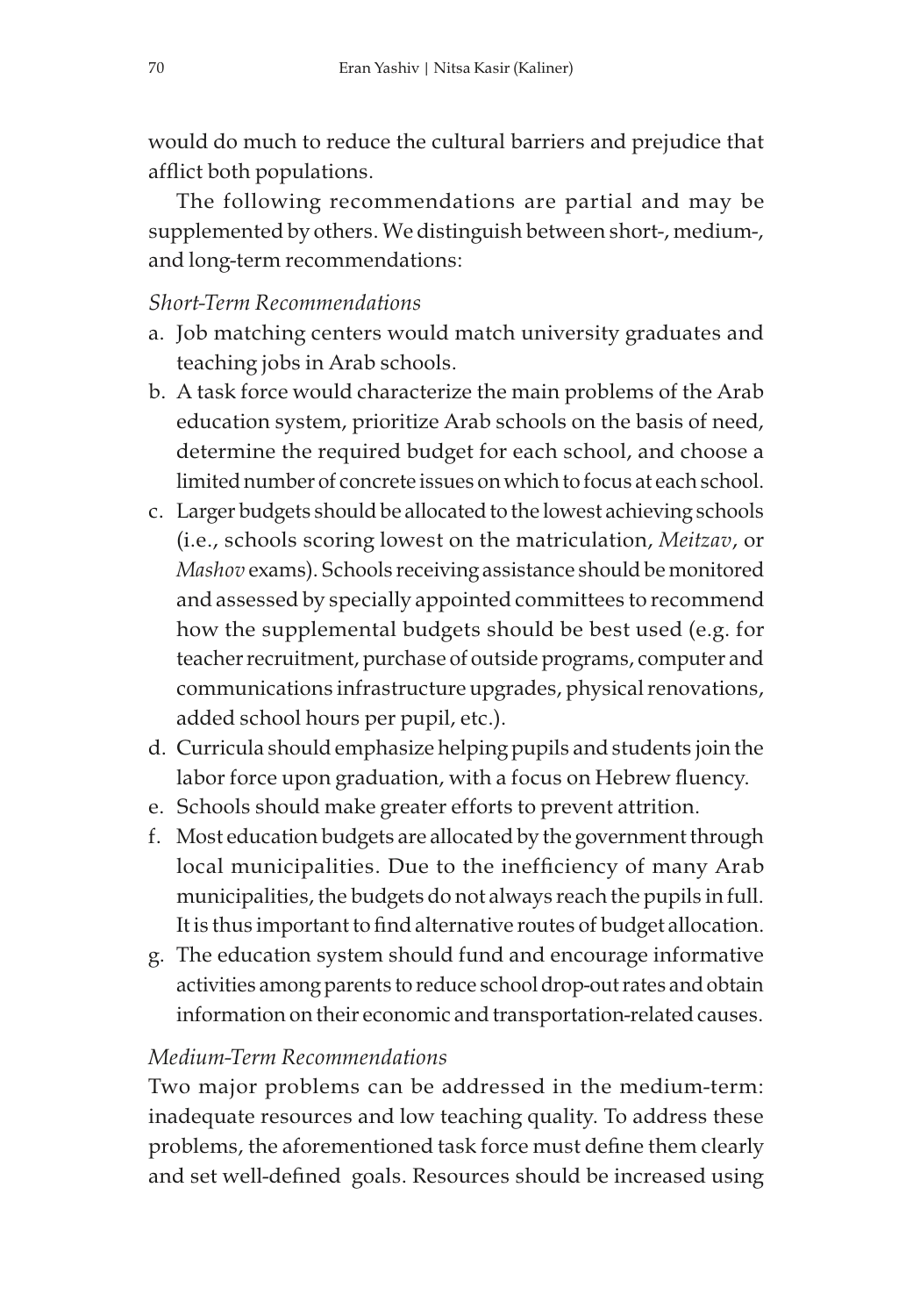the approach described above: on a school-by-school basis, based on need, with an appointed committee to monitor and assess the process. It is crucial to set clear objectives, allocate a well defined budget to achieve them, and periodically monitor the program's effectiveness using measurable parameters. Assessment teams can include representatives from the Ministry of Education, the Brookdale Institute, JDC, etc.

Improving teaching quality is a harder and longer-term task. In the short-term, teacher training programs must be improved and expanded, and teacher placement in schools must be made more efficient. In the medium-term, teachers can be offered financial incentives, for example for participating in advanced teacher training university programs and for being willing to teach at low-achieving schools. In addition, schools may be encouraged to purchase external teaching programs, especially in areas of weakness.

Another possible course of action is to set up new learning centers in major urban areas (modeled for example after the Scientific Education Center in Tel Aviv) and provide busing services from Arab schools. The teachers at such centers would be highly paid university graduates. The centers would provide supplementary education in math, physics, chemistry, biology, English, etc.

In addition, a new subject can be added to the high school curriculum the Labor Market. Pupils would become acquainted with the basics of the labor market: the possible range of careers and occupations, the education relevant to each, career and compensation tracks, etc. The goal would be to encourage participation in occupations with a low concentration of Arab workers and provide information on the career-related returns on education. High school counseling services may direct the graduates to jobs and/or to higher education. Such centers could provide diagnostic career counseling and assistance on such topics as choosing an occupation, applying and interviewing for jobs, etc.

#### Long-Term Recommendations

In the long term, the Arab education system should undergo fundamental reform at all levels, from childcare to higher education.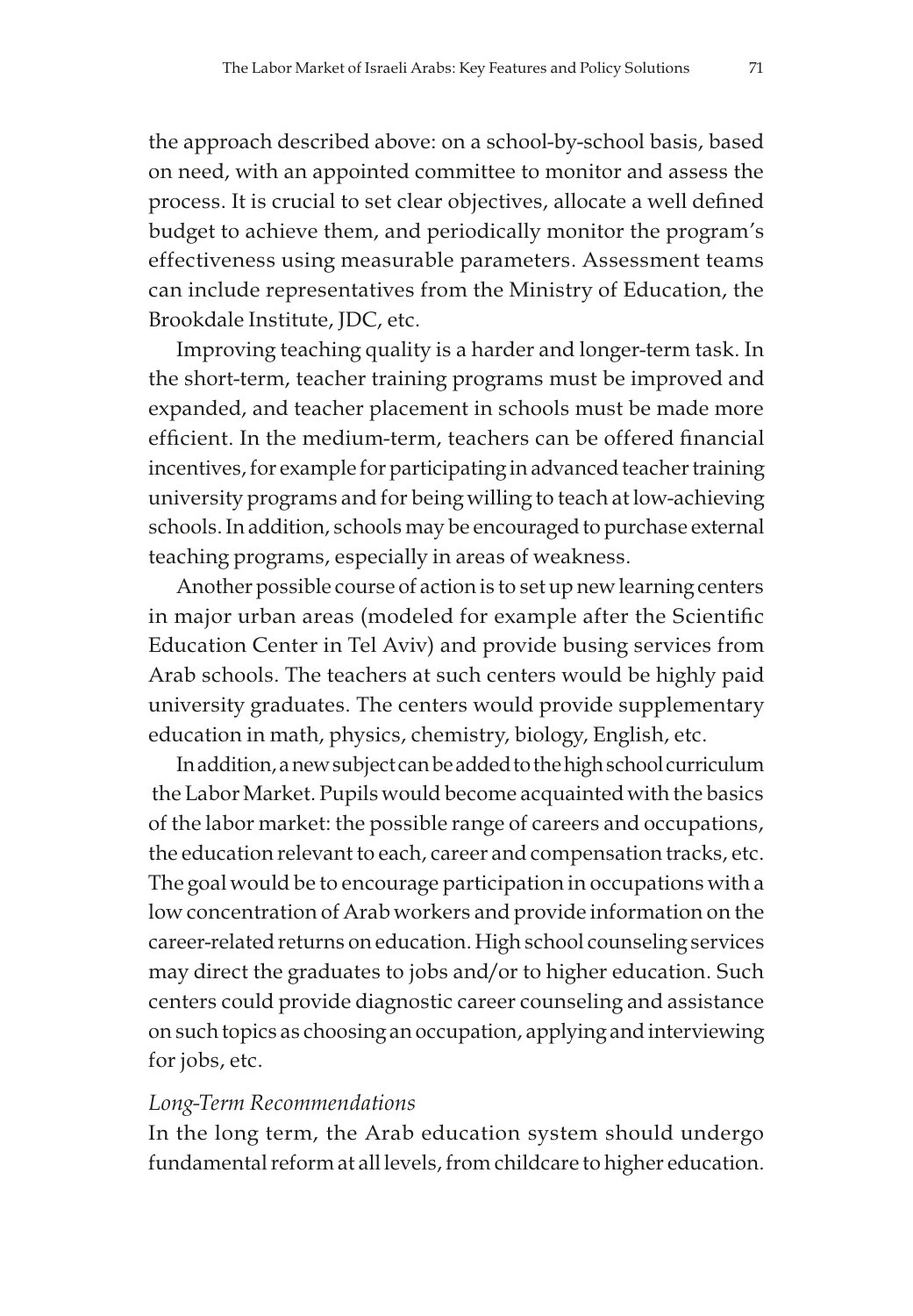Reforms should include the establishment of new institutions, additional support for existing institutions, and improvement of teaching quality at all levels. Comprehensive reform of this sort would require a budget of around 5 billion NIS. We propose 3 billion NIS in cumulative annual budgets and a one-off expenditure of 2 billion NIS.

### New institutions

- Specialized schools, e.g., schools for the sciences, the arts, special education, etc.
- A college or university in the Galilee, with an early focus on certain fields (e.g. physics, biology and chemistry in the natural sciences; psychology, social work, business administration and economics in the social sciences).
- Vocational and professional training centers (e.g. a center for scientific education).

# Further support for existing institutions

- Physical renovation of schools, including new classrooms (to decrease the number of pupils per class) and new infrastructure for computer labs.
- A comprehensive campaign to renew textbooks and curricula in Arabic.
- A comprehensive campaign to update the curriculum in Arab schools, with emphasis of math, language, computer skills, and acquaintance with the labor market.
- A support system for Arab university students to help them cope with the language barrier and with inadequate preparation for higher education.

# Teaching improvements

- A comprehensive assessment of all teachers.
- 1-week to 1-month teacher training courses for all currently employed teachers, with emphasis on new curricula and textbooks.
- Career counseling centers should refer suitable university graduates to the school system in order to meet the growing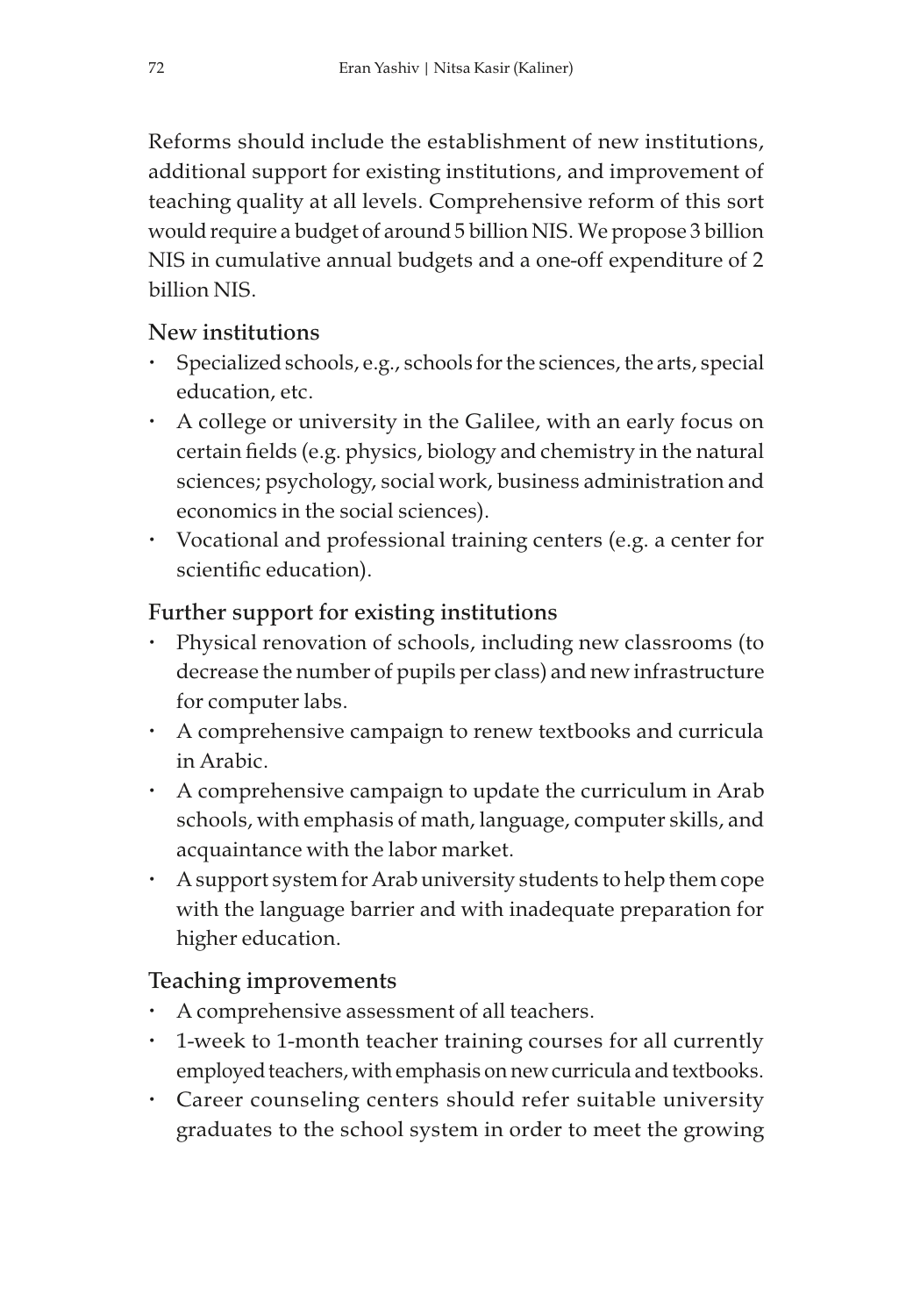demand for teachers of math, physics, biology, and English in both Arab and Jewish schools.

- Lectures by guest experts on innovative teaching methods, experience in other countries, etc.
- The Ministry of Education should set up a new information center for teachers to disseminate information on innovative teaching methods, internet sources, etc.

It should be noted that many programs are already in place and budgeted by the Israeli government. However, the road to full implementation of the above recommendations is still long.

# 4.5. Vocational Training and Counseling

Several steps should be taken to achieve a more diverse occupational distribution of male Arab workers and to reduce their concentration in manual occupations with a high rate of early retirement. To achieve these aims, the government should increase its investment in elementary, secondary, and higher education; offer career retraining programs to help manual workers find non-manual jobs; and provide training courses to help skilled Arab workers adjust their skills to employers' needs.

Professional training and retraining programs have been shown to be ineffective without proper attention to content and to the identity of the participants. To succeed in practice, such programs must be designed with great care—a difficult task given the dearth of relevant experience in Israel.

Other programs should help skilled workers find jobs, e.g. by helping job candidates write resumés, prepare for interviews, etc. Employment centers at the micro-level modeled after the "Lights to Employment" centers may also be considered.

# 4.6. Replacing Foreign Workers with Israeli Arabs Workers

Foreign and Palestinian workers often compete for the same jobs with Israel's Arab citizens. This is especially true of male workers in construction, agriculture, and certain branches of manufacturing. The substitutability of these groups has been evident in construction,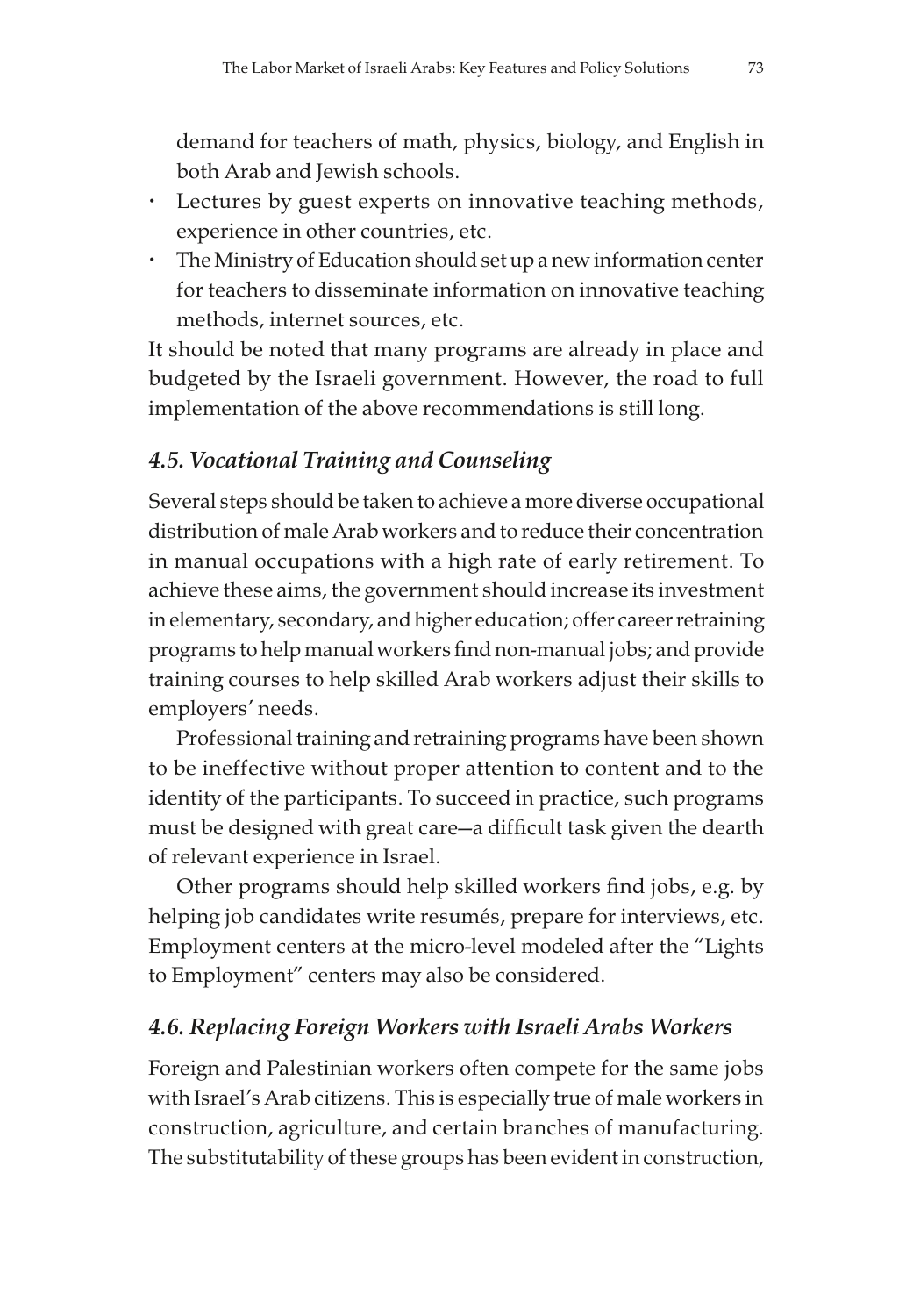where Israeli Arabs were largely replaced by foreign workers during the 1990s but enjoyed a partial "comeback" in the 2000s with the decline in the number of foreign and Palestinian workers permitted to work in Israel.

The government can encourage the replacement of foreign with local Israeli-Arab workers by:

- a. Implementing government resolutions concerning foreign workers, especially with regard to taxation.
- b. Boosting enforcement against the illegal employment of foreign workers.
- c. Subsidizing the employment of Israeli Arabs in certain sectors of the economy, and/or making the employment of foreign workers more costly to employers.

Two committees headed by Prof. Zvi Eckstein (former Deputy Governor of the Bank of Israel) published a series of recommendations concerning foreign workers in September 2007 and in January 2010. The Israeli government adopted the recommendations. Most relevant to our topic are the recommendations to reduce the number of foreign construction workers to zero and to limit the number of seasonal foreign agricultural workers to 18,900 by 2015. Another important recommendation was to introduce technological changes in order to increase productivity and reduce the labor-intensive nature of these sectors of the economy.

Recommendations are one thing, implementation is another. Two major problems hinder implementation at present: (i) Palestinian and illegal foreign workers are still employed in construction in significant numbers; (ii) implementation in agriculture is slow and has been postponed for years. In 2011, Government Resolution 3453 postponed to January 2016 the projected reduction of the quota for foreign construction workers from 8,000 to 5,000. A projected reduction in the quota for agricultural workers, from 26,000 to 24,500, was also postponed by a year, and was eventually replaced in 2012 by a plan to reduce the quota to 18,900 by 2015. Then, in 2013 the government decided to increase the quota from 21,600 to 25,000.

It should be noted in this context that technological changes in construction and agriculture may have serious implications for the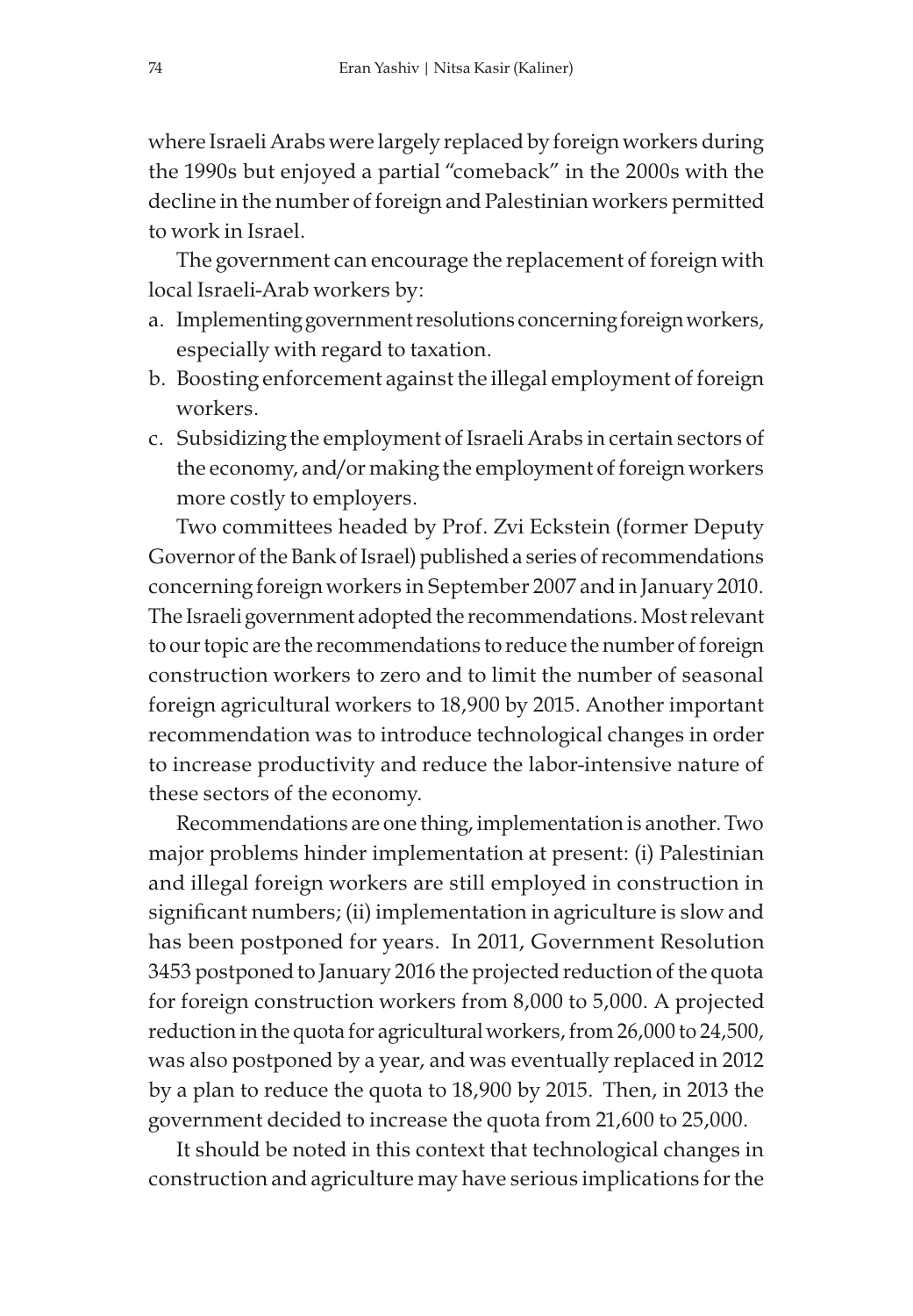employment of Israeli Arabs. To help them cope with such changes and keep up with technological innovation, further investment in education is crucial.

# 4.7. Promotion of Employment of Arab Women

Arab women in Israel are characterized by low employment and labor force participation rates. To promote their employment in the short and long run, the government may:

- a. Set up employment centers in Arab towns and villages. Some towns already have employment centers. Such centers can provide information, refer job seekers to employers, and offer transport services to work. In doing so, such centers can help job seekers overcome two significant and interrelated types of barriers to work, cultural and geographical.
- b. Reduce the costs of taking up a job, e.g. by subsidizing childcare. As noted above, the Israeli government has recently increased its funding of such programs.
- c. Incentivize work, for example by subsidizing workers' pay or increasing the negative income tax for eligible workers.
- d. Increase awareness of the importance of labor force participation, women's rights, etc., e.g. through high school curricula targeting both male and female students. Collaborating with local leadership may increase the success of educational programs of this sort.

# 4.8. Improving Workplace Accessibility

Geographical concentration and limited transportation are a major problem for Israel's Arab population. Many Arab towns and villages suffer from underdeveloped infrastructures: the road system is deficient, and public transportation is inadequate, both within the Arab towns and from the towns to Israel's major urban areas. The resultant geographical inaccessibility is a major factor explaining the low labor force participation rate among Arab women. Improving workplace accessibility requires major investment in adequate transportation infrastructures. In the short run, government subsidies to employers, potential workers, and transportation companies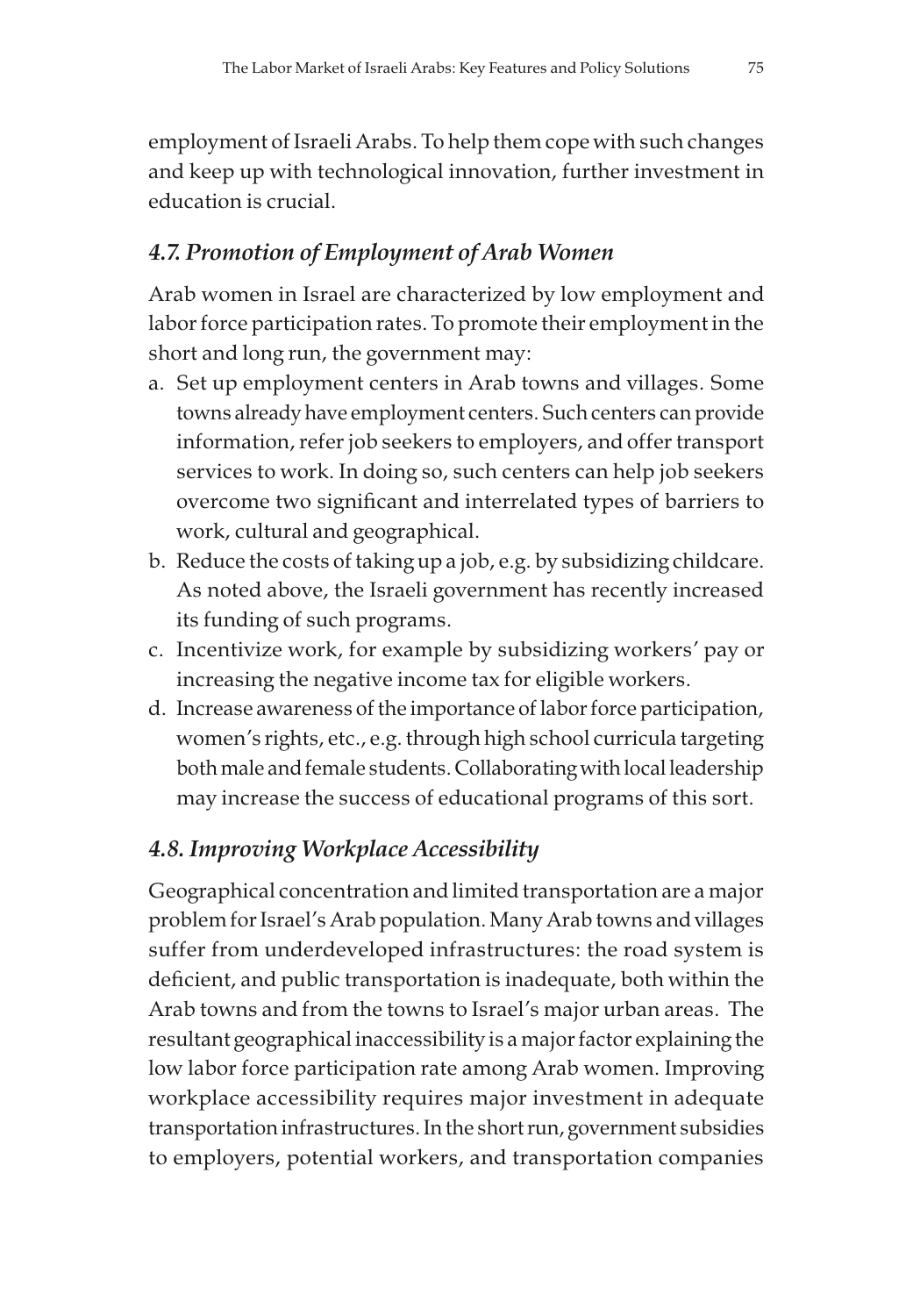may help. In the long run, major infrastructural improvement is indispensable to the effort to bring down the costs to potential workers.

As delineated above, a plan to increase workplace accessibility has been implemented in recent years. The plan has specific provisions for various towns and includes both infrastructural investment (within and between towns) and cost subsidies. According to the plan, all Arab towns in Israel will eventually be connected to the public transportation system. This plan must be supplemented, however, by additional investment in roads.

### 4.9. Removing Geographical Barriers

Much of the Arab population is concentrated in relatively peripheral geographical areas. As a result, Arab job seekers live far from Israel's major centers of employment. To help solve this problem, the government should:

- Develop transportation to existing centers of employment.
- Help create jobs in Arab population centers, e.g. by encouraging firms to move to locations accessible to Arab job seekers. Preference should be given to hi-tech and/or knowledge-intensive firms, but even firms in less advanced sectors of the economy may play an important role. Such steps are especially important given the fact that land shortage and poor physical infrastructure often present the main barriers to firms' relocation.
- Encourage a wider geographical spread of Israel's Arab population. This is a complex, long-term goal achievable by establishing new Arab towns or by encouraging Arabs to live in "mixed" or Jewish-dominated cities.

#### 4.10. Anti-Discrimination Legislation and Enforcement

Most developed countries legislate and enforce anti-discrimination laws and strive to raise public awareness of the related issues. Israel can follow their lead and rely on their considerable experience in order to fight discrimination against Arab workers and job seekers. The following steps, among others, should be taken: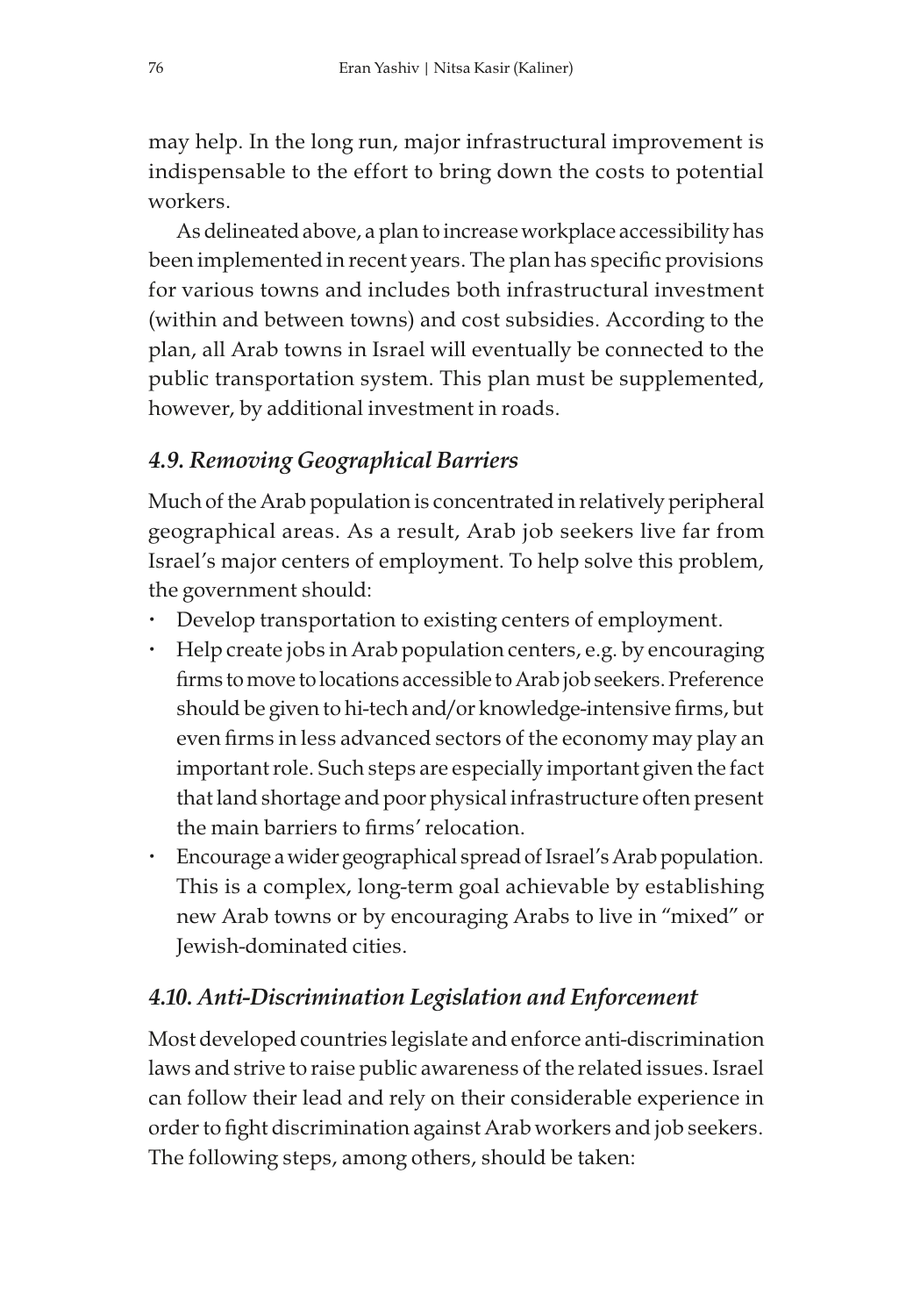- a. Anti-discrimination legislation and enforcement:
	- Discriminating employers should be penalized by fines, delicensing, or imprisonment, depending on the gravity of the offense and their prior record.
	- The government needs to set up an effective enforcement mechanism, including inspectors, prosecutors, and fine collectors to enforce new or existing laws.
	- Affirmative action policies should be adopted, especially for Arab women.
- b. Raising public awareness of discriminatory practices and antidiscrimination legislation and enforcement, the government can:
	- Advertise the available data on discrimination, e.g. comparable employment and pay data for Arabs and Jews. The government can also encourage relevant research to collect the data.
	- Launch publicity and information campaigns designed to raise awareness among employers. For example, the government can advertise its anti-discrimination laws and the relevant penalties.
	- Distribute codes of conduct (e.g., proper recruitment and management practices) to employers.
	- Inform workers of their rights, e.g. by placing ads in Arab newspapers, launching publicity campaigns in Arab population centers, etc.
- c. Encouraging workers to battle discrimination, the government can:
	- Provide free legal assistance (including legal counseling, investigative support, and legal representation) to workers interested in suing or filing complaints against discriminating employers.
	- Simplify and shorten the relevant legal procedures.
	- Increase compensation in case of successful lawsuits.

In many OECD countries, such steps were taken as recently as the last decade. In the U.S. and the U.K. such legislation is longer-standing. In the U.S., equal opportunity laws were legislated during the 1960s (equal pay laws in 1963, the Civil Rights legislation in 1964); in the U.K., they were legislated mostly during the 1970s (e.g., laws against racial discrimination in 1976). Legislation in other countries (for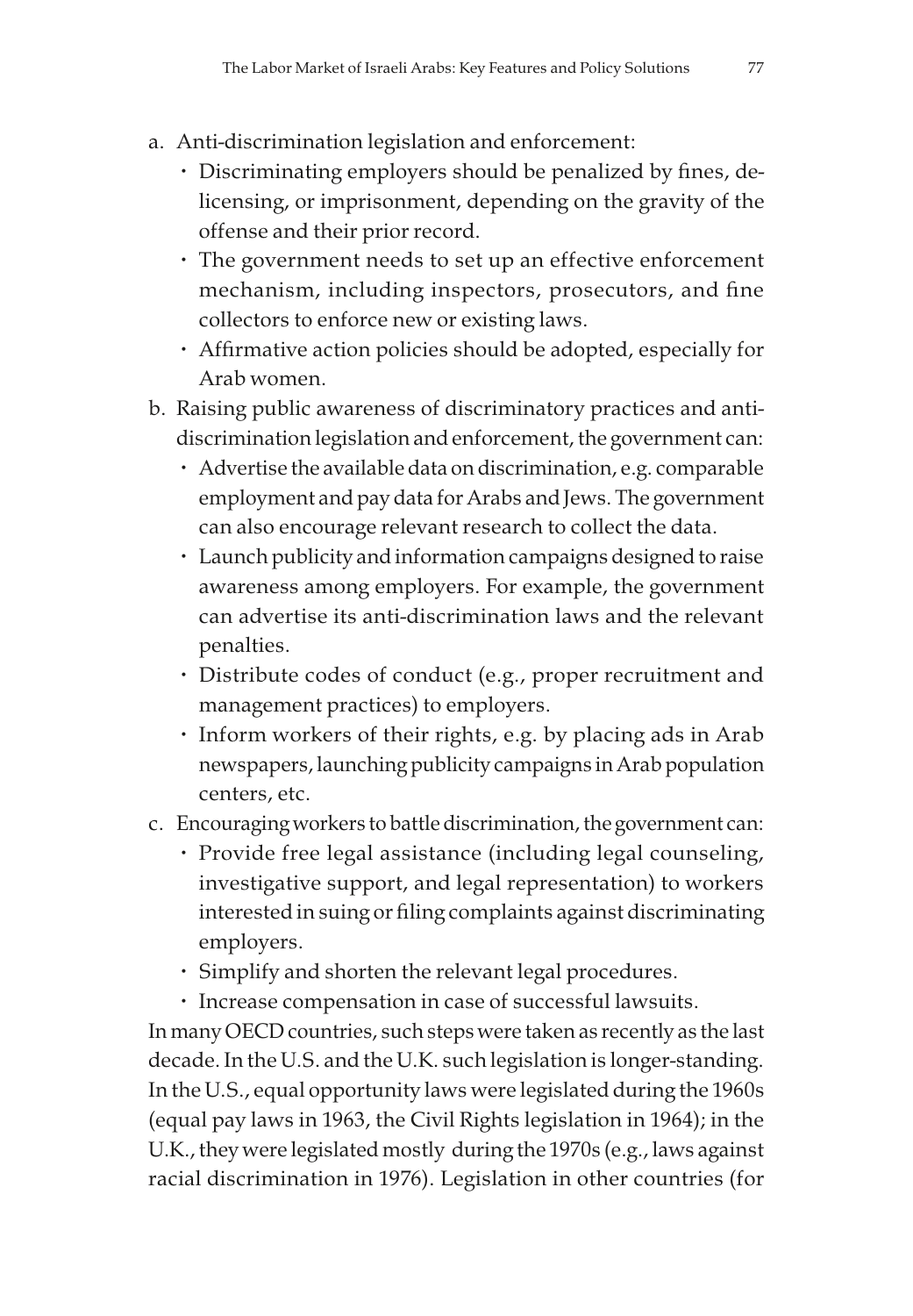example in the former Soviet Block) has been more recent, much of it under the influence of the European Union. Israel can rely on these valuable precedents when adopting the legislation, penal codes, and publicity campaigns recommended above. A team with representatives from the Ministries of Justice, Finance, and the Economy should study legislation and enforcement efforts from other countries and apply them to the case of Israel's Arab population. Legislators, cabinet members, and government officials should then base their legislation and budgeting decisions on the team's work.

Such steps would require considerable budgets. For example, adding ten inspectors to help enforce the laws would require an annual budget of 1.2 million NIS to cover employment costs alone (not including training and administrative costs). Dozens of teams with the requisite administrative infrastructure would easily require a budget of several dozen million NIS. Additional costs to cover legislation, publicity campaigns, legal assistance and further enforcement would require upward of 100 million NIS.

#### 4.11. Employment of University Graduates

As noted above, Arab university graduates often find it difficult to find jobs in their fields of study. Policies designed to increase the fit between educational credentials and occupational attainment will increase both productivity and worker satisfaction. Other sidebenefits may include greater educational opportunity for the children of gainfully employed Arab individuals.

One firm that employs Arab university graduates in significant numbers is the Israeli branch of the American hi-tech company Intel. The company has a policy of diversity in employment and actively promotes Arab employment. It does so by placing job ads in Arab media and newspapers, by including Arabic-speaking interviewers in job interviews, by fostering ties between the firm's Arab workers and their local communities, etc. Intel's example shows that where there is a will, there is a way. Intel's experience with its Arab workers has been positive, and other firms should be encouraged to follow its lead. The government can provide such encouragement in the form of informative programs and financial incentives.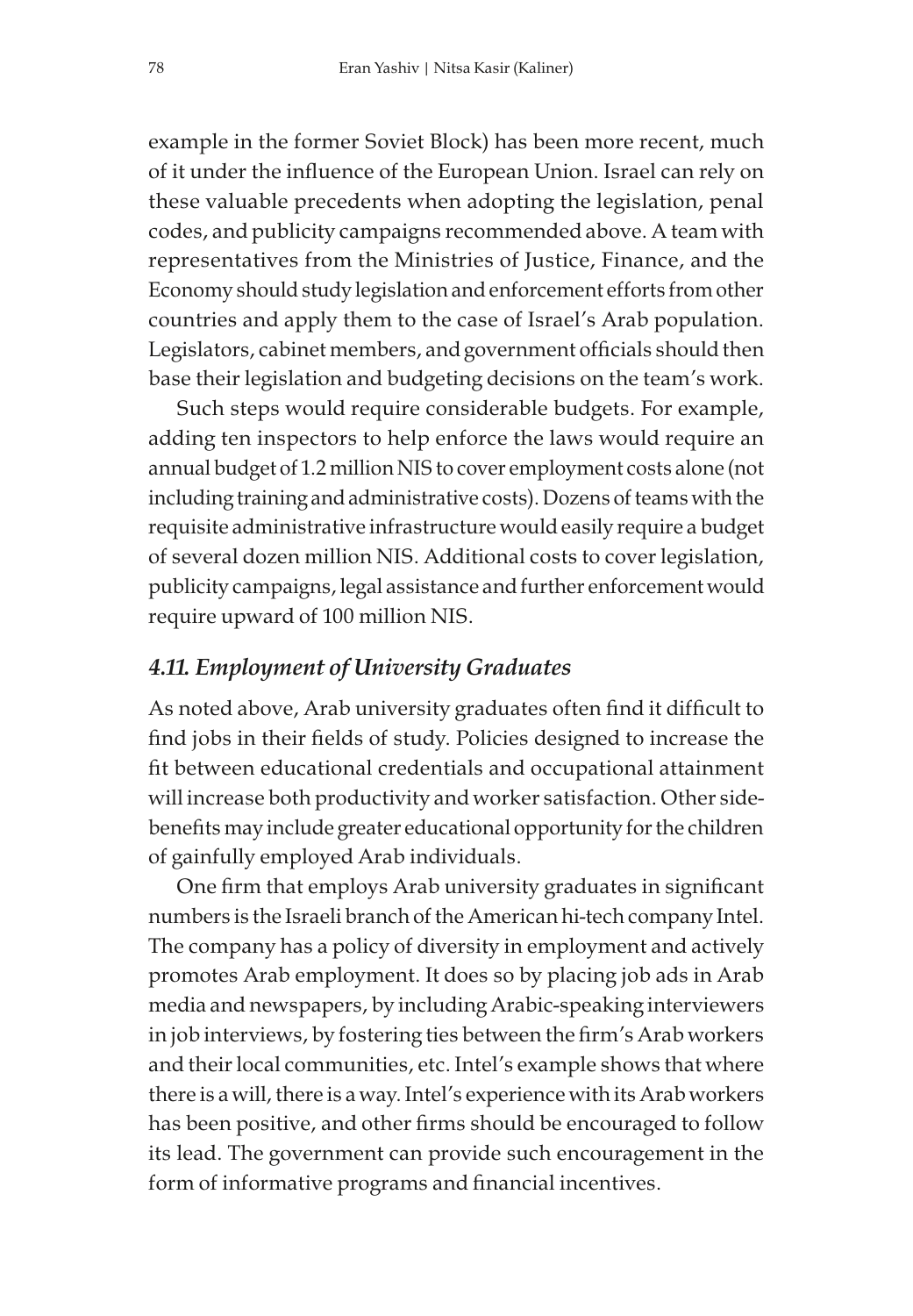# 5. Population Heterogeneity and Policy Objectives

Government policy tends to be more effective the more narrowly it targets specific population groups. This is especially true of labor market policy. In our case, special attention should be given to the differences between (a) men and women and (b) different religious, ethnic, and geographical groups within the Arab population (Muslims in Northern Israel and the "Triangle" area; Muslims and Bedouins in Southern Israel; Druze and Circassians in Northern Israel; Christian Arabs).

Below we prioritize the above-recommended policies along these gender, religious, ethnic, and geographical dimensions.

| Men                                                                        | <b>Women</b>                           |
|----------------------------------------------------------------------------|----------------------------------------|
| 1. Manufacturing infrastructure devel-                                     | 1. Employment Centers                  |
| opment; increased firm subsidies<br>2. Subsidies for workers to substitute | 2. Providing better accessibility to   |
| foreign workers.                                                           | workplaces                             |
| 3. Firm employment incentives for<br>university graduates                  | 3. Day Care Centers                    |
| 4. Anti-discrimination legislation and<br>enforcement                      | 4. Increase of the Negative Income Tax |

# Table 9: Policy Proposals, by Gender

# Table 10: Policy Proposals, by Religious Group

| <b>Bedouins in the South</b>                                         | <b>Muslims in the North</b><br>and in the Triangle Zone,<br><b>Druze and Circassians</b> | <b>Christians</b>                                            |
|----------------------------------------------------------------------|------------------------------------------------------------------------------------------|--------------------------------------------------------------|
| 1. Infrastructure<br>development, esp. in<br>unrecognized localities | 1. Manufacturing<br>infrastructure<br>development; increased<br>firm subsidies           | 1. Firm employment<br>incentives for university<br>graduates |
| 2. Employment centers                                                | 2. Employment centers                                                                    | 2. Anti-discrimination<br>legislation and<br>enforcement     |
| 3. Improved workplace<br>accessibility                               | 3. Improved workplace<br>accessibility                                                   | 3. Transportation<br>infrastructure                          |
| 4. Educational<br>infrastructure, policy to<br>prevent dropping out  | 4. Firm employment<br>incentives for university<br>graduates                             |                                                              |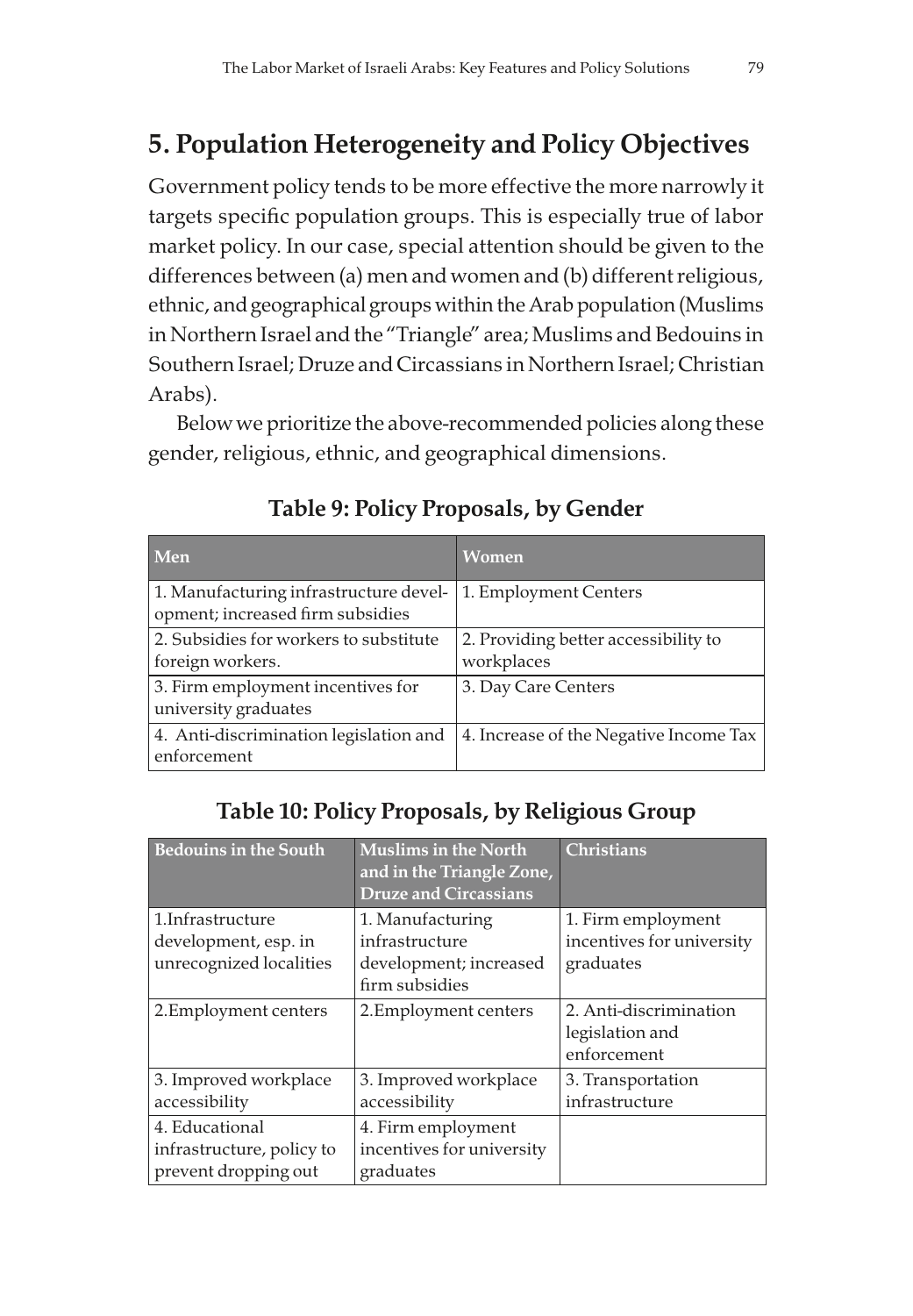# 6. Budget Breakdown

In this section we provide a breakdown of the short-term, medium-term, and long-term budgetary implications of the above recommendations. We delineate both annual budgets and one-off expenditures. The recommended annual budgets are designed to permanently augment budgets; the proposed one-off expenditures are designed to bridge existing gaps. The recommended budgets are not small, yet we believe they are necessary for producing the requisite change. The current problems are the result of chronic underfunding; correcting them cannot be done on the cheap.

We do not discuss possible sources for our proposed budgets. Our aim is simply to budget the various programs and policies we recommend. If the recommendations are adopted, it will of course be necessary to determine their importance relative to other priorities and whether they should be funded by cutting other expenditures or by raising taxes. Let us emphasize, however, that our recommendations do not imply an increase in the government deficit or debt.

Table 11 presents the expenditures required by the programs proposed in the two previous sections.<sup>8</sup> We provide a budget range (in billion NIS) for each of several time spans: "short-term" refers to permanent annual budgetary increases over a period of 2-3 years; "medium-term" refers to permanent annual budgetary increases over a period of 5 years; "long-term" refers to permanent annual budgetary increases over a period of 10 years. The sums are inclusive; that is, the budget for each time span includes the budgets specified for the shorter time spans. This means the increases in the budget are phased-in gradually. "One-off" refers to one-off, non-renewed expenditures. The numerical ranges (in billion NIS) specify lower and upper limits for each type of expenditure.

<sup>8</sup> No budget is delineated for the issues of geographical dispersion.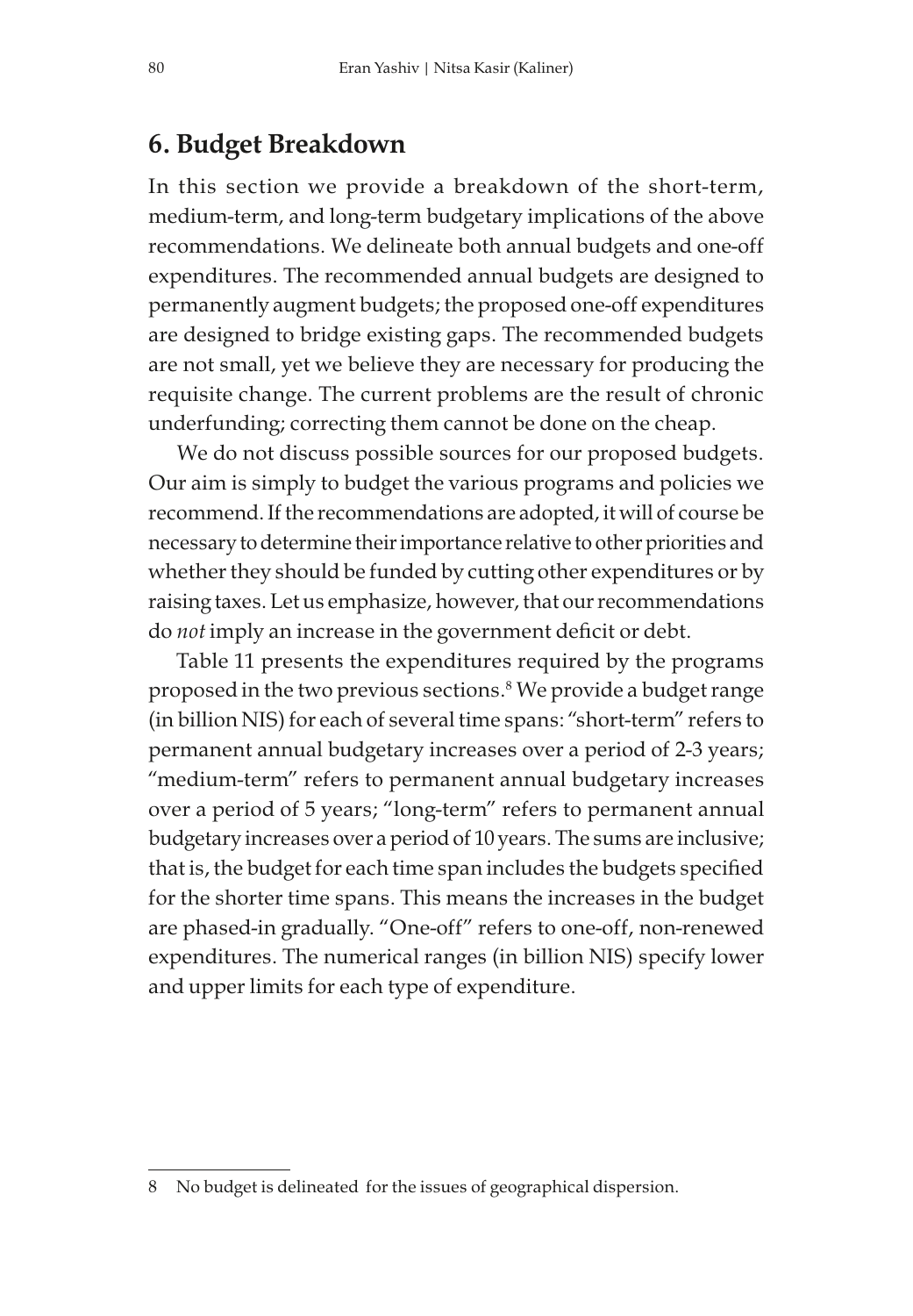# Table 11: Fiscal Summary Budget Breakdown of Policy Proposals Billions of NIS

|                                                          | <b>Short</b><br><b>Term</b> | <b>Medium</b><br><b>Term</b> | Long<br><b>Term</b> | One-<br>Off |
|----------------------------------------------------------|-----------------------------|------------------------------|---------------------|-------------|
| 1. Demand for Workers                                    | $0.1 - 0.2$                 | $0.2 - 0.3$                  | $0.4 - 0.6$         | $0.4 - 0.5$ |
| 2. Employment Centers                                    | $0.1 - 0.2$                 | $0.2 - 0.3$                  | $0.3 - 0.4$         |             |
| 3. Education                                             | $0.2 - 0.3$                 | $0.8 - 1.0$                  | $2.5 - 3.0$         | $1.5 - 2.0$ |
| 4. Professional Training                                 | 0.1                         | 0.2                          | 0.3                 |             |
| 5. Promotion of Women<br>Employment                      | 0.1                         | 0.2                          | 0.3                 |             |
| 6. Transportation<br>Infrastructure                      |                             | 0.1                          | 0.1                 | $0.3 - 0.5$ |
| 7. Anti-discrimination<br>Legislation and<br>Enforcement | 0.1                         | $0.2 - 0.3$                  | $0.3 - 0.4$         |             |
| 8. Employment of<br><b>University Graduates</b>          | 0.1                         | 0.2                          | 0.2                 |             |
| <b>TOTAL</b>                                             | $0.8 - 1.1$                 | $2.1 - 2.6$                  | $4.4 - 5.3$         | $2.2 - 3$   |

# Policy Measures unique to the Arab sector

### Measures not unique to the Arab sector

|                                           | <b>Short</b><br><b>Term</b> | <b>Medium</b><br><b>Term</b> | Long<br><b>Term</b> | One-<br>Off |
|-------------------------------------------|-----------------------------|------------------------------|---------------------|-------------|
| 1. Negative Income Tax                    | $0.2 - 0.3$                 | $0.5 - 0.7$                  | $0.5 - 0.7$         |             |
| 2. Subsidies for<br>technological changes |                             |                              |                     | $0.8 - 1.0$ |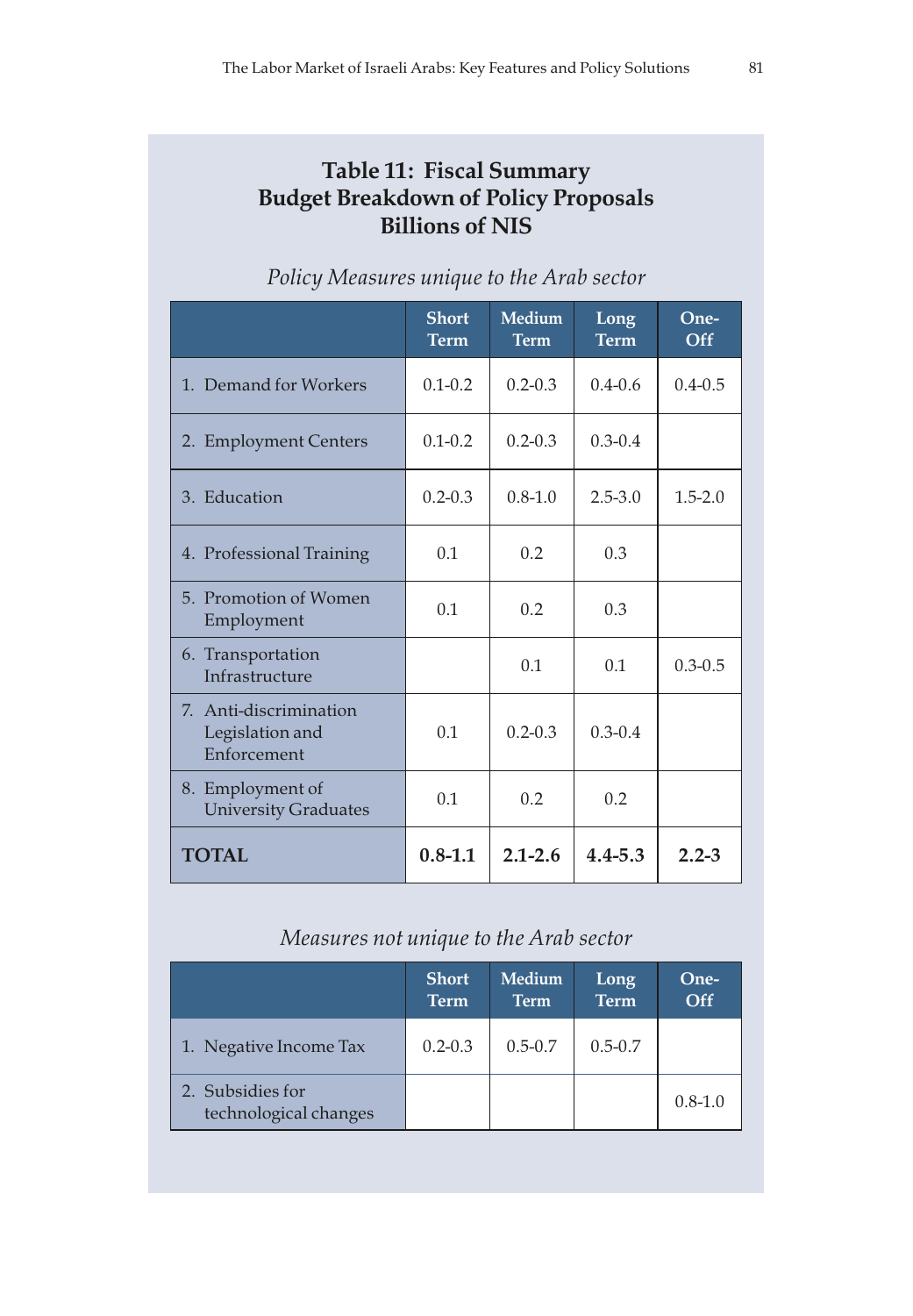The total budget for the measures unique to the Arab sector reaches 5.3 billion NIS in the highest evaluation for the long term, which is approximately 1.5 billion USD at current exchange rates or 0.7% of GDP. The highest evaluation for the one off expenditure is 3 billion NIS, roughly 0.8 billion USD or 0.4% of GDP.

Additionally, measures not unique to the Arab sector reach 0.7 billion NIS in the highest evaluation for the long term, which is approximately 0.2 billion USD at current exchange rates or 0.09% of GDP. The highest evaluation for the one off expenditure here is 1 billion NIS, roughly 0.3 billion USD or 0.12% of GDP.

In case only a limited budget, of 1.5-2 billion NIS, is available, how is it to be allocated? Where would be the highest payoff for the government investment? Table 12 elaborates on the allocation across different items for such a limited budget.

|                                           | <b>Limited Budget</b> | <b>Distribution</b> |
|-------------------------------------------|-----------------------|---------------------|
|                                           | (billions NIS)        | (percentage)        |
| Demand for Workers                        | $0.2 - 0.3$           | 15                  |
| Negative Income Tax                       | $0.2 - 0.3$           | 15                  |
| <b>Employment Centers</b>                 | $0.2 - 0.3$           | 15                  |
| <b>Employment of University Graduates</b> | $0.2 - 0.3$           | 15                  |
| Transportation Infrastructure             | $0.2 - 0.3$           | 15                  |
| Education                                 | 0.5                   | 25                  |

Table 12: Breakdown of a Limited Budget 1.5-2 Billions NIS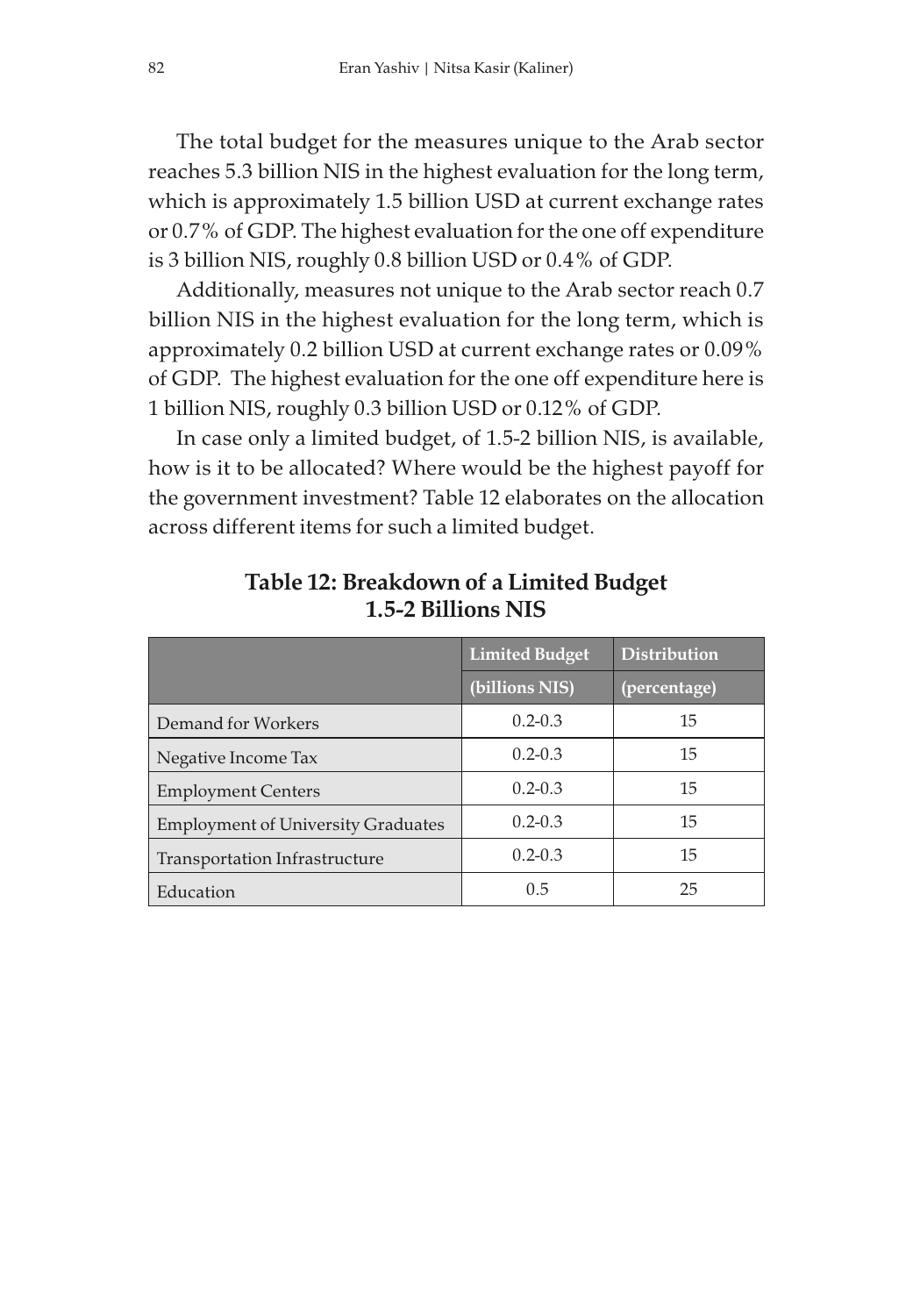# 7. The Policy Payoff

One major issue of interest is the payoff to the proposed policy measures. The previous sections outlined the government expenditures needed, so it is natural to ask what will be the return on those government investments. In this section we simulate alternative scenarios of this payoff in terms of increases to Israel's GDP. The essential idea is to look at Arab women and simulate the potential increase in employment and therefore in output, under the assumption that policy promotes labor force participation and employment over and above any increase that may arise due to non-policy factors.

This simulation exercise is fraught with uncertainty, with questions such as: what is the expected working age population growth? What would be the policy induced increases in employment vs. non-policy induced increases? How would demographic, cultural, social and political factors, as well as economic incentives influence the latter? How much more output will be produced by the additional workers?

In what follows we make the following assumptions in order to deal with some of this uncertainty. These are intentionally conservative assumptions designed to get a relatively low rate of return on the investment. Thus the results constitute a lower bound on the return.

We assign half the costs delineated in the plan above to Arab women and assume that the increase in their participation rate is a multiple of 1.05, 1.06 or 1.07 of the expected, non-policy-related future rise in participation. We assume unemployment among Arab women remain as it has been since 1995 and that output per worker grows at the rate it has grown since 1995. $^{\rm 9}$  Moreover, we assume the output produced by an Arab woman is lower than that of a Jewish woman by a factor that reflects the ratio between Arab and Jewish wages. The latter is a strong assumption whereby wages reflect productivity and Arab women get lower wages because they produce less and not because of discrimination. This, too, biases our results towards low returns.

<sup>9</sup> We refer to data since 1995 as these data have formed consistent series since a major revision in CBS surveys undertaken in 1994.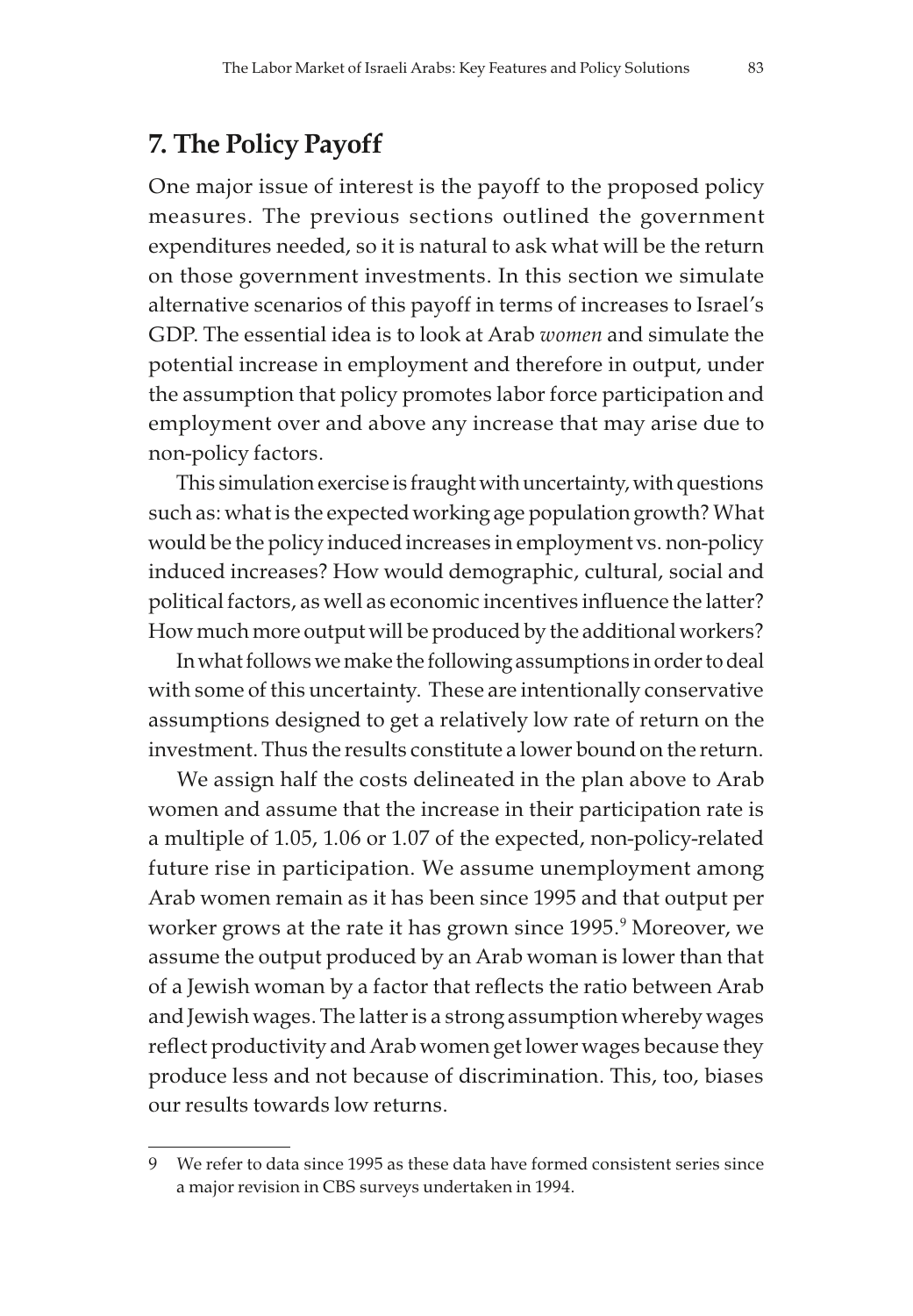The following discussion presents the simulation, step by step, using figures and tables.

# 7.1. Population and Participation Rates Over Time

In order to simulate future Arab women participation rates we do the following:

a. Project future working age population. This is shown in Figure 8a, plotting CBS projections (their so-called "medium scenario")<sup>10</sup> and our own projections, $11$  as well as the actual, past working age population series from 1970.



# Figure 8a: Working Age Population Forecast, Arab Women<sup>1</sup>

 $^{\rm 1}$  Using the CBS medium scenario population forecast and the authors forecast.

<sup>10</sup> This scenario envisages a growth rate of 3.5% in 2010-2015, 3.1% in 20115-2020, 2.6% in 2020-2025 and 2.3% in 2025-2040.

<sup>11</sup> This projection is based on a regression of population on a cubic time polynomial and envisages a growth rate of 3.3% in 2010-2015, 3.4% in 2015- 2020, 3.4% in 2020-2025 and 2.8% in 2025-2040.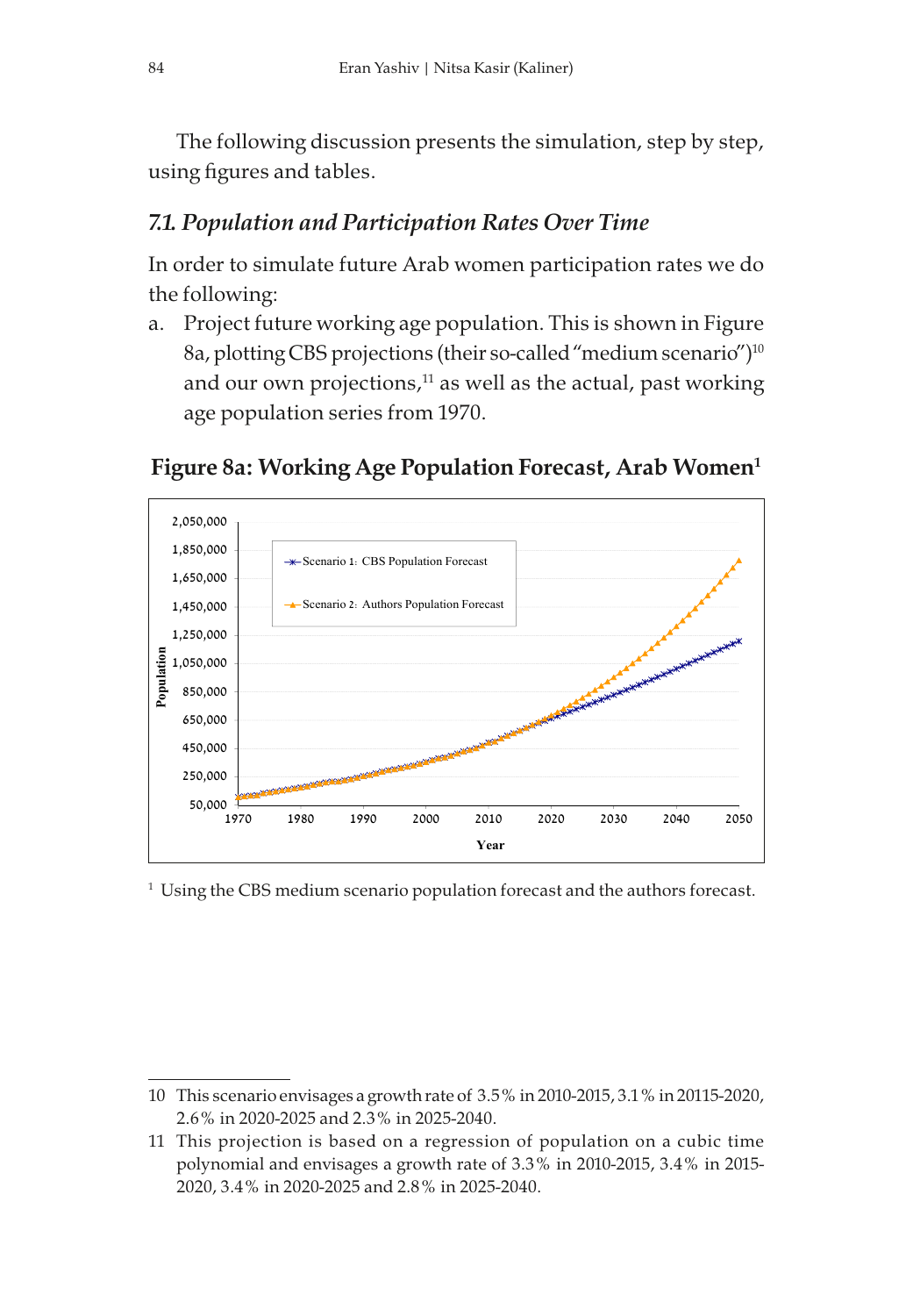b. Project future Arab women participants. This is shown in Figure 8b, using two, alternative future scenarios.12 It also shows the actual participants series from 1970.



Figure 8b: Labor Force Participation Forecast, Arab Women

c. Project the future rates of labor force participation of Arab women by dividing each of the alternatives in Figure 8b by each of the alternatives in Figure 8a. As a result we get four simulated projections. In order not to present a figure which is too cluttered, in Figure 8c we show one of these four series – the smoothed projection (scenario 2) from Figure 8b divided by the CBS population projection (scenario 1) from Figure 8a. The figure also shows two policy scenarios: in one we multiply the projected rate by 1.06 and in the other we multiply the projected rate by 1.07. Table 14 below reports results also for the series that were omitted here. In addition we mark by a red square the government employment target for 2020 which is an employment rate of 41%.

<sup>12</sup> The two scenarios are based on a regression of Arab women participants on a cubic time polynomial. In scenario 1 the dependent variable is the number of women and in scenario 2 the dependent variable is the Hodrick-Prescott filtered number of participants.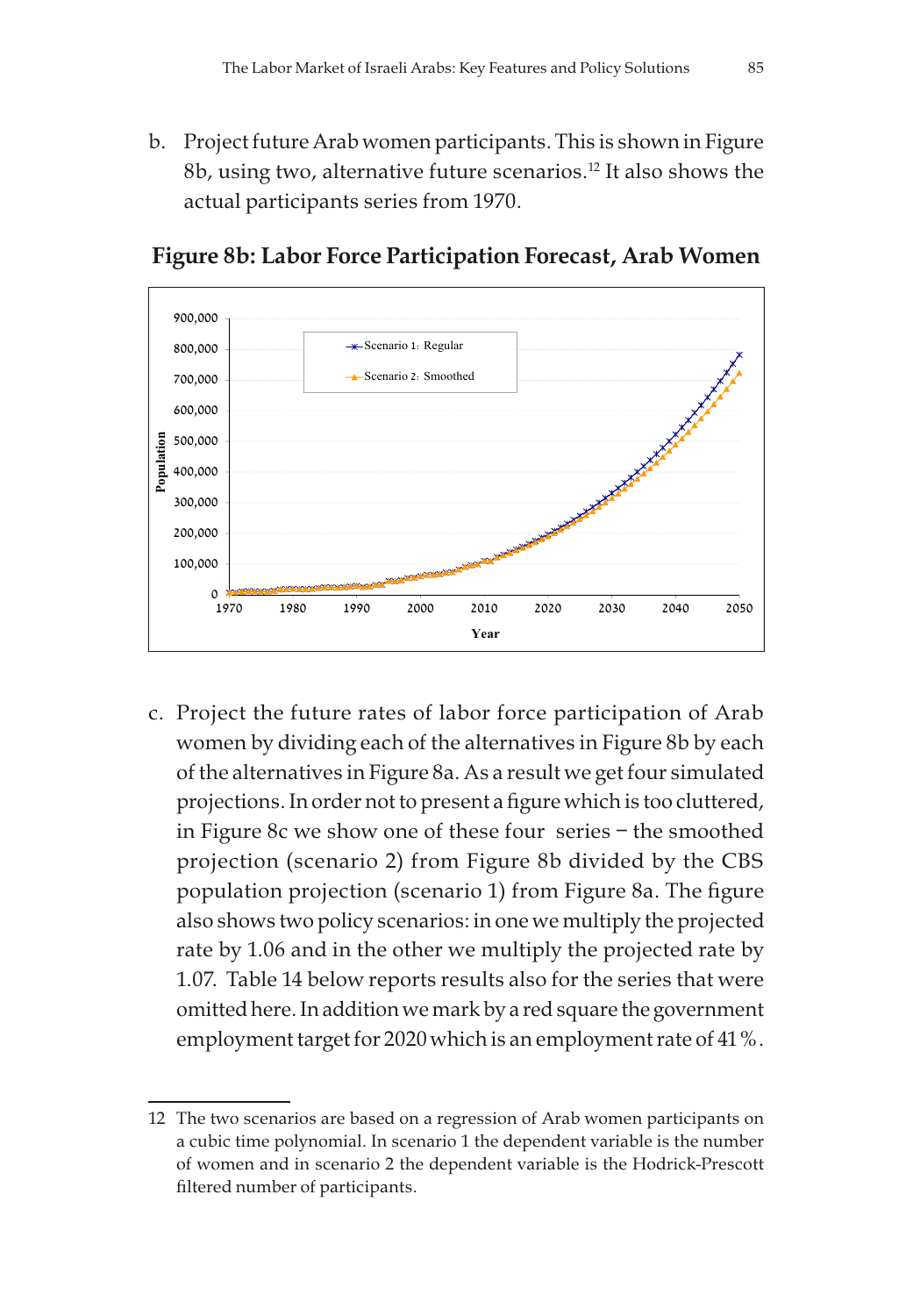It is clear that our projections are conservative as the red square lies well above the projected schedules.

# Figure 8c: Labor Force Participation Rate, Arab Women, Forecast and Simulation



The basic picture that emerges from the three figures is that over a 40 year horizon the rate of Arab women participation is expected to grow by roughly 10 percentage points every decade from a baseline of almost 22% reaching 60% by mid-century. Our very conservative policy estimates indicate that policy-induced participation will raise these numbers by 2 to 4 percentage points.

# 7.2. Output Gains

We now use the assumptions outlined above and apply the following equation to compute how much more output  $(\Delta Y)$  the added participants are going to produce:

$$
\Delta Y = \Delta L * (1-u) * (F/E) * k * (1+g)
$$

Where, ∆L are the added women participants; (1-u) is the fraction of the added participants who will not be unemployed (u) i.e., who will be employed; (F/E) is output per worker; k is the factor that we use to account for the assumption that Arab women produce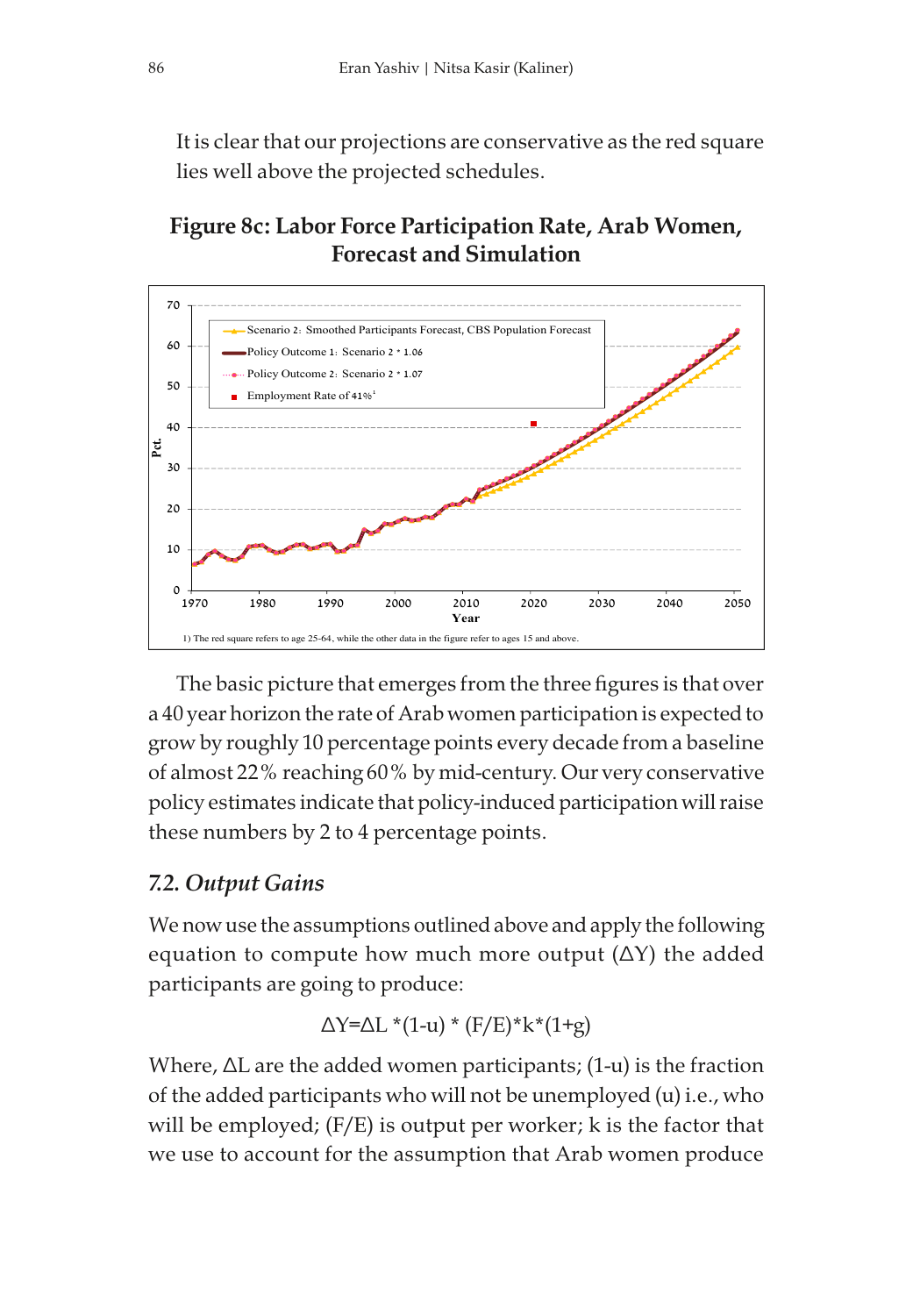less than the average worker;<sup>13</sup> (1+g) is one plus the growth rate of output per worker.<sup>14</sup>

Figure 8d shows annual GDP produced by Arab women computed using the above equation. The figure shows the same three scenarios outlined in Figure 8c.

# Figure 8d: Annual GDP of Arab Women, Simulation, 2011 prices



The figure uses constant, 2011 prices so there is no confounding here of the effects of inflation. Figure 8e shows the same but now expressed in NIS per capita so this is total annual GDP of Arab women divided by the entire population of Israel.

<sup>13</sup> We use the ratio of hourly wages of Arabs to that of total workers for 2011 to derive the factor.

<sup>14</sup> Thus, we use the data-based values of u= 0.105, k=0.7 and g=0.011.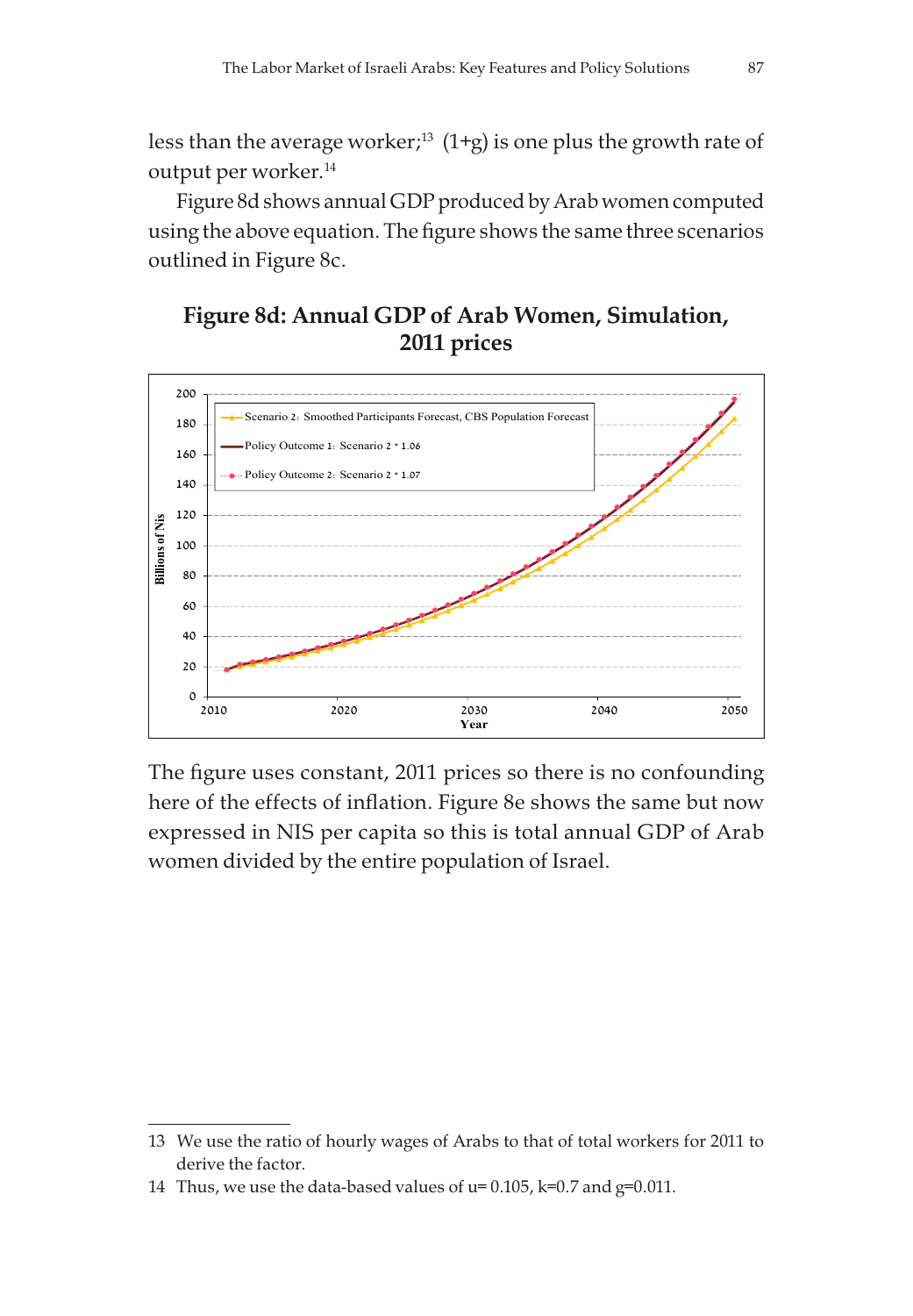# Figure 8e: Annual GDP of Arab Women per capita, Simulation, 2011 prices



Table 13 shows the data of Figures 8b-e in numbers; it also shows total cumulative GDP.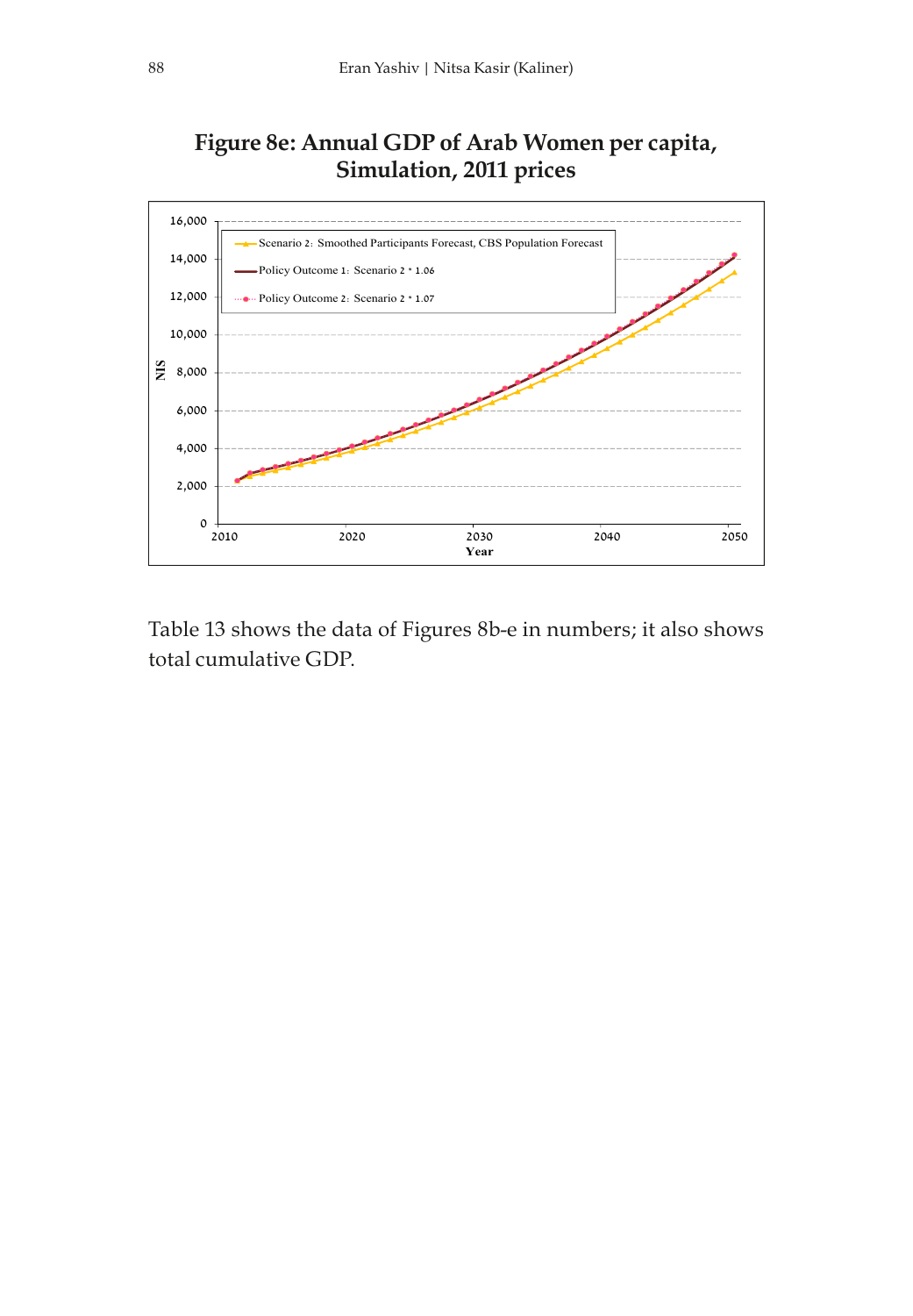|      | <b>Base Year Data</b>                                                       |                                                  |                                                  |  |  |
|------|-----------------------------------------------------------------------------|--------------------------------------------------|--------------------------------------------------|--|--|
|      | Participation rate of                                                       | Total GDP (NIS,                                  | GDP per capita (NIS)                             |  |  |
| 2011 | Arab women<br>21.9                                                          | billions)<br>871.8                               | 111,251                                          |  |  |
|      | <b>Total GDP</b> of Arab                                                    | <b>Total GDP of Arab</b>                         |                                                  |  |  |
|      | women                                                                       | women, per capita                                |                                                  |  |  |
|      | (NIS, billions)                                                             | (NIS)                                            |                                                  |  |  |
| 2011 | 18.1                                                                        | 2,304                                            |                                                  |  |  |
|      | Participation Rate (pct.)                                                   |                                                  |                                                  |  |  |
|      | <b>Basic scenario</b>                                                       | Policy scenario 2                                | Difference between                               |  |  |
|      |                                                                             |                                                  | policy and basic scenarios                       |  |  |
| 2020 | 29                                                                          | 31                                               | 2                                                |  |  |
| 2030 | 38                                                                          | 41                                               | 3                                                |  |  |
| 2040 | 48                                                                          | 52                                               | 3                                                |  |  |
| 2050 | 60                                                                          | 64                                               | 4                                                |  |  |
|      | Total Annual GDP of Arab Women (NIS billions, 2011 prices)                  |                                                  |                                                  |  |  |
|      | <b>Basic scenario</b>                                                       | Policy scenario 2                                | Difference between                               |  |  |
|      |                                                                             |                                                  | policy and basic scenarios                       |  |  |
| 2020 | 35                                                                          | 37                                               | 2                                                |  |  |
| 2030 | 64                                                                          | 69                                               | 4                                                |  |  |
| 2040 | 111                                                                         | 119                                              | 8                                                |  |  |
| 2050 | 184                                                                         | 197                                              | 13                                               |  |  |
|      |                                                                             | GDP of Arab Women, per capita (NIS, 2011 prices) |                                                  |  |  |
|      | <b>Basic scenario</b>                                                       | Policy scenario 2                                | Difference between                               |  |  |
|      |                                                                             |                                                  | policy and basic scenarios                       |  |  |
| 2020 | 3,864                                                                       | 4,135                                            | 270                                              |  |  |
| 2030 | 6,164                                                                       | 6,595                                            | 431                                              |  |  |
| 2040 | 9,285                                                                       | 9,935                                            | 650                                              |  |  |
| 2050 | 13,312                                                                      | 14,244                                           | 932                                              |  |  |
|      | Total Cumulative GDP of Arab Women (NIS billions, 2011 prices) <sup>1</sup> |                                                  |                                                  |  |  |
|      | <b>Basic scenario</b>                                                       | Policy scenario 2                                | Difference between<br>policy and basic scenarios |  |  |
| 2020 | 243                                                                         | 260                                              | 17                                               |  |  |
| 2030 | 739                                                                         | 791                                              | 52                                               |  |  |
| 2040 | 1,623                                                                       | 1,736                                            | 114                                              |  |  |
| 2050 | 3,112                                                                       | 3,329                                            | 218                                              |  |  |

Table 13: Simulation Results

1) The cumulative GDP of Arab women is computed starting from the beginning of 2012.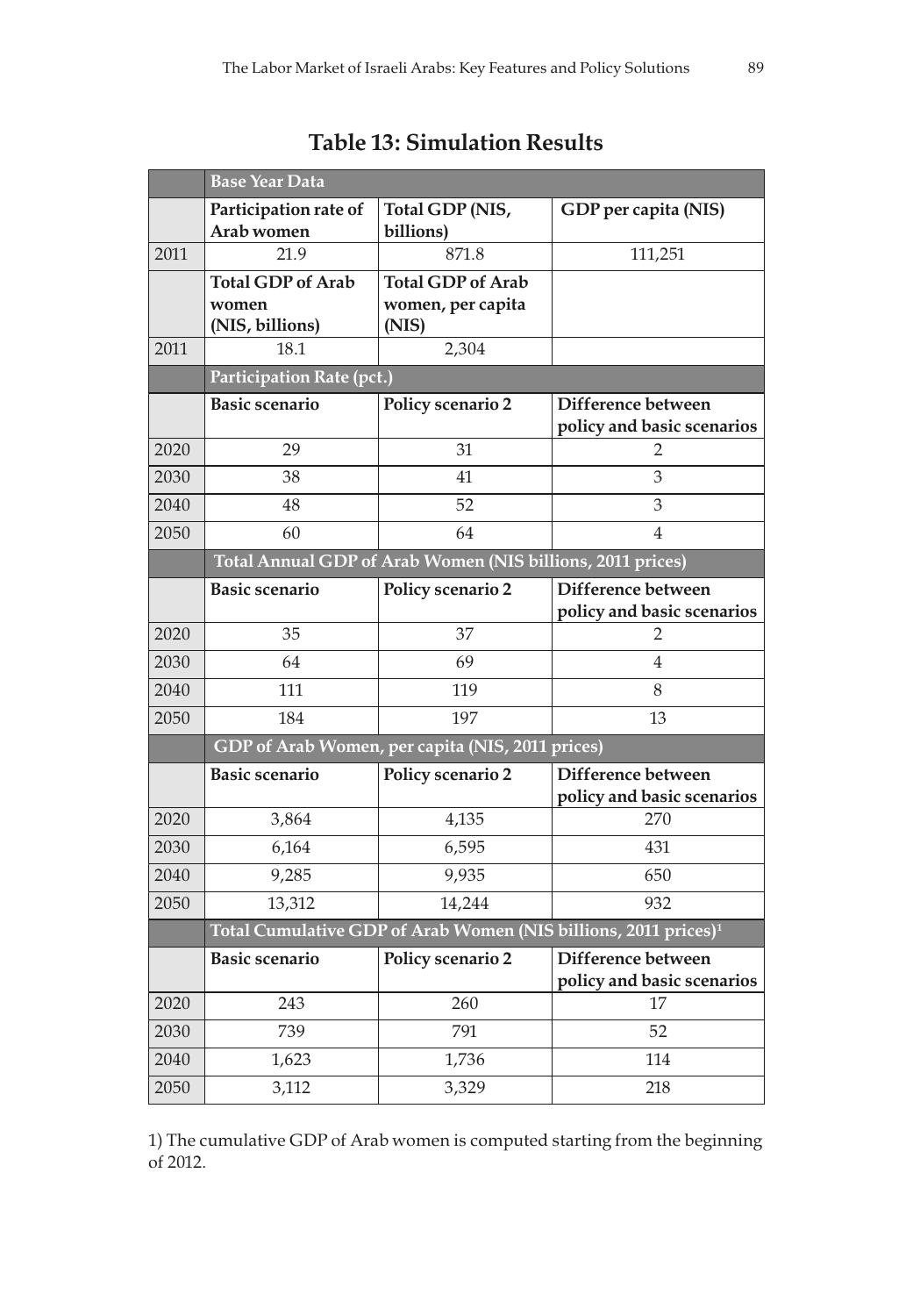The basic picture that emerges from Figures 8 d-e and Table 13 is that over a 40 year horizon the annual contribution of Arab women to GDP is expected to grow from 18 billion NIS to 35 billion NIS in 2020, 64 billion NIS in 2030, 111 billion NIS in 2040 and 184 billion NIS in 2050. Cumulatively this is an addition of 3.11 trillion NIS over four decades. Our very conservative policy estimates indicate that policy-induced participation will raise these GDP numbers, starting by 2 billion NIS a year in 2020 and reaching an additional 13 billion NIS per annum in 2050. Thus, cumulatively, output will increase by close to 3.3 trillion NIS (rather than 3.1 trillion NIS) by 2050.

#### 7.3. Rates of Return

Table 14 presents the payoff for this policy. It shows 6 rates of return which cover the 3 possible policy effects we had considered (1.05, 1.06, 1.07 multiples of the projected participation rates) and the two participation forecasts (shown in Figure 8b). In computing the internal rates of return, the revenue is the added GDP computed as explained above; the costs are half of those delineated in Table 11 (as the simulation refers to women only). In computing the costs we allow for productivity growth and take into account the time schedules outlined in Table 11.

| <b>Policy Effect</b>                                 | <b>Number of Par-</b><br>Rate * 1.05 | Number of Par-<br>ticipants Growth ticipants Growth<br>Rate * 1.06 | Number of Par-<br>ticipants Growth<br>Rate * 1.07 |
|------------------------------------------------------|--------------------------------------|--------------------------------------------------------------------|---------------------------------------------------|
| Option 1 - Regular<br>Forecast of Participa-<br>tion | $3.5\%$                              | $7.7\%$                                                            | $12.6\%$                                          |
| Option 2-Smoothed<br>Forecast of Participa-<br>tion  | $2.2\%$                              | $6.5\%$                                                            | 11.0%                                             |

Table 14: Rates of Return

Even though the simulation uses very conservative estimates, most of the rates of return are sizeable and indicate a high payoff. Note that other economic gains, such as reduced benefit payments and higher tax revenues for the government, additional income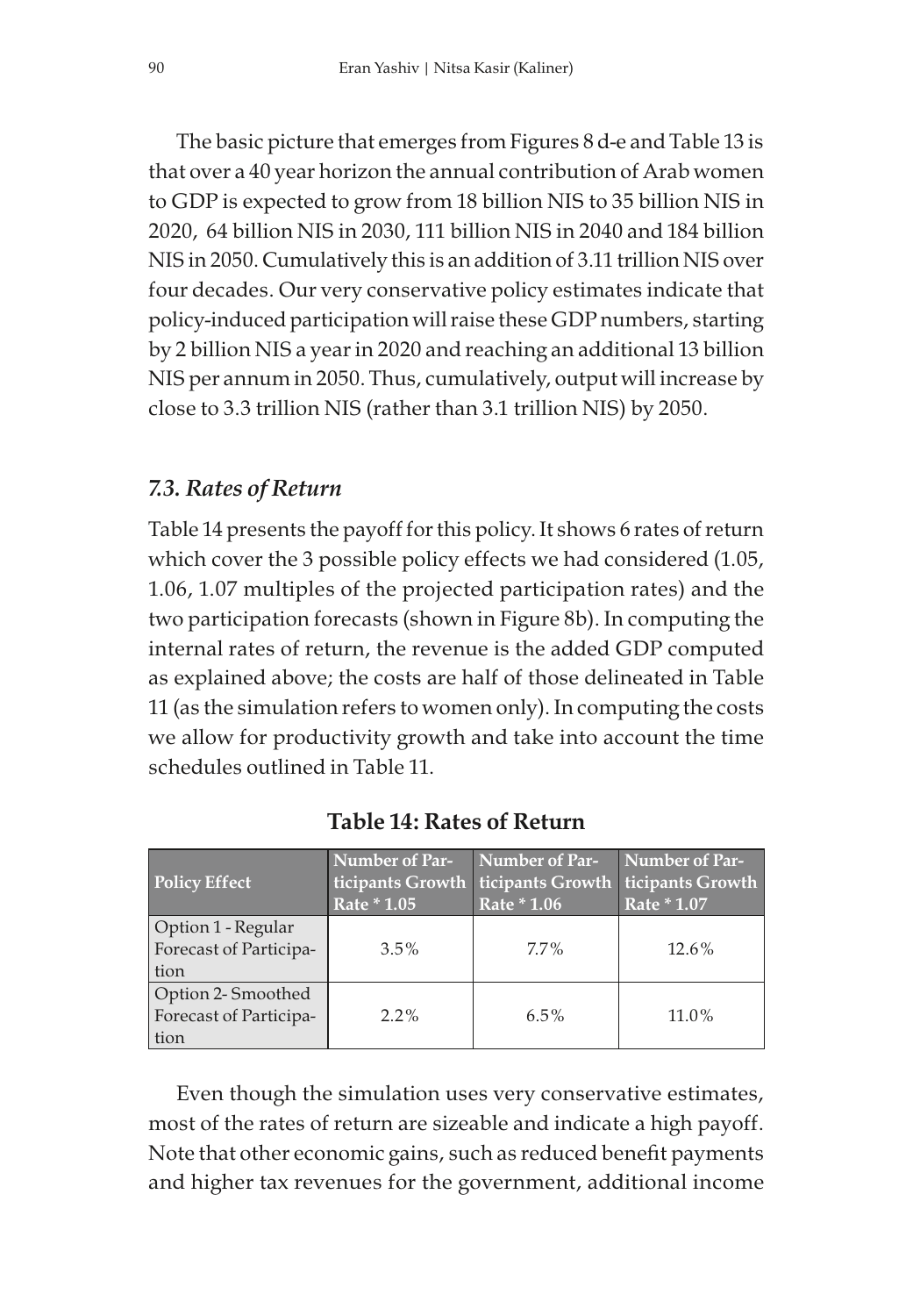to households or additional profits for firms, are not part of this computation. Table 14 considers just added total GDP as compared to total costs. The median and average return in the table are a little over 7%, a sizeable lower bound.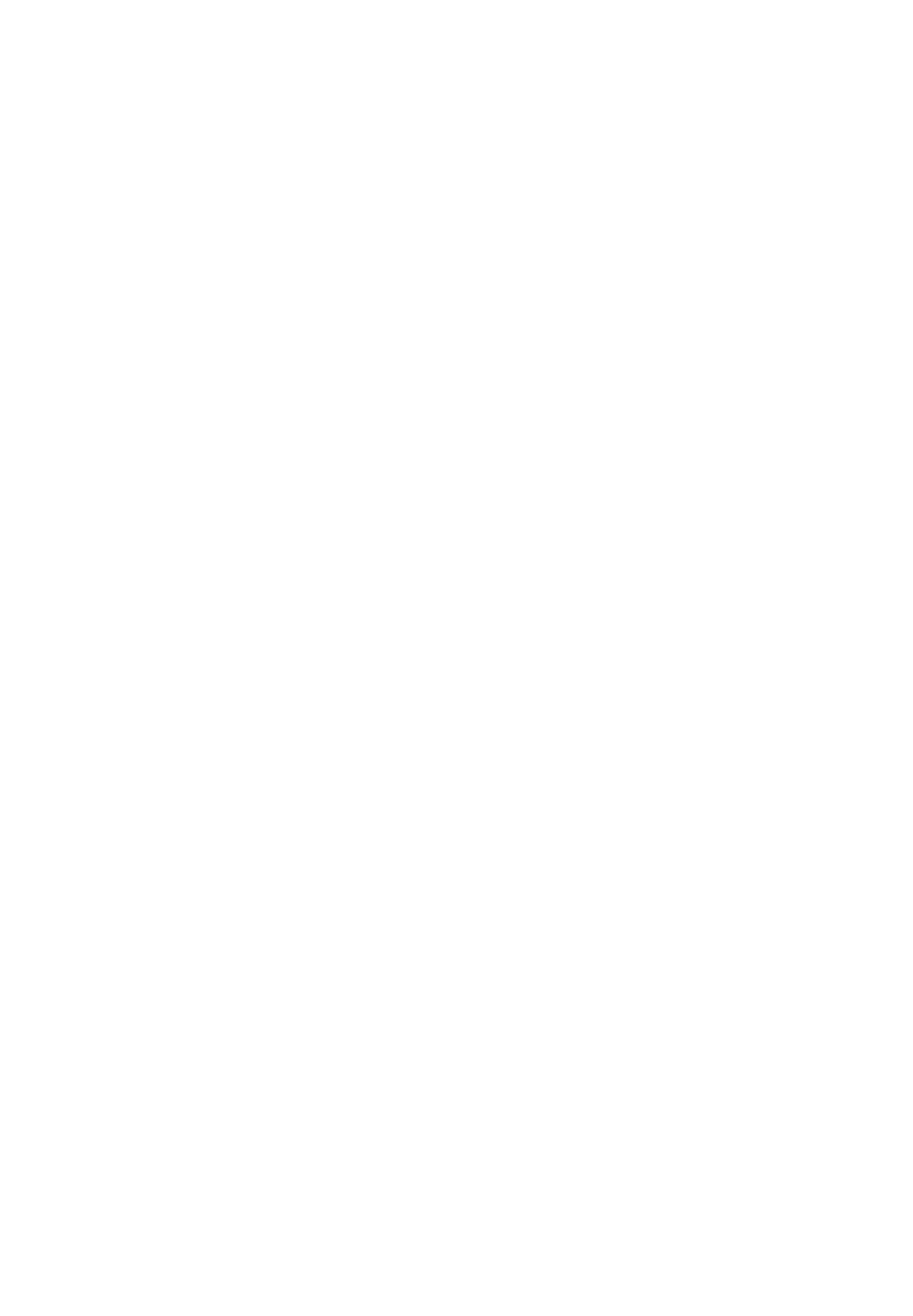# Conclusions

Arab participation in the Israeli labor market should be a cause for concern. Israeli Arabs make up one-fifth of Israel's population. Their labor force participation rate is relatively low; those who do participate have difficulty in finding suitable jobs and suffer from high unemployment; and most workers are concentrated in a narrow range of low-paying occupations. As a result, Israeli Arabs suffer from economic hardship and high poverty rates. Their limited participation in the labor market exacerbates their sense of alienation from Israeli social and political life, makes Israel's GDP grow below potential, and impedes the Israeli economy in general.

The difficulties experienced by Israeli Arabs in the labor market have severe implications, then, not only for their own socioeconomic standing, but also for Israeli society at large. To solve these difficulties, the Israeli government needs to assist Israeli Arabs in their efforts to join the labor force and find employment. This paper has characterized the main labor-related problems facing Israeli Arabs and has recommended government policies to help solve them. The magnitude of these problems calls for major steps and considerable investment in education, transport infrastructure, childcare, job creation in certain geographical regions, labor law enforcement, and more. Only a comprehensive program could bring about the desirable change and help Israeli Arabs integrate successfully in the Israeli labor force. The benefits would be immense, not only for Israel's Arab citizens, but for the Israeli economy as a whole.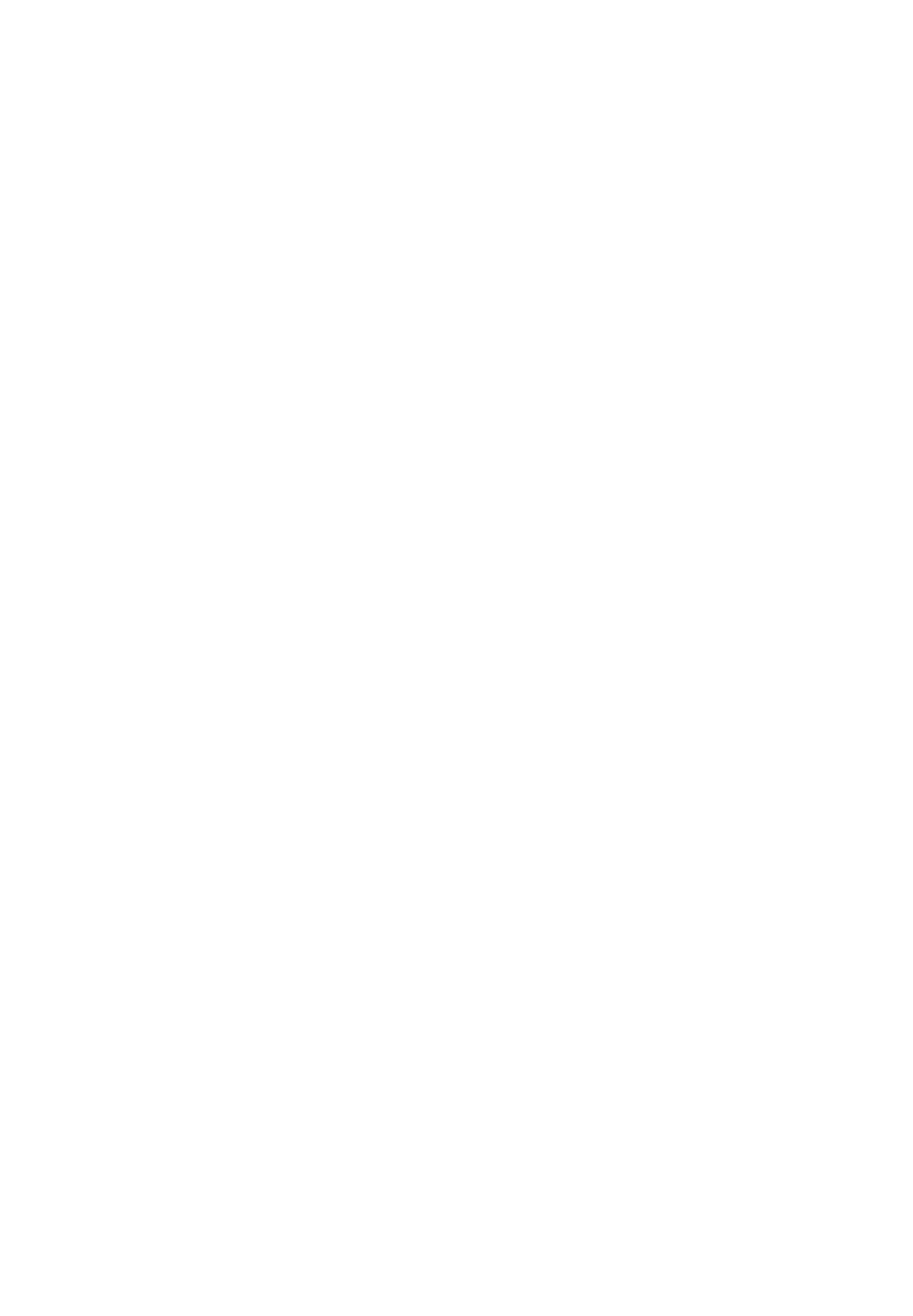# Bibliography

### In Hebrew:

- Abraham Fund Initiatives, 2009. The Economic Benefits of Equality between Arabs and Jews in Israel.
- Abu Badr, Suleiman and Daniel Gottlieb, 2008. "Poverty, Education, and Employment in Arab-Bedouin Society: A Comparative Perspective." Jerusalem: Van Leer Institute and the Institute of Social Security.
- Almog-Lotan, Orly, 2009. Public Programs to Encourage Employment among Arab Women. Knesset Research.
- Aziz, Khayder (ed.), 2011. Arab Society in Israel, 4, Van Leer Institute. Bank of Israel. Annual reports, various years.
- Blass, Nachum and Chaim Adler, 2009. "Educational Inequality in Israel, 2009." Taub Center for Social Policy Studies in Israel.
- Brodet, David, 2009. "Plans to Promote Israel's Arab Population Socially and Economically under Israel 2028." The Economic Benefits of Equality between Arabs and Jews in Israel. Samuel Ne'eman Institute.
- Caesarea Forum (headed by Yosef Jabareen), 2010. "Arab Employment in Israel: A Challenge for Israel's Economy.

Central Bureau of Statistics, 2005. The Social Survey.

Central Bureau of Statistics, various years. Labor Force Surveys.

Central Bureau of Statistics, 2008. Annual Report.

- Committee for Social and Economic Reform, 2011. Report of the Committee for Social and Economic Reform.
- Fars, Amin, 2009. "Socio-Economic Inequality and the Squandered Potential." The Economic Benefits of Equality between Arabs and Jews in Israel. Samuel Ne'eman Institute.
- Huberman, Koby, 2009. "The Economic Integration of Israel's Arab Citizens: A New Policy Proposal." The Economic Benefits of Equality between Arabs and Jews in Israel. Samuel Ne'eman Institute.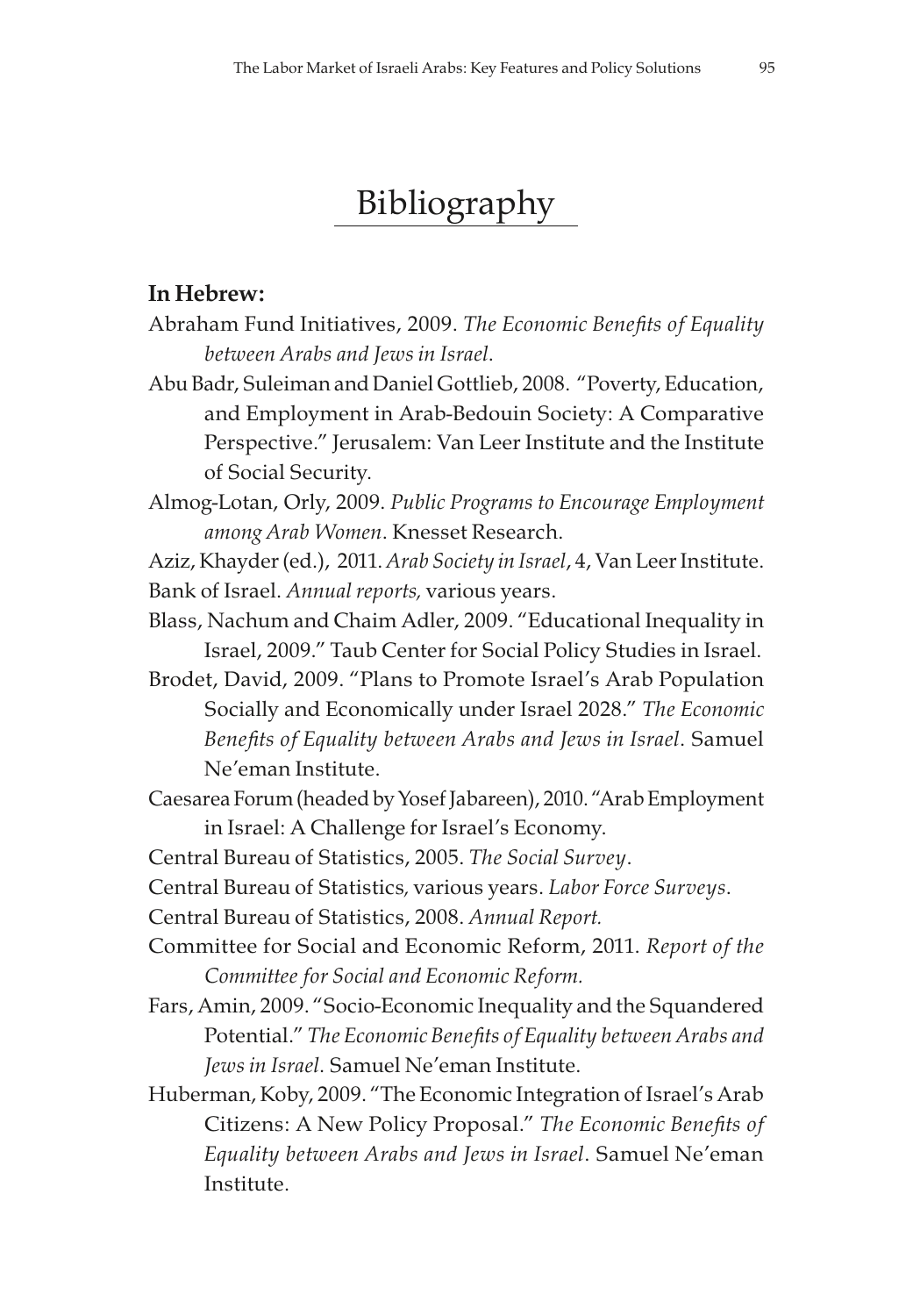- Jabareen, Yosef, 2007. "Employment Development Strategies for Israel's Arab Population: Expanding the Israeli Middle Class." Samuel Ne'eman Institute.
- Khameisi, Khayder (ed.), 2009. Arab Society in Israel, 3. Van Leer Institute.
- Khayder, Ali (ed.), 2010. "Index of Equality between Israel's Jewish and Arab Citizens." Sikkuy Report for 2009.
- King, Yehudit, Denise Gaon, and Abraham Walada-Tzadik, 2008. "The Employment of Arab Women." Myers-JDC-Brookdale Institute.
- King, Yehudit and R. Raanan, 2011. "Transitions [Ma'avarim]: An Employment Community Center for the Negev's Bedouins at Hura and Segev Shalom: An Assessment." Myers-JDC-Brookdale Institute, Research Report 11-591, Jerusalem.
- Lis, Gali, 2010. "Employment Programs in the Arab Center." Research and Economics Division, Ministry of Industry, Trade and Labor (memorandum).

Man'a Adal (ed.), 2008. Arab Society in Israel, 2. Van Leer Institute.

Markowitz, Henia, 2012. "Proper Representation of Arab, Druze, and Circassian Workers in Israel's Civil Service." Planning and Monitoring Division, The Israeli Civil Service.

- Miari, Sami, Ula Nabuani, and Nabil Hatab, 2011. "Income Inequality between Arabs and Jews, 1997-2009." The Israeli Institute of Democracy.
- Miari, Sami, Ula Nabuani, and Nabil Hatab, 2011. "Bench Players: Arab Workers in Israel." The Israeli Institute of Democracy.
- Ministry of Transportation and Adalia Economic Counseling Institute, 2009. "Improving Public Transportation in Israel's Arab Towns: Project Status." December 2009 (presentation).
- Ministry of Industry, Trade and Labor, 2012. Progress Report on the Implementation of the OECD's Labor Market and Social Policy Recommendations.
- Mustafa, Muhaned and Khaled Arar, 2009. "Minority Accessibility to Higher Education: The Case of Israel's Arab Population." Arab Society in Israel, 3. Van Leer Institute.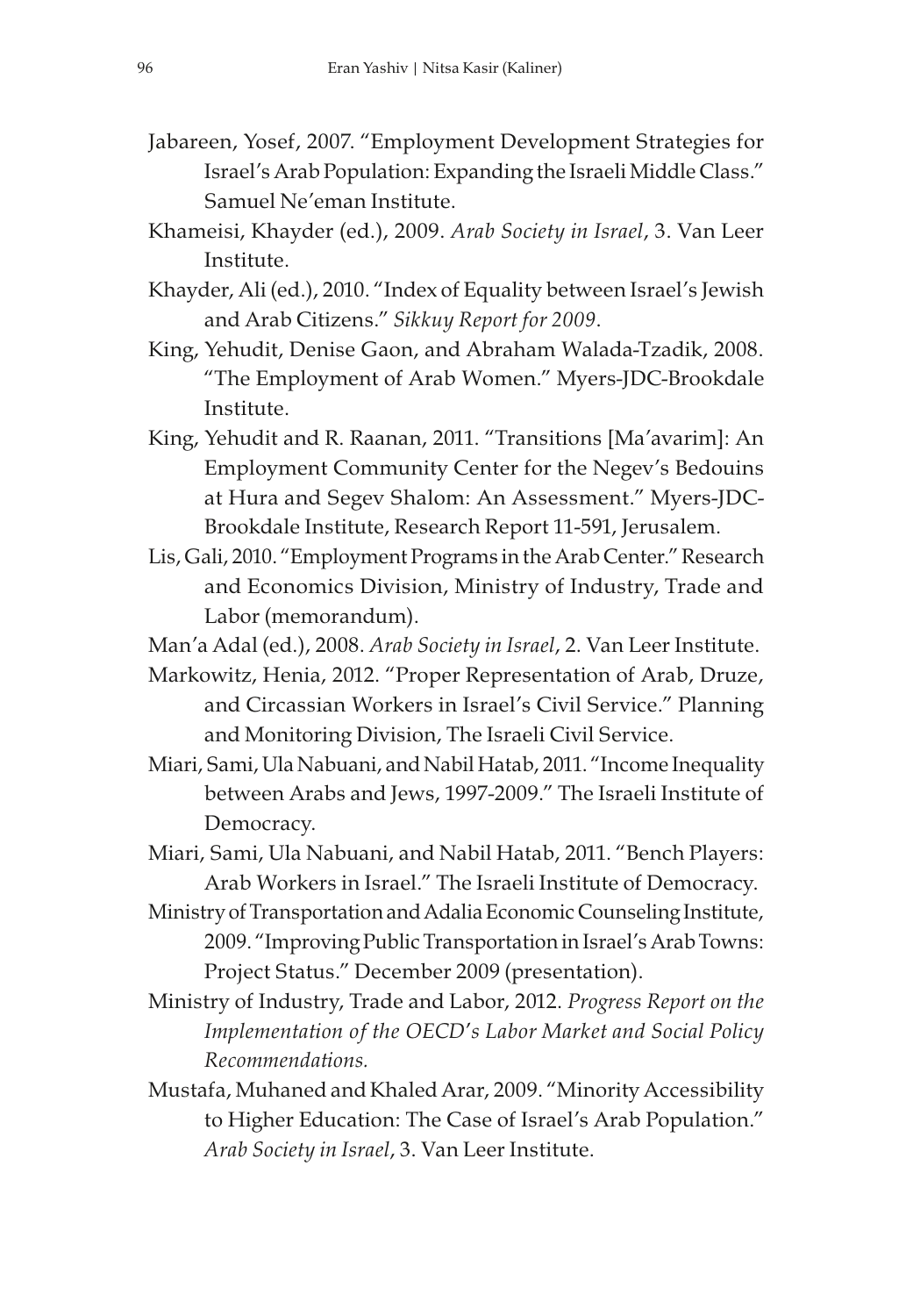- Sadan, Ezra and Ramzi Halabi, 2009. "The Integration of Israeli Arabs in Israel's Economy." The Economic Benefits of Equality between Arabs and Jews in Israel. Samuel Ne'eman Institute.
- Schlosser, Analia, 2006. "The Impact of Free Preschool Education on the Employment of Arab Mothers: Findings of a Natural Experiment." The Economics Quarterly, 3, pp. 517-553.
- Saif, Aiman, 2009. "Government Efforts to Promote the Economic Development of Israel's Arab Population." The Economic Benefits of Equality between Arabs and Jews in Israel. Samuel Ne'eman Institute.
- Sikkuy: Association for the Promotion of Equality Opportunity, 2009. Annual Report.
- Yehudkin, Cesar and Nir Shalev, 2012. "Town and Master Planning in Israel's Arab Towns." The Arab Center for Alternative Planning.
- Zelicha, Yaron, 2009. "The Arab Population and the Isareli Hi-Tech Industry." The Economic Benefits of Equality between Arabs and Jews in Israel. Samuel Ne'eman Institute.

#### In English:

- Asali, Muhammad, 2006. "Why Do Arabs Earn Less than Jews in Israel?" Falk Institute Economic Research Discussion Paper No. 06.03.
- Cohen, Yinon and Yitchak Haberfeld, 2007. "Development of Gender, Ethnic, and National Earnings Gaps in Israel: the Role of Rising Inequality." Social Science Research, 36(2): 654-672.
- Gal, J. M, Ajzenstadt, A. Ben-Arieh, R. Holler and N. Zielinsky. 2009. "Israeli Child Policy and Outcomes", Social, Employment and Migration Working Papers, OECD, Paris.
- IMF, 2012. Israel: Selected Issues Paper, IMF Country Report No. 12/71, IMF Washington D.C.
- OECD, 2010. Israel: OECD Reviews of Labor Market and Social Policies, OECD Paris.
- OCED, 2013. Review of Recent Developments and Progress in Labour Market and Social Policy in Israel - Slow Progress Towards a More Inclusive Society, OECD Paris.